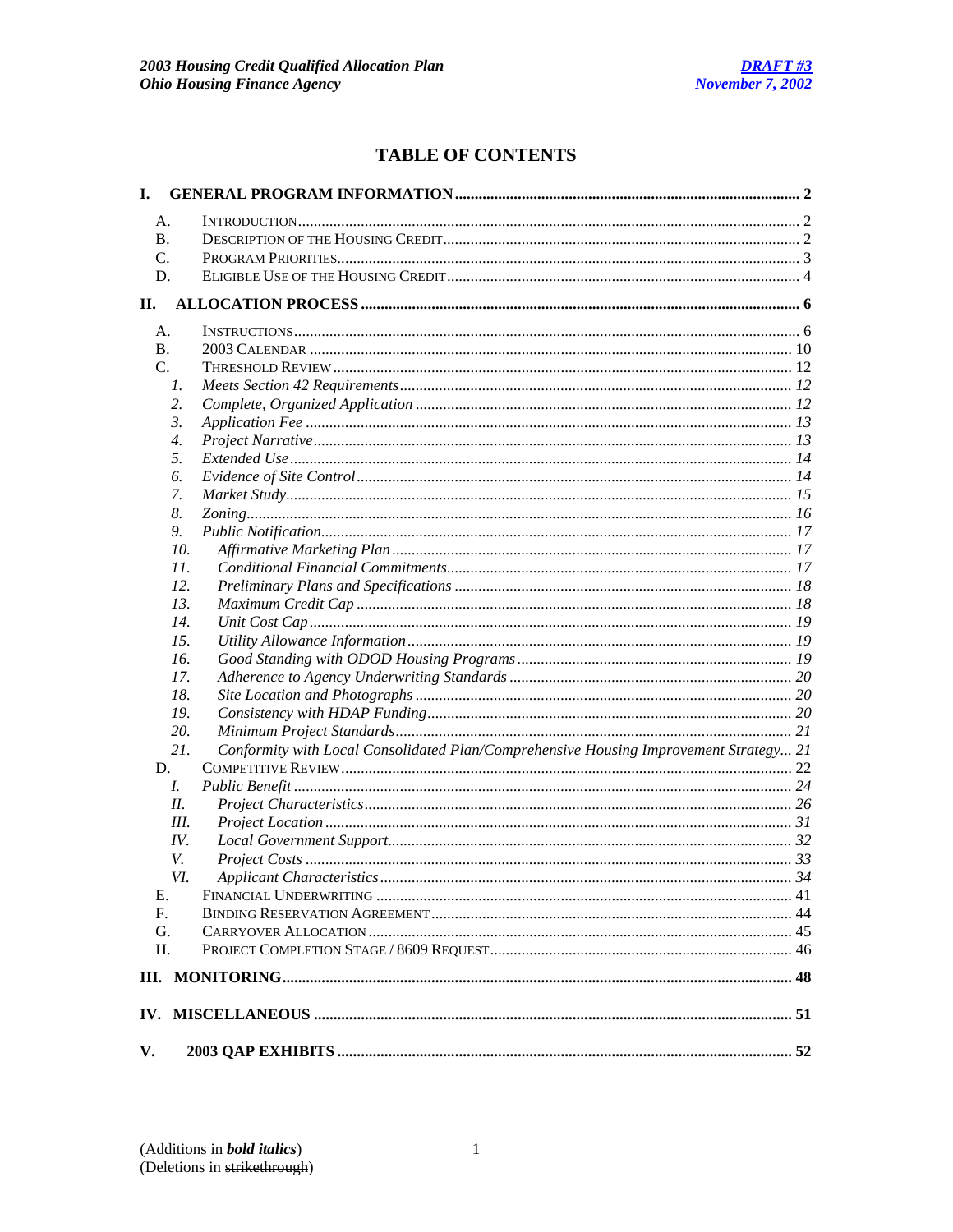# **I. GENERAL PROGRAM INFORMATION**

# **A. Introduction**

The Housing Credit Program is designed to increase the supply of quality affordable rental housing throughout the country. These federal income tax credits provide the private housing development community the incentives to develop affordable housing by offsetting building acquisition, new construction, or substantial rehabilitation costs. Since 1987, the Ohio Housing Finance Agency (OHFA or "the Agency"), within the Ohio Department of Development (ODOD), has used the Housing Credit Program to facilitate the development of almost *over* 60,000 affordable rental housing units in Ohio.

The Internal Revenue Service (IRS) regulations for the Housing Credit Program can be found under Section 42 of the Internal Revenue Code (IRC). Applicants should be familiar with Section 42 of the IRC, regulations and administrative documents (revenue rulings, revenue notices), and all relevant material published by the IRS. Applicants should also consult with their attorney and accountant in order to comply with all program requirements.

This Plan may be subject to change in the future, pending developments in federal and state legislative requirements and/or Agency policy. The Agency reserves the right to make all necessary changes to the Plan.

The Plan is designed specifically for OHFA's Housing Credit Program and is not meant to describe guidelines for other State funding, including OHFA's Multifamily Bond Program, Affordable Housing Loan Program, or the Housing Development Assistance Program (HDAP). Please see the guidelines established for these and other ODOD programs for further information on specific program requirements.

# **B. Description of the Housing Credit**

The Housing Credit was created by Congress in 1986, replacing earlier federal tax incentives for the development of affordable rental housing.

Housing Credits are used to offset an individual's or corporation's federal income tax liability. The amount of Housing Credit received can be subtracted on a dollar-for-dollar basis from the federal income tax liability.

The Housing Credit is received each year for 10 years - the period the taxpayer claims the Housing Credit on his/her federal income tax return. The owner must maintain the income and rent restrictions continuously for 15 years - this is the compliance period. Additionally, the owner must enter into an extended use period of an additional 15 years by filing a Restrictive Covenant on the project with the County Recorder.

The taxpayer may claim the Housing Credit beginning either with the taxable year in which the building is placed-in-service, or in the following year at the owner's election (or the Agency's determination, if necessary). The allocated Housing Credit amount taken by the taxpayer is based on the portion of the building occupied by low-income tenants at the end of the first year of the Housing Credit period.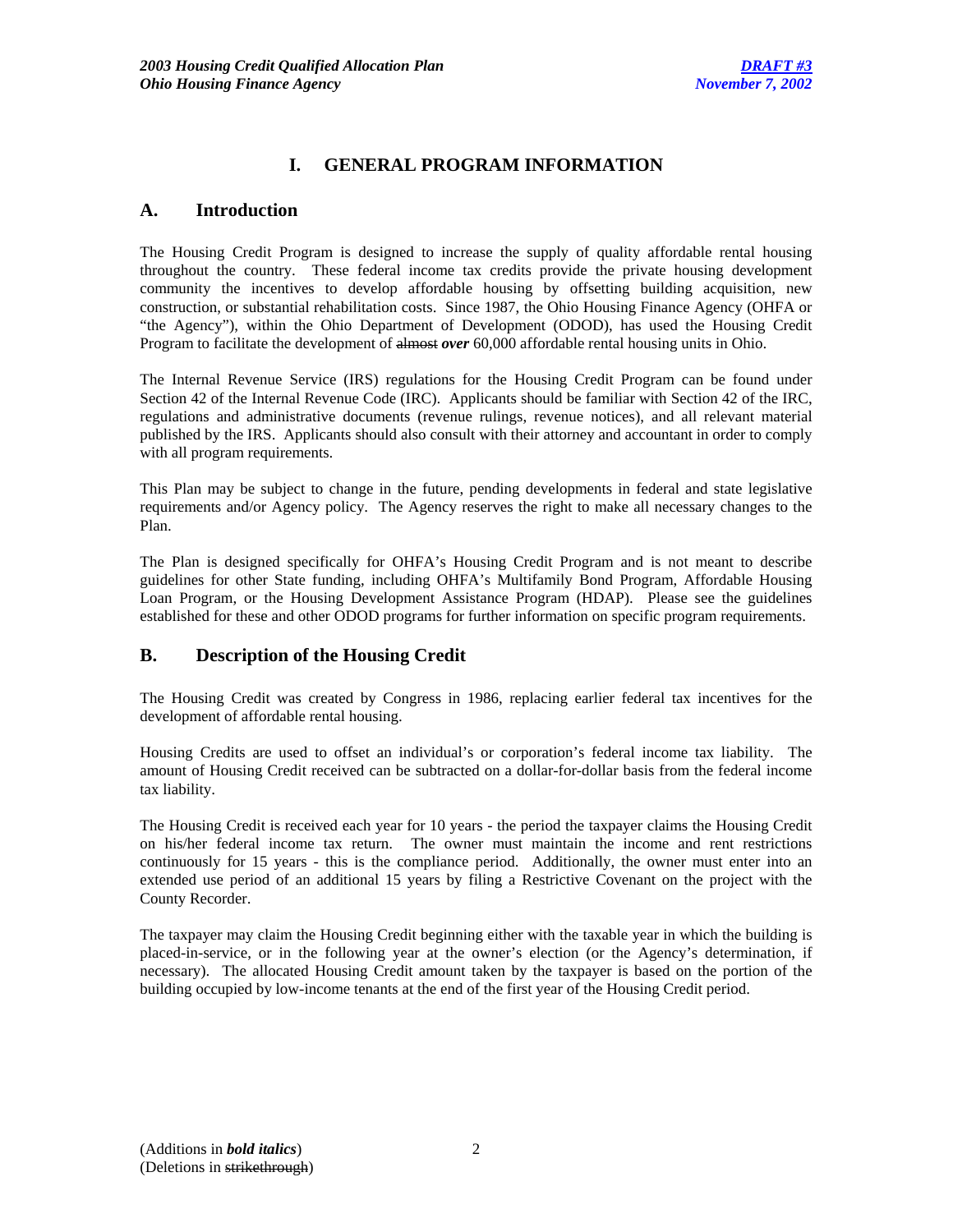# **C. Program Priorities**

The priorities of the Housing Credit program are a blend of state and federal priorities.

The ODOD evaluates housing needs of the state and identifies actions to alleviate these needs. The State's Consolidated Plan (ConPlan) contains information regarding some of the State's housing priorities. The Agency also seeks input from its various housing advisory committees to assist in determining the State's housing needs. The Agency supports all state and federal fair-housing laws and strives to expand housing opportunities for people who are unable to secure safe, decent, and sanitary affordable housing in the private marketplace.

The following is a listing of priorities of the Housing Credit program in Ohio:

**Income Targeting.** A project qualifies for Housing Credit if at least 20% of the project is occupied by households with incomes at or below 50% (20/50 projects) of the Area Median Gross Income (AMGI) or at least 40% of the project is occupied by households with incomes at or below 60% (40/60 projects) of the AMGI. The AMGI limits are published by the Department of Housing and Urban Development (HUD) annually. Incomes are adjusted by household size. OHFA has provided the income limitations by county (See Exhibit A).

Historically in Ohio, most projects have been 100% occupied by households with incomes at or below 60% of the AMGI, in order to have a large applicable fraction. The applicable fraction is defined as the lesser of A.) the number of low-income units divided by the total number of units (unit fraction) or B.) the amount of low-income unit square footage divided by the total amount of residential unit square footage (floorspace fraction). Low-income units are defined as units occupied by households with incomes at or below 50% or 60% AMGI - depending on the minimum set-aside selected by the owner. The applicable fraction is used in the calculation of the annual Housing Credit amount.

**Rent Restriction on Units.** Applicants can receive extra points during the competitive review if they set rents affordable to households with incomes less than 60% of the AMGI. The rent limits are based on the number of bedrooms in the unit. Rent subsidies paid on behalf of the tenant (such as Section 8 program payments) and overage defined by the Rural Development (RD) 515 program are not included in gross rent calculations. Gross rent includes a utility allowance for the utilities paid by the tenant. The Agency has provided the rent limitations by county (See Exhibit A).

In order to assure the units are rented at the specified level elected at application for competitive points, the Agency requires owners to file a Restrictive Covenant in the County Recorder's office where the project is located. The Restrictive Covenant details the restrictions on rent, as well as the term of affordability. Furthermore, the Restrictive Covenant also includes restrictions on the income levels the project is targeting per the election the owner makes on the application.

Utility allowance information is obtained from HUD or the Public Housing Authority in the county where the project is located. If the project is a Rural Development 515 project, the utility allowance is obtained from the Rural Development office.

**Extended Low-Income Use.** Income and rent limitations must be maintained for a minimum period of 15 years and through the extended use period, which is an additional 15 years. Project owners must enter into an extended low-income use agreement with the Agency.

**Safe, Decent, & Sanitary Housing.** All projects must meet applicable building codes promulgated by the Ohio Board of Building Standards and local governmental agencies. Projects must also comply with the Americans with Disabilities Act, if applicable.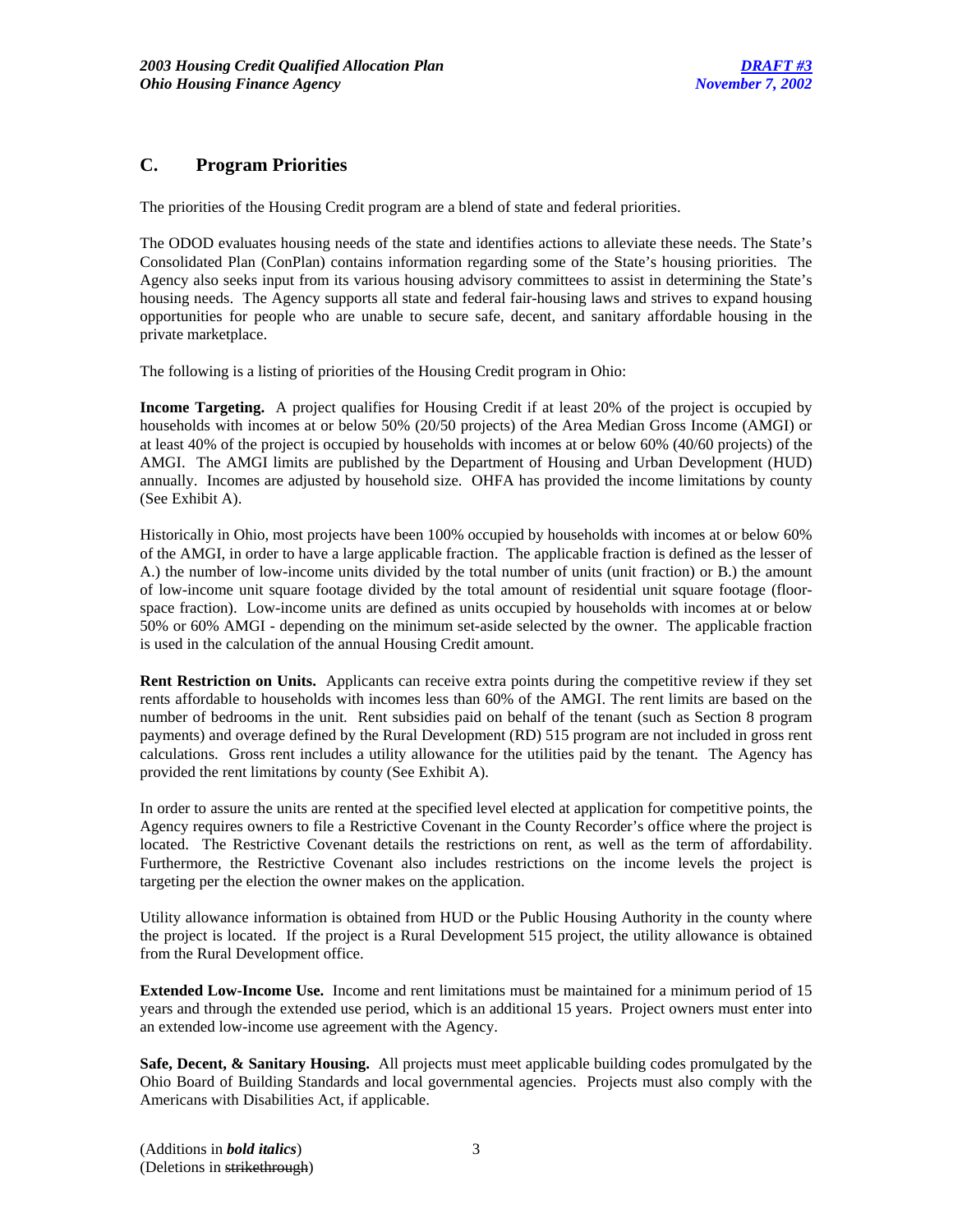**"No More Credit Than Necessary".** Section 42 of the IRC specifically mandates that state housing finance agencies must ensure that the amount of Housing Credit awarded to a project is the minimum amount necessary for the project to be placed in service as affordable rental housing. The Agency will complete this designated task by thoroughly underwriting every project receiving Housing Credit.

**Civil Rights Compliance.** It is the responsibility of the owner/developer/borrower and any of its employees, agents or sub-contractors in doing business with OHFA to adhere to and comply with all Federal Civil Rights legislation inclusive of the Fair Housing Laws, Section 504 of the Rehabilitation Act of 1973, the Americans With Disabilities Act as well as any state and local Civil Rights legislation along with any required related codes and laws. Should OHFA not specify any requirements, such as design, it is none the less the owners responsibility to be aware of and comply with all non-discrimination provisions relating to race, color, religion, sex, handicap, familial status, and national origin. This includes design requirements for construction or rehabilitation, Equal Opportunity in regard to marketing and tenant selection and reasonable accommodation and modification for those tenants covered under the Laws. OHFA has provided a brief guide to federal accessibility requirements (Exhibit O).

# **D. Eligible Use of the Housing Credit**

The Housing Credit can be used to offset the cost of acquiring, substantially rehabilitating, or constructing residential rental housing that is occupied by low-income individuals and families. These units must be available to the general public and have an initial lease of six months or longer.

The costs to develop these low-income units become the building's eligible basis. The Housing Credit can be allocated on common areas as long as these facilities are provided to all tenants without additional fees or charges. It is important to note that units created solely for manager and/or security guard occupancy are considered common space. The Housing Credit is available for the following types of projects:

**Acquisition/Substantial Rehabilitation.** The Housing Credit is available for the acquisition and substantial rehabilitation of a building. The acquisition basis is allocated Housing Credit at the 4% Housing Credit rate. The substantial rehabilitation basis is allocated Housing Credit at the 9% Housing Credit rate. The property cannot have been placed in service within 10 years prior to acquisition. In addition, capital improvements on the building are not eligible cost items if within the previous 10 years, major capital improvements have been made to the building. The new buyer or related entity cannot currently own the building; however, 10% of the ownership may remain unchanged.

The Housing Credit may be claimed on the basis of costs incurred for the substantial rehabilitation of a property without claiming credit on the acquisition basis of the project. At a minimum, non-cosmetic improvements must total \$3,000 *\$6,000* per unit, or 10% of total project costs.

**New Construction.** The Housing Credit at the 9% Housing Credit rate is available for the eligible costs to construct a new building or buildings.

**Housing Credit Rate.** The applicable fraction multiplied by the eligible basis is the project's qualified basis. The applicable Housing Credit percentage (commonly referred to as the 9% and 4% Housing Credit rate) is the percentage used to determine the annual Housing Credit amount by multiplying it by the total qualified basis. The Housing Credit rates fluctuate from month to month, and the IRS publishes the new rates monthly. The recipient of an allocation of Housing Credits may "lock-in" the Housing Credit rates at the date of the Binding Reservation Agreement with OHFA or at the date the project is placed into service.

**Single Room Occupancy (SRO).** SRO housing may qualify for Housing Credit even though cooking or sanitation facilities are provided on a shared basis rather than separately within each unit. In certain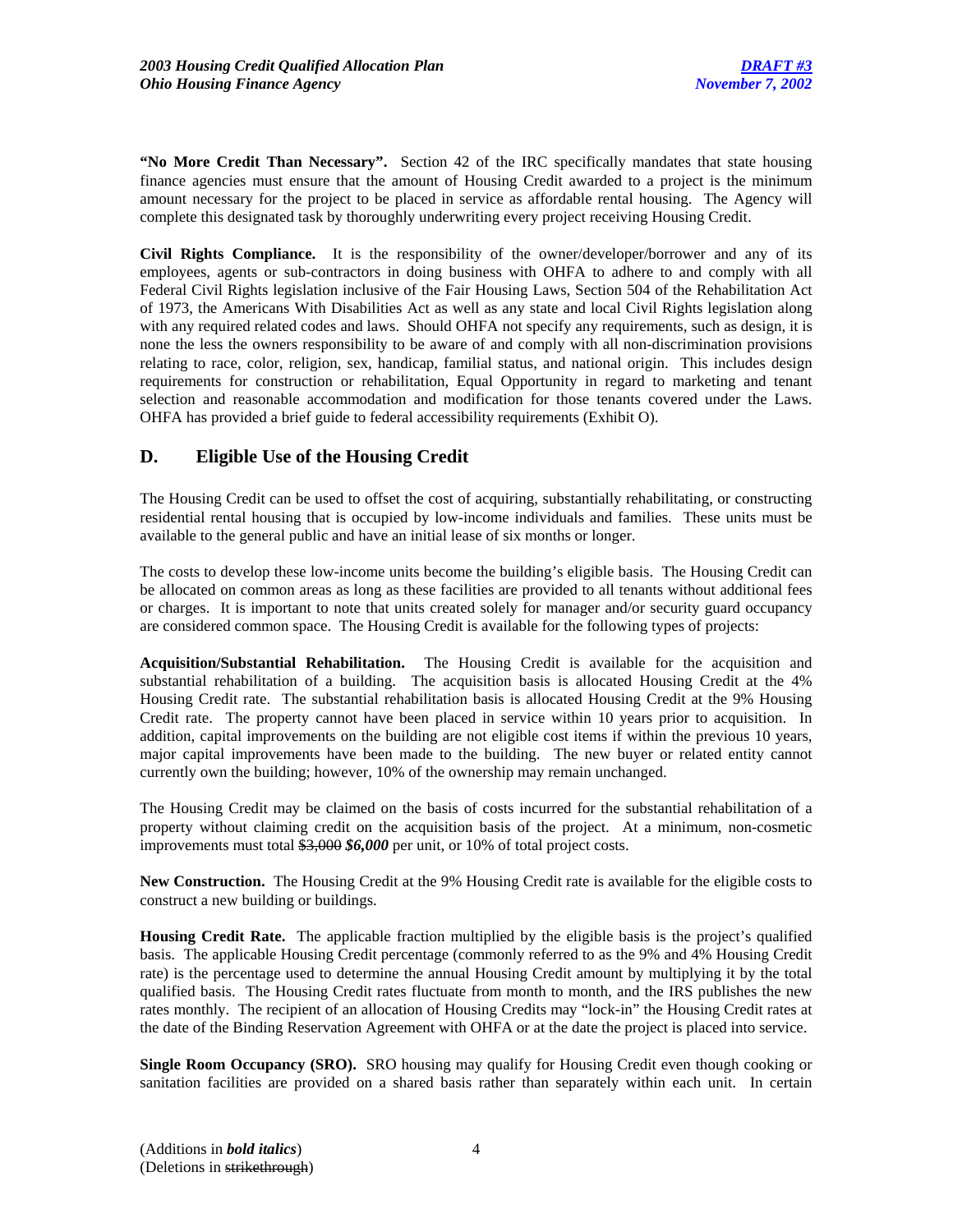circumstances it may be possible to lease SRO units for less than a six-month lease term without violating the non-transient use requirement of the IRC. Please consult with legal experts if pursuing this option.

**Community Service Facility.** The costs of constructing or rehabilitating a community service facility, such as a daycare building, located in a qualified census tract may be included with the eligible basis of a housing credit project. These additional costs cannot exceed 10% of the eligible basis for the entire project. All community service facilities that are part of the same qualified project shall be treated as one facility. A community service facility must be designed to serve primarily individuals, not necessarily residents of the project, whose incomes are 60% or less of the AMGI.

Applicants wishing to include a community service facility with a project must so indicate on the application and provide a thorough description of facility or facilities in the project narrative. The Agency will consider all reasonable documented requests, but as with all basis items, the IRS will make the final determination of what costs can or cannot be included with the eligible basis of a project. Please refer to Section  $42(d)(4)(C)$  of the Internal Revenue Code (IRC) for more information.

**Ineligible Costs.** Certain project costs are not subject to inclusion into eligible basis upon which the Housing Credits are derived. These include:

- 1. Commercial Building Costs
- 2. Land
- 3. Permanent Financing Fees
- 4. Reserves
- 5. Off-Site Improvements
- 6. Syndication Expenses (including legal, accounting, and bridge loan interest)
- 7. Any expense that cannot be depreciated with the building
- 8. OHFA Compliance Fee

This list is not inclusive of all costs that may be ineligible for Housing Credits. Please refer to Section 42 of the IRC for more information or consult a Housing Credit tax advisor.

The Housing Credit is not available for any of the following facilities: hospitals, nursing homes, sanitariums, lifecare facilities, retirement homes (if providing significant services other than housing are mandatory for residents), employer housing, mobile homes and student housing. Factory-made housing that is permanently fixed to real property may qualify for the Housing Credit. Congregate care facilities may be eligible if the "additional supportive services" are provided to the tenant as a voluntary option and the tenant is not charged mandatory fees for those services. Please refer to Section 42 of the IRC for more information.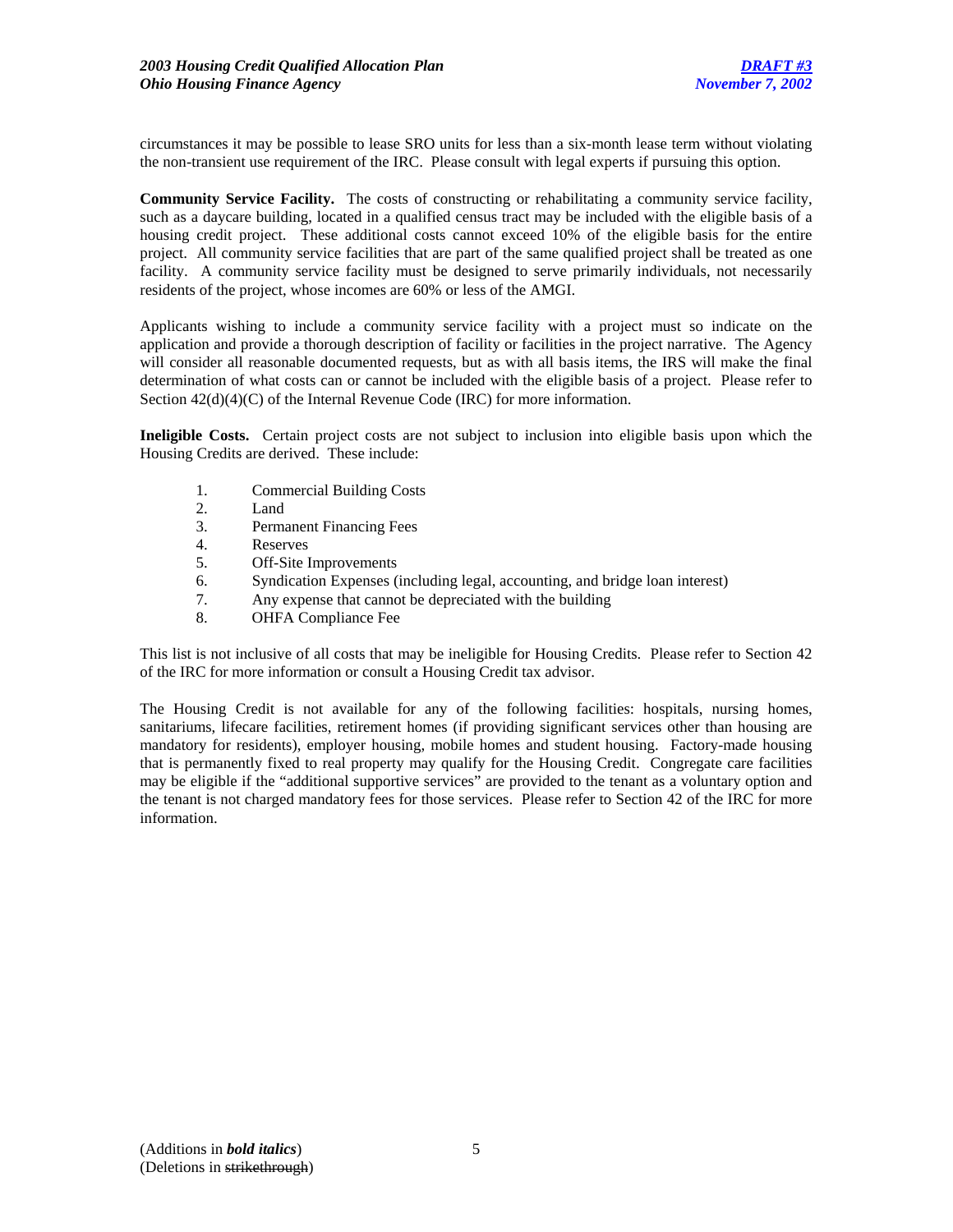# **II. ALLOCATION PROCESS**

# **A. Instructions**

In order to apply for 2003 Housing Credits, submit an application to the **Office of Planning, Preservation, and Development; OHFA; 57 East Main Street, Columbus, Ohio 43215.** The application must be received no later than 5:00 p.m. by the date listed in the program calendar. Applicants must use the 2003 ODOD Affordable Housing Funding Application (AHFA) and submit the appropriate application fee. The AHFA may be completed by typewriter or electronically via Microsoft Excel. This submission should include the actual application and all attachments required by the Agency to ensure proper processing of the application. Please include a copy of the computer disk if the AHFA is prepared in Excel.

The Agency has scheduled one application round for 2002, and the Agency will reserve the State's entire 2002 allocation of housing credits, including returns and national pool, in this round. *All initial applications must be received by the deadline listed in the program calendar (see Page 10). Housing credits will then be reserved in two funding rounds. The applications will be ranked according to the competitive review scoring procedure outlined on Page 22 based on their initial competitive score. Those applicants who are projected to receive Housing Credits and have also requested Housing Development Assistance Program (HDAP) funds will be awarded HDAP funds according to their initial competitive score in the following order: Pool C; Preservation pool projects that are eligible for Pool C; Pool B; Preservation pool projects that are eligible for Pool B; Pool A; Preservation pool projects that are eligible for Pool A; and then the General Pool. The first round will end when all available HDAP funds have been exhausted, and when the next eligible applicant has requested HDAP funds.* 

*Applicants that do not receive a reservation in the first round are eligible for the second round and may submit revisions to their application. The competitive score may not increase, and items such as the development team and location of the project may not be changed. Applicants who have sought but not been awarded HDAP funds must submit a revised financial structure to be considered in the second round. The Agency will accept forward commitments for financial resources, i.e. local government HOME funds. All remaining credits will be reserved in the second round. If an applicant does not receive a Housing Credit reservation in either the first or the second round, then they will not receive HDAP funds.* 

# *In addition, funding from the Affordable Housing Loan Program (AHLP) may not be available to all Housing Credit applicants. These applications may be revised if AHLP funding is not awarded.*

The application round will incorporate three review phases: threshold, competitive, and underwrite. Threshold review is an evaluation of an applicant's ability to meet certain minimum requirements set forth in the Allocation Plan. Competitive review is the scoring of applications through criteria reflecting Congressional mandates and state housing policy as well as input from interested parties. These project scores serve as the basis of the Agency's funding determination. The Agency will allow applicants to remedy threshold and competitive deficiencies after the initial review. Finally, the Agency will review the financial feasibility of the project and the amount of Housing Credit necessary for the development to proceed.

**HDAP Funding**: Because of limited Housing Development Assistance Program (HDAP) funds availability, it is possible that not all requests for HDAP funding will be honored. Therefore, projects in areas where alternative funding sources are available are encouraged not to seek HDAP funding. HDAP funds will be awarded according to competitive score in the following order: Pool C, Pool B, Pool A, Preservation Pool and then the General Pool. Housing Credit applicants seeking HDAP funding should include a description of plans for an alternative financial structure should HDAP funds not be awarded. Successful Housing Credit applicants who have sought but not been awarded HDAP funds will have 30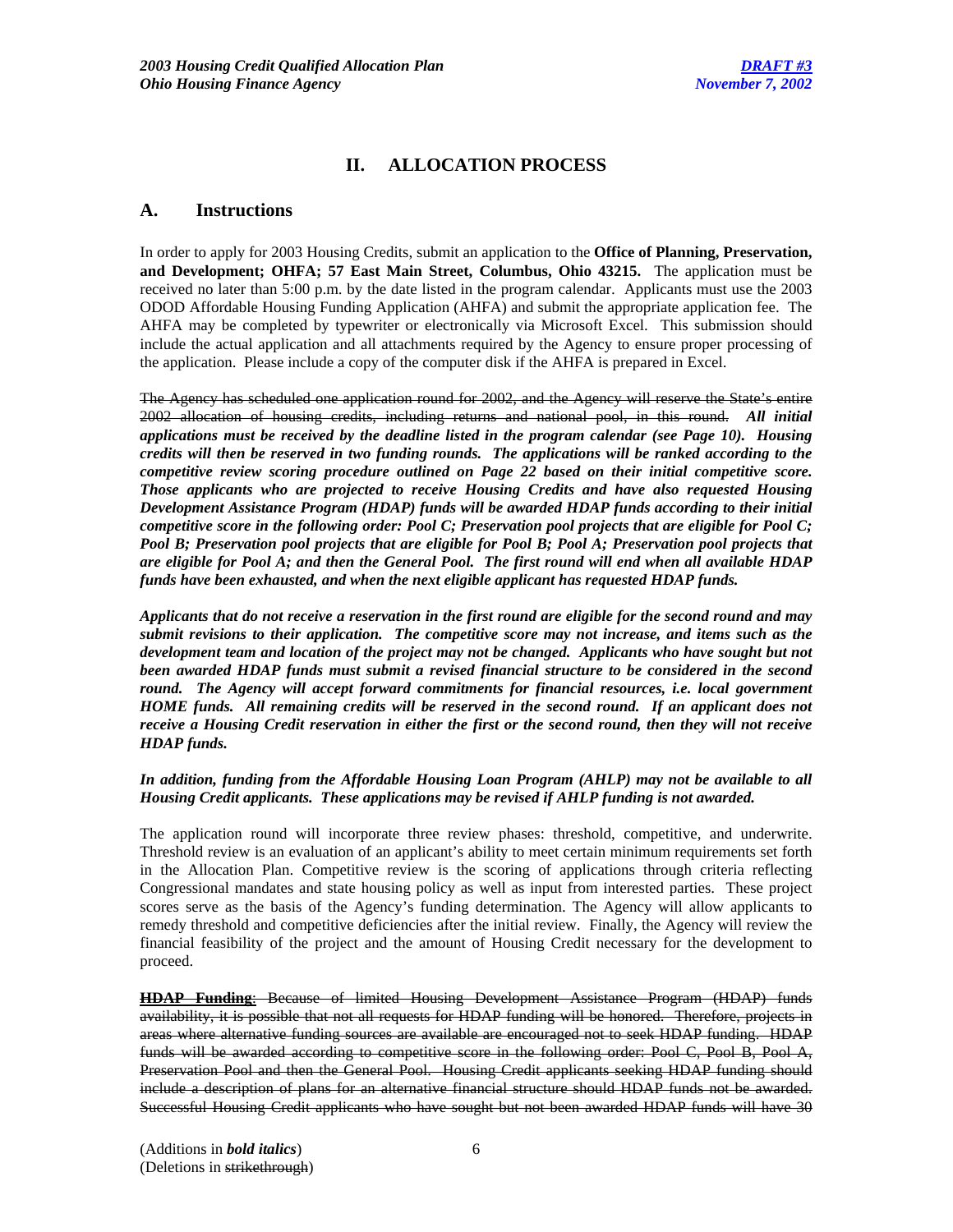days to provide the Agency with *must submit* a revised financial structure *to be considered in the second round*. The Agency will accept forward commitments for financial resources, i.e. local government HOME funds. An update to the market study may be required if the revised structure includes changes such as new rents. As the Agency anticipates only reviewing the revised financial structure, applicants will be asked to resubmit only those portions of the application relative to the aforementioned revisions and only those changes will be considered by the Agency. Please note that the revised financing structure will constitute a project change and may be subject to rules listed on Page 49 of this Qualified Allocation Plan, including the fact that no changes in a project are allowed if it reduces the project's score in rent structure. Should an applicant be unable to secure alternative or additional financing the housing credit reservation will be returned. Projects that do not receive a Housing Credit reservation in the round will be eligible to continue on a waiting list. The Agency has the discretion to award any returned credits to those projects listed on a waiting list. Projects that did not receive a reservation of Housing Credits and sought HDAP funds must submit a revised financial structure along with their request to be placed on a waiting list. In all cases OHFA's underwriting guidelines still apply.

**Special Allocation**: A project that has returned an Housing Credit allocation from a previous year due to the inability to proceed resulting from local government action that has been determined through the judicial system to be inappropriate may seek an allocation of credit in the current year. In order to qualify to apply for this relief, the project must meet the following requirements:

- 1. The project must have received an allocation of competitive Housing Credits from OHFA in a previous year.
- 2. The owner of the allocation must have returned the Housing Credits to OHFA prior to the required placed-in-service date.
- 3. The underlying reason for the return of the credit allocation must relate to action or inaction of the local government approval process to allow for plan approval or building permit issuance.
- 4. The owner of the project must obtain either a final judicial determination that the local action or inaction is inappropriate or a settlement or consent of all parties to an appealable judicial action that no appeal will be taken from a judicial decree or that determines the local activity is inappropriate. As a result of this judicial decree or settlement, the owner of the project must demonstrate that the project can now proceed. OHFA legal counsel and/or the Ohio Attorney General's office will make the determination of these requirements.
- 5. The project will complete a current year application and request OHFA Board consideration to obtain a current year Housing Credit reservation.
- 6. OHFA staff will evaluate the project based on current year criteria, although waivers from current year requirements may be requested and considered. It is OHFA's expectation that comparable competitive commitments will be made. It is expected that any monetary damages received which are related to the project, less direct costs of litigation apportioned between damages that are related and unrelated to the project will be pledged to the project.

Qualifying requests will be summarized and presented to OHFA multifamily subcommittee and Board for consideration and approval. OHFA has no affirmative obligation to grant approval to any project seeking relief.

**Previous Allocation**: Owners of projects that received a prior allocation of Housing Credits may apply for additional credit if necessary for the continued financial feasibility of the project. The ownership structure, development team members, rent elections, applicable fraction, developer's fee, special needs population served (if any), and physical structure of the project may not be changed unless approved in advance by the Agency. **All requests for changes must be received no later than 30 days prior to the 2003 application round** *deadline*.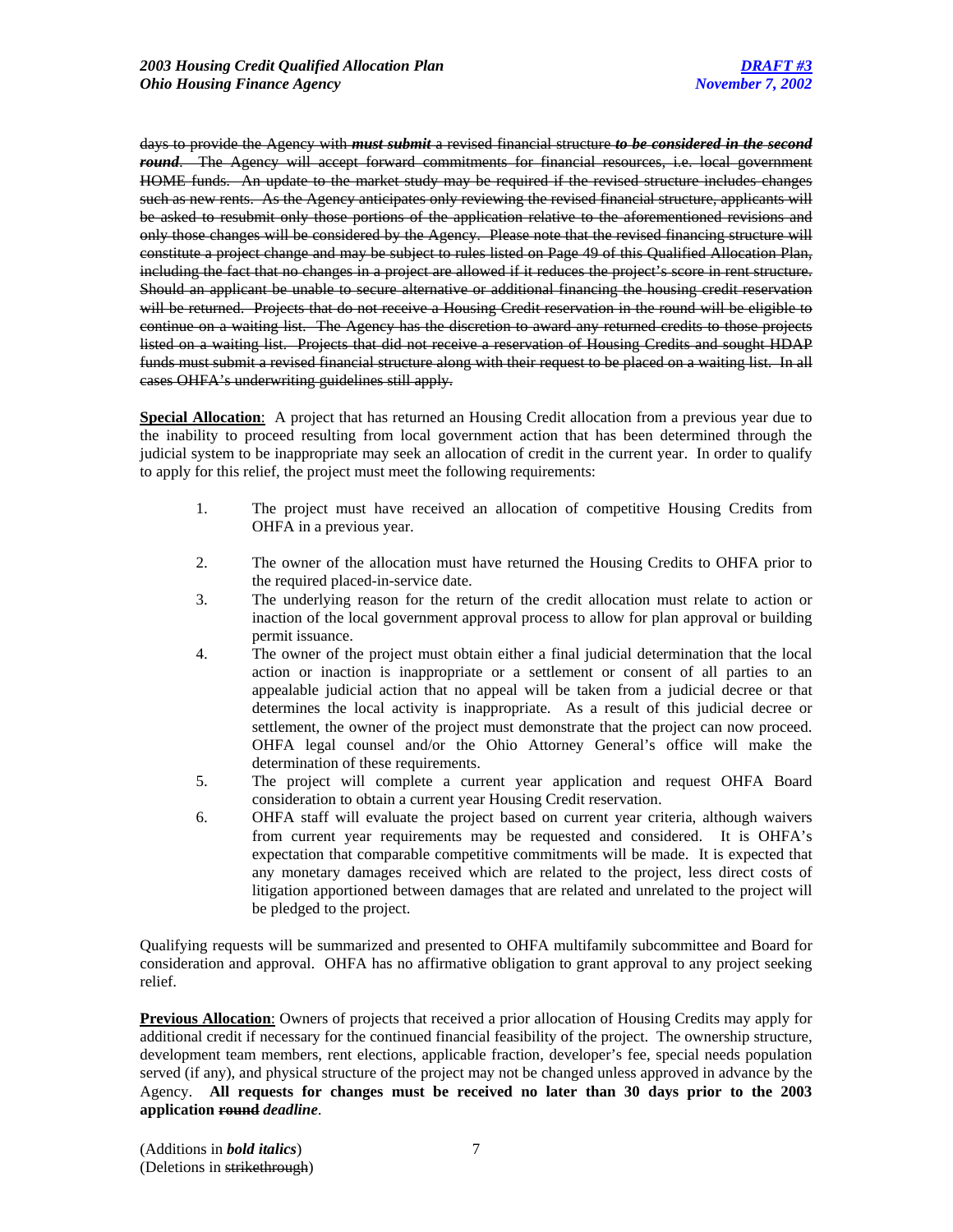Applications for additional credit must include documentation dated within one year prior to application for Housing Credits.

Owners of projects that received an allocation of Housing Credits in previous years and are placed-inservice may only apply for additional Housing Credits if 10% or more residential square footage, and/or 5% or more units have been added to the project. OHFA may waive the previously mentioned requirements if an applicant can demonstrate the following: the project requires an extreme amount of repairs, the project is supported by the local government, and the local government and/or a federal agency is providing additional financial assistance. An extreme amount of repairs is defined as a situation in which the rehabilitation hard costs equal or exceed 50% of the total project cost. In addition, the Agency reserves the right to place restrictions on new ownership or management, limit the developer's fee, and require a capital needs assessment with the application. Applicants must include a narrative with the application that outlines the need for the waiver. OHFA has the sole discretion to approve such requests and will judge the requests on a case-by-case basis.

All placed-in-service Housing Credit projects (with no tax-exempt bond financing) must apply during a standard application round, and will be reviewed according to the current year's competitive criteria. In addition, projects that re-apply may be subject to additional underwriting requirements. Projects must provide the previous Housing Credit allocation amount, the previous project square footage, and previous number of units on the new application and in the project narrative. Placed-in-service Housing Credit projects are also subject to rules outlined in Section 42 of the Internal Revenue Code and Treasury Regulations.

**Waiting List**: Projects that did not receive a reservation in any of the pools *the second funding round* will be given the opportunity to be placed on a waiting list for Housing Credits that are returned later in the year.

At the conclusion of the 2002 *second* round a waiting list will be created for the preservation pool, each geographic pool, and the general pool. Projects will be ranked by their scores in each pool. If a project returns Housing Credits that were reserved in the preservation or geographic pools during 2002 *2003* AND the total amount awarded, less the returned credits falls below the minimum amount of credits set aside for that particular pool, then the highest scoring project from that pool will receive an offer for a reservation of credits. If credits reserved in the 2002 *2003* general pool or in any other pool from any other year are returned, the highest scoring project from the general pool waiting list will receive an offer of credits. *Please note that if a project returns credits from the preservation pool or a geographic pool, then any HDAP or AHLP awarded must also be returned. Projects that receive credits from the preservation or geographic waiting lists may then be considered for HDAP or AHLP funding.* 

The Agency will contact representatives of the waiting list projects when Housing Credits become available. The Agency will set a deadline for the applicant to respond to any offer.

**Projects with Tax-Exempt Bond Financing**: Projects receiving tax-exempt bonds that finance over 50% of the project's total aggregate basis must only pass the threshold review and meet Agency underwriting standards in order to receive a letter of eligibility for Housing Credits. These projects do not have to compete for Housing Credits and will not receive a competitive score. The Agency is the final judge of eligibility for the amount of Housing Credits awarded to all tax-exempt bond financed projects. Projectspecific conditions will be listed in the eligibility letter. The annual maximum Housing Credit per project and per developer cap does not apply to these projects. In addition, OHFA may also waive the unit cost cap criterion for tax-exempt bond financed projects. Applicants must include a narrative with the application that describes the need for the waiver. OHFA has the sole discretion to approve such requests and will judge the requests on a case-by-case basis.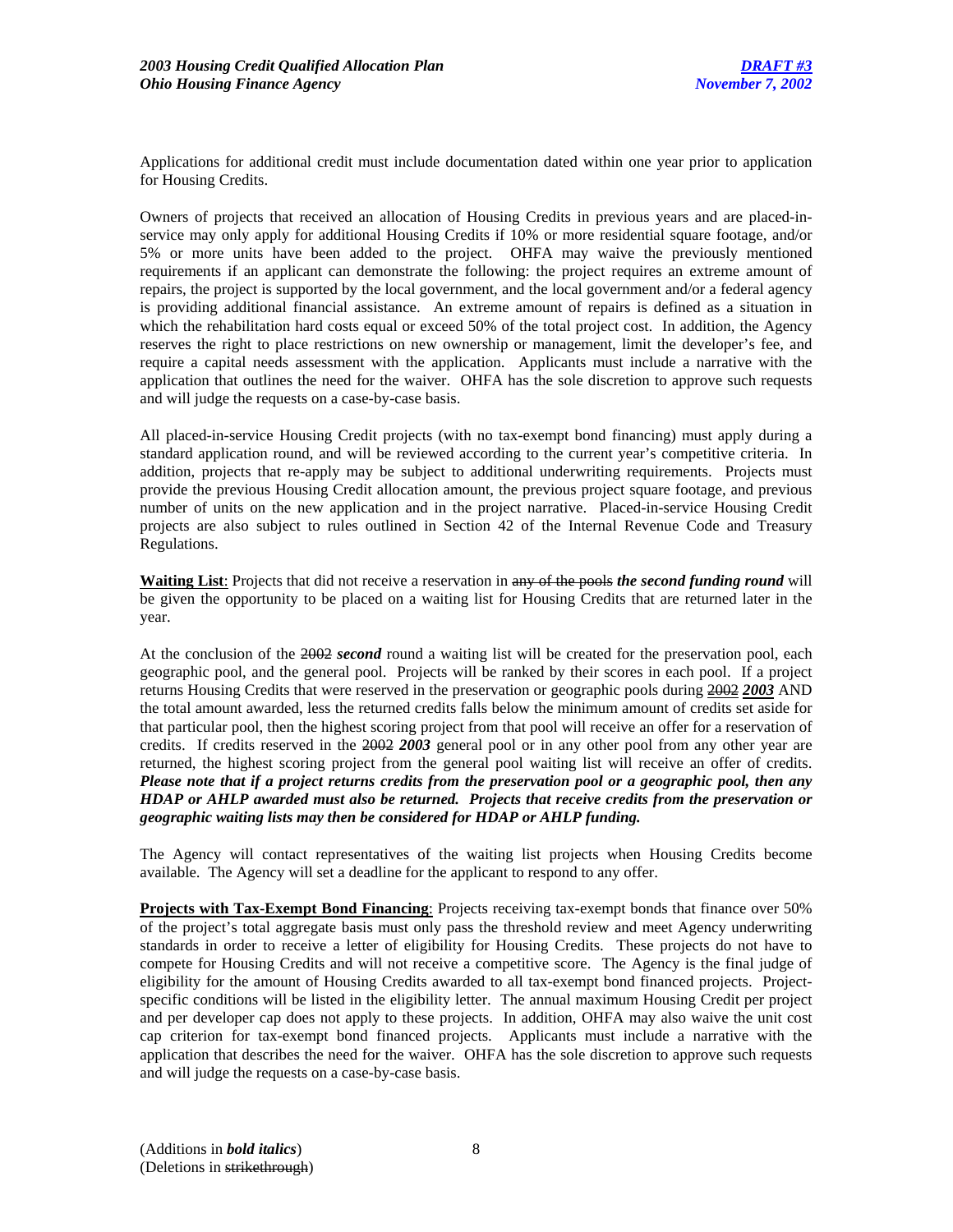In addition to meeting the threshold requirements listed in the QAP, the applicant must supply evidence of the following:

- 1. For non-OHFA-issued bonds, the inducement resolution or final approval resolution of the issuer is required. In addition, a letter from the bond underwriter indicating anticipated rate, term, and amortization of the bonds must be submitted.
- 2. For OHFA-issued bonds, the Housing Credit letter of eligibility will be executed following final approval of the bond issuance by the OHFA Board.
- 3. The Agency reserves the right to require a legal opinion stating that the project is eligible to receive an allocation of Housing Credits pursuant to Section 42(h)(4) of the Internal Revenue Code.

These projects will be underwritten using the same standards outlined in these guidelines except that the owner has the option to elect the Housing Credit rate during the month in which the bonds are issued or the month the project is placed-in-service. Please note that the rate election period is tied to the month the notice of issuance indicates. If a project closes in escrow, the rate election applies to that month, not when the final closing occurs. Furthermore, if a bond closes in escrow and does not make a rate election in that month, the credit rate utilized will be the credit rate applicable at the time and for the month in which each building is placed-in-service not back to the date of the escrow closing. *Please note that the owner has up to five days following the month in which the bonds are issued to notify OHFA of the rate election, otherwise the month the project is placed-in-service will be used.*

For non-OHFA issued bonds, applicants may apply at any time during the year. If public notification requirements have been met and any threshold deficiencies have been corrected, the Agency may take up to 4 weeks *6 weeks* to review an application and issue a letter of eligibility. These projects will not need a Carryover Allocation Agreement, but the owner must follow all 8609 Form request procedures outlined in the Qualified Allocation Plan (QAP) and any conditions outlined in the letter of eligibility. Applicants must provide the Agency with a copy of the property's recorded deed, legal description, and permanent parcel numbers *by the Carryover submission deadline or 60 days after the letter of eligibility is issued, whichever is longer* within 30 days of site acquisition to facilitate preparation of the project's Restrictive Covenant. OHFA must receive all documentation such as an appraisal for new construction and physical needs assessment for rehab projects no later than the request for Form(s) 8609.

For OHFA issued bonds, please consult the most recent OHFA Multifamily Bond Program guidelines for appropriate submission deadlines.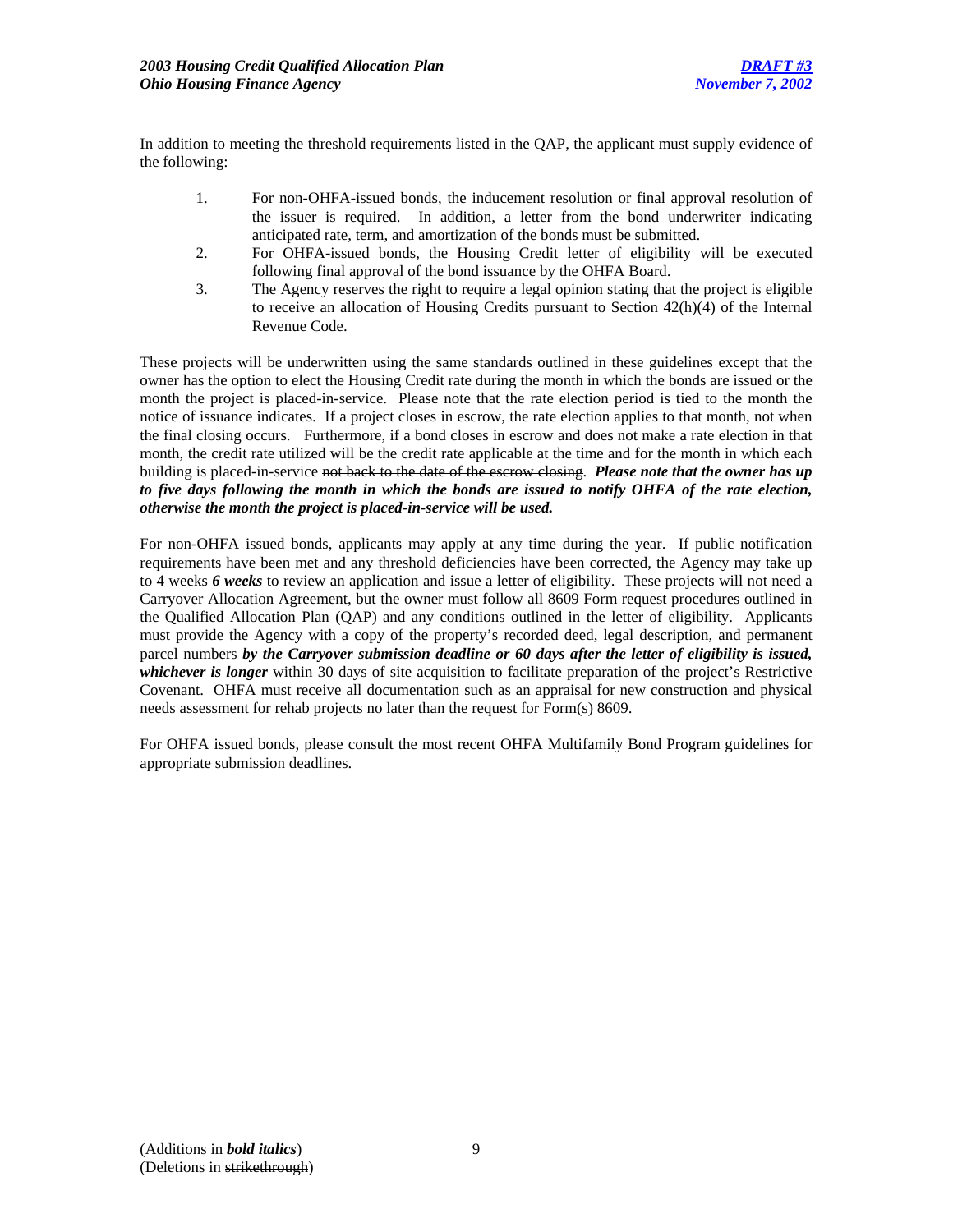# **B. 2003 Calendar**

# **January**

| 6            | 2003 QAP and AHFA Ready for Distribution                        |
|--------------|-----------------------------------------------------------------|
| 27           | 2003 Program Training                                           |
| February     |                                                                 |
| 3            | 2003 Program Training                                           |
| March        |                                                                 |
| 20           | <b>Application Deadline</b>                                     |
| 27           | Agency Notification of Public Notification Deficiencies         |
| <b>April</b> |                                                                 |
| 3            | Applicant Response Deadline for Public Notification Corrections |
| May          |                                                                 |
| 1            | Agency Notification of Threshold Deficiencies                   |
| 8            | Applicant Response Deadline for Threshold Corrections           |
| <u>June</u>  |                                                                 |
| 5            | Agency Notification of Preliminary Competitive Scores           |
| 12           | Applicant Response Deadline for Appeals/Competitive Corrections |
| 20           | First Round Reservation Agreements Issued                       |
| <b>July</b>  |                                                                 |
| 3            | First Round Reservation Agreements Due                          |
| 17           | <b>Deadline for Revised Applications for Second Round</b>       |
| 24           | <b>Next Steps Meeting for Successful First Round Applicants</b> |
| August       |                                                                 |
| 21           | <b>Second Round Reservation Agreements Issued</b>               |
| 25           | 2004 QAP Process Begins                                         |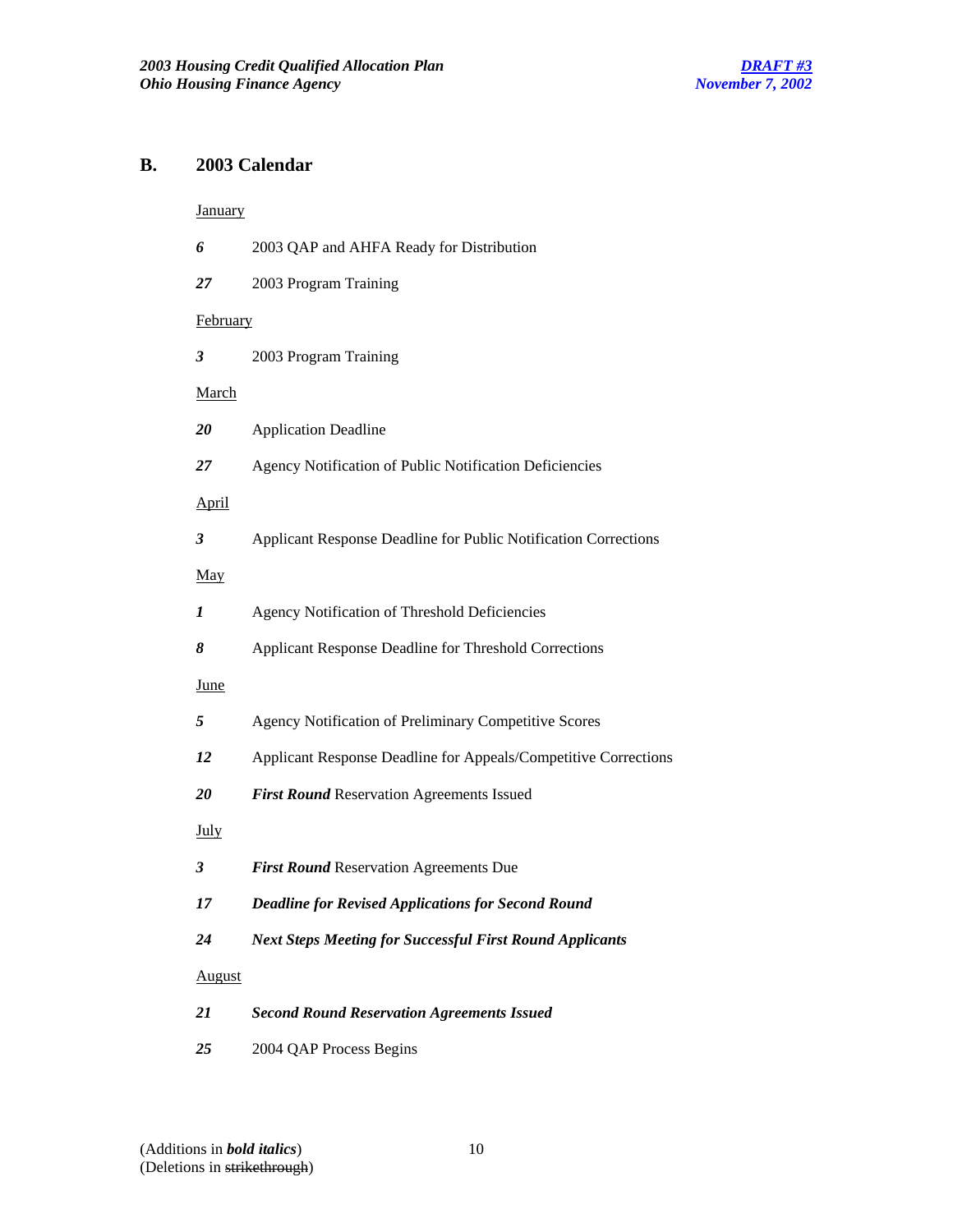# *September*

# *4 Second Round Reservation Agreements Due*

# *October*

*30 First Round* Carryover Deadline

### November

- *20 Second Round Carryover Deadline*
- *20* Carryover Extension Deadline

# **December**

- *19* Carryover Allocation Agreements Issued
- *29* Carryover Allocation Agreements Due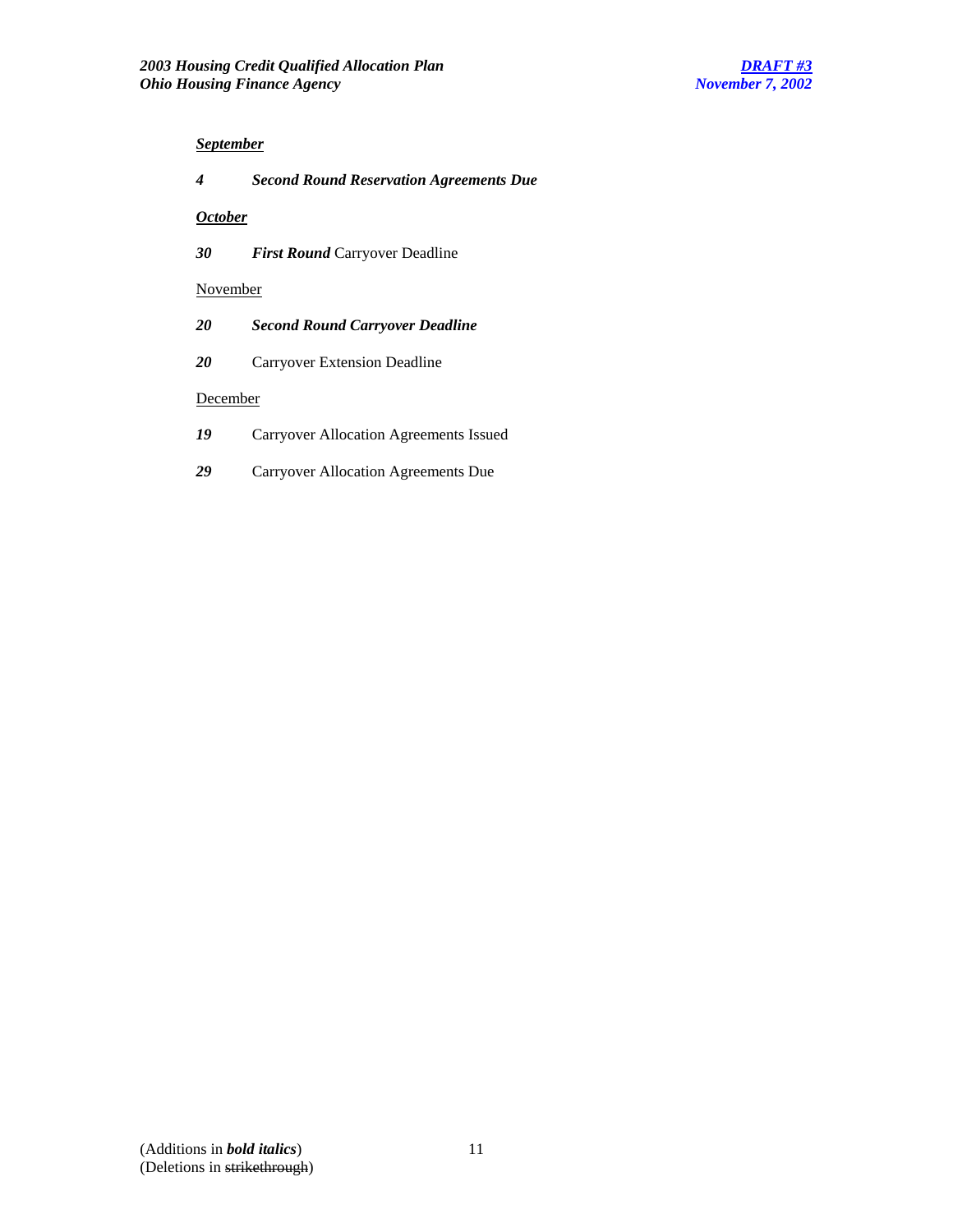# **C. Threshold Review**

The Agency has established the following threshold criteria that must be met in order to qualify for the competitive review stage. In addition, all projects with tax-exempt bond financing must meet all threshold requirements to receive a reservation of Housing Credits (see "Projects with Tax-Exempt Bond Financing", Page 8). Threshold review is a basic review of the application to determine if it is complete, all necessary forms, supporting evidence, and fees are included, and the project meets minimum program requirements.

The Agency will complete threshold reviews of applications and offer the applicants the opportunity to correct deficiencies in their applications. Please refer to the calendar on the preceding pages for timelines for deficiency correction.

Threshold Review Criteria:

- 1. Meets Section 42 Requirements
- 2. Complete, Organized Application
- 3. Application Fee
- 4. Project Narrative
- 5. Extended Use Term
- 6. Site Control
- 7. Market Study
- 8. Zoning
- 9. Public Notification
- 10. Affirmative Marketing Plan
- 11. Conditional Financing Commitments
- 12. Preliminary Plans and Specifications
- 13. Maximum Credit Cap
- 14. Unit Cost Cap
- 15. Utility Allowance Information
- 16. Good Standing in ODOD Housing Program
- 17. Adherence to Agency Underwriting Standards
- 18. Site Location and Photographs
- 19. Consistency with HDAP Funding
- 20. Minimum Project Standards
- 21. Conformity with Local Consolidated Plan/Comprehensive Housing Improvement Strategy

#### **1. Meets Section 42 Requirements**

 The project must meet all the requirements set forth in Section 42 of the Internal Revenue Code of 1986, as amended, and all relevant U.S. Department of the Treasury regulations, notices, and rulings.

# **2. Complete, Organized Application**

Applications must be submitted in a three-ring binder, utilizing the index provided with the application and appropriate tabbing. Applications must be complete and consistent with all supporting documentation. Any applications that are incomplete, inconsistent, and/or illegible will be rejected.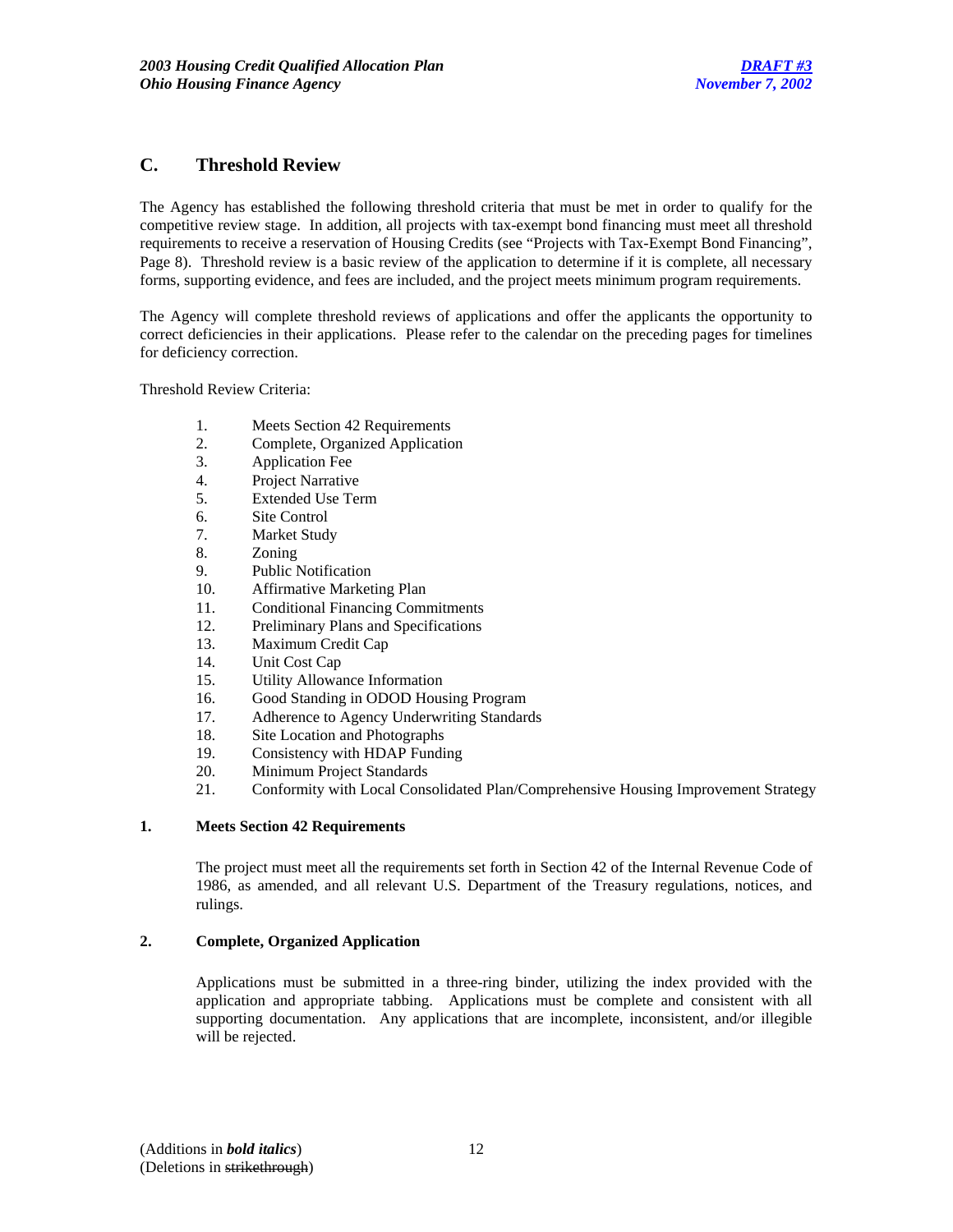# **3. Application Fee**

The appropriate processing fee must accompany each application. If a check is returned for insufficient funds, the application will be immediately rejected. The amount of the application fee is dependent upon the number of units in the project (including market rate and employee units) and is scaled as follows:

| Projects 25 units or less: | \$ 250 |
|----------------------------|--------|
| Projects 26-50 units:      | \$ 500 |
| Projects 51-75 units:      | \$750  |
| Projects $76+$ units:      | \$1000 |

Projects with threshold deficiencies will be charged a resubmission fee. The resubmission fee will equal \$50 per corrected threshold review criterion up to a maximum of \$250. If a resubmission fee check is returned twice for insufficient funds, the application will be rejected. The threshold resubmission fee does not apply to projects with tax-exempt bond financing, *and does not apply to the Public Notification threshold criterion*.

### **4. Project Narrative**

The applicant must submit a project narrative using the outline listed below:

- 1.1 Briefly describe the project and its location(s), project design, target population, development team members, financing, and project timeline.
- 2.1 Briefly describe the history of each organization with an ownership interest in the project, including accomplishments with respect to past projects; programs and services provided to the community or neighborhood served, particularly those activities related to housing; and the service area of the organization.
- 2.2 Describe how each organization will be involved in the project with respect to specific areas of responsibility, and how each organization will function as part of the development team, including the roles of the other members of the development team. Identify specifically what staff members will be involved in the project and their roles. Explain how this project will affect staff capacity, and, if staff capacity is lacking, explain how the organization will expand staff capacity.
- 3.1 Discuss any pre-development funding that is being provided to the project, including whether funds are in the form of a loan or a grant, and the expenses and activities covered by the pre-development funding.
- 3.2 Discuss the financial structure of the project, including how funds will flow into the project, and the terms of grants or loans, including collateral positions and security arrangements of the various funding sources.
- 3.3 Describe the provisions made for project reserves, including operating reserve, replacement reserve, lease-up reserve, and any lender reserve. Provide the assumptions used to estimate the reserve needs.
- 3.4 Describe any specific line items (i.e. miscellaneous or other items) in the operating proforma that may need further explanation.
- 3.5 If the ownership and/or financial structure is anticipated to change during the life of the project, please explain in detail when and how this will occur. For example, the exercising of a lease purchase option, withdrawal of a general partner, or acquisition of the project by a non-profit organization.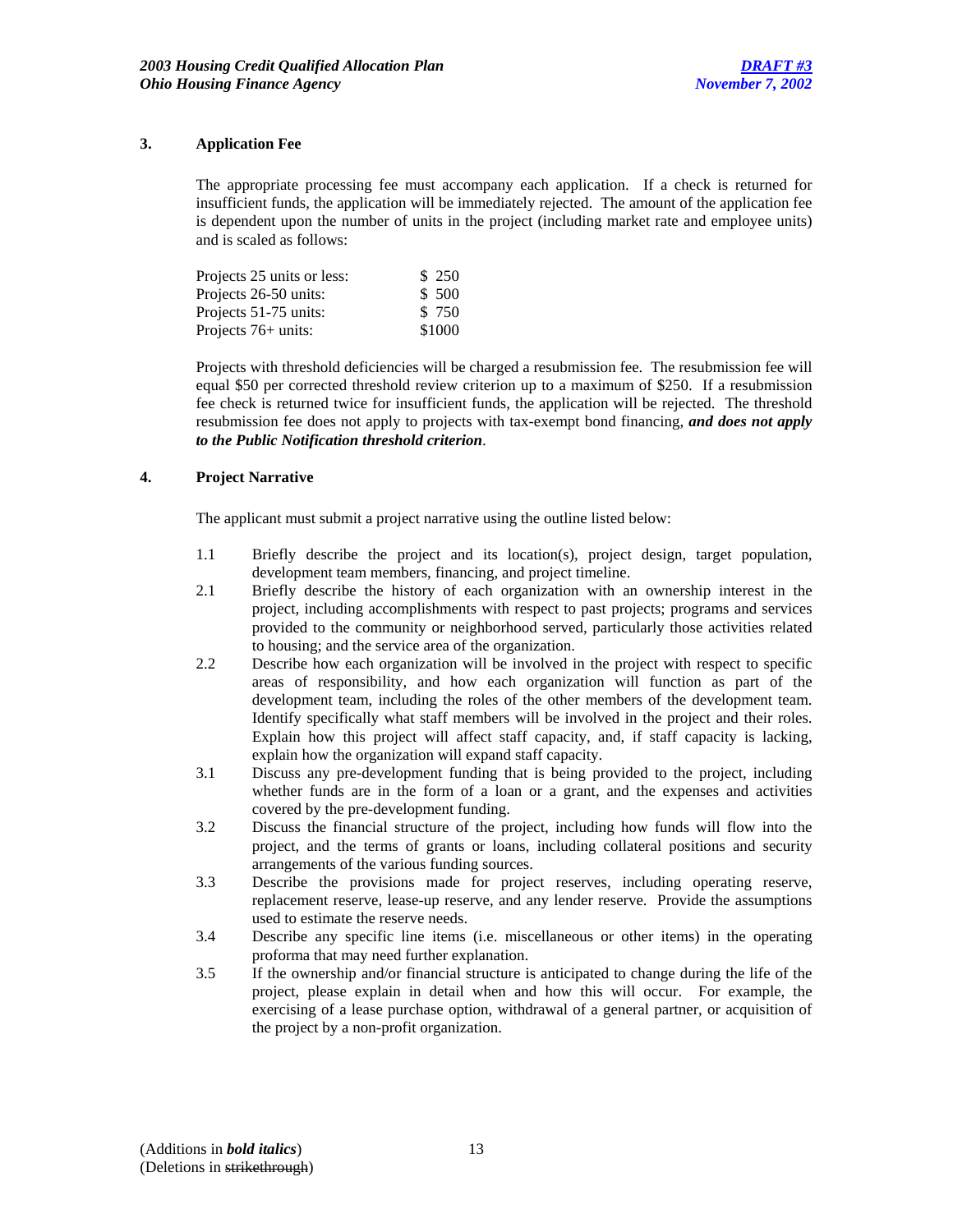# **5. Extended Use**

All projects must commit to an extended use term of a minimum of 30 years of affordability. Projects with tax-exempt bond financing must commit to an extended use term of the greater of 30 years or the outstanding term of the bonds. The owner must file a Restrictive Covenant (provided by the Agency) to waive the right to petition the Agency to terminate the extended use term as described in Section 42 of the Internal Revenue Code.

# **6. Evidence of Site Control**

Both the buyer and seller must evidence site control. The executed and recorded deed(s) of the current owner(s) must be included with the application. In addition, if the current owner(s) is not the applicant, then one of the following must be submitted to properly evidence site control:

- a. Executed purchase option with date certain performance;
- b. Executed purchase contract;
- c. Executed land contract; or
- d. Executed and recorded long-term (35 or more years) land lease.

For portfolio re-engineering projects, applicant must provide evidence that a Transfer of Physical Assets (TPA) application has been submitted to the appropriate party, either the Participating Administrative Entity (PAE) or HUD, *no later than 30 days following the issuance of a binding reservation agreement.* 

The items listed above are the minimum required to meet the Agency's threshold requirements. The Agency reserves the right to require, as needed, additional documentation that evidences proper site control.

Each of the site options/contracts, as applicable, must not expire before 120 days following the submission of the application. *Applicants may be required to extend their options in order to be considered in the second funding round.* The Agency reserves the right to waive this requirement for projects with tax-exempt bond financing.

There are two exceptions to the site control requirements listed above:

- a. For scattered site projects with 10 or more sites, the Agency will require that at least 35% of the sites be under control at the time of application. A site is defined as a parcel with an assigned permanent parcel number as it exists at application. For scattered site projects that contain a mix of rehabilitated and newly constructed units, the sites under control must reflect the proportion of rehab units to new construction units. The Agency reserves the right to reduce basis at Carryover if the site control percentage at application is not maintained at Carryover. A project qualifies as a scattered site if there are 10 or more sites AND no more than 50% of the sites are contiguous.
- b. For single-site properties that are currently in default to a mortgage held by a federal agency, the documentation of site control may be held in abeyance until Carryover. In lieu of site control documentation, the project sponsor must produce a deed of the current owner, a letter from the federal agency indicating that the first mortgage which it holds is currently in default, that the federal agency is willing to proceed with a foreclosure action if the project is otherwise eligible for a tax credit reservation, and that foreclosure will be completed and title transferred to the project sponsor prior to the Carryover deadline for the project. No Carryover extensions will be permitted for any project that seeks this avenue of site control.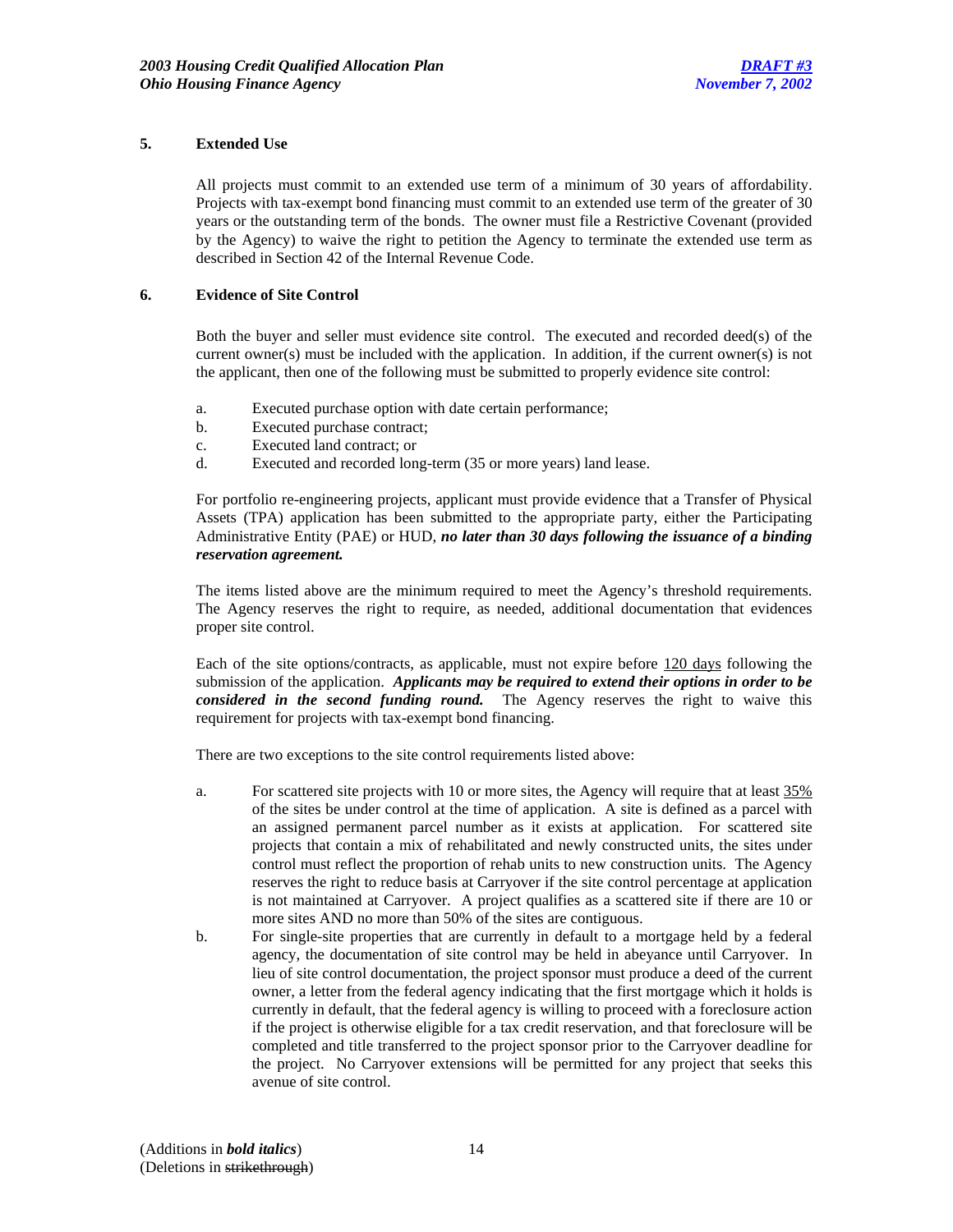# **7. Market Study**

A market study conducted by an independent, disinterested*,* third-party market study professional must be submitted with the application.

The market study provider must organize the study using the index provided by the Agency. Please refer to Exhibit K.

The study must include all of the following:

- a. Provide a brief executive summary in bullet format that briefly reviews the requirements listed below.
- b. Provide a concise conclusion by the author that indicates a market exists for the proposed project. The conclusion must include the estimated stable year vacancy rate and the estimated time needed to fully lease-up the proposed project. If the estimated stable year vacancy rate exceeds 7% and/or the estimated lease-up time exceeds one year, provide a detailed explanation for the higher rates.
- c. Describe the proposed project including location, number of units, number of bedrooms (efficiency, SRO, 1, 2, 3 or 4 and up), and project rents. This information must be consistent with the AHFA.
- d. Describe and provide a map of the effective market area for the proposed project. If the effective market area includes areas outside a five-mile radius from the proposed project, provide a detailed explanation for the larger area.
- e. Analyze the rents of the proposed project and the market rents for the project's effective market area. Include the methodology for the calculation of the market rents.
- f. Describe the number of **income-eligible renter households** in the proposed project's effective market area. Indicate the percentage of these households that are required to fully lease-up the project. If this percentage exceeds 10%, provide a detailed explanation for the higher rate.
- g. Describe and evaluate the public services (transportation, police, fire department, schools), infrastructure (roads, traffic) and community services (shopping, recreation, transportation, medical and services for special needs if applicable) in the effective market area. List the approximate distances to all the services. Also include a description and evaluation of employers serving the effective market area.
- h. If the project will be serving a special needs population, identify the number of special needs households residing in the effective market area. Indicate the percentage of these households that are required to meet the project's special needs set-aside. Information regarding the number of special needs households may be obtained from the local Continuum of Care study, local CHIS or Consolidated Plan, local Mental Health or MR/DD Board, homeless shelters, or other community social services agencies. Please document the source of your information.
- i. Describe the federally subsidized developments and Housing Credit projects both operating and not yet placed in service - located in the project's effective market area. Housing Credit projects not yet placed in service must be included in the analysis. Provide the current vacancy rate for each project. Also, include the person(s) contacted for each competing project and the method of contact. Compare the rents, amenities, unit sizes, bedroom sizes, and populations served of the competing projects to the proposed project. Projects that receive a reservation may be required to amend their market study to incorporate those other projects receiving an allocation in the same round and are located in the same effective market area. A listing of Housing Credit projects in service and in development is located on the Agency's website: **www.odod.state.oh.us/ohfa**. Calculate the ratio of subsidized and Housing Credit units to income eligible renter households.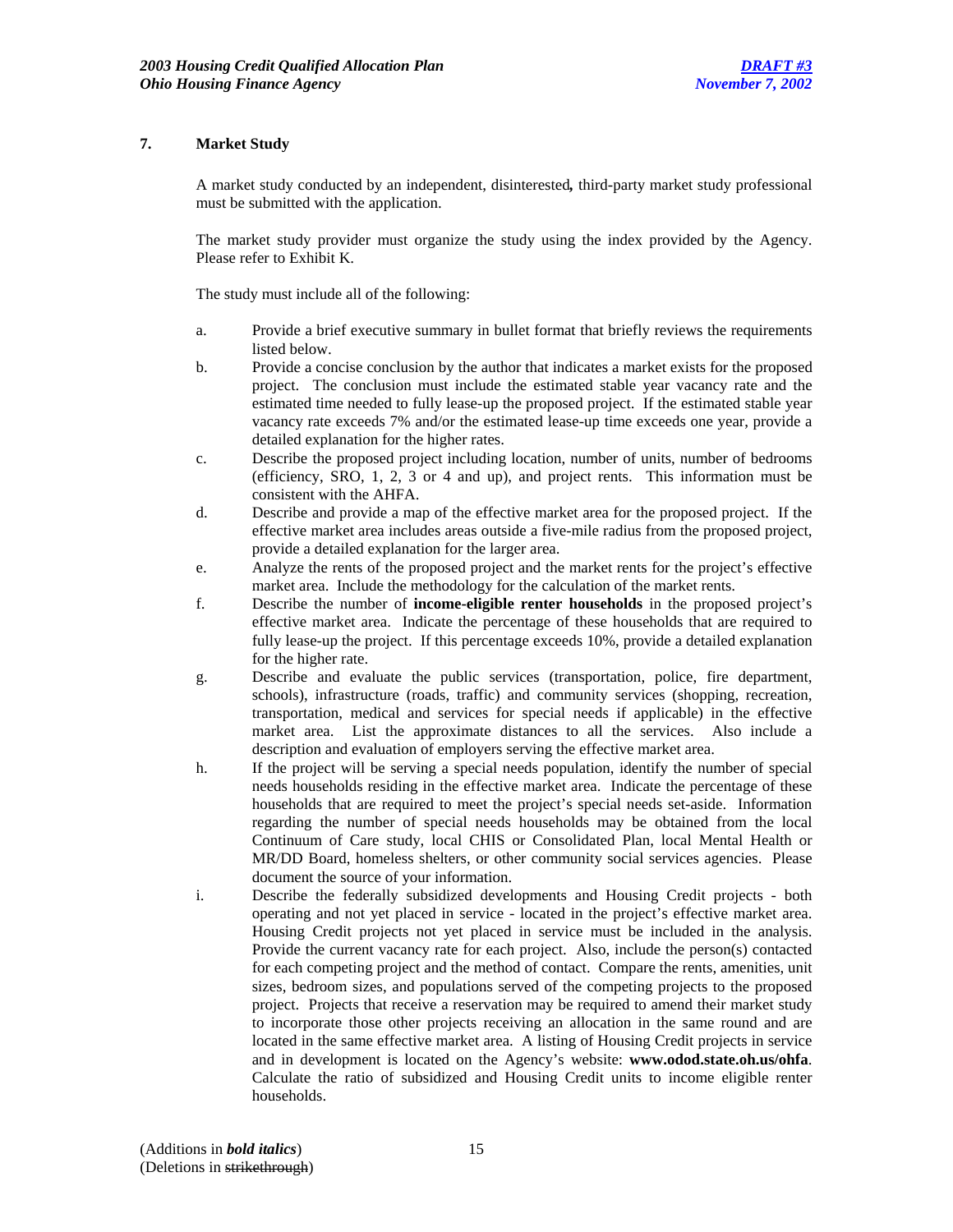- j. Estimate the vacancy rates of the Housing Credit projects only those currently operating - located in the project's effective market area during the first stabilized year of the proposed project. If the estimated vacancy rates exceed 10%, provide a detailed explanation for the higher rates.
- k. Describe other comparable market rate developments located in the effective market area. Provide the current vacancy rate for each project. Also, include the person(s) contacted for each competing project and the method of contact. Compare the rents, amenities, unit sizes, bedroom sizes, and populations served of the competing projects to the proposed project.
- l. Evaluate and address the concerns or issues raised by the most local Public Housing Authority (PHA). The applicant or market study author must send a letter via certified mail to the local PHA. The letter must contain a brief description of the project and target population, instructions for the PHA to forward all comments to the market study author, and a statement that all comments must be submitted within 30 days from receipt of the letter. If the PHA does not respond to the letter or comments are submitted after the 30-day comment period, the market study author does not need to analyze the PHA's issues or concerns. Include in the market study a copy of the letter, certified mail receipt, and a copy of any letters from the PHA.
- m. Include an executed original ODOD Form 008 Market Study Certification. The market analyst shall have no financial interest in the proposed project. Financial interest is deemed to be any remuneration other than the fee for preparing the market study. Furthermore, the fee assessed for the study shall not be contingent upon the proposed project being approved by the Ohio Housing Finance Agency.
- n. Provide a listing of all data sources used in the study.

The study must have been completed or updated by the author within one year prior to the application for Housing Credits.

The characteristics listed above are the minimum required to meet OHFA's threshold requirements. OHFA reserves the right to independently determine if a market exists for the proposed project and to require additional information and/or another market study.

# **8. Zoning**

The applicant must demonstrate that the zoning for each site on which the project will be located allows for the use(s) proposed by the applicant. Thus, at a minimum, the zoning designation for each site must allow residential use. Applicants must include the section of the local zoning map that clearly displays the project site location and the date of the map. In addition, a letter from the local jurisdiction must be submitted to confirm the zoning, and must include the following:

- a. The actual zoning designation and a description of this designation; and
- b. Any density and/or lot coverage requirements; and
- c. If a conditionally permitted use, explanation of the conditions to be met for the project to be considered a permitted use; and
- d. A description of any overlay or planned development district regulations that would further condition the development of the project.

 For jurisdictions with no zoning regulations in effect, a letter from the jurisdiction so stating is required.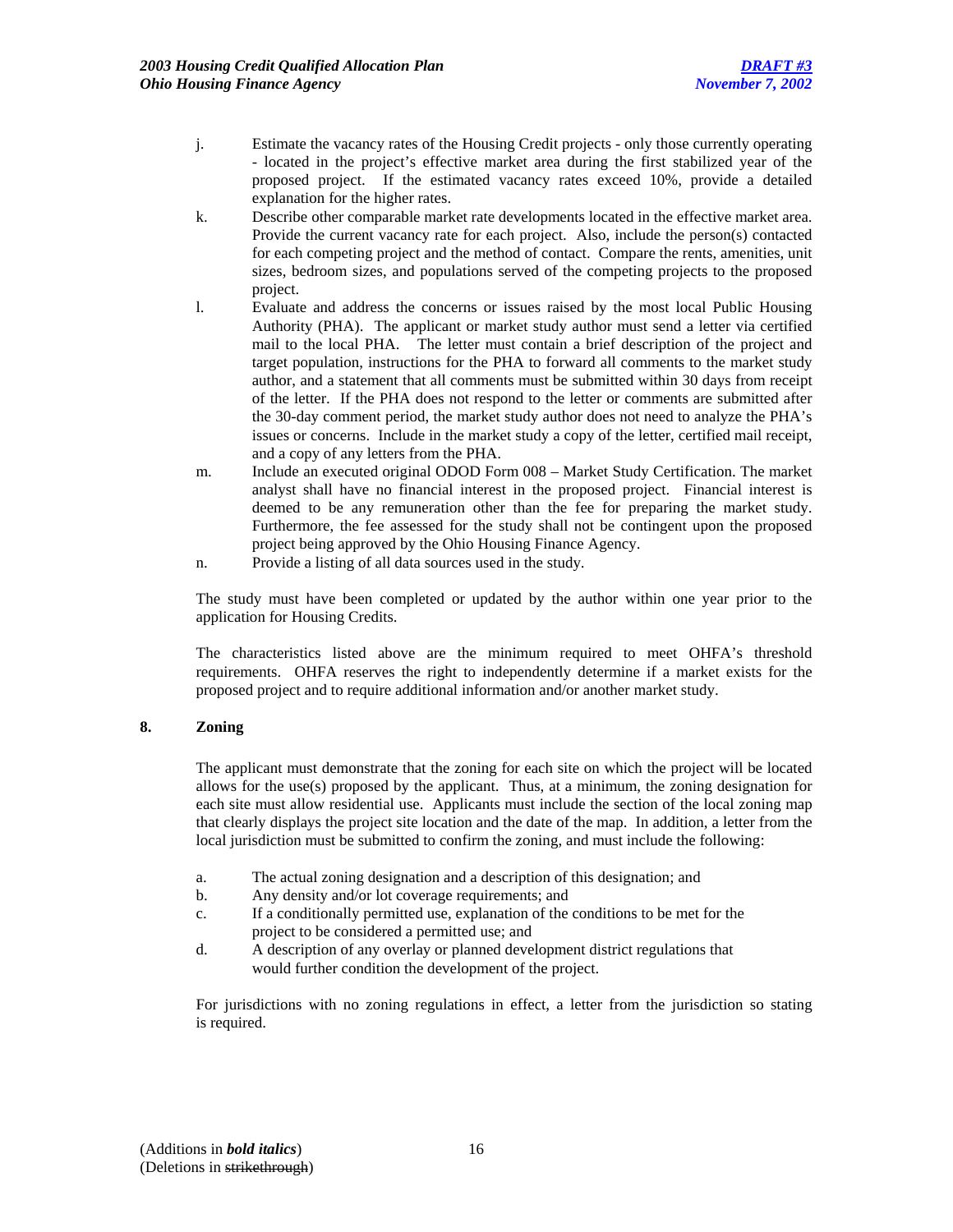### **9. Public Notification**

The applicant must notify, in writing, certain officials from:

- a. The political jurisdiction(s) in which the project will be located; and
- b. Any political jurisdiction(s) whose boundaries are located within one-half mile of the project's location.

 The applicant must use the letter template provided in Exhibit I of the 2003 QAP.The notification must state the applicant's intent to develop a project using OHFA funding. The notification must be in writing and sent via certified mail, return receipt requested. Please provide a copy of the stamped post office receipt (return receipt not required) for certified mail and copies of your notification letters with your application. The letter must include:

- a. The project's address;
- b. The maximum number of units;
- c. The nature of the project (i.e. new construction or rehabilitation);
- d. **All OHFA programs utilized in the project**;
- e. A statement regarding the recipient's right to submit comments;
- f. The address of OHFA and to whom comments should be sent; and
- g. The recipient's rights and procedures to express disapproval or objection.

The officials to be notified include:

- a. Highest elected executive local political official and each member of the elected legislative body (i.e. mayor, city council);
- b. Members of the board of township trustees;
- c. Members of the board of county commissioners
- d. State Representative
- e. State Senator; and
- f. Governor's Regional Economic Development Representative (see Exhibit M)

Scattered site projects must complete the public notification process for sites under control at application and then again for remaining sites prior to the Carryover deadline. The notification must be evidenced at Carryover.

# **10. Affirmative Marketing Plan**

The applicant must complete ODOD Form AFHM-98 -- Affirmative Fair Housing Marketing Plan. **All items on the form must be completed correctly including all attachments**. The applicant must include on the form a description of the outreach, marketing, and advertising methods used in order to affirmatively market the project. The form and instructions are located in the AHFA.

#### **11. Conditional Financial Commitments**

All non-ODOD construction and permanent financing, grants, and equity sources shall be conditionally committed at the time of application. The executed conditional commitment letters from these sources must be included with the application. A conditional financing commitment shall contain at a minimum a) the amount of financing, b) the interest rate of the loan, c) the term and amortization period of the loan, and d) the contact person's name and telephone number.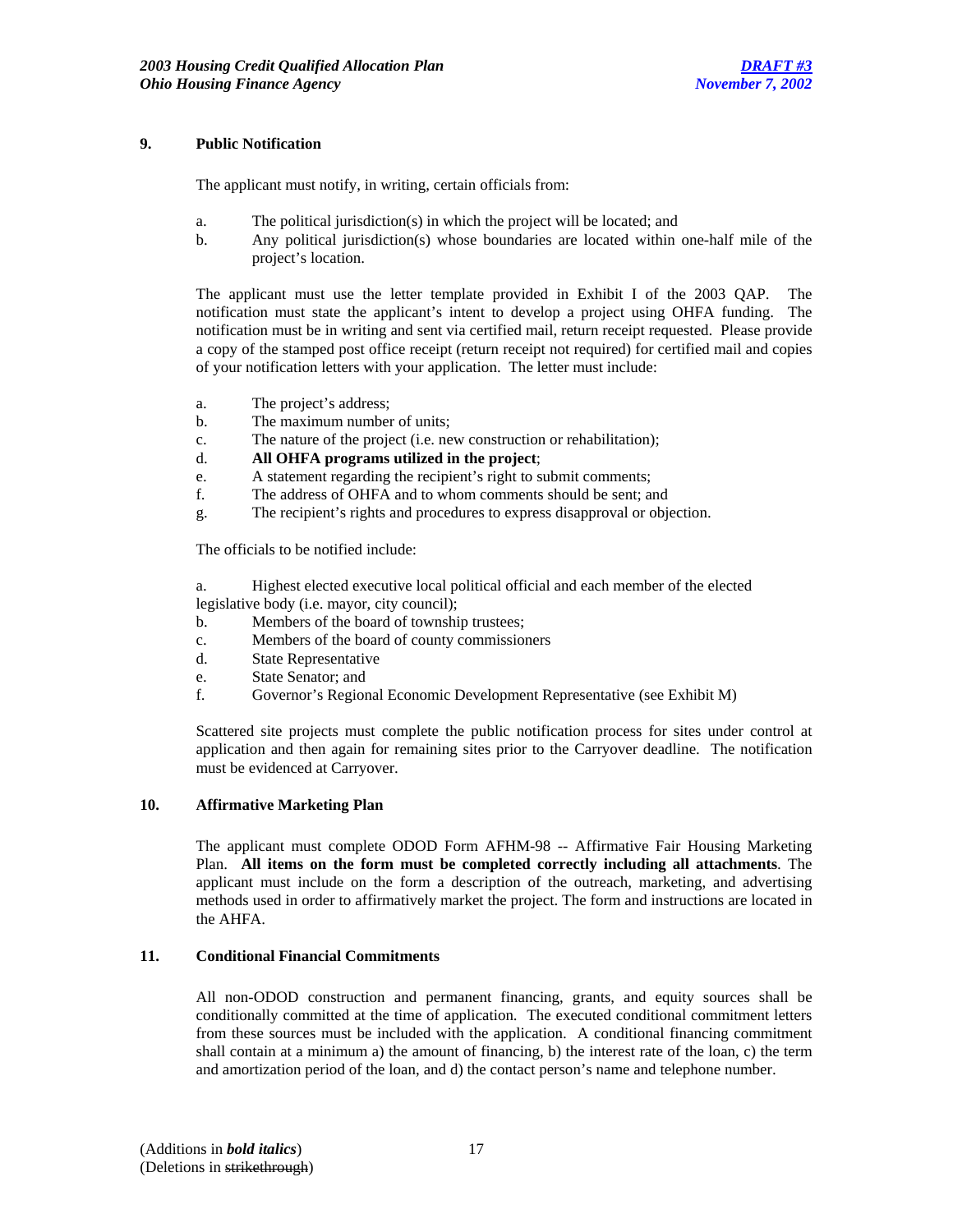Those applicants seeking funding from a local government, Federal Home Loan Bank, or other public or quasi-public funding source that does not issue a funding decision prior to the Housing Credit application deadline must substitute a letter of application or letter of intent from the funding source. The letter of application or letter of intent must be signed by the funding source and shall include the name of the project, the number of units, the amount of funding sought, the terms and rates for the funding sought, anticipated date of funding decision, and a statement that the project is or will be considered for funding.

A conditional equity commitment must contain at a minimum a) The amount of Housing Credit equity - net and gross, b) The pay-in schedule for the equity, c) The cents per Housing Credit dollar factor used, and d) amount of historic equity (if any). The conditional commitment letters must be consistent with the information provided on the Housing Credit application. OHFA reserves the right to verify these commitment(s) and to require a legal opinion that will state that the project's sources should or should not affect the project's eligible basis and/or Housing Credit rate.

Projects participating in HUD's portfolio re-engineering program (Mark-to-Market) must provide a copy of the most recent underwriting model, *if available, or other acceptable evidence to substantiate* to evidence the anticipated amount of any HUD second mortgage.

Applicants who have been denied requested ODOD loans and/or grants may be required to submit conditional-funding commitments that will match the funding sought from ODOD. Failure to provide these conditional commitments may result in the rejection of the application or revocation of the project's reservation.

# **12. Preliminary Plans and Specifications**

 The applicant must submit preliminary plans and specifications that provide a description of the proposed development. All projects should submit the following:

- 1. Typical unit plan(s) including the square footage of each unit;
- 2. Building elevation (photographs are acceptable for rehabilitation projects);
- 3. Site plan (scattered site projects exempted);
- 4. Detailed scope of work (rehabilitation projects only); and
- 5. Completed ODOD Form 002 Accessibility Certification.

*The Agency reserves the right to reject any unit plans that are not drawn accurately and to scale.*

# **13. Maximum Credit Cap**

*The Agency restricts any project to \$1,100,000 in annual Housing Credits.* The Agency *also* restricts any user to \$1,100,000 in annual Housing Credits. *However, any user is eligible for an additional \$400,000 in annual credits for projects that are eligible to participate in the*  **Preservation Pool (see Page 22).** "Users" to which the credit cap applies are projects, actual general partners, and parent organizations of general partner entities or affiliates of the general partner or managing members of entities to which tax credits have been awarded. Affiliate is any entity that directly or indirectly controls another entity or has a Controlling Interest in the entity. Controlling Interest is defined as the possession, directly or indirectly, of the power to direct or cause the direction of the management and policies of an entity, whether through the means of ownership, position, contract, or otherwise. In addition, controlling means the possession, directly or indirectly, of the power to direct or cause the direction of the management and policies of an entity, whether through the means of ownership, position, contract, or otherwise.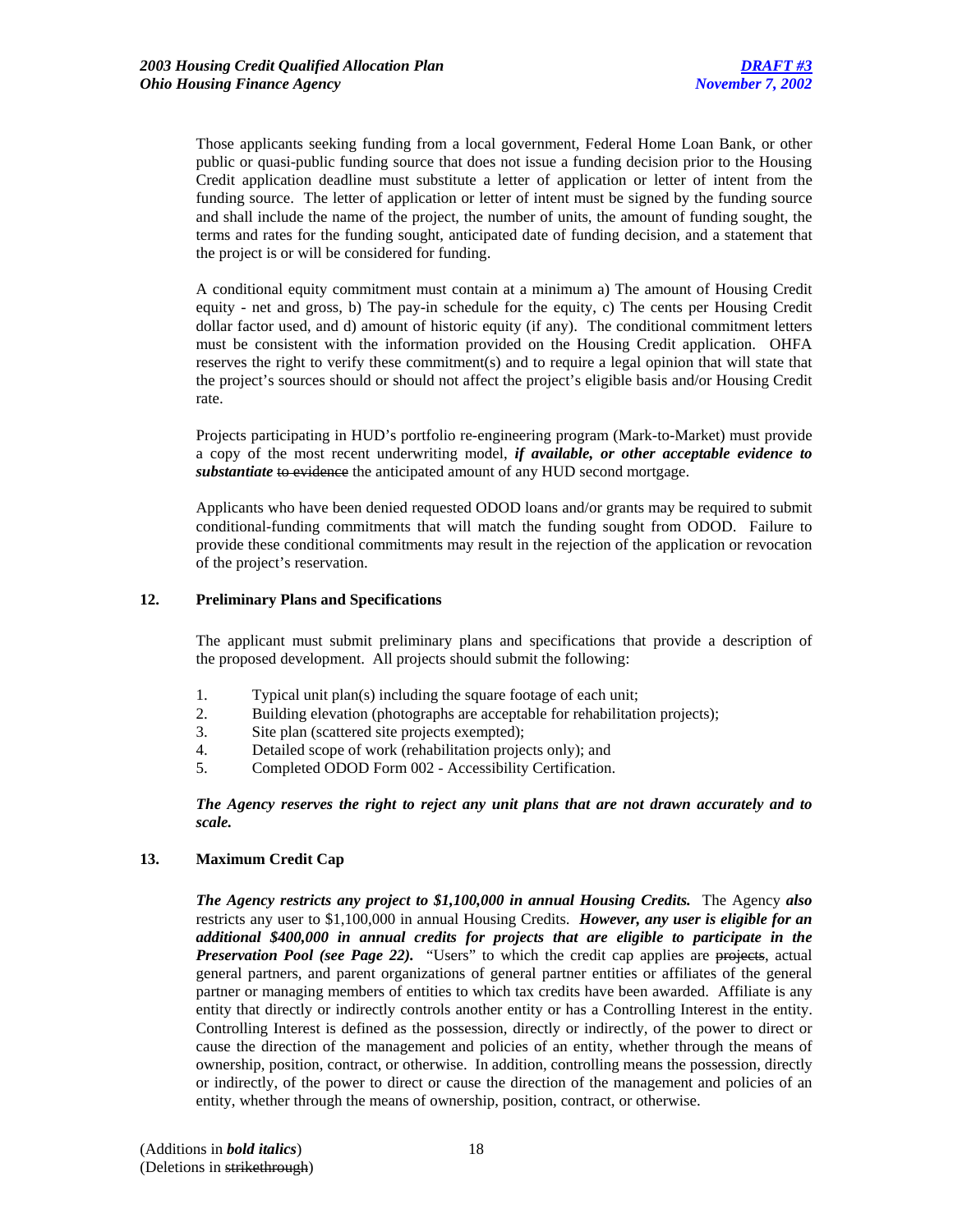The Agency reserves the right to determine to which entities the maximum credit cap may apply. Any such determinations shall apply only to the applications received in 2002 *2003*, and such determinations shall not be bound or limited by any determinations by the Agency for any previous year. *The Agency reserves the right to combine the credit amounts for projects located in close proximity to each other and sharing similar attributes. Possible examples include similar project type, construction style, or development team.* The annual credit total will be applied equally to the general partners, regardless of ownership interest; thus, a 51% general partner will have the entire project credit total applied toward its cap, rather than 51% of the credit total.

# **14. Unit Cost Cap**

 The total development cost (total project cost minus cost of land, commercial hard construction, bridge loan interest, operating reserves, OHFA compliance monitoring fee and replacement reserves) per unit must not exceed 110% of the HUD 221 (d)(3) mortgage limits by bedroom size (see Exhibit C). Projects receiving historic rehabilitation tax credits will be allowed to deduct the residential portion of the historic tax credit from the project cost to allow for stricter rehabilitation standards. The Agency may, on a case-by-case basis, allow a project receiving historic rehabilitation tax credits or participating in HUD's portfolio re-engineering program to exceed the unit cost cap. Portfolio re-engineering projects should include a copy of the projects Physical Condition Assessment to demonstrate the potential unit cost. However, total adjusted eligible basis (before qualified census tract adjustment) will be limited to *110% of* the HUD 221(d)(3) mortgage limits *in any case*. The Agency reserves the right to reduce basis for all projects at Carryover and 8609 reviews to compensate for increased costs.

# **15. Utility Allowance Information**

Utility allowance information provided must be consistent with Section 42 of the IRC *and IRS Regulation 1.42-10*.

# **16. Good Standing with ODOD Housing Programs**

If any controlling or managing owner (LLC or proprietorship), or general partner (partnership) was involved with a project that is in a state of uncured noncompliance (both IRS regulations and OHFA application requirements) due to site audits or the failure to comply with owner reporting requirements during the period of January 1, 2001 *2002* through date of application or remains in a state of noncompliance from a previous year, the project will be rejected. Owners who received an uncured Form 8823 due to a building transfer will still be considered in good standing. In addition, owners or general partners not in compliance or not in good standing with other OHFA programs will be subject to threshold rejection of their applications.

Non-profits and/or for-profit housing developers that previously received assistance from the Office of Housing and Community Partnerships (OHCP) or any other Ohio Department of Development division must be in compliance with the applicable program regulations and guidelines. Aforementioned entities that are not in compliance will have 15 working days from receipt of a deficiency letter to rectify the deficiencies or be subject to a threshold rejection of the application(s).

Owners, general partners, and other development team members involved with projects subject to a Voluntary Compliance Agreement or other similar agreements between ODOD and HUD must be currently complying with the terms of the agreement. OHFA reserves the right to reject the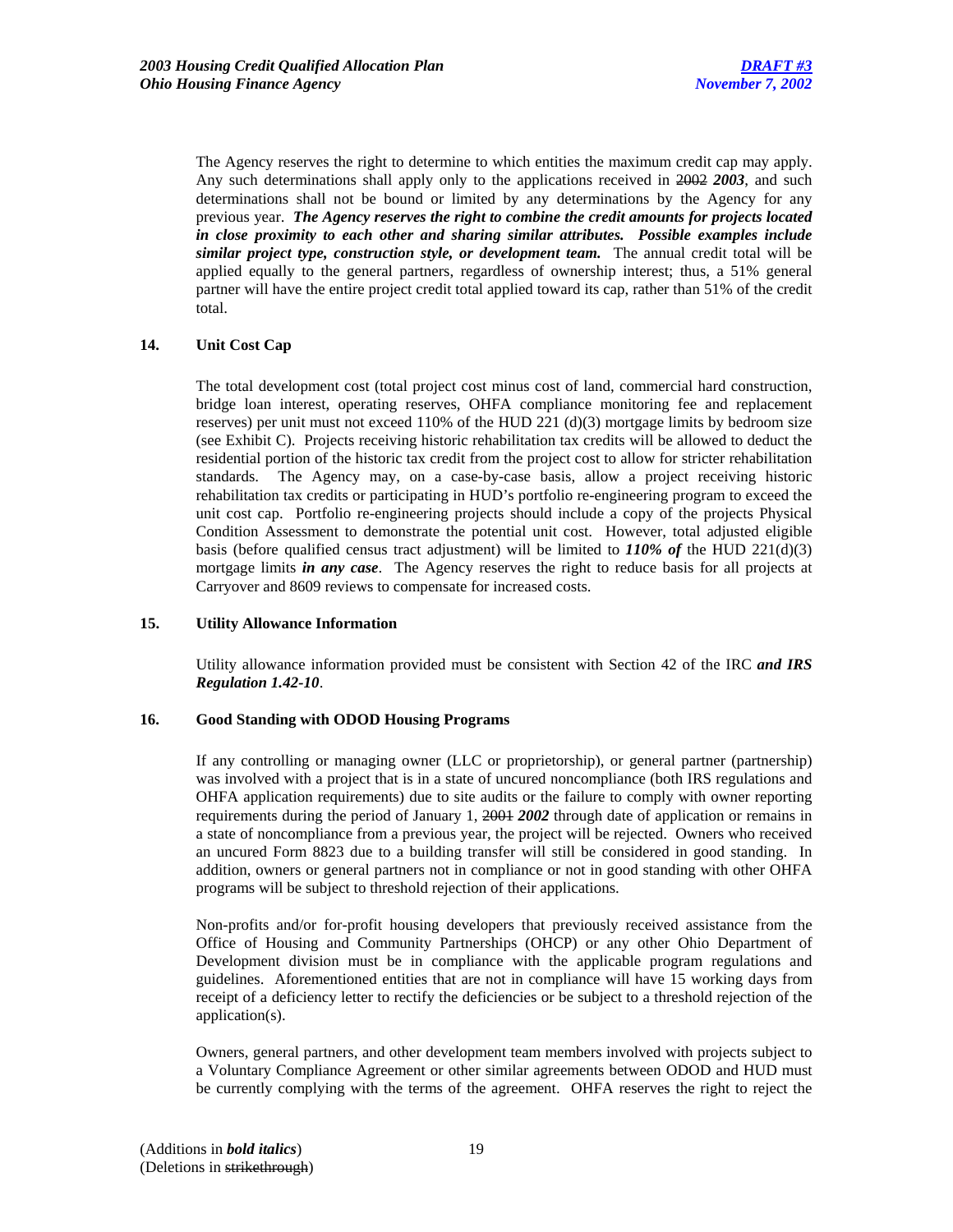current application of owners, general partners, and other development team members who are either not cooperating with, or are in violation of an agreement.

*Owners of projects that received funding from OHFA must also comply with reasonable requests for information (such as the annual operating survey) in a timely manner in order to remain in good standing.* 

#### **17. Adherence to Agency Underwriting Standards**

 The Agency has certain underwriting standards that must be met or exceeded to pass threshold review. In addition, the Agency may require a legal opinion stating that any government sources utilized by the project will or will not affect the eligible basis and/or credit rate as a condition of the Housing Credit reservation. The project must comply with the following underwriting standards:

- a. Developer's fee and overhead less one-half of the deferred portion of the fee, and any consultant fees may not exceed 15% of total eligible basis. Projects with 32 units or less may go up to 20% of total eligible basis. The Agency reserves the right to combine the costs for projects located in close proximity to each other and share similar attributes such as project type, construction style, or development team. The Agency will use the combined costs to evaluate the fee percentages for the projects. In addition, for acquisition and substantial rehabilitation projects, the total developer's fee cannot exceed the sum of 5% of the acquisition eligible basis and 15% of the substantial rehabilitation eligible basis. For projects with 32 units or less the total developer's fee cannot exceed the sum of 5% of the acquisition eligible basis and 20% of the substantial rehabilitation eligible basis. For HUD-TPA projects, the total developer's fee cannot exceed the sum of 10% of the acquisition eligible basis and 15% of the substantial rehabilitation eligible basis.
- b. Contractor's profit, overhead, and general requirements may not exceed 14% of total eligible basis.
- c. Total soft costs may not exceed 35% of total eligible basis. Total soft costs means the sum of general requirements, contractor overhead, contractor profit, architectural fees, survey costs, engineering fees, permanent loan fees, cost of tax-exempt bond issuance, taxes, appraisal, market study, environmental report, rent-up/marketing costs, title & recording fees, non-syndication legal fees, accounting fees, developer fees & overhead, consultant fees, organizational fees, and syndication expenses.
- d. The total of the project's permanent financing sources must equal the total project costs at the time of application. After the Agency's initial underwrite, any financial shortfalls cannot exceed 10% of total project costs.

#### **18. Site Location and Photographs**

Applicants must include a clear map identifying the exact location of the project site. In addition, color photographs of each site location must be included with the application. Please include *clearly labeled* photographs of the area surrounding the project.

# **19***.* **Consistency with HDAP Funding**

Projects seeking funding through the Housing Development Assistance Program (HDAP) must initially meet the following requirements:

a. Minimum 40% of the units occupied by and affordable to households at or below 50% AMGI and cannot exceed the HUD low HOME rent for the county where the project will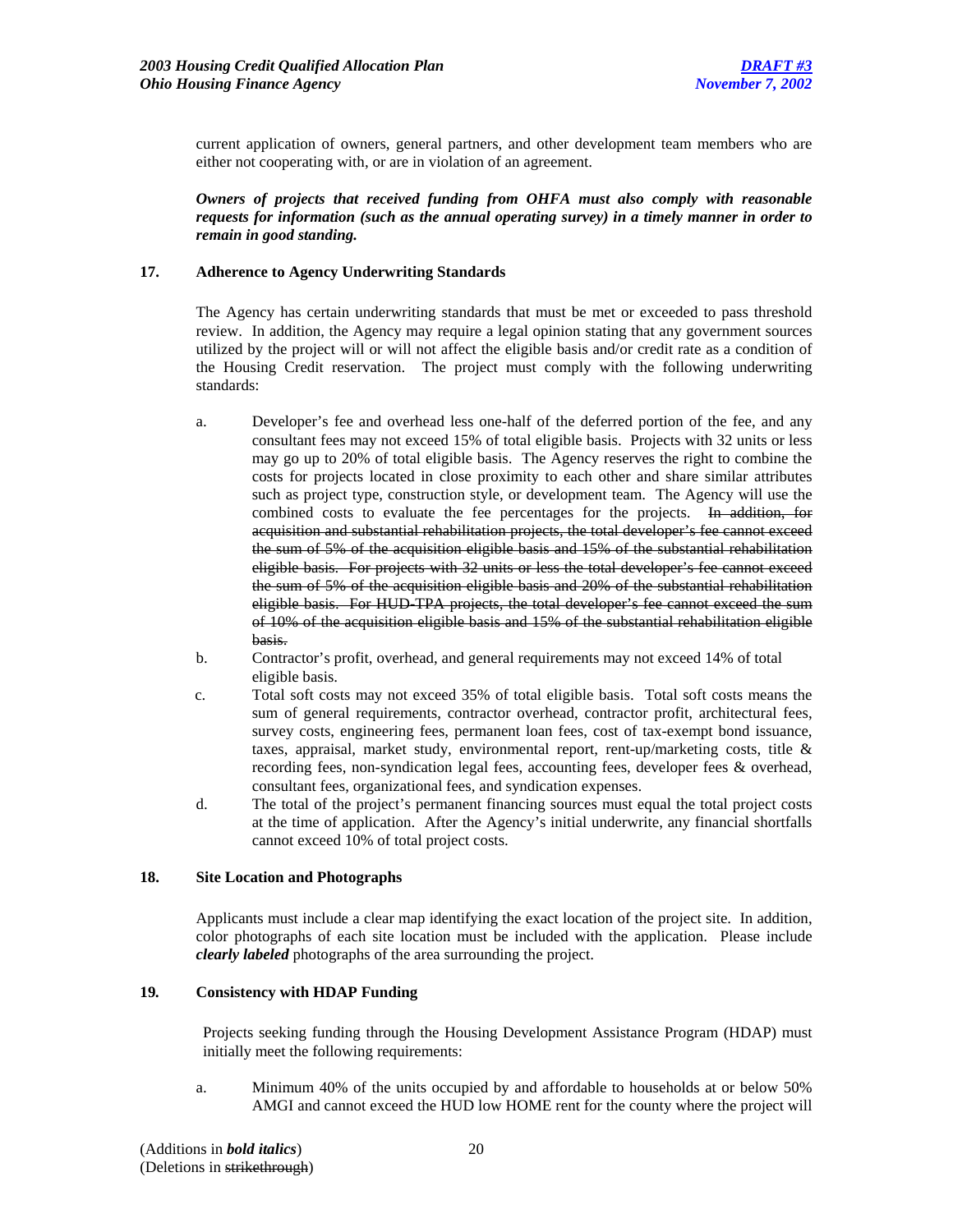be located. If the project is in a non-participating jurisdiction, the project must commit a minimum of 35% of the project to occupancy and affordability at 50% AMGI with rents at the HUD low HOME rent; and

- b. Completion of the appropriate section of the AHFA;
- *c. The applicant must comply with all requirements of the 2003 HDAP Program Guidelines.*

### **20. Minimum Project Standards**

- *a.* In addition to meeting all new construction and rehabilitation standards required within Section 42 and local and state building codes, each unit must provide a refrigerator and stove in good working order. OHFA reserves the right to allow exceptions to these standards on a case-by-case basis.
- *b. Each bedroom in new construction or adaptive reuse units must be at least seven feet in each direction, at least 80 100 square feet total, and contain a closet in addition to the minimum square footage. Existing housing units are exempt from this criterion.*
- *c. The minimum hard construction cost for rehabilitation must be at least \$6,000 per unit.*

#### **21***.* **Conformity with Local Consolidated Plan/Comprehensive Housing Improvement Strategy**

Applicants must evidence that their project meets community housing needs through the local Consolidated Plan or Comprehensive Housing Improvement Strategy (CHIS). Applicants will be required to secure approval from the local agency that administers the Consolidated Plan or CHIS. It is the responsibility of the applicant to determine which plan applies. Please see Exhibits E and F for a listing of cities and counties with a Consolidated Plan or CHIS. If no local Consolidated Plan or CHIS exists in the community in which the project is located, the project must conform to the state Consolidated Plan. A completed ODOD Form 003 signed by the appropriate official from the city, county, or state must be included with the application.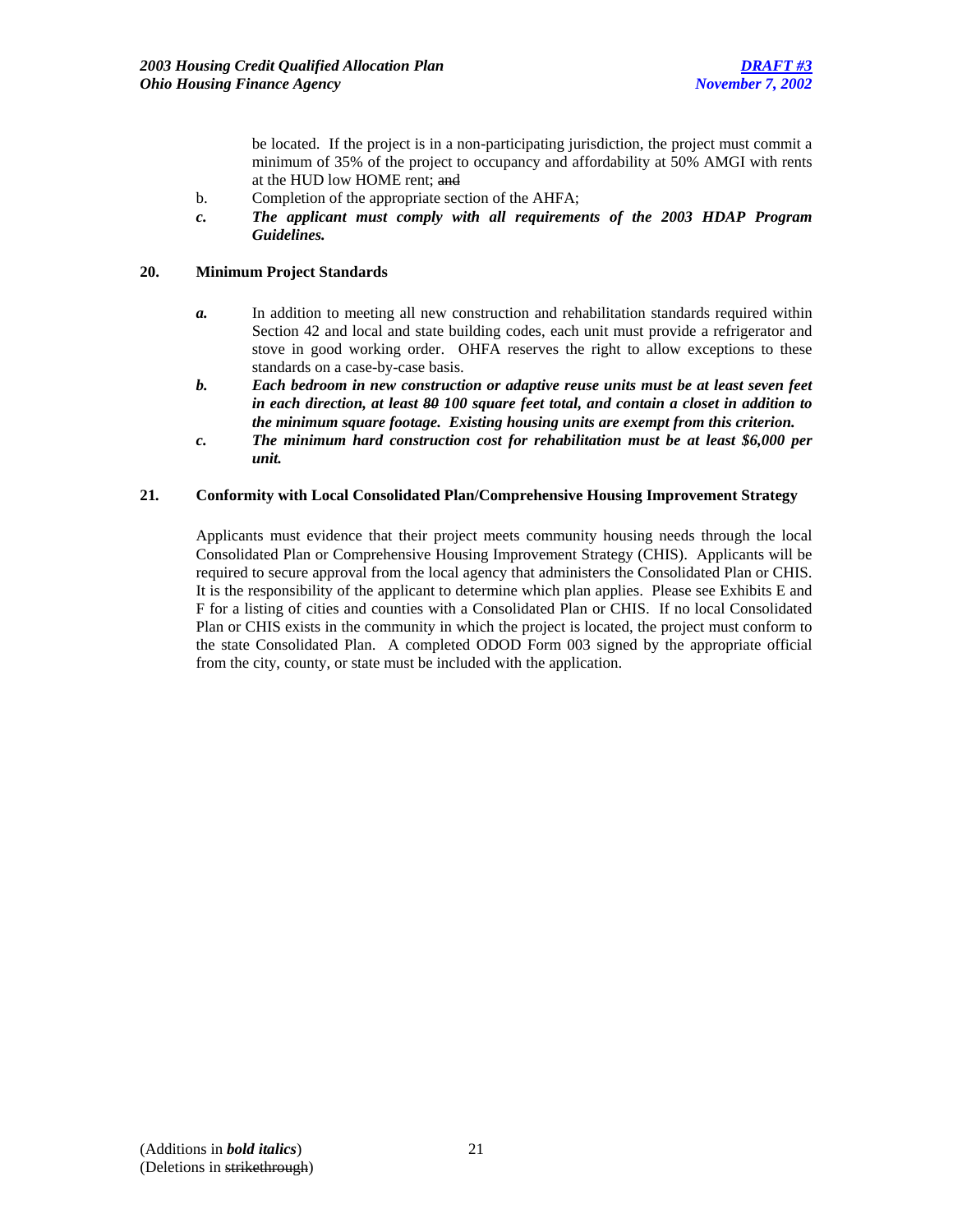# **D. Competitive Review**

The Agency has developed an allocation scoring system based on the identified housing needs for Ohio, as well as federal mandates for the Housing Credit Program. Points are awarded based on the criteria illustrated below, and reflect a scale of 775 points.

Ohio is a diverse state incorporating urban, suburban, small cities, and rural areas. Due to Ohio's diversity and the goal of equitable distribution of the credit, the population credit will be divided to accommodate minimum amounts of credit distributed throughout Ohio. Approximately 60% *65%* of the population credit will be divided between the preservation pool, described below, and three geographic pools as shown in Exhibit J of the QAP and approximately 40% *35%* of the population credit will be allocated to a general pool. Applications will be reviewed in all *applicable* pools.

OHFA reserves the right to limit the amount of credit in the geographic pools *or the preservation pool* if project scores in any pool are not determined competitive by OHFA. OHFA will utilize funds from the general pool to fully fund projects that qualify for partial funding from the geographic pools *or the preservation pool*.

**Scoring/Ranking Procedure:** Projects will be evaluated in two *three* stages:

**Stage One** - Geographic Pools: The projects will be separated based on their location into three geographic pools *(see Exhibit J)*. The points for the Project Location criterion will be subtracted from the projects' scores. The projects will then be ranked from highest score to lowest in each pool, and OHFA will award, from highest scoring project to lowest, up to the maximum amount of Housing Credit for that pool. *Any remaining credits will be allocated to the general pool.* 

*Stage Two -* **Preservation Pool:** The Agency will award approximately 10% *15%* of the population credit in a preservation pool. Projects that are eligible for the full 25 *at least 90% of the* points in the At-Risk criterion (criterion II.b. - Page 26) or received an allocation of credits in 1987, 1988, or 1989 may participate in this pool. The Agency will award credits to projects in the preservation pool before awarding credits in the geographic and general pools.

Projects in the preservation pool will be evaluated as follows: The points for the At-Risk criterion will be subtracted from the projects' scores. The projects will then be ranked from highest score to lowest in the pool, and OHFA will award, from highest scoring project to lowest, up to the maximum amount of Housing Credits for the preservation pool. Any remaining credits will be allocated to the general pool.

**Stage Two** *Three - General Pool***:** Projects that did not receive an allocation in Stage One *the geographic or preservation pools* will then be grouped into one general pool. The points for the Project Location criterion will be added back to the projects' scores. The projects will then be ranked from highest score to lowest, and OHFA will award, from highest scoring project to lowest, up to the maximum amount of Housing Credit for the general pool.

**Tie-Breaking Procedure:** Projects will be ranked by their scores for the Competitive Criteria categories (a subtotal of all sub-criteria) listed below. If the tie remains, the Agency will rank the projects by their scores for the next Competitive Criteria category, until the tie is broken.

Tie-Breaking Order: 1. Applicant Characteristics (VI.a. VI.d.) Project Characteristics (II.a. II.g.) **3. Local Government Support (IV.a. - IV.b.)**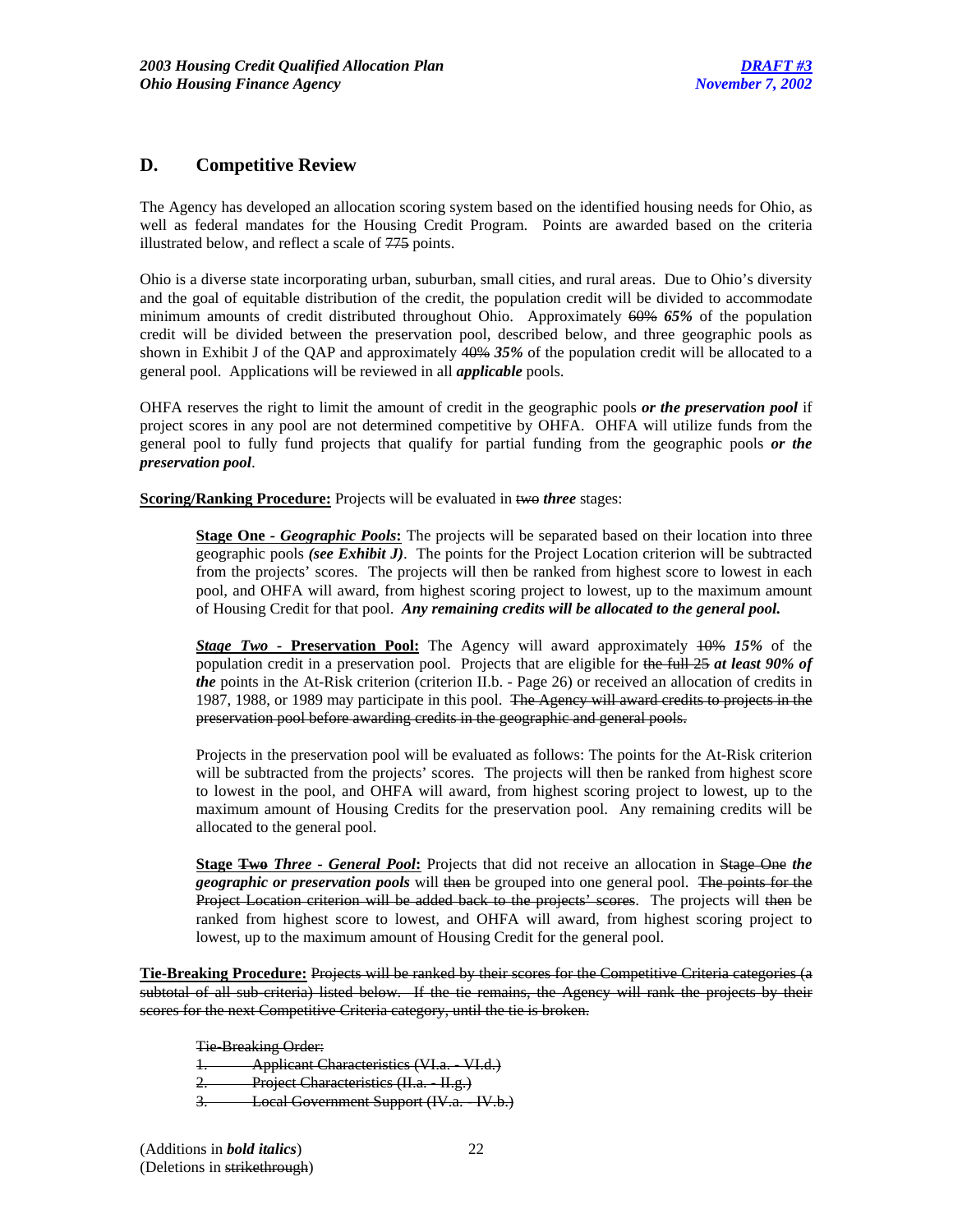Public Benefit (I.a. - I.c.) Project Location (III.a.) 6. Project Costs (Va. Vb.)

If the tie remains, *In case of a tie score in any of the pools,* the Agency will rank the projects by the following:

- *1.* Most underserved county in that *particular* pool. *This will be determined using the ratio of Housing Credits reserved in a county to the county population as identified in the 2000 Census.*
- *2.* Lowest *amount of* Housing Credits requested in that Pool.

For example, Projects A and B both have a competitive score of 650. Project A's total score for criteria VI.a. through VI.d. is 90, and Project B's total score for criteria VI.a. through VI.d. is 80. Therefore, Project A would be ranked ahead of Project B.

OHFA will institute the tie-breaking procedure in all pools.

**Competitive Cure Period:** Applicants will have a <u>one-time</u> opportunity to correct up to two administrative errors or omissions regarding certain competitive criteria. Corrections will only be permitted for the following items:

| Special Needs Supportive Service Plan            | <b>Resident Council Formation Plan</b>    |
|--------------------------------------------------|-------------------------------------------|
| <b>Energy Efficiency Items</b>                   | <b>At-Risk Housing Documentation</b>      |
| Documentation of Leveraging of Federal Funds     | Documentation of Historic Status          |
| Letters of Local Government Support              | Lease-Purchase Strategy                   |
| Letters of Other Local Support                   | <b>Universal Design Options</b>           |
| Evidence of Ability to Proceed                   | <b>Documentation of Value-Added Items</b> |
| <b>Evidence of Management Company Experience</b> | Documentation of Ownership Value-Added    |

During the round, the Agency will notify all applicants of their preliminary project scores, and then applicants will have one week to submit additional information. Based on the original application and any additional documents, the Agency will issue revised scores for the projects. The Agency will not accept any additional information after the one-week cure period. All changes including but not limited to changes in ownership, development team, project physical structure, project costs, project financing, site(s), special needs population, value-added items and project location will not be permitted. Please be advised that certain items are date sensitive and must have been completed on or before the application deadline to be eligible for points. Please review the descriptions of the Competitive Criteria (pages 24-39) for more information.

**Appeals:** Applicants may appeal their preliminary project score, Housing Credit amount (at Binding Reservation, Carryover and 8609), or Threshold rejection if the applicant believes OHFA has erred in its determination. The applicant must submit the appeal in writing to the Director of the Office of Planning, Preservation & Development. The appeal must be sent to the Agency within one week of notification of results.

In the appeal, the applicant must state the objections to the Agency's determinations and give specific reasons why the Agency's decision should be overturned. Any documentation to support the Threshold and Competitive appeal can be provided, but will not override the documentation or materials that were included in the original application or provided during the threshold or competitive cure period.

Upon receipt of the appeal letter, an appeals committee comprised of Agency personnel, excluding Housing Credit staff, will review and respond in writing to the sponsor. The Committee may review the project in its entirety. The appeal will be granted only if the applicant can document that the Agency has erred in its review of the project application or in determining the credit amount.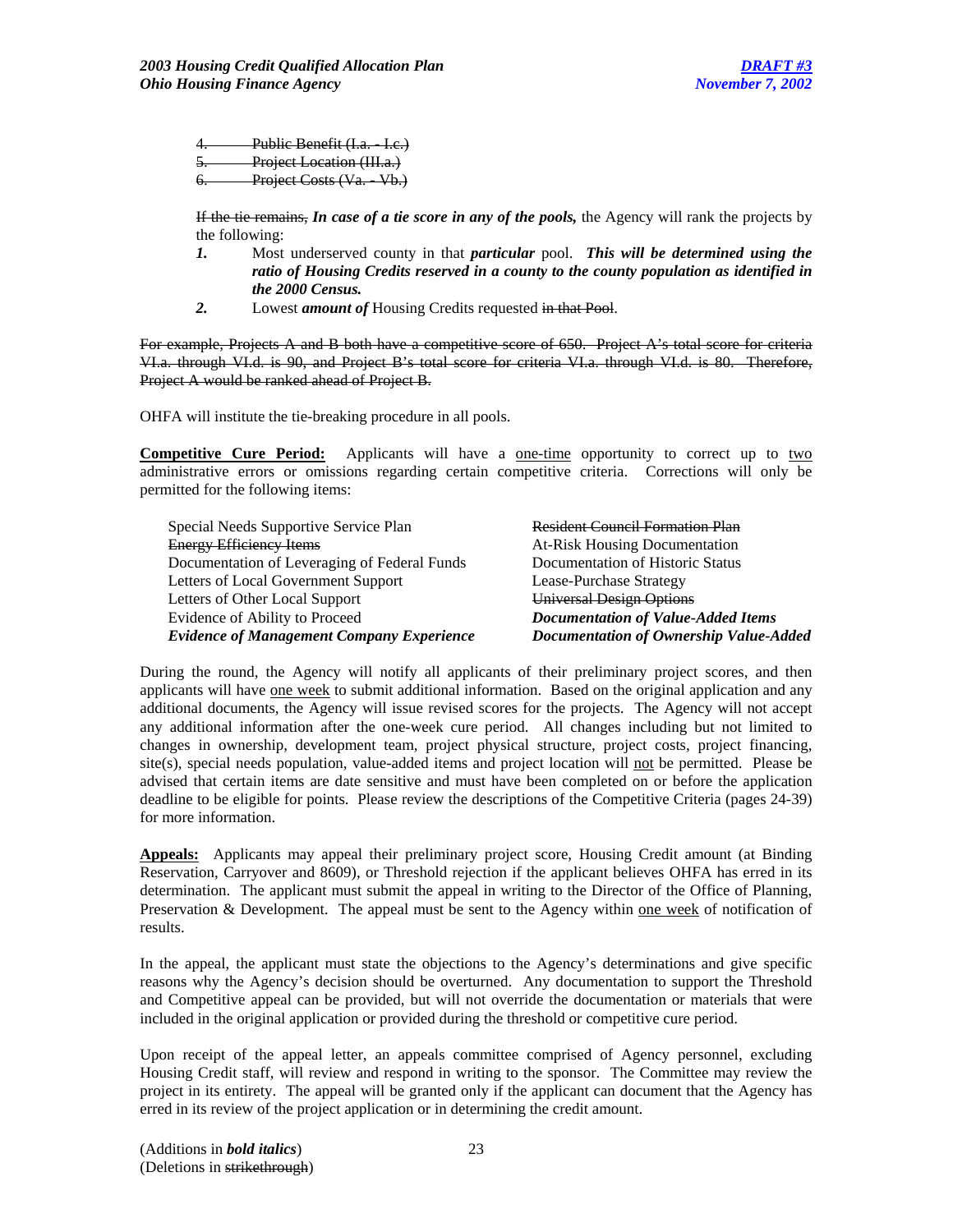#### **AN APPEAL IS JUDGED SOLELY UPON THE MATERIALS THAT WERE PROPERLY AND TIMELY SUBMITTED WITH THE ORIGINAL APPLICATION OR DURING THE THRESHOLD AND COMPETITIVE REVIEW DEFICIENCY CORRECTION PERIOD.**

# **COMPETITIVE CRITERIA**

# **I. Public Benefit**

#### **a. Project Rents -- 200 Point Maximum**

Preference will be given to projects whose rent structure will be affordable to households below 60% of AMGI (defined by HUD), adjusted for family size (see Exhibit A). Ten (10) points will be given for each 1% below 60% AMGI, down to 40% AMGI. The applicant may choose up to three rent elections, upon which the rent average will be derived. Projects located in counties with AMGI levels below the county(s) with the highest state AMGI will receive points toward the maximum rent score (see Exhibit B for income adjustment points*, which are subject to change based on the 2003 HUD Rent & Income Limits*). The sum of the points for the rent structure and the income adjustment points applicable to the project location will determine the total points in this category, but in no case will points total more than 200.

### **b. Mixed-Income Projects -- 20** *10* **Point Maximum**

The Agency uses the Internal Revenue Service definition of mixed-income as any unit that is not a tax credit unit*.* Preference will be given to projects that consist of market rate and affordable rental housing units. The market rate units must be dispersed throughout the project and cannot all be located in one building or selected floors within a building. Points will be awarded based on the ratio of market rate units to total project units, according to the following scale:

| 15% 39% Market Rate              | 15 Points            |
|----------------------------------|----------------------|
| 40% or greater Market Rate       | <del>20 Points</del> |
| 50% or greater market rate units | 10 Points            |

Projects that contain scattered site single-family homes where no more than 50% of the sites are contiguous *Scattered site projects* are ineligible for Mixed-Income Project points. The Agency reserves the right to combine projects located in close proximity to each other and share similar attributes such as project type, construction style, or development team. The Agency will use the unit mix for the combined projects to determine the "mixed-income" points for each project. Market rate units cannot have any rent or income restrictions imposed by any OHFA program. Projects that are 100% project-based Section 8 are not eligible for mixed-income points. However, rent and income restrictions imposed by other entities (e.g. FHLB, etc.) will be acceptable.

### **c. Special Needs Populations -- 40** *15* **Point Maximum**

Preference will be given to projects that serve special needs populations. Experienced service coordinators, evidence of service coordinator salary or an in-kind service agreement, additional market study requirements - see Page 13, and supportive service plans containing specified services (see Exhibit L.) are required for all special needs populations. With regards to the supportive service plans, applicants will be permitted to provide minimal updates to their plans during the Competitive Cure period. However, in order to receive the special needs points, a reasonable quality plan must be included with the original application by the submission deadline. **Unit set-asides are required for all special needs populations and are based on a percentage**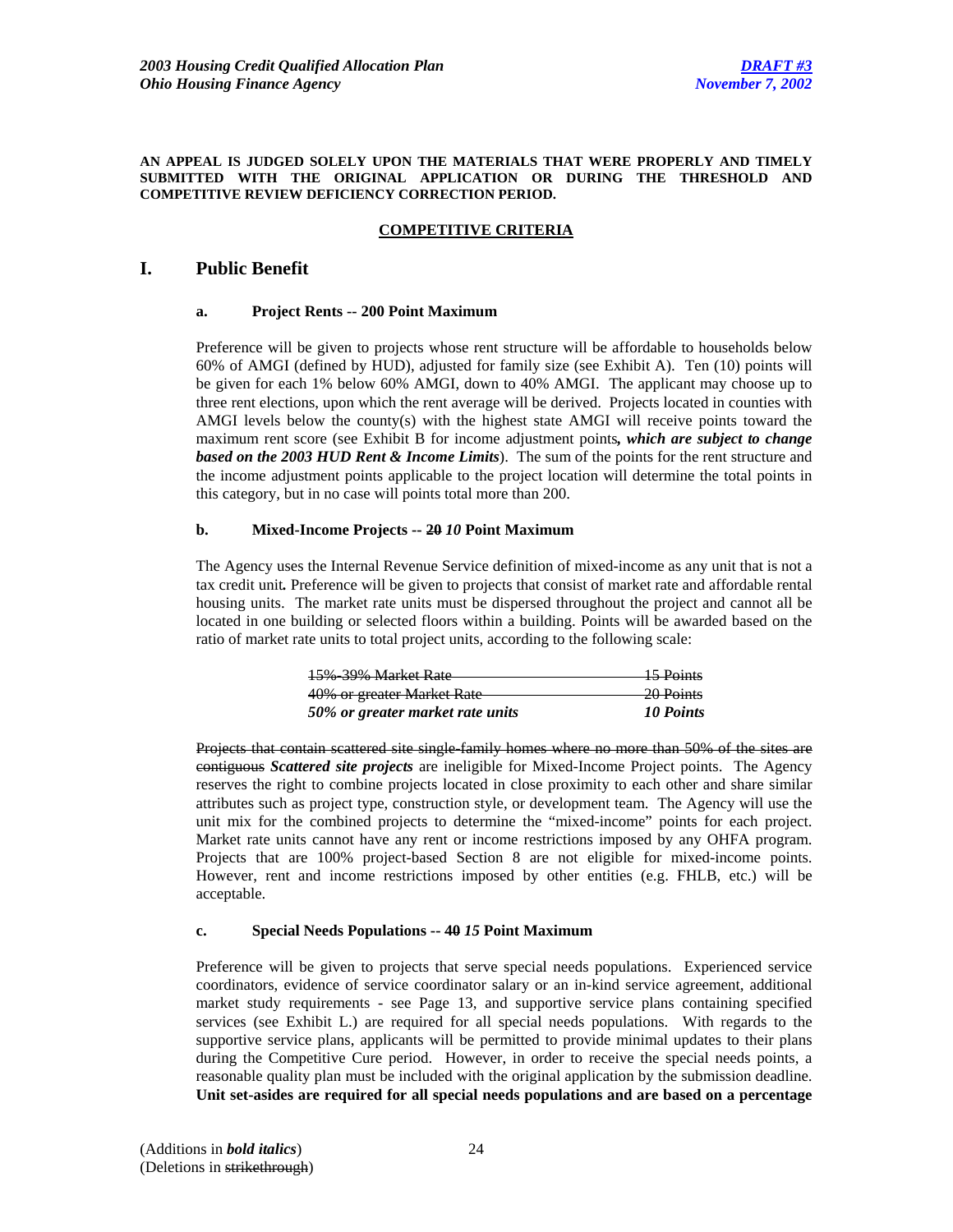**of all units in the project.** Exceptions to set-aside requirements may be considered on a case-bycase basis if the set-aside requirement is inconsistent with other federal programs or any fair housing regulations.

**Thirty-five (35)** *Five* (5) points will be awarded to projects serving one of the following special needs populations:

- 1. Persons with a mobility or sensory impairment
	- 20% minimum unit set aside
	- All units and buildings must contain at least 20 universal design features as described on ODOD Form 005
- 2. Persons with a developmental disability

- 20% maximum unit set aside and exact percentage must be established in collaboration with the local MR/DD agency (owners must initially offer 20% of the units to be set-aside), the final set-aside must be equal to or greater than 10% *5%* of the total units

3. Persons with severe and persistent mental illness

- 20% maximum unit set aside and exact percentage must be established in collaboration with the local ADAMHS or Mental Health Board (owners must initially offer 20% of the units to be set-aside), the final set-aside must be equal to or greater than 10% *5%* of the total units.

 4. Persons/households that are extremely low-income (35% AMGI or below) - 20% minimum unit set aside, units must be occupied by and affordable to households with incomes at or below 35% AMGI.

Thirty (30) points will be awarded to projects serving the following special needs population: Persons who are elderly (55 years and older)

> - 100% minimum unit set aside, all buildings must contain only one story unless an elevator is provided, and an application cannot receive points for lease purchase of units

Thirty-five (35) points will be awarded to projects serving the following special needs population:

5. Persons who are elderly (55 years and older)

- 100% minimum unit set aside*,* all buildings must contain only one story unless an elevator is provided, and an application cannot receive points for lease purchase of units.

- *Units may contain no more than two bedrooms.* 

- All units and buildings must contain at least 20 universal design features as described on ODOD Form 005 in addition to grab bars in the bathrooms (in shower and around the toilet).

- The project must contain common space equal to the lesser of 5% of the total residential square footage for the entire project or 20 square feet per number of units in entire project. Project must annually setaside at least \$100 per unit for service coordination.

*Ten (10) points will be awarded to projects serving the following special needs population:* 

### *6. Permanent supportive housing for the homeless Persons/households that are homeless (primary residence is a publicly or privately operated shelter designed to provide temporary living accommodations, or a public or private place not designed for, or ordinarily used as, a regular sleeping accommodation for human beings) and have one or more of the following*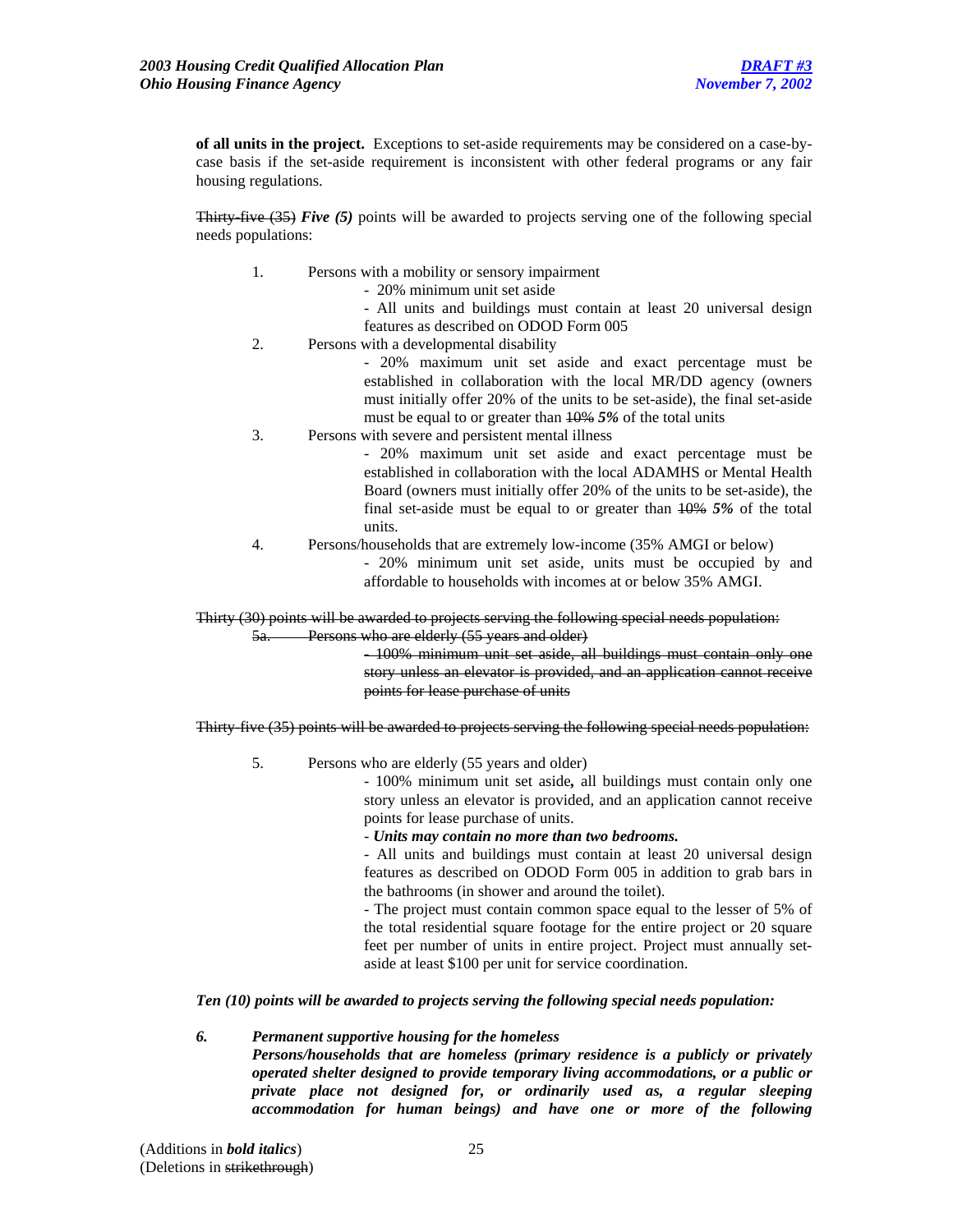*characteristics: physical, mental or developmental disabilities; alcohol and/or substance abuse problems; HIV/AIDS and related diseases; chronically unemployed, if the project owner provides appropriate employment services.* 

*- At least 50% of the units within the housing development must be reserved for occupancy by the targeted population.* 

*- A comprehensive service plan, that is satisfactory to the Agency, must be submitted with the application that identifies (i) the services to be provided; (ii) the anticipated sources of funding for such services; (iii) the physical space that will be used to provide such services; and (iv) the applicant or the contracted (or equivalent relationship) supportive services provider and their experience in providing services to the targeted population.* 

*- The applicant must provide a commitment for rental subsidy for at least 50% of the units. Sources may include project-based vouchers or other assistance from the local PHA, McKinney-Vento Homelessness grant, or other federal, state or local government source. The organization providing the project-based funding must continue to hold the project in good standing while their funding is in place.* 

*- The applicant must evidence support from the local government jurisdiction (city, village or township) in which the project is located.* 

*- The project is ineligible for mixed-income points.*

# *An additional five (5) points will be awarded if the project serves two special needs populations. One of the populations served must be selected from numbers 1., 2., and 3. listed above, and the other must be selected from numbers 4. and 5. listed above. All requirements of both populations must be met to receive these additional points.*

An additional 5 points will be awarded to the two highest scoring projects *in the first funding round* for each *of the first three* special needs populations *listed above* except for elderly persons. *A minimum of 10% of the units must be set aside for the population to qualify for these additional points*. The points will be awarded after OHFA reviews the scores of all projects, and OHFA will use its tie-breaking procedures (see Page 22) if necessary to determine the two highest scores.

Projects that receive points for Special Needs (I.c1.) may not receive points for Family Housing  $(1.e2.)$ .

### **c2. Family Housing -- 30 Point Maximum**

Thirty (30) points will be awarded to projects that are not specifically designed for special needs populations and target low-income families and individuals. All projects still must comply with federal and state fair housing and accessibility requirements.

Projects that receive points for Family Housing (I.c2.) may not receive points for Special Needs  $(H.e. 1.)$ .

# **II. Project Characteristics**

#### **a. Creation of Affordable Housing -- 30 Point Maximum**

Preference will be given to projects that create decent, safe, and sanitary affordable housing units, through new construction, adaptive reuse, and/or for substantial rehabilitation (rehabilitation hard costs that exceed 50% of total project costs minus costs of land, and in the Preservation Pool only, any soft subordinate debt restructured by HUD under the Mark-to-Market Program or other HUD Programs). Rehabilitation hard costs include hard construction, on-site improvements,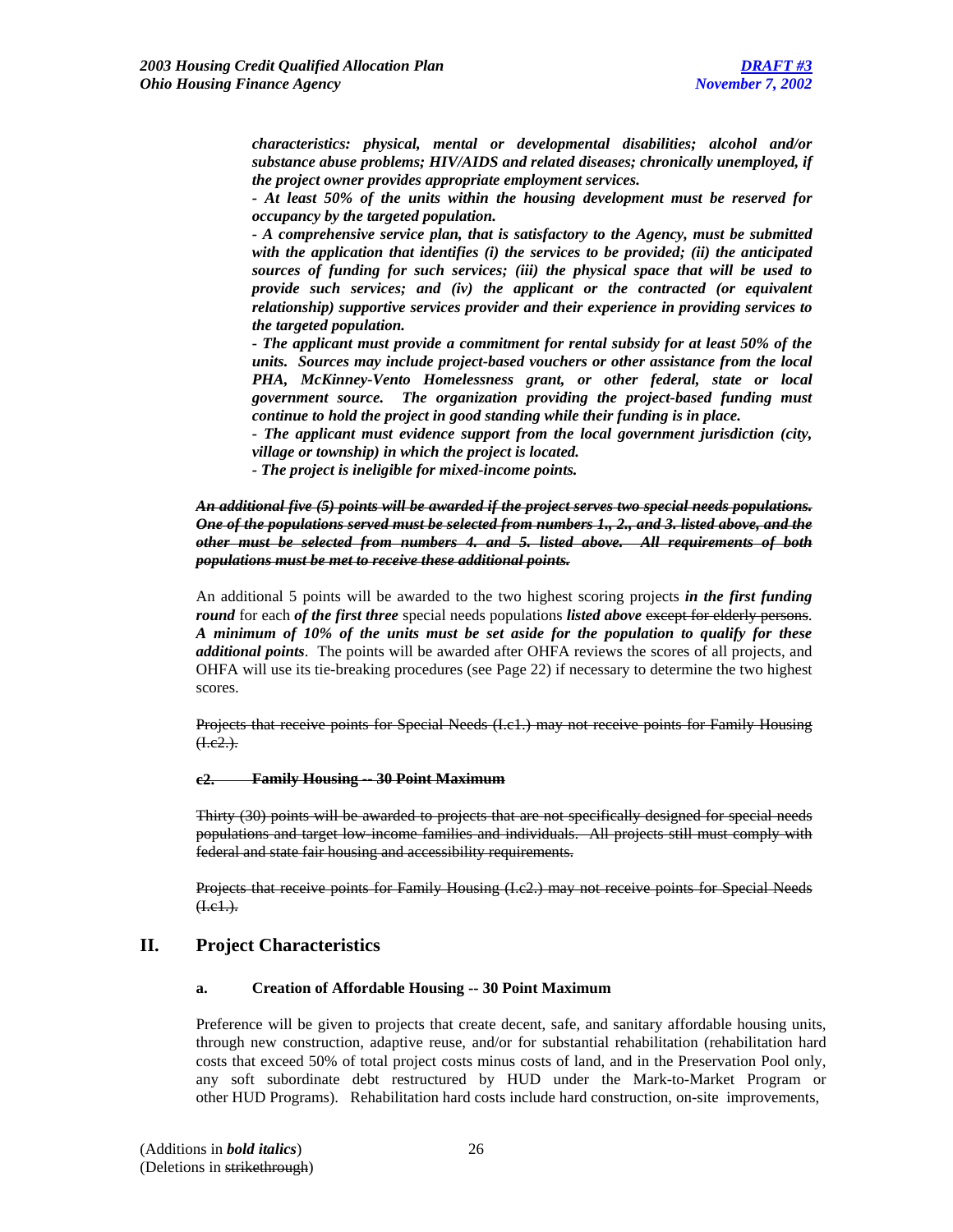construction contingency, furnishings, and appliances. For buildings with multiple uses (commercial and residential), adaptive reuse points will be awarded if at least 50% of the total floor space of the building was non-residential in its most previous use. OHFA will separately analyze the costs of projects that are a combination of new construction and substantial rehabilitation, and will prorate points if necessary.

# **b. At-risk Housing – 30** *25* **Point Maximum**

Preference will be given to the following projects:

- 1. Projects receiving project-based rental subsidy through a Section 8 Housing Assistance Payment Program (HAP) contract that has expired or is due to expire by December 31, 2004 *2005*. *At least 75% of the units in the project must qualify in order to receive points in this category.* Documentation from HUD that evidences the assistance and length of the contract must be submitted with the application. A new owner must accept the project-based rental subsidy if it is offered from HUD. If a compelling reason exists for the new owner to not accept the subsidy, the applicant must include a narrative that explains this decision and should submit letters supporting this decision from the tenant council (if one exists), local government official(s), and a local or statewide low-income housing advocacy group that receives OTAG funding from HUD.
- 2. Troubled projects that have received assistance through the USDA Rural Development (RD) office. Applicants must provide a letter from the RD office that details the current situation for the project, explains the need for housing credits, and approves of the current or proposed owner(s) and management company.
- 3. Projects participating in the HUD Portfolio Reengineering Program. Applicants must provide a letter of eligibility from HUD and be assigned to a Participating Administrative Entity (PAE). *Projects that have closed their financing under this program since March 1, 2000 are also eligible for points.*
- 4. HUD Section 202 or 811 projects placed-in-service prior to 1979.
- 5. *Existing HUD Section 236 projects. The Interest Reduction Payment (IRP) must be decoupled from the Section 236 agreement (an exception may be allowed on a case-by-case basis), and the HUD 236 mortgage insurance must be maintained. Any unit not included in the original Section 236 agreement will not qualify for points.*

For each project type listed above, points will be prorated based on the percentage of units subsidized or financed through the federal programs listed above. At-risk Housing points will also be prorated further based on the project's applicable fraction (percentage of housing credit units or floor space).

# **c. Unit Size -- 15 Point Maximum**

 Preference will be given to projects whose residential living space for low-income units exceed certain standards for square footage. Points will be awarded based on the following scale:

| <b>SRO Units:</b> |                  | Exceed 400 350 S.F. |
|-------------------|------------------|---------------------|
| Efficiency:       |                  | Exceed 450 S.F.     |
|                   | 1-Bedroom Units: | Exceed 650 S.F.     |
|                   | 2-Bedroom Units: | Exceed 850 S.F.     |
|                   | 3-Bedroom Units: | Exceed 1000 S.F.    |
|                   | 4-Bedroom Units: | Exceed $1150 S.F.$  |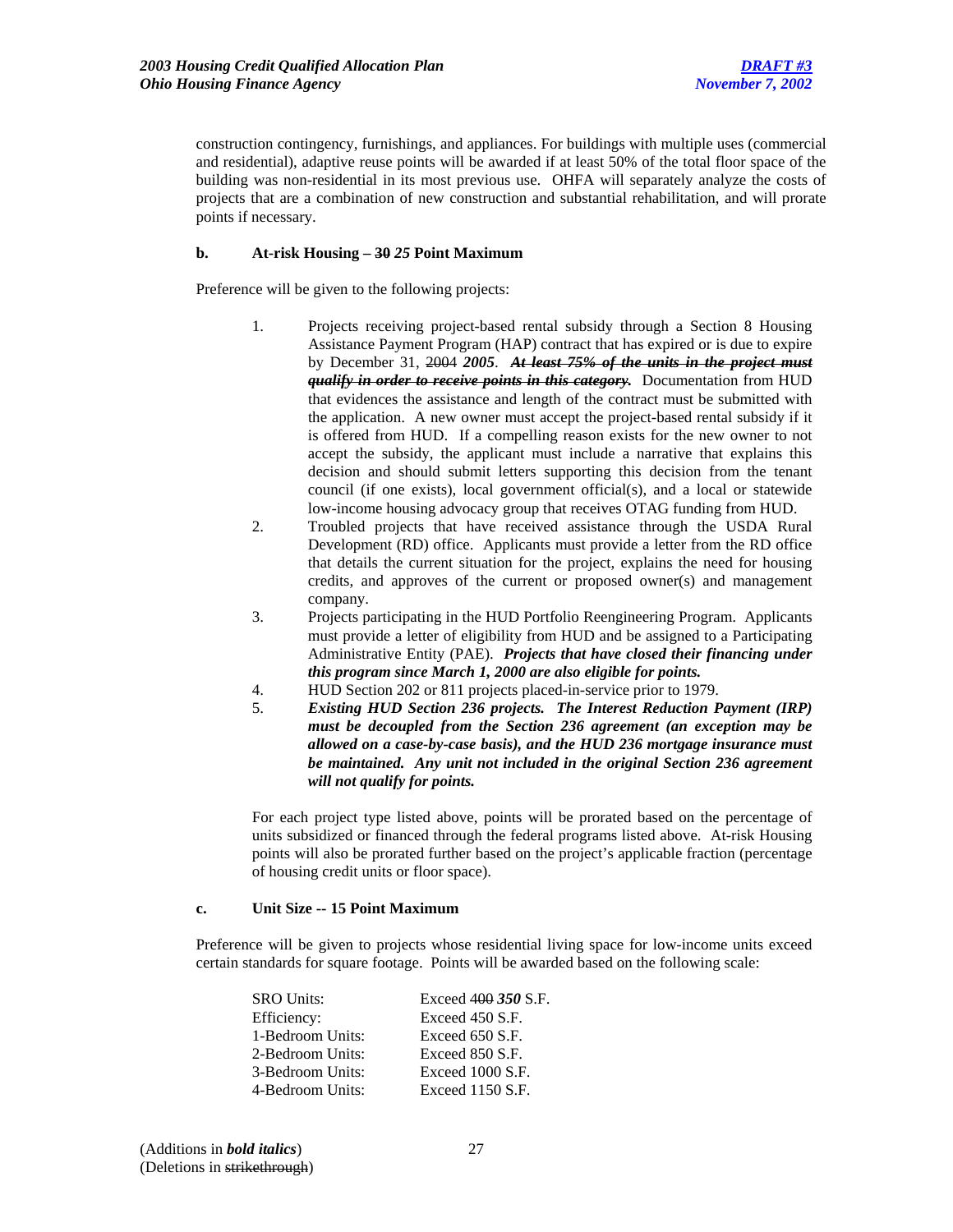Points will be calculated as the total number of low-income units that exceed the above standards, divided by the total number of low-income units. This percentage will then be multiplied by 15 to award the points in this category.

# **d. Preservation of Historic Buildings -- 25** *15* **Point Maximum**

Preference will be given to projects that evidence use of historic rehabilitation tax credits. Projects are eligible to receive points if the building(s) is/are individually listed in the National Register of Historic Places. Applicants must include documentation indicating that the project is indeed individually listed in the National Register of Historic Places. If the building(s) is/are not individually listed in the National Register then the project applicant must have submitted a Part 1 application ("Evaluation of Significance") and received a recommendation for approval by the Ohio Historic Preservation Office. Applicants must submit their complete Part 1 application to the Ohio Historic Preservation Office no later than 30 days prior to the round application submission deadline. At least 75% of the total units must be located in eligible historic buildings in order for a project to receive points in this category. Points will be prorated based on the percentage of total units located in eligible historic buildings.In addition, to be eligible for these points, one of the project's General Partners or the Contractor must provide evidence of having successfully completed and placed-in-service at least one other historic project by including with the housing credit application a certificate of occupancy or 8609 Form(s).

### **e. Lease Purchase of Units -- 20** *15* **Point Maximum**

Preference will be given to projects that offer homeownership opportunities to qualified tenants after the initial 15-year compliance period. Applicants must have a viable homeownership strategy for tenants who inhabit the units during the compliance period. The strategy must incorporate an exit strategy, homeownership counseling, and a minimum amount of funds setaside by the owner for the tenant to assist in the purchase. Applicants will be permitted to provide minimal updates to their lease purchase strategies during the Competitive Cure period. However, in order to receive the lease purchase points, a reasonable quality strategy must be included with the original application by the submission deadline.

Points are available according to the following scale:

| 85% to 100% lease purchase:<br>$-20$ points           |           |
|-------------------------------------------------------|-----------|
| 75\% to 84\% 85\% to 100\% lease purchase:            | 15 points |
| 65\% to 74\% 70\% to 84\% lease purchase:             | 10 points |
| $\frac{50\%}{1000}$ to 64% 50% to 69% lease purchase: | 5 points  |

Scattered site projects will be evaluated based on sites under control at application. The percentage of lease purchase units at application must be maintained at Carryover and 8609. All sites must be owned (long-term leases are unacceptable) and properly sub-divided by the Carryover submission deadline. As with site control requirements, projects may be required to reduce overall sites subsequent to application to maintain consistency with their initial lease purchase commitment.

The only types of units eligible for these points are single-family detached structures. The detached structures in new construction projects must be at least four (4) feet apart and neither joined nor touching in any manner.

#### **f. Value-Added to a Project -- 45** *55* **Point Maximum**

Preference will be given to owners that provide additional benefits to the housing, residents, and community. Five (5) points will be awarded for each item listed below, except for items *5b and*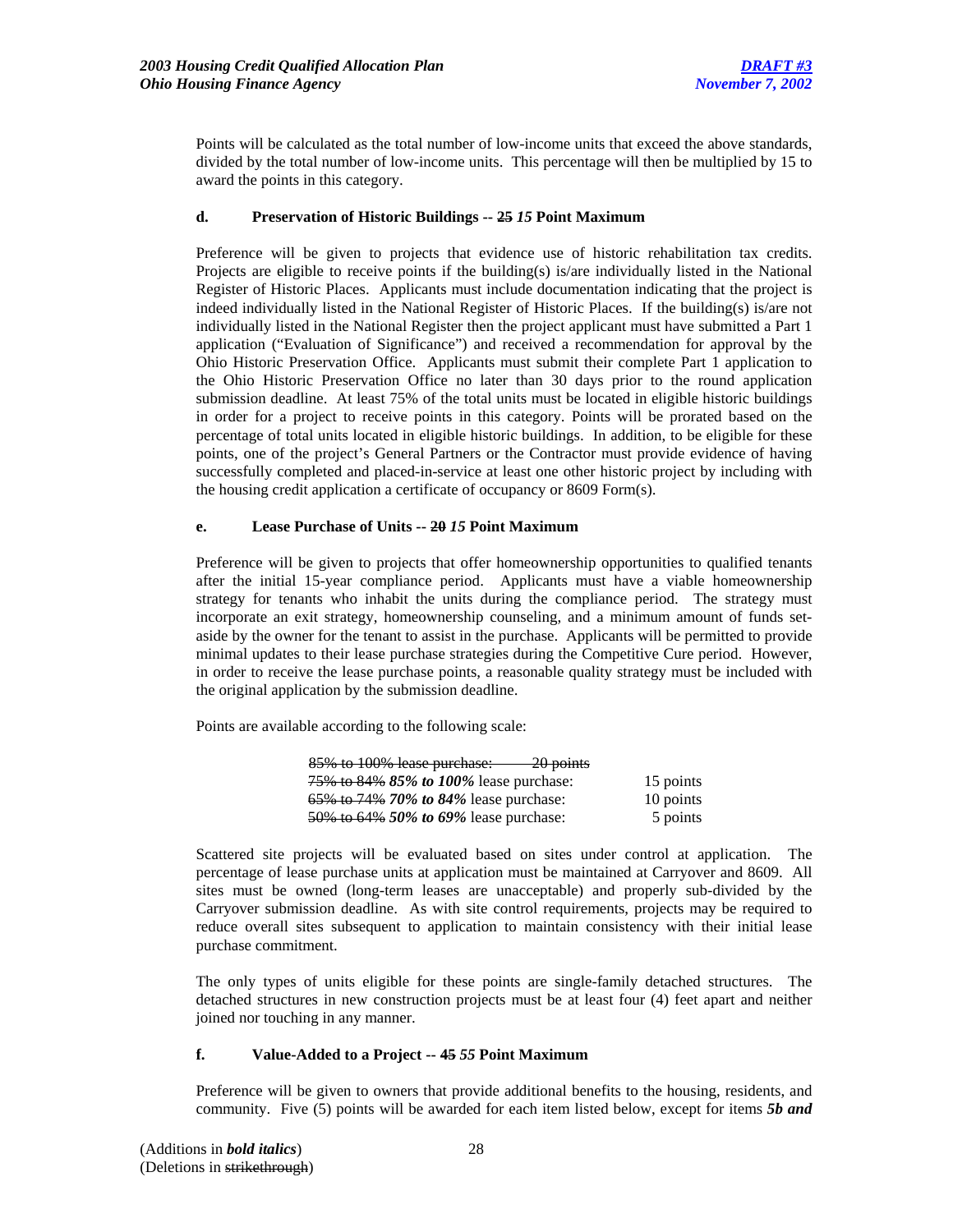12, which are worth 10 points, that is properly evidenced in the application, total not to exceed 45 points. *A maximum of 55 points are available in this category. Projects that receive points for Historic Preservation (criterion II.d.) or Lease Purchase of Units (criterion II.e.) may receive a maximum of 45 points in this category.* Please refer to the AHFA for additional submission requirements.

- 1. Provide on-site security (at least 20 hours per week), on-site police substation, individual security systems with a basic monitoring service (fee paid by owner), or a block watch implementation plan coordinated with the local police or sheriff departments.
- 2. Provide an on-site manager (at least 20 hours per week) scattered site projects are ineligible.
- 3. The project is consistent with a local community revitalization plan, not including the CHIS or Consolidated Plan, that incorporates affordable rental housing. *The revitalization plan must have been approved by a local jurisdiction, such as a county, township, or municipal government, or a neighborhood commission.*
- 4. Allow for a non-profit with five years housing experience at the time of application and service in the community, evidenced by a resume, to obtain first position to purchase the limited partner interest at the end of the 15-year compliance period - lease purchase projects are ineligible.
- 5. a) Incorporate twelve universal design options see ODOD Form 005; *OR b) Incorporate at least 20 universal design options - see ODOD Form 005.*
- 6. The buildings are townhomes or single-family detached structures. *A townhome is a single-family dwelling unit constructed in a group of two or more attached units in which each unit extends from foundation to roof and with open space on at least two sides. The unit must have private front and rear entrances. The private front entrance must open to a dedicated sidewalk or parking lot. Multistory walk-up apartments do not qualify as townhomes. The Agency reserves the right to determine whether a unit is indeed a townhome.*
- 7. a) An on-site community room (minimum floor space must be equal to the lesser of 3% of the total residential square footage of the project or 20 square feet per unit, but in no case smaller than 1000 square feet) that will be available to all residents. The minimum floor space is defined as areas available for all residents and does not include areas utilized by employees of the project, such as maintenance facilities, leasing office, and manager's office.

b) Only single-family detached homes receive points for full basements (must contain at least 200 square feet with seven-foot high ceilings) that are not bedrooms.

- 8. Provide units that have at least 1½ or more bathrooms *in units that contain two or three bedrooms, and provide at least 2 bathrooms in units that contain four or more bedrooms.*
- 9. Provide on-site individual garages (must contain at least 160 square feet each) without extra charge.

Provide a reasonable resident council formation plan including timelines for implementation and initial marketing efforts. The plan must be included with the application. If a resident council already exists the project will be eligible for these value added points. However, the owner must describe how they will assist and actively work with the existing council.

10. *a) Provide an on-site day care center to all residents. The location must be separate and apart from the office and everyday business transactions. The facility must be accessible and adequate in size and meet all requirements per*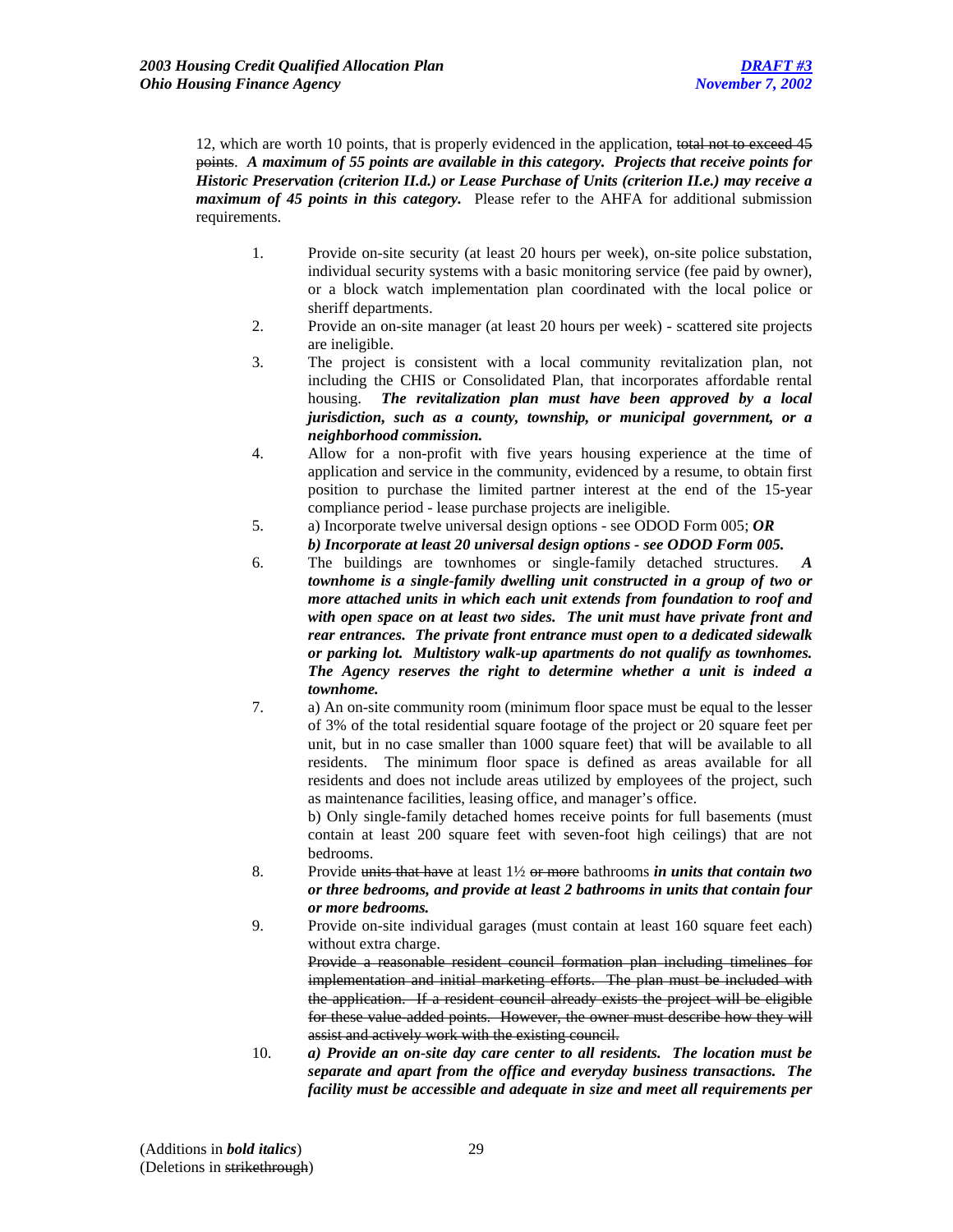*federal, state and local law. Projects that serve the elderly are ineligible for this item.*

*b) Provide an on-site computer learning center to all residents. The location must be separate and apart from the office and everyday business transactions. The center must contain at least one computer workstation for every eight units in the project, and instruction must be made available to the residents on a regular basis.*

- 11. Provide a parking lot with concrete curbs for a single site project or a parking garage on-site for a single site mid-rise or high-rise building. *The number of parking spaces must meet local zoning requirements.*
- 12. Incorporate energy efficiency items above minimum code requirements as certified on ODOD Form 009.
- 13. *Provide central air conditioning in each of the units.*

An item must apply to at least 50% of all units and will be prorated using the following scale:

| 100% of total units   | 5 points (10 points - Items $5b$ , and 12. only) |
|-----------------------|--------------------------------------------------|
| 90-99% of total units | 4 points (8 points - Items $5b$ , and 12. only)  |
| 80-89% of total units | 3 points (6 points - Items $5b$ , and 12. only)  |
| 65-79% of total units | 2 points (4 points - Items $5b$ , and 12. only)  |
| 50-64% of total units | 1 point (2 points - Items $5b$ , and 12. only)   |

All value-added items must be provided without any additional fees charged to the residents.

Projects will be monitored based on the above commitments, and may be issued an 8823 form for non-compliance if the items are not being provided.

#### **g. Leveraging Federal Funds – 20 Point Maximum**

Preference will be given to projects that receive specific assistance (see list below) from the U.S. Department of Agriculture or Department of Housing and Urban Development (HUD). The assistance must be conditionally committed by the application deadline. The assistance must finance at least 20% of the total costs for the project or provide operating subsidy for at least 75% (except for the Project-Based Voucher program) of the units in the project. Applicants must provide evidence of the assistance in the application. Projects that receive "at-risk" points (criterion II.b.) are ineligible for these points.

# **Applicants may receive points for only ONE of the following***:*

- 1. Projects receiving a Rural Development 515-New Construction Loan *will receive 20 points. Projects receiving a* Rural Development 538-Loan Guarantee will receive 20 *10* points.
- 2. Projects receiving capital assistance or operating subsidy from the HUD McKinney-Vento Homeless Assistance Program (Shelter Plus Care, SRO Assistance, or Permanent Housing for the Handicapped Homeless) will receive 15 points. If the entity receiving the McKinney-Vento funding is not part of the project ownership, applications must include evidence that funds are committed to the project and subsidize at least 75% of the units, copies of the grant award, and copies of the contract between the award recipient and the project.

Project-Based Vouchers (must provide subsidy for the greater of 20% of the total units or 8 units for at least 10 years) from the local Metropolitan Housing Authority will receive 15 points. The Agency will accept a conditional commitment for vouchers, however the only acceptable condition is the receipt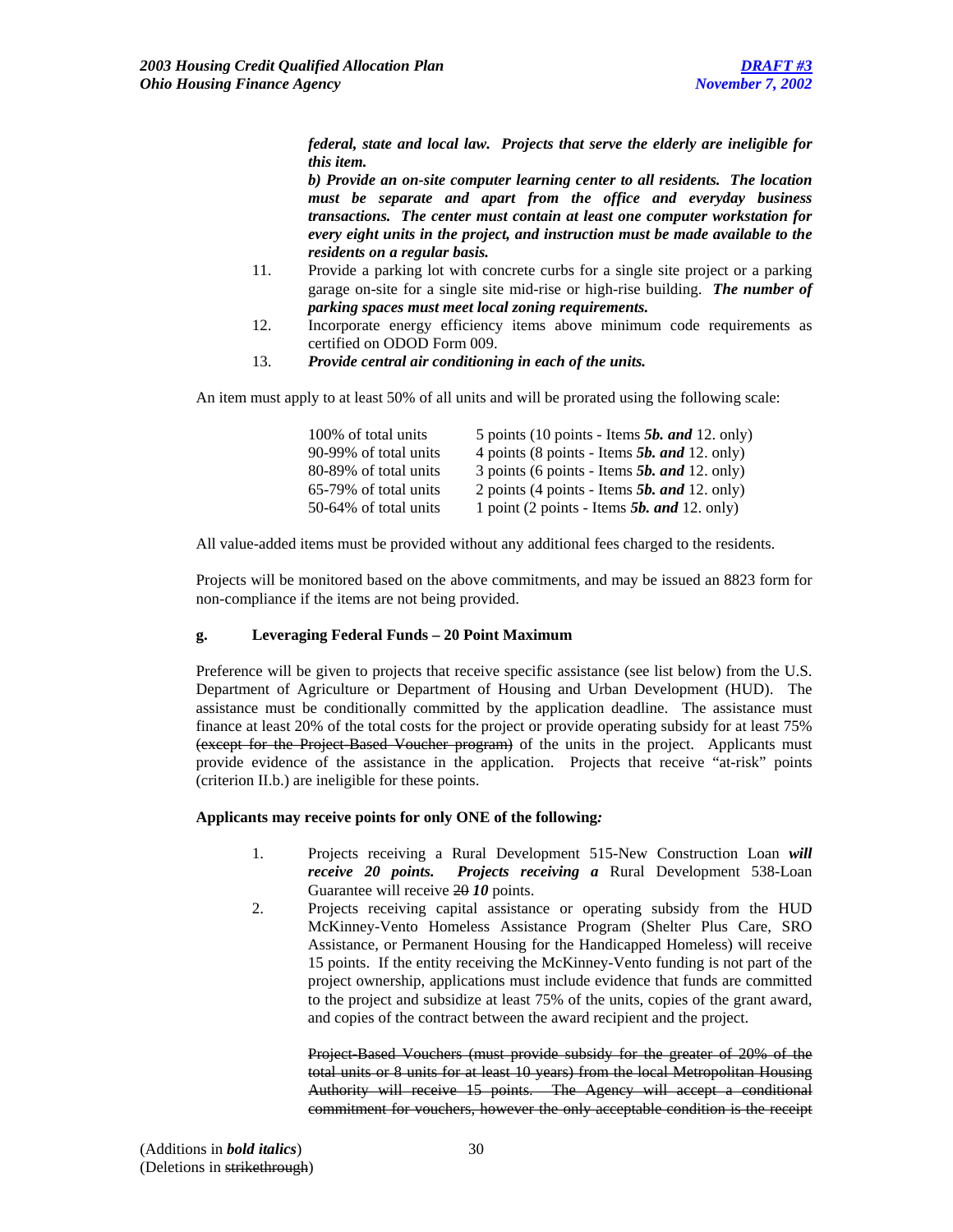of housing credits. A firm commitment of vouchers must be submitted within 30 days of notification of a reservation of housing credits. If a waiver from HUD is required for Project Based Vouchers, evidence of such a waiver must be included with the Housing Credit application. The Agency reserves the right to seek guidance from HUD to determine whether a waiver is required for a particular project. Furthermore, the applicant should note that projects with 9 or more Project Based Voucher units may require Davis Bacon prevailing wage rates for the project. HOPE VI projects are not eligible for Project-Based voucher points.

- 3. Projects funded through a HOPE VI *revitalization* grant from HUD. Applicants must provide documentation that evidences the HOPE VI grant award. For purposes of OHFA's maximum credit cap, the annual credit amount will be applied to all general partners and the PHA that received the HOPE VI grant award. The project must set aside a minimum of 20% of the units in the project for Public Housing residents. HOPE VI projects will receive 10 *5* points.
- *4. Projects receiving capital assistance from the HUD Section 202 Program will receive 10 points.*

# **III. Project Location**

### **a. Location in a Qualified Census Tract, RD Designated Place, Low-Income** *Distressed* **County, or High-Income Census Tract -- 20 Point Maximum**

Twenty (20) points will be awarded to projects located in the following:

- 1. Qualified census tracts (as defined by HUD) that qualify for the 130% basis adjustment (see Exhibit D).
- 2. Within the corporation limits or proposed annexation area of a designated place defined by the USDA Rural Development (RD) office. Please refer to Exhibit G for the specific locations.
- 3. Low-income county, defined as counties whose median incomes are below 80% (HUD definition of low-income) of the state's *2002* non-metropolitan area median income. Those counties that qualify under this category are as follows:

| A dame-                     | Lockson                            | Monroe           | ${\bf p}_{\alpha r r r}$      | Scioto |
|-----------------------------|------------------------------------|------------------|-------------------------------|--------|
| 7 <del>10ams</del>          | <del>Jackson</del>                 | www              | r <del>un</del>               |        |
| H <sub>arrion</sub>         | Maige                              | Morgan           | $\mathbf{D} \cdot \mathbf{L}$ | Vinton |
| <del>namson</del>           | <b>IVICIES</b>                     | $100 \text{ km}$ | <b>TINU</b>                   | ∕ шк∪п |
| $\alpha$<br><b>Lawrence</b> | $L$ uovucov<br><del>Guernsey</del> |                  |                               |        |

3. *Distressed Counties, defined by ORC Section 5733.33 and identified by the Ohio Department of Development in 2002. The following counties qualify in this category:*

| <b>Adams</b>     | Ashtabula     | <b>Belmont</b>  | Coshocton         |
|------------------|---------------|-----------------|-------------------|
| Crawford         | Gallia        | <b>Guernsey</b> | <b>Harrison</b>   |
| <b>Hocking</b>   | <b>Huron</b>  | <b>Jackson</b>  | <b>Jefferson</b>  |
| Lawrence         | Meigs         | <b>Monroe</b>   | <b>Morgan</b>     |
| <b>Muskingum</b> | <b>Noble</b>  | Perry           | Pike              |
| <b>Richland</b>  | <b>Scioto</b> | <b>Vinton</b>   | <b>Washington</b> |

4. A high-income census tract (see Exhibit H). The total number of low-income units from existing projects and the proposed project may not exceed 100. The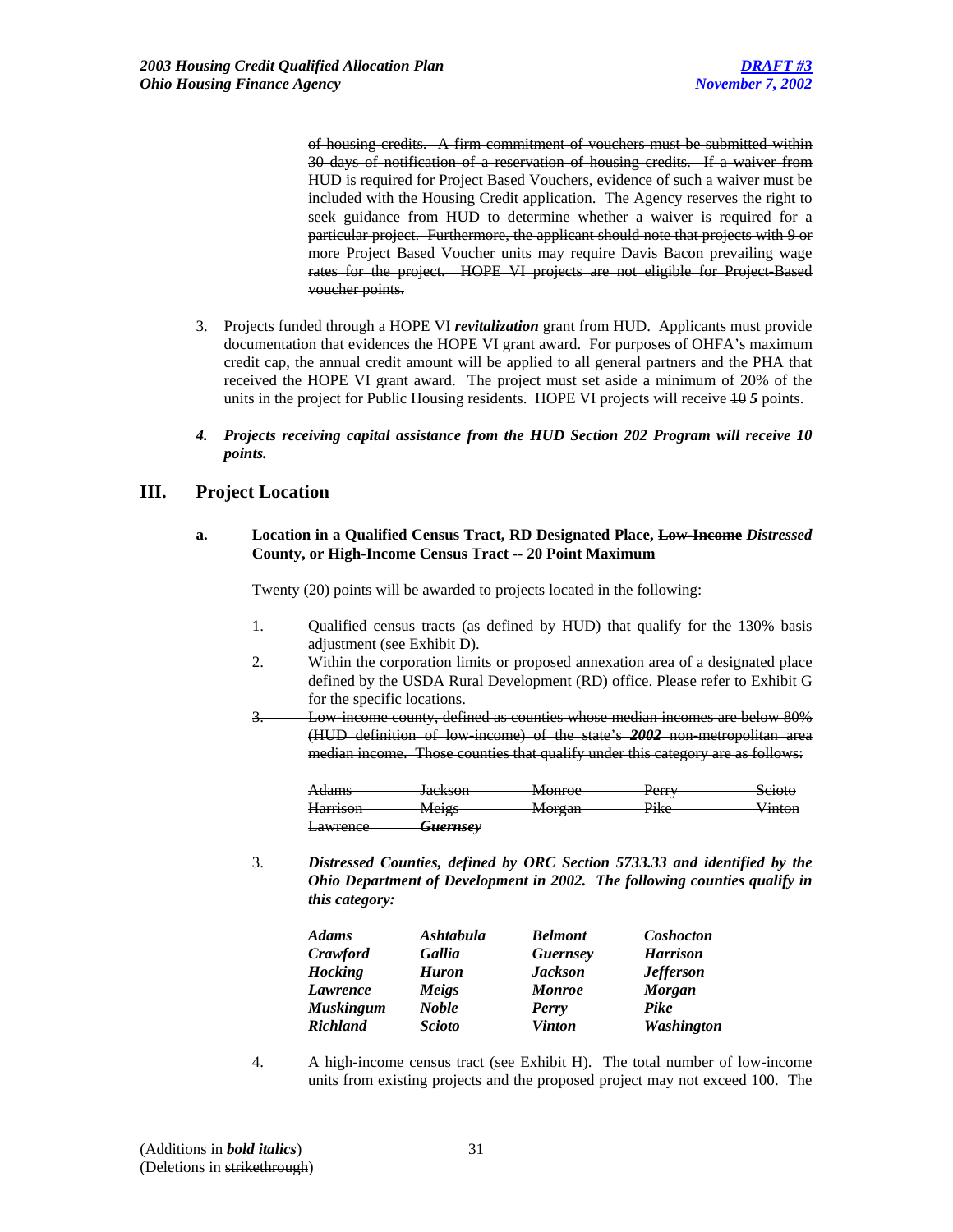number of existing low-income units in the census tract must be identified in the market study.

Scattered site projects will be evaluated based on the sites controlled at application.

These points will not be used for the scores of projects competing in the geographic pools.

# **IV. Local Government Support**

### **a. Letters of Local Government Support -- 35 Point Maximum**

Applicants may receive points for only *ONE* of the following:

- 1. Thirty-five (35) points will be given to applicants who have obtained a resolution of support from the local government in which the project is located. For incorporated jurisdictions, the resolution would come from the council. For unincorporated jurisdictions, the resolution would come from the township trustees. A copy of the official resolution must be included with the application. The resolution must indicate the number of units in the project including a breakdown between low-income and market rate units and specifically mention any special needs populations to be served or indicate that the project is not targeted for a special needs population. If the local government withdraws its support during the 45-day local notification response period due to any inaccuracy in the original resolution, the project will lose local government support points. The resolution must be signed and dated on or before the application deadline.
- 2. Thirty (30) points will be given to applicants who provide a letter signed by the President of the city council for incorporated areas or a majority of the township trustees for unincorporated areas, when council or trustees will not pass a resolution. The letter must state that the local government has voted in support of the proposed project. The letter must provide the location of the project with reasonable specificity and state specific support for the project. The letter of support must be on official letterhead or indicate in the letter that letterhead is not available, indicate the number of units in the project including a breakdown between low-income and market rate units, and specifically mention any special needs populations to be served or indicate that the project is not targeted for a special needs population. The signature(s) must be notarized. If the local government withdraws its support during the 45-day local notification response period due to any inaccuracy in the original support letter, the project will lose local government support points. The letter must be signed and dated on or before the application deadline.
- 3. Twenty-five (25) points will be given to applicants who have obtained local government support for the proposed project through an affirmative letter by the highest-elected official of the most local jurisdiction in which the project is located. For incorporated jurisdictions, the letter must come from the mayor. For unincorporated jurisdictions, the president of the board of township trustees must sign the letter. The letter must provide the location of the project with reasonable specificity and state specific support for the project. The letter of support must be on official letterhead or indicate in the letter that letterhead is not available, indicate the number of units in the project including a breakdown between low-income and market rate units, and specifically mention any special needs populations to be served or indicate that the project is not targeted for a special needs population. The signature(s) of the local official(s) must be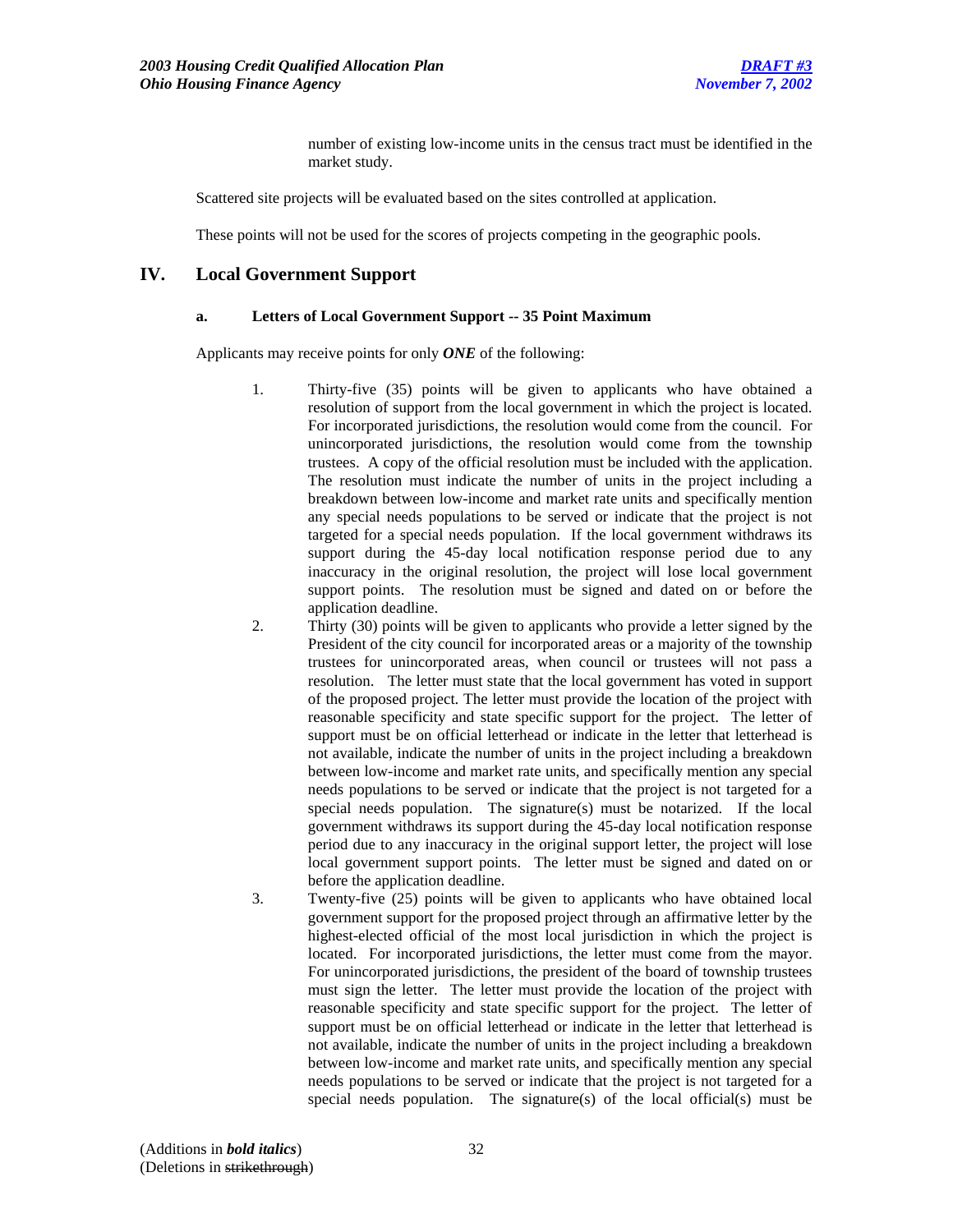notarized. If the local government withdraws its support during the 45-day local notification response period due to any inaccuracy in the original support letter, the project will lose local government support points. The letter must be signed and dated on or before the application deadline.

Tax credit applications for a project that will have units in more than one local government jurisdiction must provide resolutions or letters of support from all jurisdictions in which there are project units. Points for local government support letters will not be pro-rated. If different types of support are received for a single project, the lower(est) points will be awarded.

# **b. Letters of Other Local Support -- 35 Point Maximum**

Preference will be given to applicants who have obtained the support of other local officials, groups, or agencies that represent or serve the jurisdiction in which the project will be located. Five (5) points will be awarded, total not to exceed 35 points, for an affirmative signed support letter from each of the following entities:

- 1. Neighborhood Association/Commission/Economic Development Organization (unless it is the applicant) - only one organization will be considered
- 2. United States Representative
- 3. State Representative
- 4. State Senator
- 5. A local social services agency that provides services or service referrals to the project's target population (unless it is the applicant or is related to the applicant) - only one agency will be considered
- 6. Majority of the County Commissioners will be given 10 points
- 7. Public Housing Authority (unless it is the applicant)
- 8. School Superintendent
- 9. Chamber of Commerce
- 10. City/County Engineer or City/County Planner
- 11. Community Action Agency (unless it is the applicant)

For projects with buildings in multiple jurisdictions/service areas, the letters must be from the jurisdictions/service areas in which the majority of the buildings will be located (e.g. a project will be located in three different state representative districts and therefore, OHFA will only award five points for a letter from the state representative of the jurisdiction in which the majority of buildings will be located). Letters must be specific to the project, contain a specific affirmative statement of support, and contain information (address, number of units, etc.) consistent with information in the application. The letters must be signed and dated on or before the application deadline.

# **V. Project Costs**

# **a. Developer Fees and Overhead -- 80 Point Maximum**

Preference will be given to projects whose developer's fees and overhead percentage is below the maximum threshold figure of 15% (20% for projects with 32 units or less). Before calculating the fee percentage, OHFA will subtract one-half of the deferred developer's fee from the total fee amount. In addition, developer's fees and overhead includes any fees paid to consultants and is computed as a percentage of total eligible basis. Ten *Sixteen (16)* points will be awarded for each 1% below 15% (20% for projects with 32 units or less), up to a maximum of 80 points.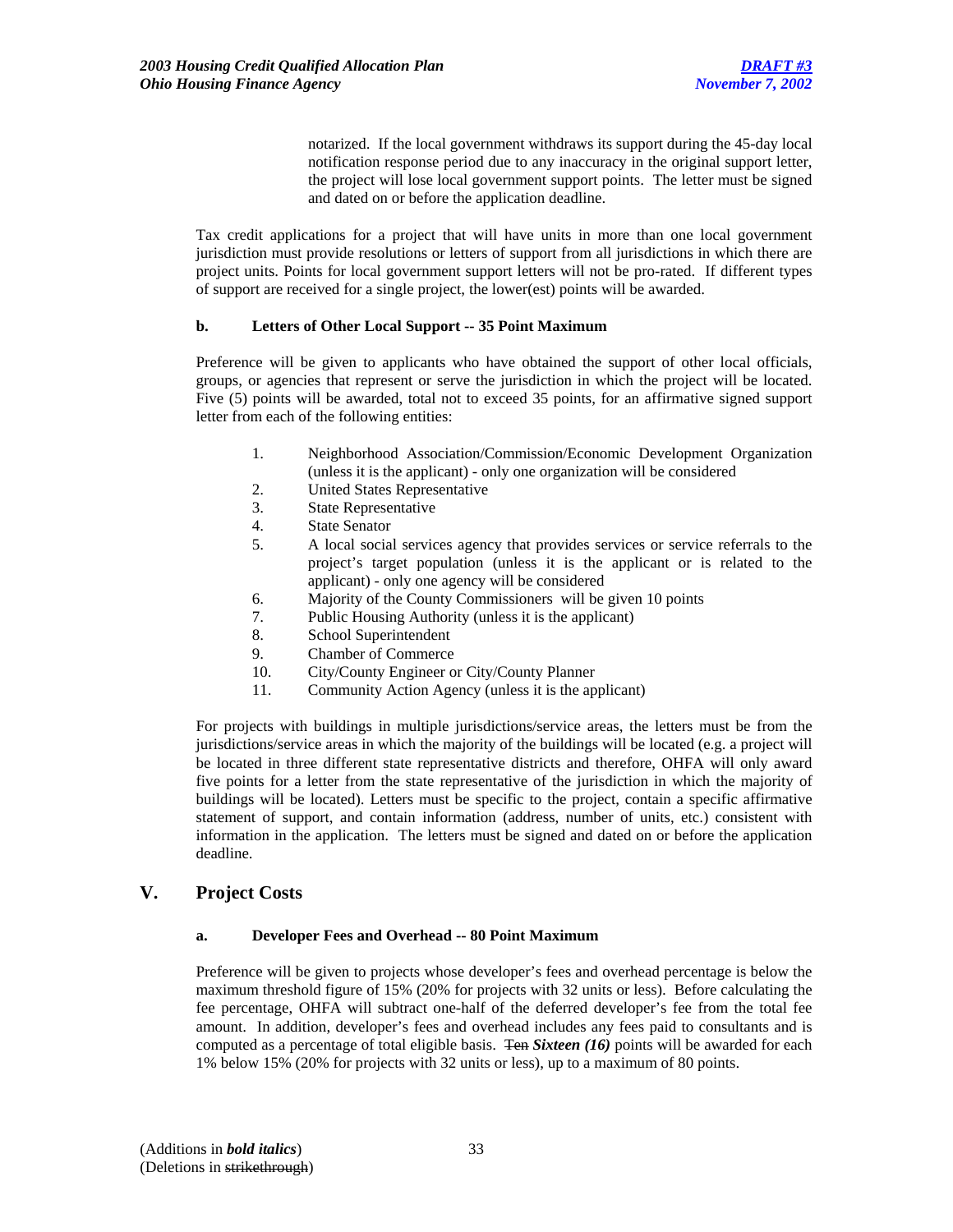# **b. Combined Contractor Profit, Overhead and General Requirements Fee Percentage -- 70 Point Maximum**

Preference will be given to projects whose combined contractor profit, overhead, and general requirements percentage is below the maximum threshold figure of 14%. This combined percentage is calculated as the percentage of total eligible basis. Ten points will be awarded for each 1% below 14%, up to a maximum of 70 points.

# **VI. Applicant Characteristics**

# **a. Ability to Proceed -- 30 Point Maximum**

 Preference will be given to applicants who have demonstrated that the project has completed certain steps in the development process. Applicants can receive points for the following development steps:

- 1. Completion of Phase 1 Environmental Review (ER): 20 Points
	- *-* must submit with application a copy of the executive summary(ies) of the ER(s), the ER(s) must meet ASTM standards, and the owner must address any issues raised in the ER(s)
- 2. Primary utilities are available to the site: 10 Points
	- *-* for New Construction projects only
		-

- *-* primary utilities include electricity, water, and sewer
- must submit a letter indicating availability from the utility provider(s) 3. Site plan approval: 2004 10 Points
- *-* Must submit a letter from the appropriate local government certifying that the owner has completed the entire site planning process or that no further planning process exists. Single-family scattered projects are ineligible for site plan approval points.
- 4. For rehabilitation projects only: (See exhibit N)
	- If seeking acquisition credits, an appraisal which meets all carryover standards 10 Points
	- Capital Needs Assessment which meets all carryover standards

10 Points

All information including environmental study and site plan approval evidence must be completed, signed, and dated on or before the application deadline.

For scattered site projects, points will be based solely on the required number of sites under control at application. For projects that are a combination of new construction and substantial rehabilitation, OHFA will prorate points if necessary. All points will be prorated based on the number of units affected by the various items.

# **b1. General Partner Affordable Housing Funding Experience -- 15 Point Maximum**

 Preference will be given to projects whose general partner/owner or parent organization has had previous experience in the United States in securing public funds for the development of affordable housing. Points will be prorated based on percentage of ownership. The minimum ownership share in the proposed project to be considered for points is 25%. In addition, to be eligible for points, the ownership of the proposed project must be maintained for 10 years. Each general partner must be a material participant in the proposed project as well as a material participant in the projects submitted for point consideration. Local Community Housing Improvement Program (CHIP) administrators such as local governments or Community Action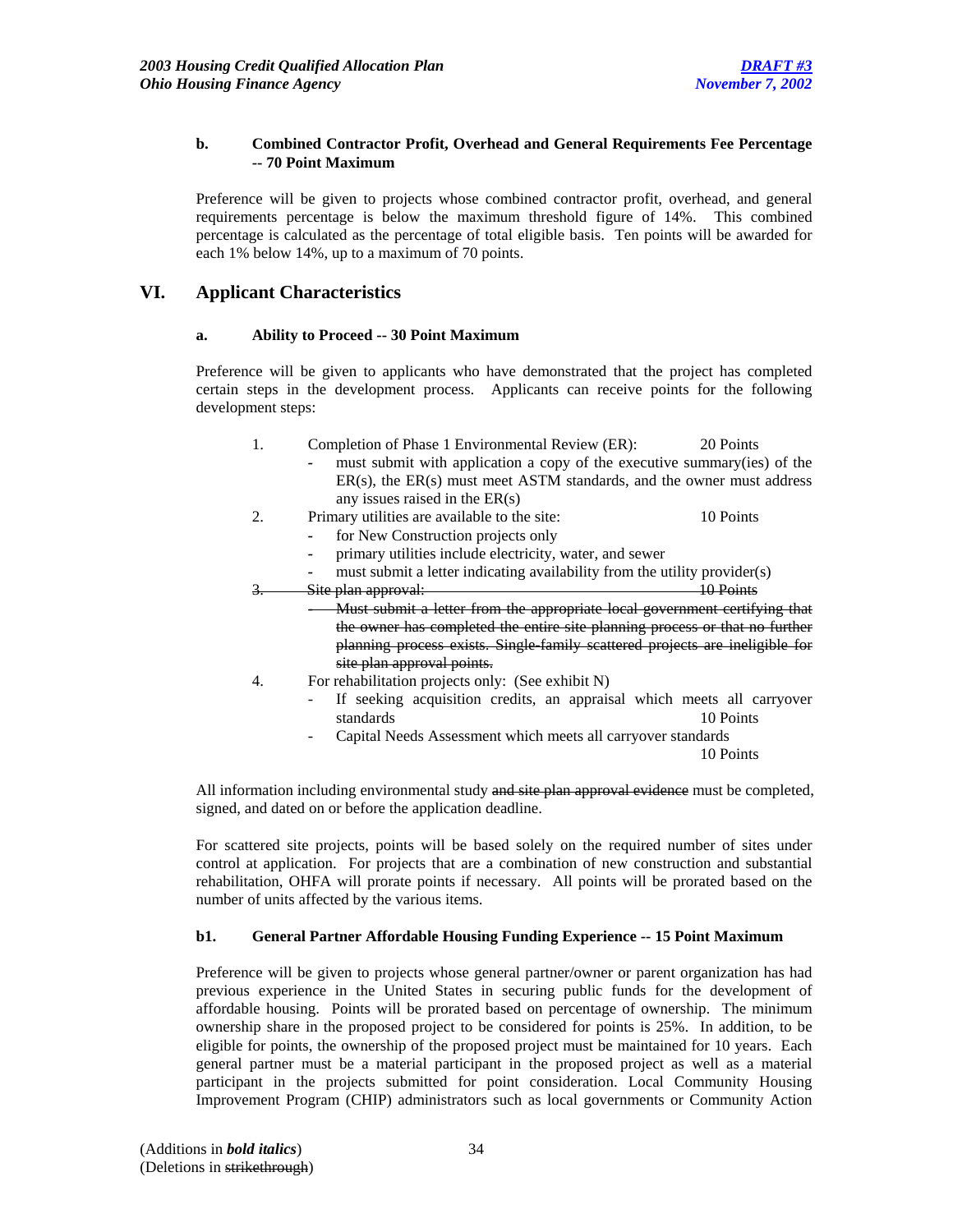Agencies administering the CHIP program on behalf of the local government may also qualify for experience points. Points are based on years of experience as well as a minimum number of units:

| 1-2 Years  | 20 units:   | 5 Points  |
|------------|-------------|-----------|
| 3-4 Years  | 40 units:   | 10 Points |
| $5+$ Years | $60$ units: | 15 Points |

Experience from other states may be included. However, if the owner has no experience in Ohio, then the point scale will be as follows:

| 2-3 3-4 Years | $\frac{20}{40}$ units | 5 Points  |
|---------------|-----------------------|-----------|
| $4+5+$ Years  | 40 60 units           | 10 Points |

Applicants will receive points based on the lesser of years of experience or units produced using public funding. Units must be completed and placed in service *on or before the application deadline* to be eligible for points.

Note that points will only be awarded for the construction and/or rehabilitation of affordable housing units based on public subsidy--weatherization is not included.

Each eligible general partner/owner will receive a score of the greater of b1. - General Partner Affordable Housing Funding Experience, b2. - General Partner Housing Credit Experience, or b3. - General Partner Combined Affordable Housing Funding and Housing Credit Experience. Points will be awarded for only one of these criteria. The project will receive the total of the scores (prorated by ownership percentage) for each eligible general partner/owner.

#### **b2. General Partner Housing Credit Experience -- 30 Point Maximum**

Preference will be given to projects whose general partner/owner or parent organization has had previous experience placing projects into service under the Housing Credit Program. Points will be prorated based on percentage of ownership. The minimum ownership share in the proposed project to be considered for points is 25%. In addition, to be eligible for points, the ownership of the proposed project must be maintained for 10 years. Each general partner must be a material participant in the proposed project as well as a material participant in the projects submitted for point consideration. Experience from other states may be included. In order to evidence out-ofstate experience, applicants must submit a copy of one building's 8609 Form from each project (not every building in every project).

Points will be awarded as follows:

| 1-2 Projects | 10 Points |
|--------------|-----------|
| 3-4 Projects | 15 Points |
| 5-6 Projects | 20 Points |
| 7-8 Projects | 25 Points |
| 9+ Projects  | 30 Points |

If the owner has no experience in Ohio, then points will be awarded as follows:

| 2-3 Projects   | 5 Points  |
|----------------|-----------|
| 4-5 Projects   | 10 Points |
| 6-7 Projects   | 15 Points |
| 8-9 Projects   | 20 Points |
| $10+$ Projects | 25 Points |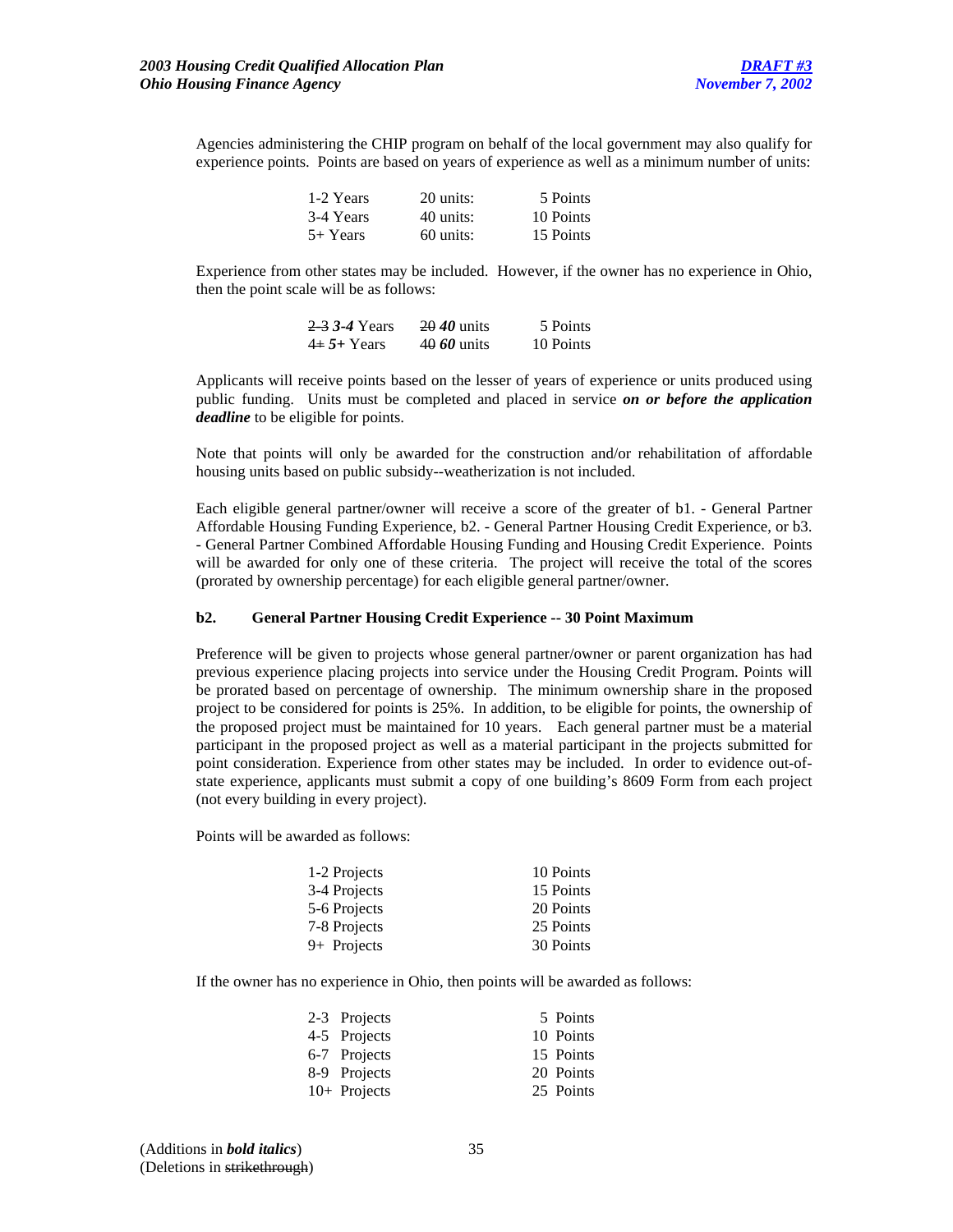A project must consist of at least 10 units in order to be considered for the points listed above.

Projects that count under this category must have received 8609 forms for all buildings at the time of application, or must have submitted a complete request for 8609 Forms, including evidence that all buildings have been placed into service on or before the application deadline.

Each eligible general partner/owner will receive a score of the greater of b1. - General Partner Affordable Housing Funding Experience, b2. - General Partner Housing Credit Experience, or b3. – General Partner Combined Affordable Housing Funding and Housing Credit Experience. Points will be awarded for only one of these criteria. The project will receive the total of the scores (prorated by ownership percentage) for each general partner/owner.

# **b3. General Partner combined Affordable Housing Funding and Housing Credit Experience -- 25 Point Maximum**

Preference will be given to projects whose General Partner/Owner or parent organization has had previous experience in the United States in securing public funds for the development of affordable housing and also has had experience in placing projects in service under the Housing Credit Program. Points will be prorated based on percentage of ownership. The minimum ownership share in the proposed project to be considered for points is 25%. In addition, to be eligible for points, the ownership of the proposed project must be maintained for ten years. Each General Partner must be a material participant in the proposed project as well as a material participant in the projects submitted for point consideration. Local Community Housing Improvement Program (CHIP) administrators such as local governments or Community Action Agencies administering the CHIP program on behalf of the local government may also qualify for experience points. Experience from other states may be included. In order to evidence out-ofstate experience, applicants must submit a copy of one building's 8609 Form from each project (not every building in each project).

Points will be awarded as follows:

| Years of   | Affordable     | <b>Housing Credit</b> | Points  |
|------------|----------------|-----------------------|---------|
| Experience | Housing Units* | No. of Projects       | Awarded |
| 1-2 years  | 20-39          |                       | 15      |
| 3-4 years  | 40-59          | $\mathcal{R}$         | 20      |
| $5+$ years | 60 or more     | 5 or more             | 25      |

\* - Excluding units from the Housing Credit project(s).

If the owner has no experience in Ohio, then points will be awarded as follows:

| Years of        | Affordable     | <b>Housing Credit</b> | Points  |
|-----------------|----------------|-----------------------|---------|
| Experience      | Housing Units* | No. of Projects       | Awarded |
|                 |                |                       |         |
| 2 3 3 - 4 years | 20.39 40-59    |                       | 10      |
| $4+5+$ years    | $4060$ or more | 4 or more             | 20      |

\* - Excluding units from the Housing Credit project(s).

A Housing Credit project must consist of at least 10 units in order to be considered for the points listed above.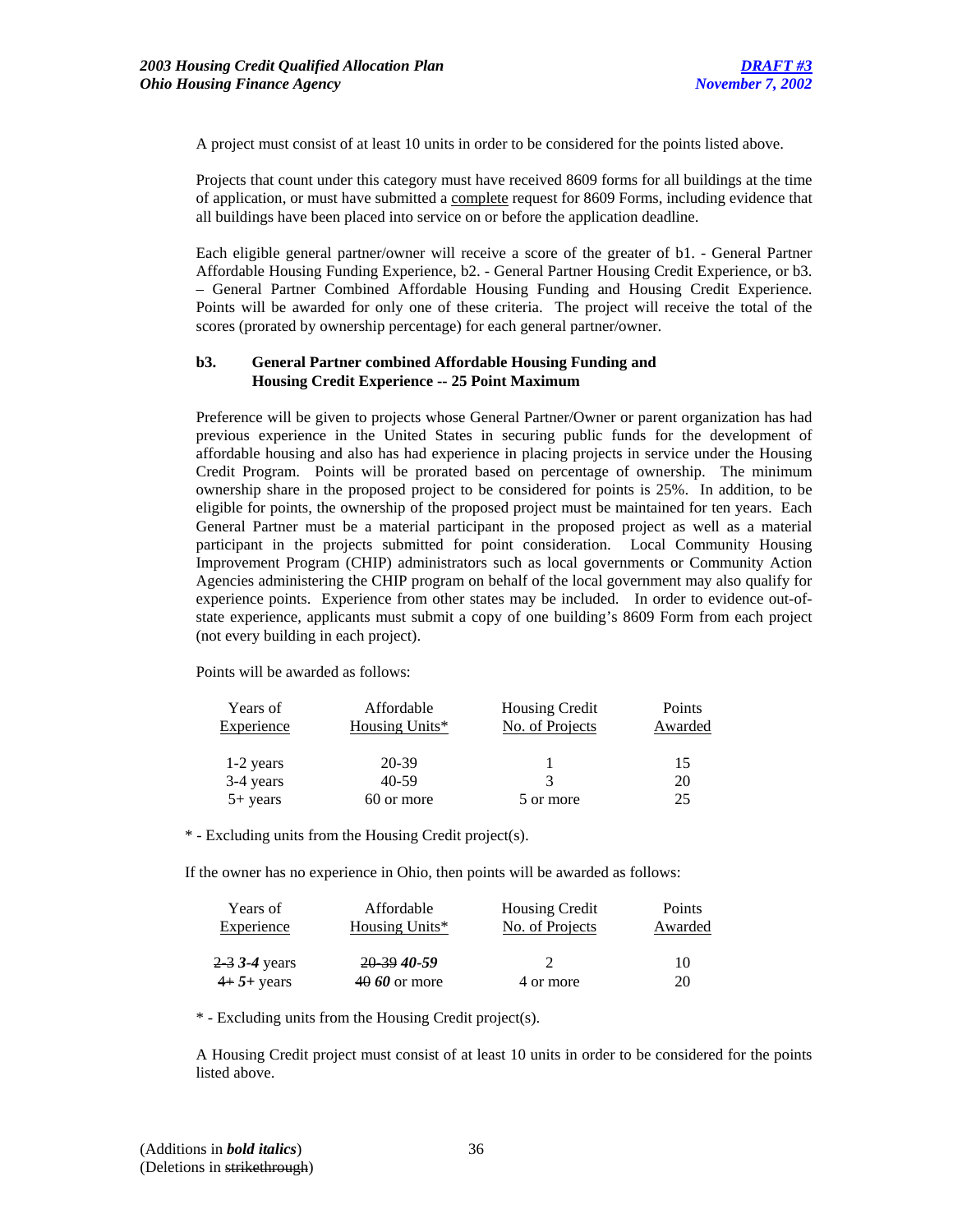Applicants will receive points based on the lesser of years experience or units produced using public funding or number of housing credit projects. Units must be completed and placed into service *on or before the application deadline* to be eligible for points.

Housing credit projects that count under this category must have 8609 Forms for all buildings at the time of application**,** or must have submitted a complete request for 8609 Forms, including proper evidence that all buildings have been placed into service on or before the application deadline.

Note that points will only be awarded for the construction and/or rehabilitation of affordable housing units based on public subsidy -- weatherization is not included.

Each eligible General Partner/Owner will receive a score of the greater of b1. – General Partner Affordable Housing Funding Experience or b2. – General Partner Housing Credit Experience or b3. – General Partner Combined Affordable Housing Funding and Housing Credit Experience. Points will be awarded for only one of these criteria. The project will receive the total of the scores (prorated by ownership percentage) for each eligible General Partner/Owner.

#### **c. Management Company Experience -- 20 Point Maximum**

 Preference will be given to projects that contract with management companies that have experience with assisted or Housing Credit housing.

- 1. Three (3) points will be given for management companies who are currently a member of at least one of the following organizations:
	- National Assisted Housing Management Association
	- Midwest Assisted Housing Management Association
	- National Leased Housing Association
	- Council for Affordable Rural Housing (CARH)
	- Council for Rural Development of Ohio (CHRDO)
	- American Association for Homes and Services for the Aging (AAHSA)
	- Association for Ohio Philanthropic Homes and Housing for the Aging (AOPHA)
	- A special needs association with a focus on housing management training for that special needs population
	- American Association of Service Coordinators
- 2. Five (5) points will be awarded if representatives of the management company attended OHFA's 2002 Housing Credit conference *the annual OHFA*  **Compliance Monitoring Training in 2002** or one of the 2001 monthly or 2001 annual Compliance Monitoring Training(s) *held between January 2002 and May 2003.*
- 3. Two (2) points will awarded if representatives of the management company are certified by the National Association of Home Builders or other nationally recognized consultant or association as Housing Credit Certified Professionals.
- 4. Preference will be given for management companies with demonstrated success in managing Section 42 projects that are placed in service and have received 8609 Forms for all buildings at the time of application. Projects will receive 2 points for each project managed up to a maximum of 10 points. A project must consist of at least 10 units in order to be considered for the points listed above.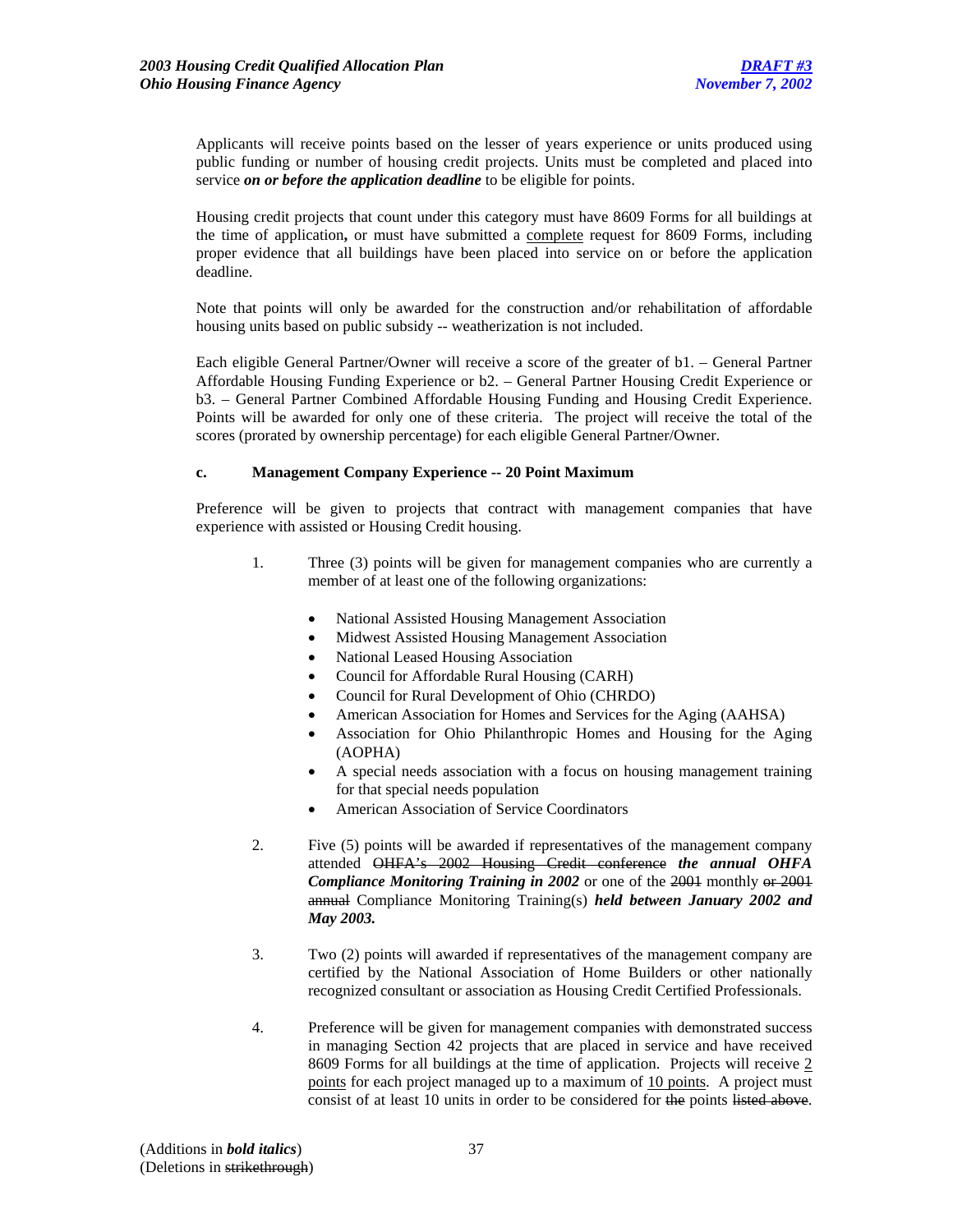Projects may be located outside Ohio. *Projects that were previously managed for at least two years or for the life of the project (whichever is less) may qualify for points. Evidence that such projects were in compliance while under management must be submitted.*

*The management company must evidence that they have the capacity to serve the proposed project*. Demonstrated success means all projects are in compliance and have no current non-compliance issues or uncured noncompliance issues. If a project has current 8823 *Forms*, provide an explanation as to the circumstances. The Agency will decide if points will be given on a case-by-case basis regarding current 8823 Forms. For those projects located outside Ohio, applicant must certify that there are no uncured 8823 *Forms* outstanding *using ODOD Form 004*. Such certification must be signed and notarized.

5. Management companies with demonstrated success in managing non-housing credit subsidized projects, i.e. Rural Development, HUD Section 8 and HUD Section 202, may be eligible for experience points for Pool C projects only. These projects will receive 2 points for each non-housing credit project managed, up to a maximum of 6 points if the management company lacks housing credit management experience. The maximum points awarded for managing Section 42 projects and managing other subsidized projects will not exceed 10 points. A project must consist of at least 10 units in order to be considered for these points. The applicant must provide evidence that 1) the management company has qualified for and received the experience points awarded for attending OHFA's annual Housing Credit Conference or one of OHFA's monthly or annual Compliance Monitoring Training(s) and 2) all projects are in compliance and have no non-compliance or uncured noncompliance issues under the program for which the project is receiving the aforementioned subsidy. In order to obtain the points, the application must contain letters from BOTH Rural Development and HUD indicating that the management company is in good standing with the projects that are managed. If the management company does not manage either a HUD or RD project, a letter from that Agency stating that must be included in the application.

### **d. Ownership Value-Added -- 30 Point Maximum**

Projects with a non-profit general partner will receive 10 points. The non-profit must be a  $501(c)(3)$  or  $501(c)(4)$  organization, must own or control at least 25 percent of the general partnership, must materially participate in the development and operation of the project, as defined by the Internal Revenue Service throughout the 15 year compliance period on a regular, continuous, and substantial basis, and must agree to receive credits from the Non-Profit Set-Aside as defined in IRC Section  $42(h)(5)(B)$ . ODOD Form 001 must be completed by the non-profit and submitted with the application. A newly formed non-profit must submit a signed copy of the Internal Revenue Service application. The IRS determination letter must be received by the Agency no later than issuance of Housing Credit Reservation. If the IRS does not issue a determination letter or the non-profit does not qualify as a  $501(c)(3)$  or  $501(c)(4)$  organization, the project will not be eligible for the ownership value added points. The competitive score will be adjusted accordingly which may result in the application not receiving a reservation of credit.

*If the non-profit general partner is a State certified CHDO, will own or control at least 51% of the general partnership, and meets all of the requirements listed above, then the project will receive 12 15 points.*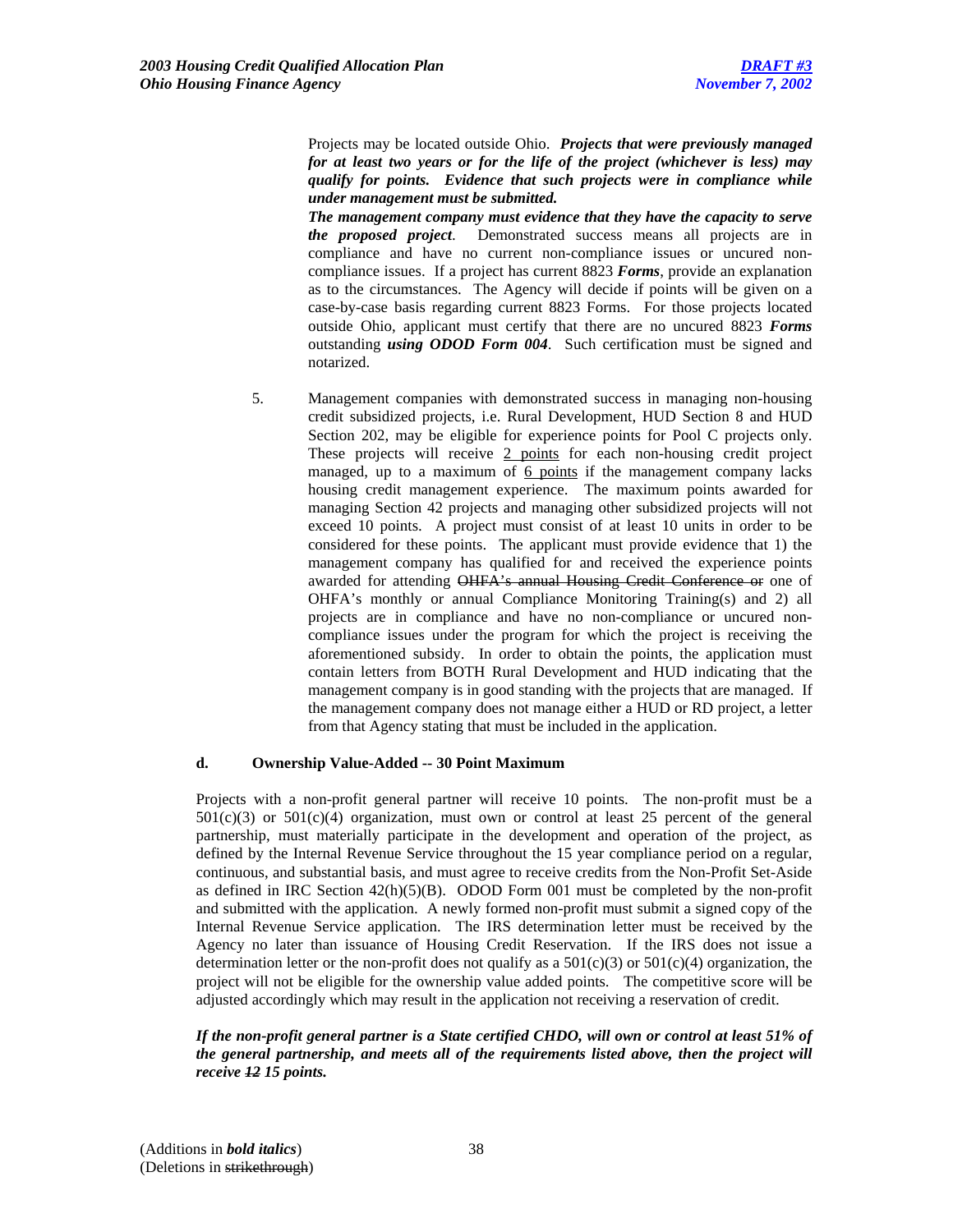If one non-profit organization owns or controls 100% *at least 75%* of the general partnership and meets all of the requirements listed above, then the project will receive 15 points.

If no more than two non-profit organizations own or control 100% *at least 75%* of the general partnership, meet all of the requirements listed above, are both material participants in the project, with both owning or controlling at least 25% of the general partnership, then the project will receive 15 points.

Five (5) points will be awarded, up to a maximum of 15 points, for each of the following characteristics:

1. One of the general partner entities is a <u>local organization</u>, defined as having a central office located in the same county in which the project will be developed. The central office must be the entity's main/corporate headquarters and must have been located in the project county for a minimum of one year prior to application.

A non-profit organization that serves up to six contiguous counties may also qualify for these points if the central office is not located in the project county. The *proposed* project *must be located in the six county service area of the organization,* must qualify for inclusion only in geographic pools B or C, and the county where the central office is located must be included in the *six county* service area of the organization.

The following entities will also be considered to be local organizations if the project is located in their particular service area:

- One of the Area Agencies on Aging or Community Action Agencies located in Ohio (see listing in Exhibit P).
- Other organizations created under the auspices or direction of one of the Area Agencies on Aging or Community Action Agencies referenced above.

Any of the entities listed above must document a history of developing, constructing, or managing affordable housing or providing supportive services in the project county to receive the five points.

- 2. One of the general partner entities is affiliated with the management company for the project. The general partner entity must be:
	- Wholly owned or controlled by the management company or the management company must be wholly owned by or controlled by the general partner entity. This common ownership must have been in place for at least one year prior to application, or
	- There must be an identity of interest (e.g., common board member(s)) between the general partner entity and the management company. This identity of interest must have been in place for at least one year prior to application. Points will not be awarded if identity of interest members exceed the \$1,100,000 annual *maximum* credit cap.
- 3. For a project that will serve a special needs population (as defined on pages 24- 25), one of the general partner entities is the lead supportive service provider.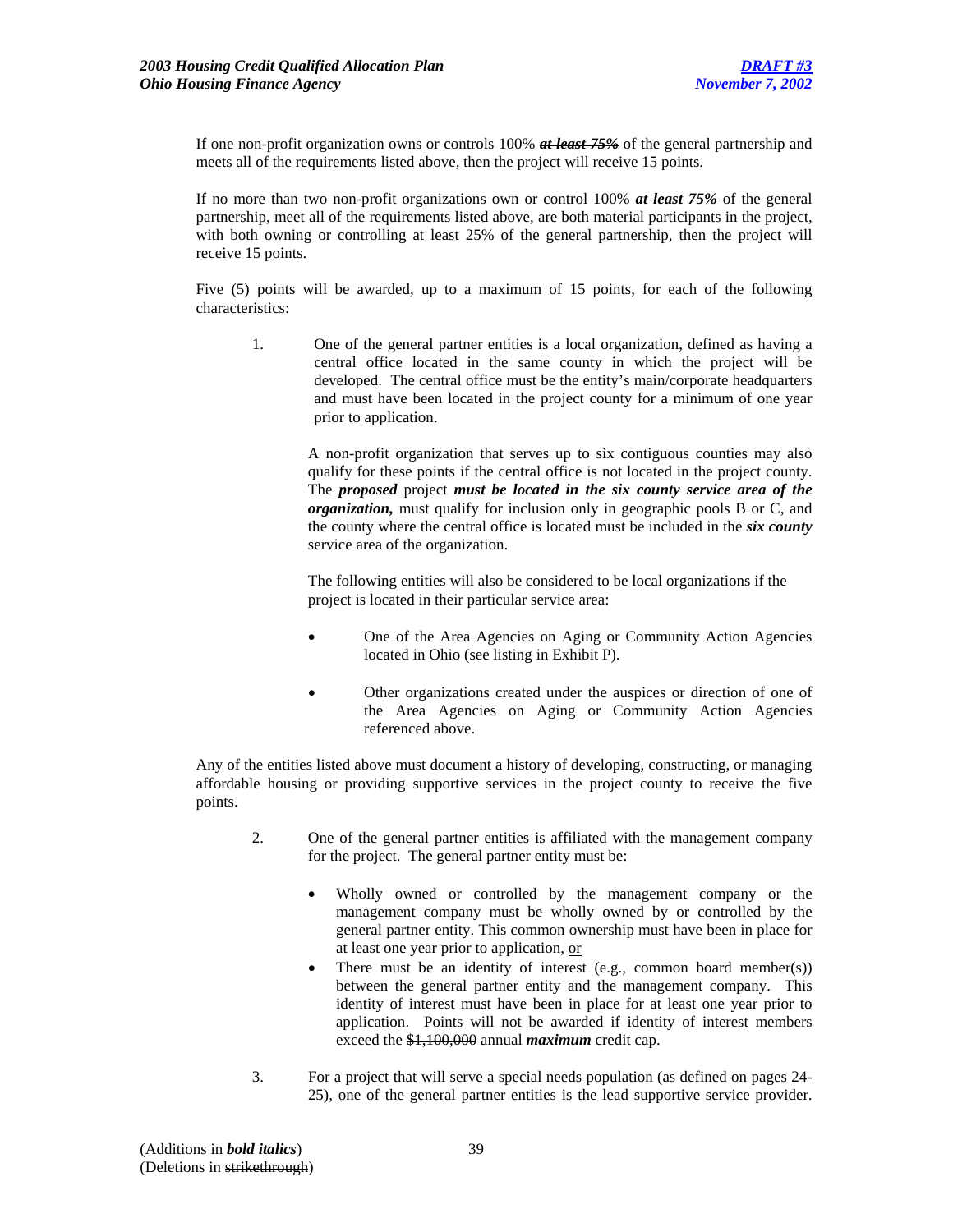The entity must be providing and delivering at least 75% of the services listed in the supportive services plan for the project. The entity must have experience providing services in the county for at least one year prior to application. The general partner entity must execute ODOD Form 010 to certify that they intend to and have the capacity to provide and deliver the services to the residents. The services must be furnished directly to the residents by employees of the general partner entity or a subsidiary of the general partner entity at no additional cost to the residents. If a non-profit is a subsidiary of a MHA, the MHA's experience may be used for "experience points". However, the subsidiary non-profit must be the entity providing the supportive services to be considered the lead service provider for an award of these owner value-added points. The Agency will consider awarding these points to those projects where evidence is provided with the application that demonstrates that the required services are and have been provided on a continuous basis by the most local unit of government in which the project is located. *These points are not available if more than one special needs population will be served.*

Applicants must provide a narrative that clearly describes how the project is eligible to receive points for the items listed above.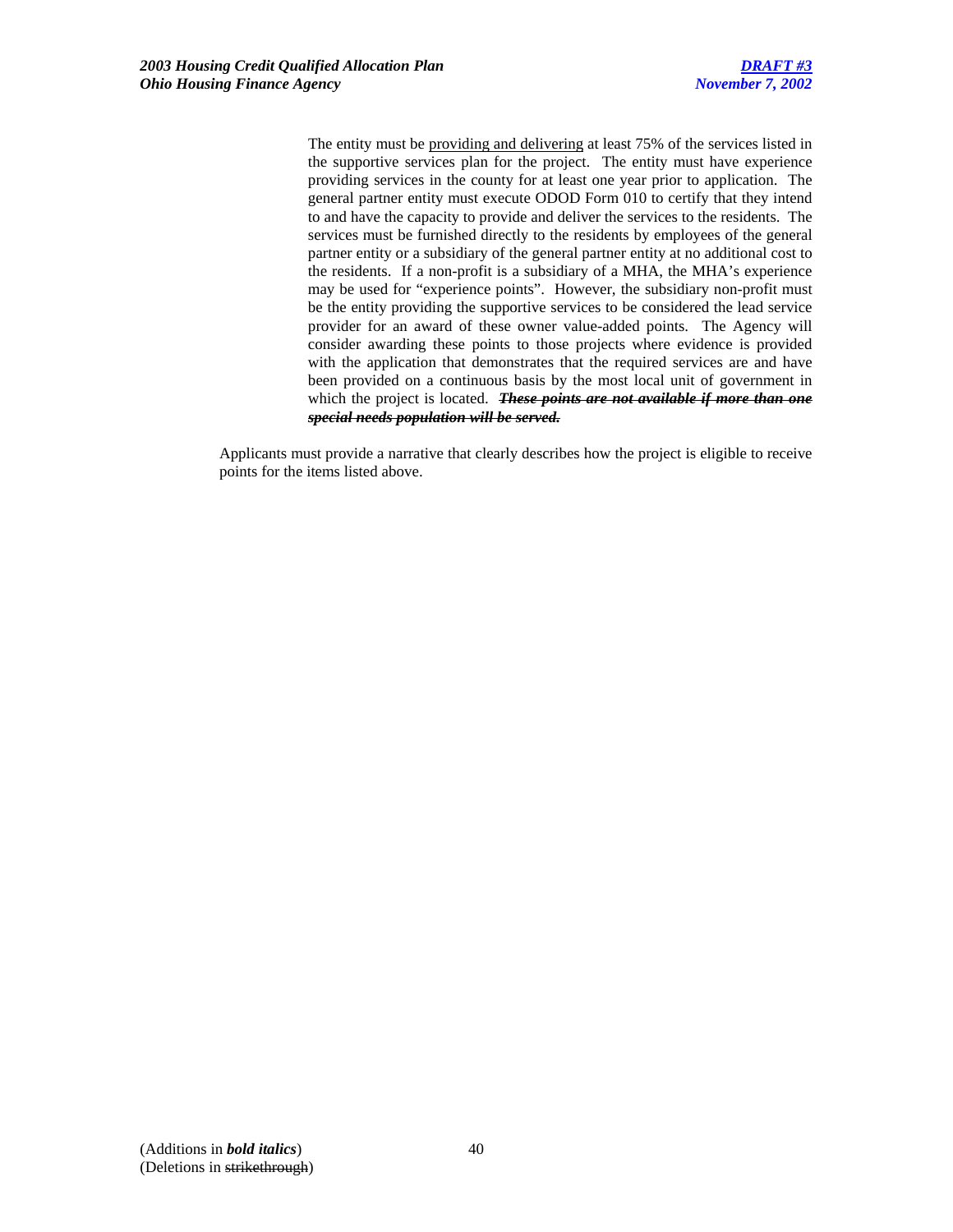## **E. Financial Underwriting**

If a project is selected to receive a reservation/allocation of Housing Credits, OHFA will underwrite each project to ensure that the project receives the minimum amount of Housing Credits necessary to assure project feasibility and viability throughout the Housing Credit period. This includes tax-exempt bond financed projects that are excluded from the state's Housing Credit allocation ceiling. The Agency is required to perform the Housing Credit evaluation three times:

- 1) prior to issuing Binding Reservation or letter of eligibility;
- 2) at the time of allocation, i.e., Carryover or Form 8609; and,
- 3) at the time the project is placed-in-service and requests IRS Form(s) 8609.

After the first underwrite, OHFA will issue a Binding Reservation. The Agency's reservation will not necessarily equal the amount of Housing Credit requested in the application. In addition, Housing Credit may be reduced at any underwriting stage.

If the credit percentage has not been elected, the Agency will use the current month's applicable Housing Credit percentage at Binding Reservation, and/or Carryover to calculate the value of the Housing Credit. The owner may elect to lock in the current month's applicable Housing Credit percentage at Reservation or placed-in-service. HOWEVER, THE RESERVATION HOUSING CREDIT AMOUNT IS THE MAXIMUM AMOUNT THAT THE PROJECT CAN RECEIVE NO MATTER WHAT THE HOUSING CREDIT RATE MAY BE IN THE FUTURE.

An owner may appeal this reduction *a reduction of credits resulting from a violation of any of the Agency's underwriting standards. The Agency will only consider an appeal if the owner can demonstrate that the reason(s) the project cannot meet Agency underwriting standards is outside the control of the owner and could not be reasonably anticipated before the initial application date. The Agency will review each appeal independently and will have discretion in its decisions.* In order to appeal, an owner must demonstrate all of the following within the two weeks of notification of the reduction period: *submit their complete appeal in writing along with an appeal processing fee of \$250. These appeal requirements are retroactive to projects funded in prior years.*

OHFA staff will review all projects receiving a Binding Reservation, Carryover, 8609 Forms, or a letter of eligibility using the following procedures:

**1.** The applicant's determination of adjusted qualified basis will be reviewed. All non-eligible costs will be deducted from the basis.

- ♦ The Agency will verify the applicable fraction for each project. The applicable fraction is defined as the lesser of a) number of low-income units divided by the total number of units or b) residential low-income unit square footage divided by the total residential square footage.
- ♦ Owners of projects with market rate units must demonstrate in the application that all amenities (i.e. garages, community buildings, parking spaces, etc.) are available to ALL units. If certain amenities are only available to the market rate units, the costs for these amenities must be deducted from the eligible basis. Also, if the market rate units are larger and of higher quality than the low-income units, the basis for the market rate units will be reduced to match the basis for the low-income units. The Agency reserves the right to request additional information to clarify any issues regarding the market rate units.
- The acquisition eligible basis cannot exceed the value of the property at or before the date of acquisition (the date of acquisition equals the date the deed or lease is recorded) as determined by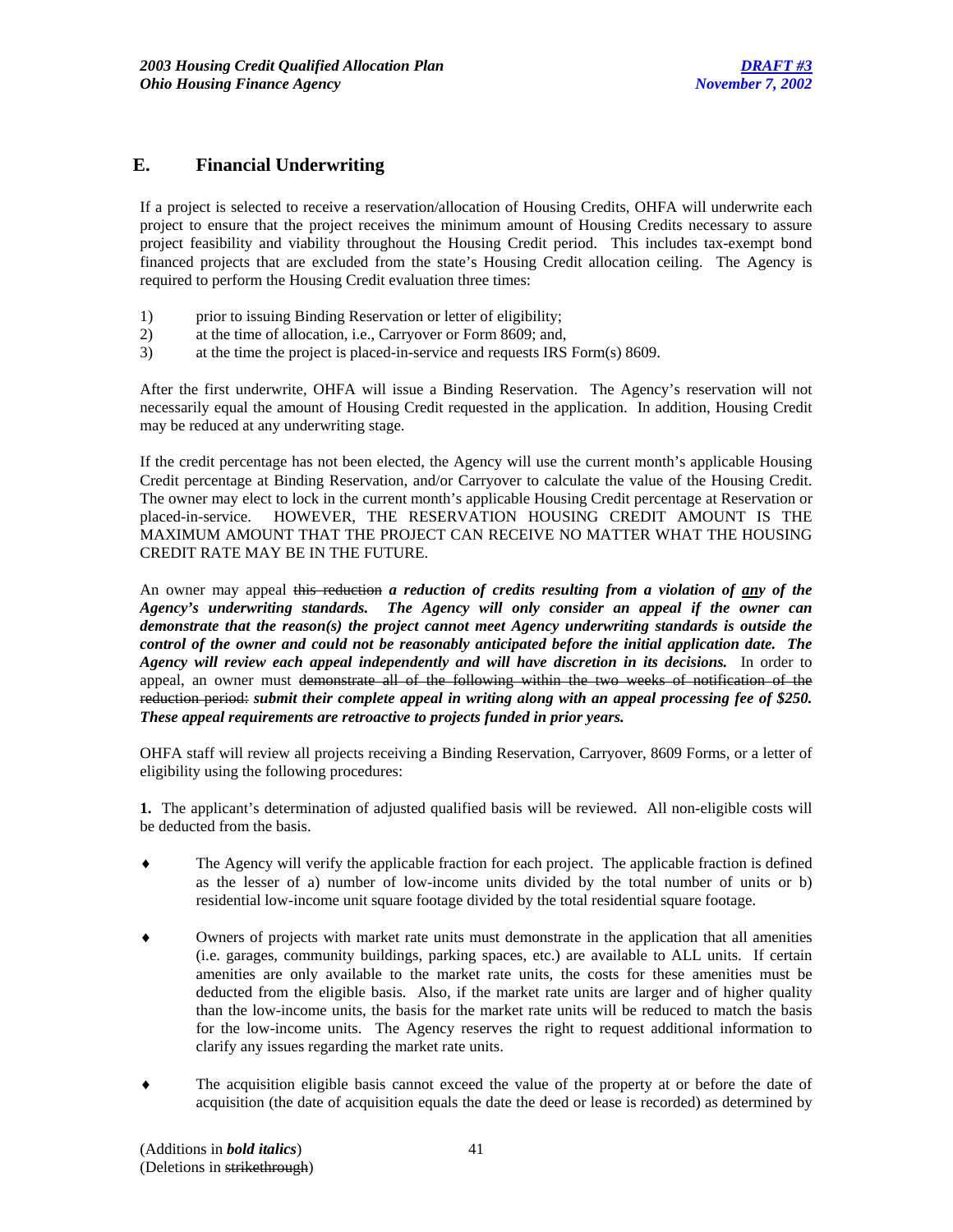the appraisal of the property (see G. Carryover Allocation). The estimated value cannot include the value of the Housing Credit.

- For projects receiving "soft" loans (e.g. HOME, deferred fees, AHP, etc.), owners must adequately explain in their application and cost certification form the repayment schedule of these loans. Projects with deferred interest and principal exceeding the total project cost at the end of the 15th year must submit a legal opinion. The legal opinion must state whether the "soft" loans should be considered grants and be deducted from eligible basis.
- Applicants must include an operating reserve as part of the total project cost. The operating reserve must equal four months of operating expenses and hard debt payments. The maximum operating reserve allowable must be equal to or less than twelve months of operating expenses and hard debt payments. This reserve is not included as part of the project's eligible basis. Applicants who believe a reserve is unnecessary for their project may, upon clear demonstration to OHFA, request a waiver. The request and reasons for the waiver must in writing and must accompany the application. The Agency reserves the right to approve or disapprove requests and to exclude reserves from its unit cost analysis on a case-by-case basis.
- **2.** All fees, costs, and assumptions will be checked to determine if they meet Agency standards.
- OHFA will assume that all projects will receive no less than \$.70 per dollar of Housing Credit for equity. Applicants for projects located in a qualified census tract that have difficulty achieving the \$.70 per dollar of Housing Credit may, upon clear demonstration to OHFA, request a waiver. The request and reasons for the waiver must be in writing and must accompany the application. The Agency reserves the right to approve or disapprove requests on a case-by-case basis. The equity per dollar of tax credit will be evaluated based on the percentage of the limited partner ownership of the project. The Agency reserves the right to modify the equity standards at any time based on extreme fluctuations in the equity market. Updated equity standards will be published on OHFA's website at **http://www.odod.state.oh.us/ohfa**.
- ♦ The developer fee and the combined contractor profit, contractor overhead, and general requirement percentages must not increase from date of application to the placed-in-service date. If any of the percentages increase at any time, the project's eligible basis will *may* be reduced, potentially reducing the Housing Credit amount. The adjustment is calculated by multiplying the fee increase by the total eligible basis. The adjustment is then deducted proportionately from the acquisition, rehabilitation, and/or new construction basis.
- For acquisition and substantial rehabilitation projects, the developer's fee cannot exceed the sum of 5% of the acquisition eligible basis and 15% of the substantial rehabilitation eligible basis. For HUD-TPA projects, the total developer's fee cannot exceed the sum of 10% of the acquisition eligible basis and 15% of the substantial rehabilitation eligible basis.
- Total eligible soft costs may not exceed 35% of total eligible basis.
- The number of units and square footage in the project must remain constant from date of application to the placed-in-service date. If the number of units or square footage decrease at any time, the project's eligible basis may be proportionally reduced by the decrease in units or square footage, potentially reducing the Housing Credit amount.
- ♦ *[Paragraph regarding appeal of a credit reduction moved to Page 41.]*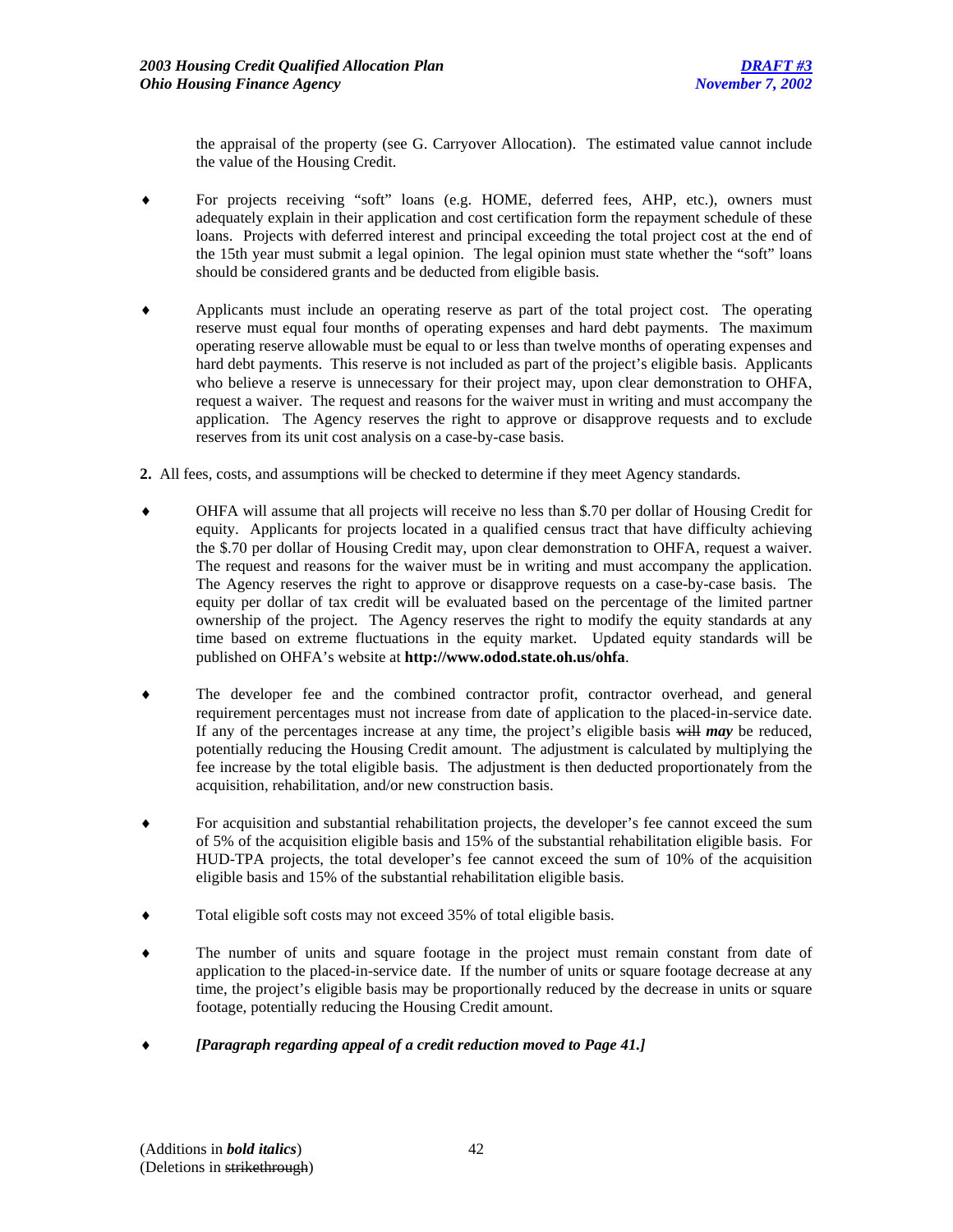a) The reason(s) for the loss of units and/or square footage must have been beyond the control of and could not have been reasonably foreseen by the owner. Evidence from a third party (i.e. city, planning commission, etc.) must be provided.

b) The reason(s) that costs did not decrease must have been beyond the control of the owner. Detailed letters from the contractor and/or construction lender, etc. describing the costs of the project must be submitted. It must be certified by the owner that none of the cost overruns could have been anticipated by the developer at application or carryover simply underestimating costs at these phases is not sufficient - specific unanticipated circumstances must have occurred.

c) The developer must have deferred at least 50% of the developer's fee. Also, the agency will analyze the amount of contractor profit, overhead, and general requirements and the identity of interest among these players. The agency may require portions of these fees and additional developer's fee to be deferred as well.

d) Letters from ALL (banks, cities, equity providers, etc.) permanent sources stating that no additional funds are available must be submitted.

e) An appeal-processing fee of \$250 must be submitted.

The Agency will re-underwrite the project based on all new information received. The agency may award credits up to the original allocation amount. The Agency will give favorable consideration to those owners willing to accept some reduction of credits. However, all appeals will be considered on a case-by-case basis. The Agency has complete discretion in its decisions.

♦ The evaluation of each type of basis is separately determined. Losses in one type of basis (e.g., acquisition) cannot be offset by increases in another type of basis (e.g., rehabilitation).

**3.** The project's total sources must always equal the total project cost. If the sources exceed the costs, the Agency will reduce the Housing Credit equity by reducing the annual Housing Credit allocation.

**4.** The Net Operating Income (NOI) is calculated according to OHFA standards, and is then compared to the annual debt service payments to make sure there is positive and adequate debt service coverage.

- ♦ The hard debt coverage ratio (DCR) must be above 1.15. Owners of projects with a hard debt coverage ratio lower than 1.15 must provide a written explanation from their lender(s) describing the reasons for their willingness to accept a low DCR. The Agency has the discretion to waive this requirement based on documentation provided by the owner.
- The DCR for all debt sources may be no higher than 1.25. If the DCR is too high, the following will happen:

A new loan amount will be calculated to reflect a lower DCR. The characteristics of the new loan will be rate = prime  $+3$  (published in the Wall Street Journal) and a term/amortization period = 25 years. The new loan will be added to the project's permanent sources. The new loan amount is an artificial gap created by the Agency. If the gap exceeds 10% of total project costs, the Agency will require that the owner obtain additional financing to cover the gap before issuing a reservation/allocation.

- For owners who are not syndicating the Housing Credits, the Agency will include the annual Housing Credit amount as part of the total cash flow in order to determine the DCR.
- Projects must maintain a positive cash flow for the first 15 years in the Agency's analysis or provide to OHFA a written explanation describing the strategies to overcome any shortfalls. The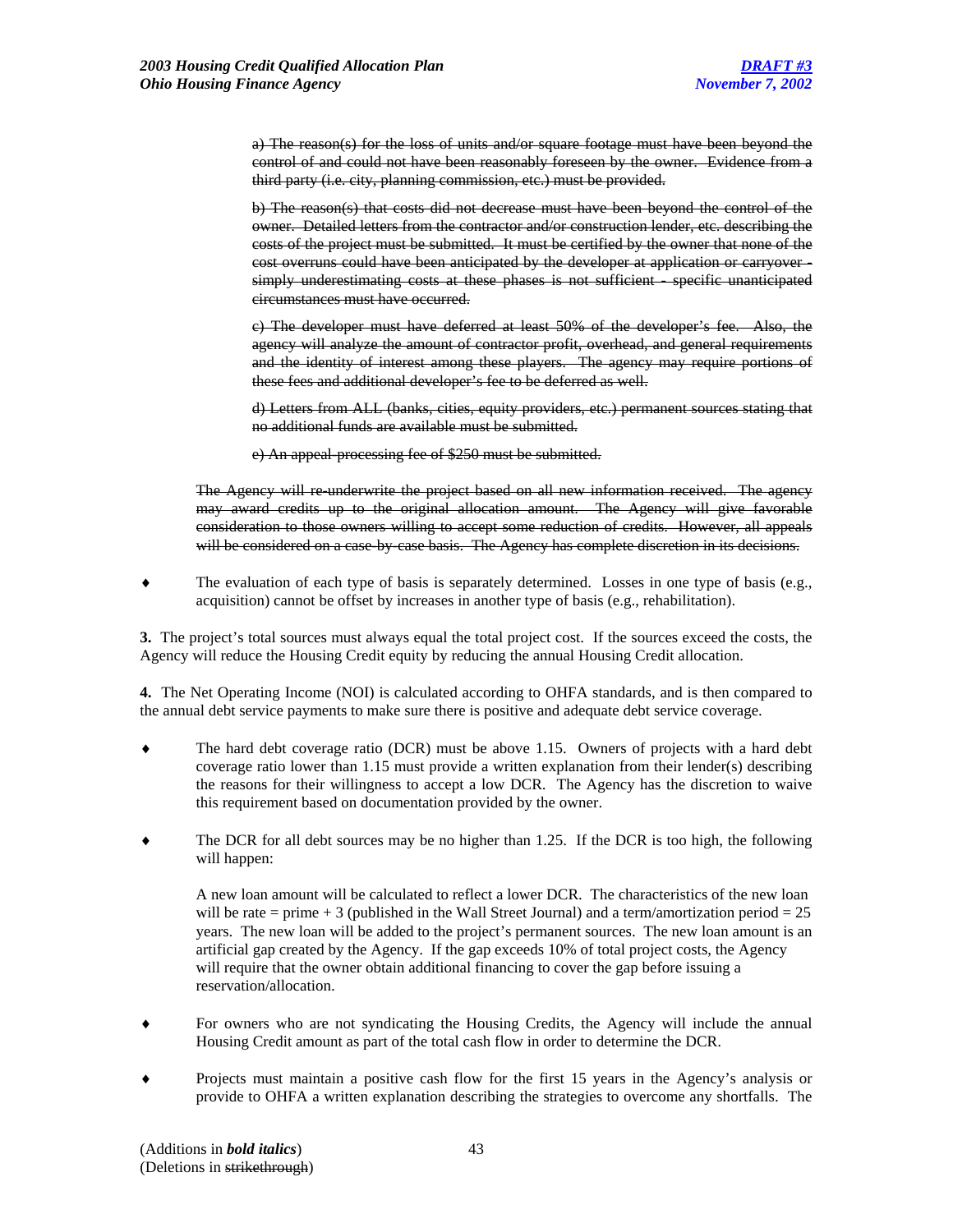Agency reserves the right not to allocate Housing Credits to projects it believes are financially infeasible.

- The project's annual operating expenses per unit including replacement reserves, but excluding management fees, owner-paid utility costs, annual bond fees, and property taxes, may not exceed \$2,650 for non-elevator buildings, and \$3,150 for elevator buildings. Exceptions may be made for projects with special circumstances. Owners must provide persuasive evidence in order to secure a waiver of these standards.
- ♦ OHFA has adopted maximum and minimum annual replacement reserve standards.

| Project Type: | New Construction | Acquisition/Rehabilitation |
|---------------|------------------|----------------------------|
| Maximum:      | \$300 per unit   | \$350 per unit             |
| Minimum:      | \$200 per unit   | \$250 per unit             |

For Rural Development and FHA-financed projects, OHFA will use the reserve limits prescribed by those agencies. Exceptions may be made for projects with special circumstances. Owners must provide persuasive evidence in order to secure a waiver of these standards.

- The Agency will assume an annual income increase of 3% and an annual expense increase of 4%. The Agency will use the vacancy rate listed in the application and/or cost certification forms by the owner. The vacancy rate must be consistent with the project's market study unless the owner has supplied adequate supporting information.
- ♦ The gross rents for low-income units must be at or below the maximum rent limits for the year in which the Agency is analyzing the project. In addition the gross rents must be higher than 95% of the maximum rent limit. If the gross rents are lower than 95% of the maximum rent limit, the owner may reduce the rent election percentage or the Agency will use gross rents equal to 95% of the maximum rent limit in its analysis.
- ♦ OHFA will utilize the applicable utility allowances as referenced in Section 42 and Reg. 1.42-10.

Projects may receive an allocation of credit based upon 130% of the qualified basis for new construction or substantial rehabilitation if the project is located in designated high cost areas of the state. High cost areas are defined as qualified census tracts and difficult development areas. The U.S. Department of Housing and Urban Development publishes a list of qualified areas for 130% basis.

## **F. Binding Reservation Agreement**

After the Agency has determined which projects to award Housing Credits and has performed the underwrite, the Binding Reservation Agreement will be mailed to the primary project contact. The original Binding Reservation Agreement and Credit Rate Election form must be signed and notarized by the owner/general partner during the month the agreement was issued. The Binding Reservation Agreement, Credit Rate Election form and reservation fee that equals 4 % of the reservation amount, and any additional documentation listed in the Agreement, must be sent to the Agency by the fifth day of the following month in which the agreement was issued, or the reservation of Housing Credit will be **invalid**.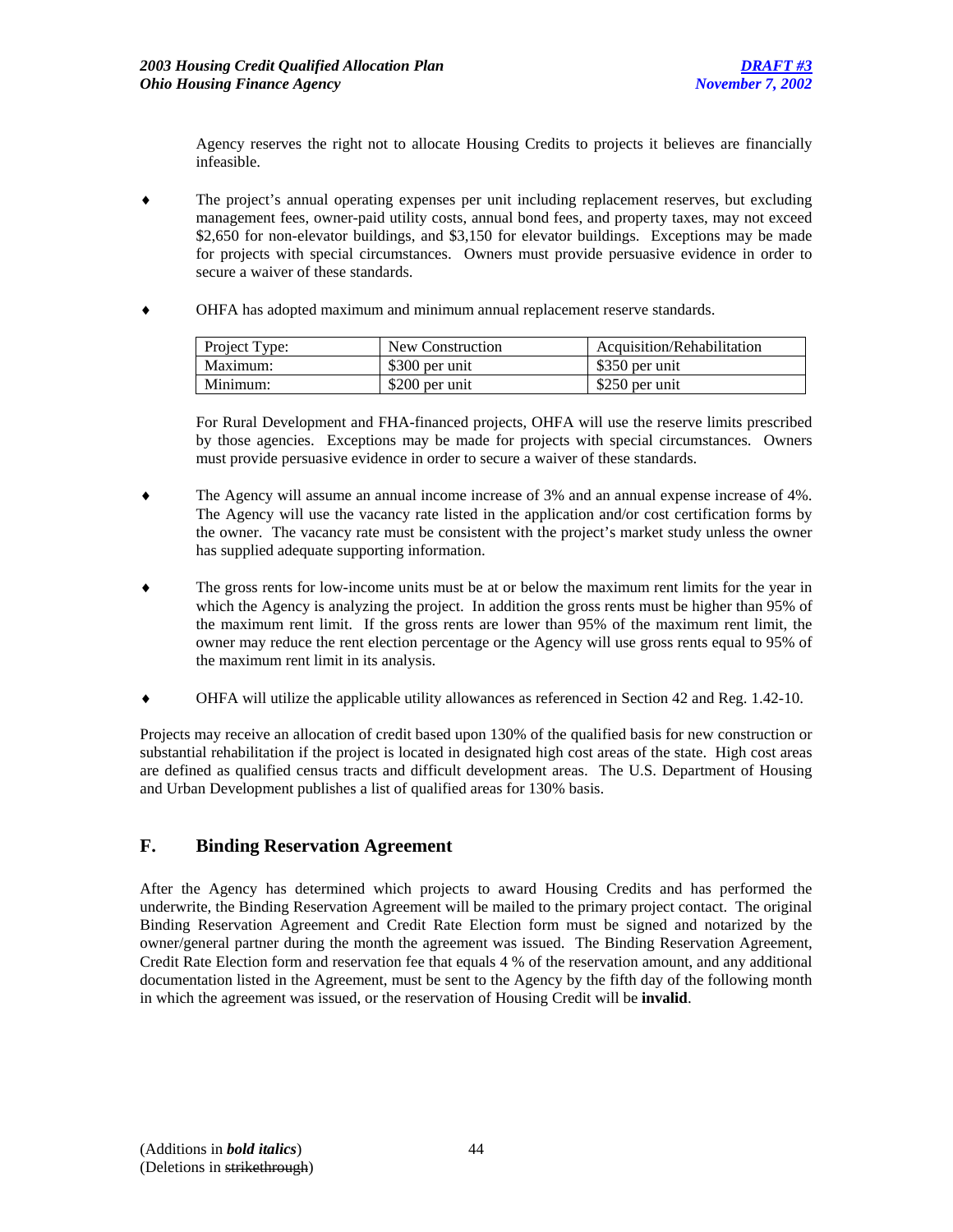## **G. Carryover Allocation**

All projects must meet all Carryover Allocation requirements as described in Section 42 of the Internal Revenue Code and in Treasury Regulation 1.42-6.

The following are required to be submitted for all projects by the Carryover submission deadline:

- 1. Completed OHFA Cost Certification forms (*the most current version*) signed by the owner and accountant/attorney. These forms and instructions are available for download on the Agency's website: **http://www.odod.state.oh.us/ohfa** or contact the Office of Planning & Development directly at 614-466-0400 or 1-800-848-1300 x6-0400.
- 2. Federal Tax ID number for the owner.
- 3. The project owner must, at a minimum, acquire all property or have entered into a long-term leasehold agreement. Acquisition must be evidenced by a copy of a recorded deed or recorded long-term lease for each site. Owners must also provide legible legal description and permanent parcel numbers for each site. These items will be used to facilitate the production of the project's Restrictive Covenant.
- 4. Conditional commitment letters, including equity commitments, from non-OHFA lenders must be updated from those submitted with the application. This requirement may be waived for projects that receive a binding reservation agreement in the second funding round.
- 5. An appraisal meeting OHFA requirements if the project is seeking acquisition credit. Those requirements include:
	- ◊ preparation by a third party licensed (state does not matter) appraiser. Name, address, and license number must be included;
	- ◊ stated estimated value of the property at or before the date of acquisition (the date of acquisition equals the date the deed or lease is recorded). The estimated value cannot include the value of the Housing Credit;
	- ◊ adherence to the Uniform Standards of Appraisal Practice. A statement to this effect must be included in the report;
	- $\Diamond$  conducted in 2003, although the Agency will consider earlier reports on a case-by-case basis.
- 6. All rehabilitation projects must submit a capital needs assessment performed by a third party professional. The assessment must meet the standards outlined in Exhibit N. For scattered site rehabilitation projects, a capital needs assessment must be performed for only 50% of the buildings. Based on the assessment the Agency reserves the right to adjust the project's total project costs and eligible basis that may affect the Agency's financial analysis of the project.
- 7. Any additional conditions that appeared on the reservation with a performance date by Carryover submission.

Projects that meet all requirements will be given a Carryover Allocation Agreement and each building in the project will receive a Building Identification Number (BIN). Those buildings receiving an acquisition and substantial rehabilitation credit will receive one BIN for both Housing Credit types.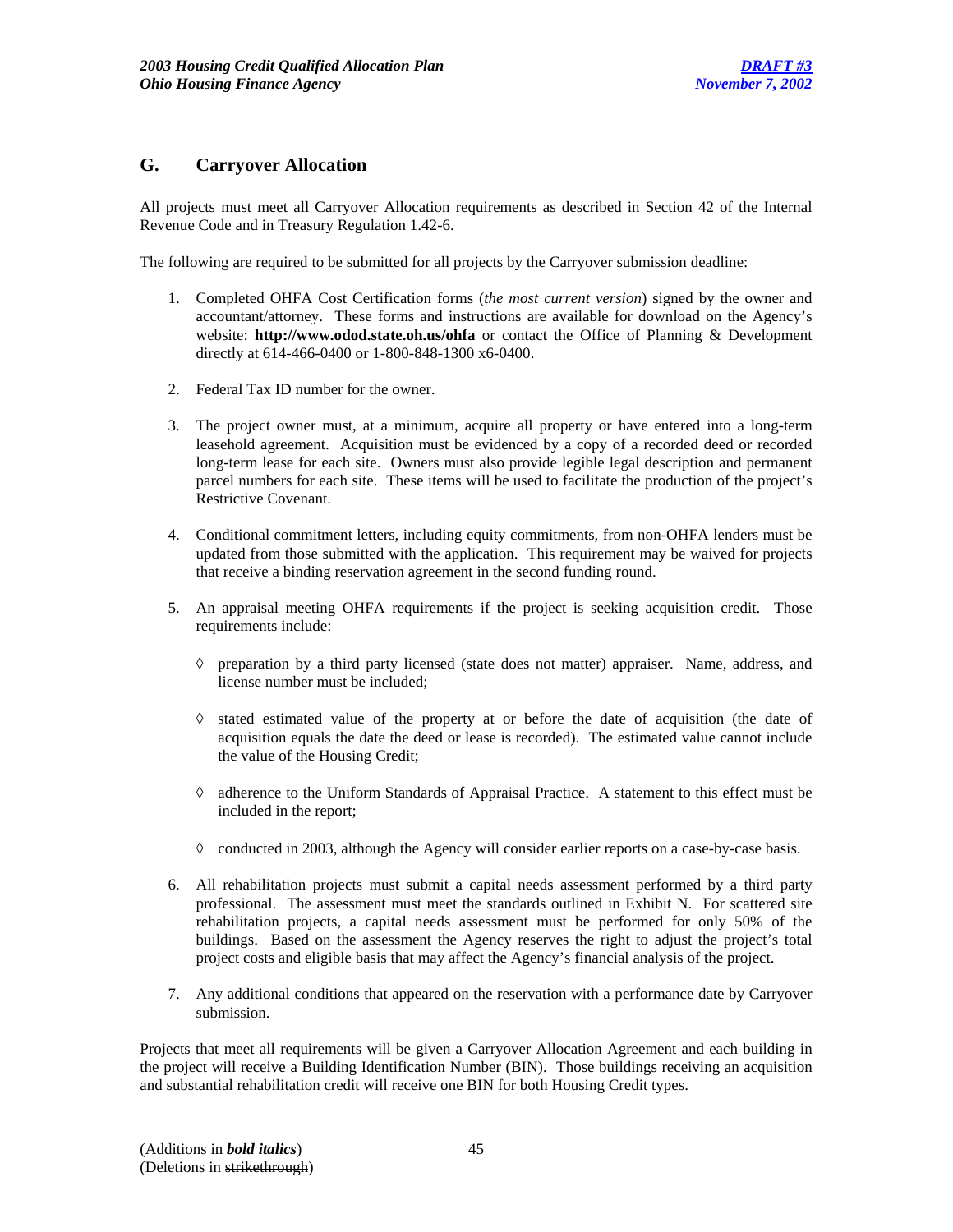A Carryover Allocation Agreement is considered to be binding and will give the applicant 24 months from the end of the allocation year to complete the project and place the units in service. The Agency reserves the right to add conditions or require follow-up items in the Carryover Agreement that must be met before the Agency will issue 8609 Forms to the owner.

The Agency will charge an extension fee for any granted extension of the Carryover submission. Extension fees are **4%** of the Binding Reservation fee. The Agency will not approve any extensions beyond December 3, 2002 *November 20, 2003, unless the owner is unable to acquire the property until a later date and arrangements are made with the Agency in advance.*

Projects that will be completed and placed-in-service in the same year in which they received a reservation should request 8609 form(s) and not a Carryover Allocation Agreement. The owner of the project must submit all appropriate request documentation by the Carryover submission deadline for that year.

## **H. Project Completion Stage / 8609 Request**

Upon project completion, the owner must notify the Agency of the placed-in-service date(s) of each building and submit:

- 1. Completed OHFA Cost Certification forms (*most current version*) signed by an independent accountant. The accountant will be required to conduct a complete audit of the project costs. The required audit language is included on the forms. These forms are available for download on the Agency's website: **http://www.odod.state.oh.us/ohfa.** *An electronic copy of the cost certification must also be submitted.*
- 2. Certificates of Occupancy, unconditional, from the issuer of the building permits. Certificates of Completion or similar information from the owner will be accepted for Rehabilitation projects. The Agency reserves the right to conduct a site visit of a property to verify completion before issuing the 8609 Form(s) to the owner.
- 3. Permanent source(s) closing documents, executed by the borrower and the source provider(s). This includes all first and second mortgages, government loans, deferred fee notes, and grants. The Agency may, on a case by case basis, conditionally release the 8609 Form(s) or issue a commitment letter to owners who are unable to immediately close their hard debt sources due to restrictions imposed by the lender. All permanent hard-debt sources must have a term no shorter than 15 years. *All permanent financing sources except for the first, primary mortgage must be closed before the 8609 Forms are issued. An executed promissory note for each source must be submitted. In lieu of a note for the first, primary mortgage, a firm financing commitment signed by the lender and owner within 30 days of the request for the 8609 Forms may be submitted.*
- 4. Partnership agreement, executed by the limited and general partners.
- 5. Recorded Restrictive Covenant *and consent of recorded lienholder forms*.
- 6. Payment of the compliance monitoring fee.
- *7. Evidence that the OHFA pre-occupancy training requirement has been completed.*
- *8. Completion of the energy efficiency certification (if applicable).*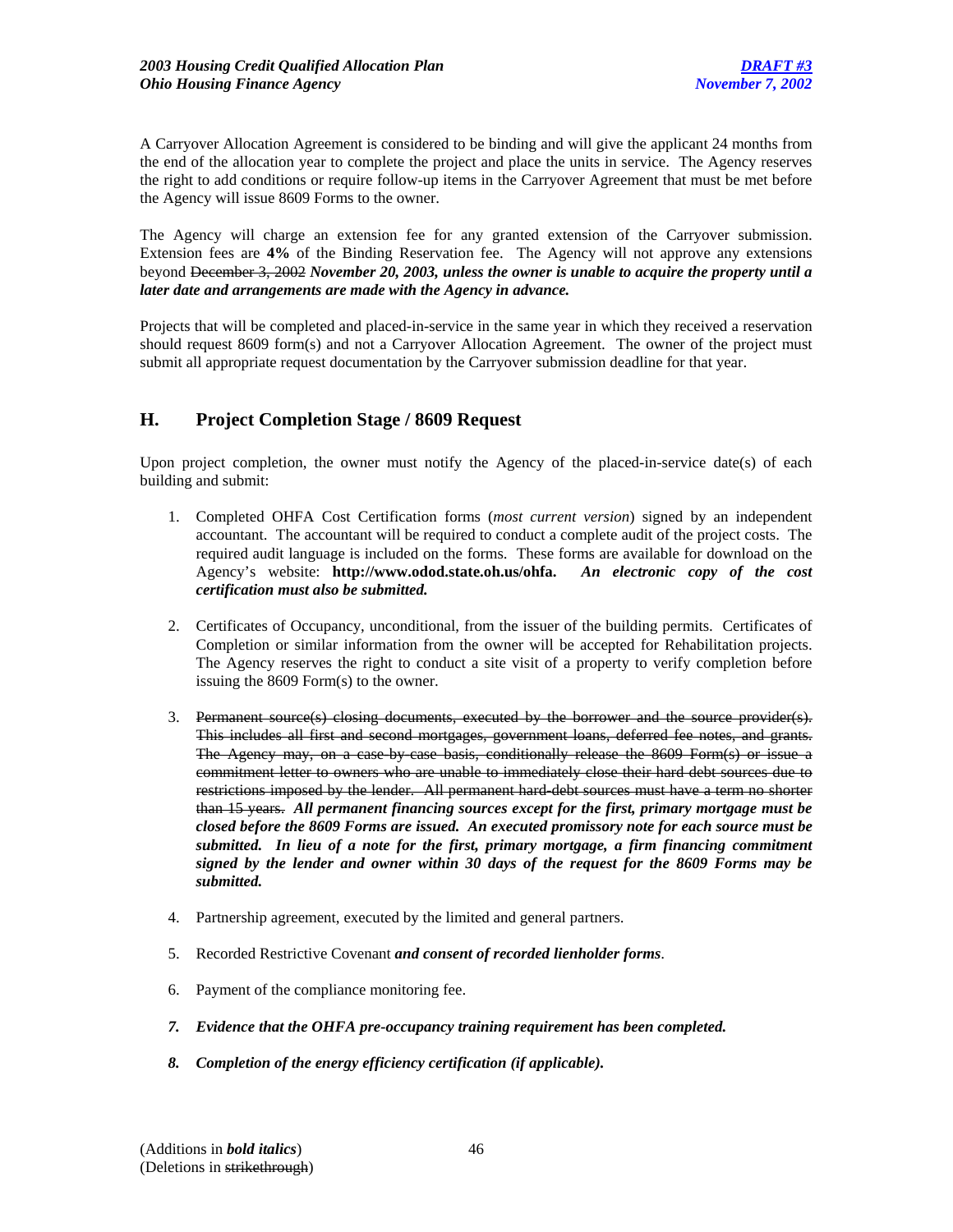### *The request for 8609 Forms must be made by the date listed in the Carryover Allocation Agreement. An extension of this deadline may be granted by the Agency. However, any extension will not apply to payment of the compliance monitoring fee.*

The Agency will mail out 8609 Form(s) up to 90 working days after the request materials have been submitted to the Agency. Incomplete or insufficient request documentation will result in a delay of the 8609 Form issuance. The Agency reserves the right to defer processing 8609 Form requests that are received during a future competitive funding round.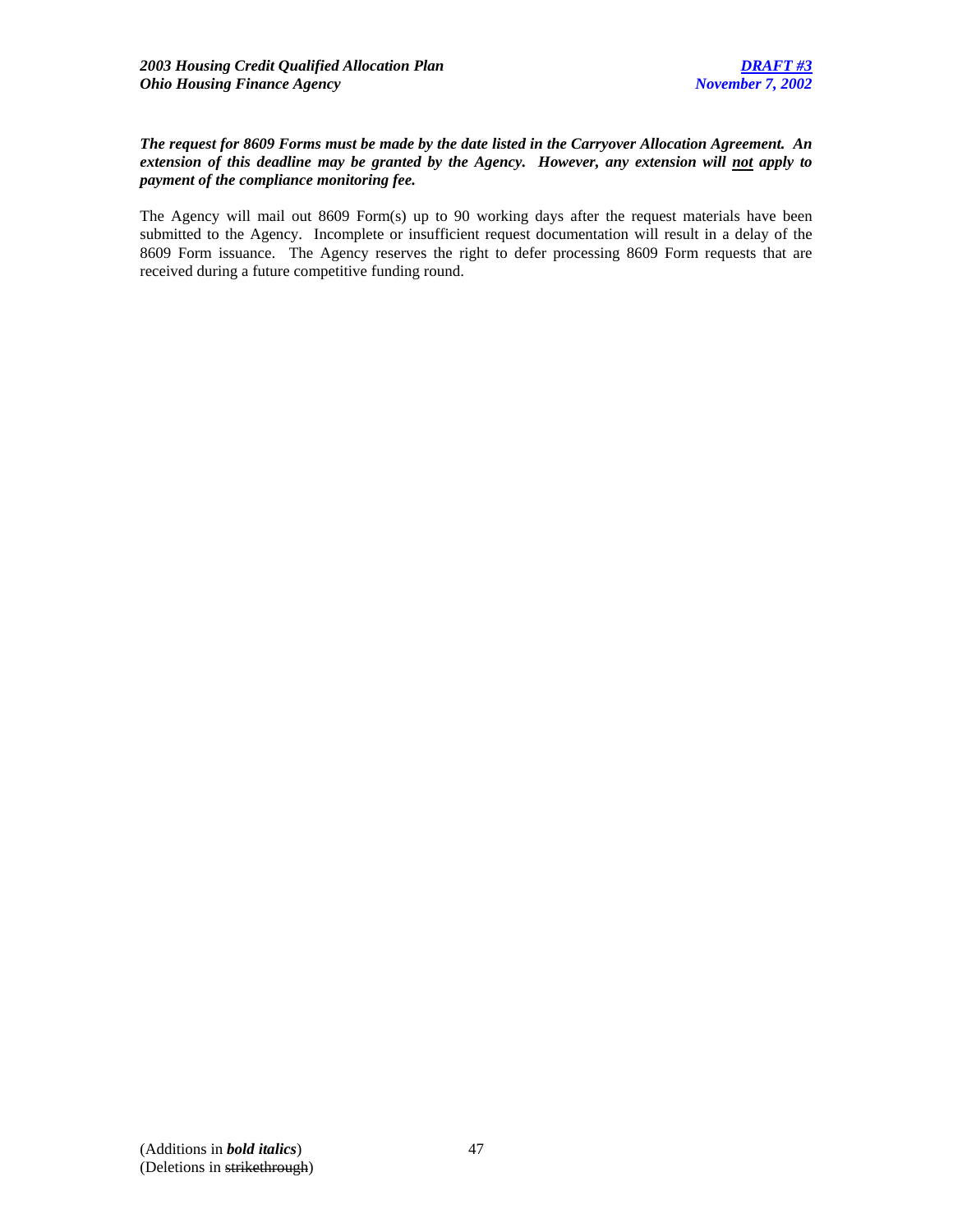## **III. MONITORING**

## **A. Introduction**

The Revenue Reconciliation Act of 1990 mandated that beginning in 1992, housing finance agencies must actively monitor all Housing Credit properties to determine if they are complying with the requirements of the Housing Credit program. In September 1992, the IRS issued final regulations with regard to the monitoring requirement. These regulations were effective June 30, 1993.

The monitoring process determines if the project is complying with requirements of the IRC. The Agency's internal monitoring process is outlined in the Low-Income Housing Tax Credit Program Compliance Manual, which will be provided to the owner/agent for each Housing Credit property. All residents must be income qualified, adjusted for family size prior to moving into the unit. All units must be rent restricted as provided for in the IRC. All units allocated Housing Credit must be safe, decent and sanitary housing units complying with local building, health, safety, and zoning codes.

Compliance with the requirements of the IRC is the sole responsibility of the owner of the building for which the Housing Credit was allocated.

## **B. Monitoring Process**

ALL Housing Credit projects are required to comply with the following:

- 1. The owner/agent, prior to rent up, MUST complete a pre-occupancy training/meeting with the Agency, unless the project is financed with tax-exempt bonds and did not receive an allocation from the competitive housing credit pool:
	- a) The owner/agent will be required to contact the Agency in writing within 120 days prior to leasing units to arrange a training/meeting with the Agency.
- 2. The owner of a Housing Credit project must keep records for each qualified low-income building in the project for each year of the compliance and extended use period. These records must include:
	- a) The total number of residential rental units in the building (including the number of bedrooms and the size in square feet of each residential rental unit);
	- b) The percentage of residential rental units in the building that are low-income units;
	- c) The rent charged on each residential rental unit in the building (including any utility allowances);
	- d) The number of occupants in each low-income unit, but only if rent is determined by the number of occupants in each unit under section  $42(g)(2)$  (as in effect before the amendments made by the Revenue Reconciliation Act of 1989);
	- e) The low-income unit vacancies in the building and information that shows when, and to whom, the next available units were rented;
	- f) The annual income certification of each low-income tenant per unit;
	- g) Documentation to support each low-income tenant's income certification. Tenant income is calculated in a manner consistent with the determination of annual income under section 8 of the United States Housing Act of 1937 ("Section 8"), not in accordance with the determination of gross income for federal income tax liability;
	- h) The eligible basis and qualified basis of the building at the end of the first year of the credit period; and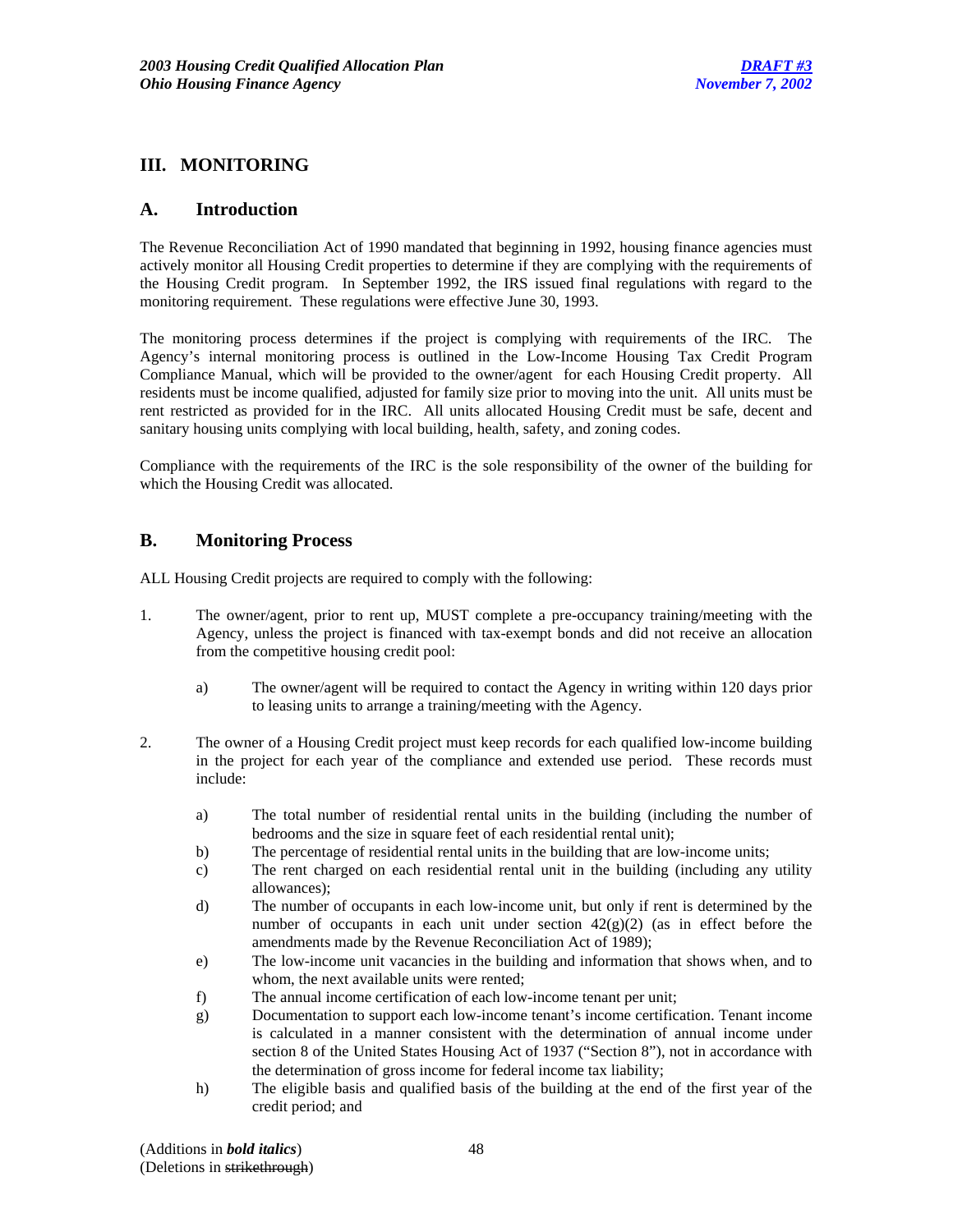- i) The character and use of the non-residential portion of the building included in the building's eligible basis under section 42(d).
- 3. The owner of a Housing Credit project is required to retain the records described in Section 2 above for at least six years after the due date (with extensions) for filing the federal income tax return for that year. Records for the first year of the credit period must be retained for at least six years beyond the due date (with extensions) for filing the federal income tax return for the last year of the compliance period of the building (reference 26 CFR Par. 2. 1.42-5 (b)(2)).
- 4. The owner is responsible for reporting to the Agency annually in the form and manner the Agency specifies, the project's compliance with the Code and for certifying under penalty of perjury that the information provided is true, accurate, and in compliance with Section 42 of the IRC. The owner certifies that for the preceding 12-month period --:
	- a) The project met the requirements of: 1. The 20-50 test under section  $42(g)(1)(A)$ , the 40-60 test under section  $42(g)(1)(B)$ , whichever minimum set-aside test was applicable to the project; and 2. If applicable to the project, the 15-40 test under sections  $42(g)(4)$  and  $142(d)(4)(B)$ for "deep rent skewed" projects;
	- b) There was no change in the applicable fraction (as defined in section  $42(c)(1)(B)$ ) of any building in the project, or that there was a change, and a description of the change;
	- c) The owner has received an annual income certification from each low-income tenant, and documentation to support that certification; or, in the case of a tenant receiving Section 8 housing assistance payments, the statement from a public housing authority described in paragraph  $(b)(1)(vii)$  of this section;
	- d) Each low-income unit in the project was rent-restricted under section  $42(g)(2)$ ;
	- e) All units in the project were for use by the general public and used on a nontransitional basis (except for transitional housing for the homeless provided under section 42  $(i)(3)(B)(iii)$ ;
	- f) Each building in the project was suitable for occupancy, taking into account local health, safety, and building codes;
	- g) There was no change in the eligible basis (as defined in section 42(d)) of any building in the project, or if there was a change, the nature of the change (e.g. a common area has become commercial space, or a fee is now charged for a tenant facility formerly provided without charge);
	- h) All tenants facilities included in the eligible basis under section 42(d) of any building in the project, such as swimming pools, other recreational facilities, and parking areas, were provided on an comparable basis without charge to all tenants in the building;
	- i) If a low-income unit in the project became vacant during the year, that reasonable attempts were or are being made to rent that unit or the next available unit of comparable or smaller size to tenants having a qualifying income before any units in the project were or will be rented to tenants not having a qualifying income;
	- j) If the income of tenants of a low-income unit in the project increased above the limit allowed in section  $42(g)(2)(D)(ii)$ , the next available unit of comparable or smaller size in the project was or will be rented to tenants having a qualifying income;
	- k) The owner has not refused to lease a unit in the project to a Section 8 applicant because the applicant holds a Section 8 voucher or certificate;
	- l) No finding of discrimination under the Fair Housing Act has occurred for the project (a finding of discrimination includes an adverse final decision by HUD, an adverse final decision by a substantially equivalent state or local fair housing agency, or an adverse judgment from a Federal court); and
	- m) An extended low-income housing commitment as described in section 42(h)(6) was in effect (for buildings subject to section 7108  $(c)(1)$  of the Revenue Reconciliation Act of 1989).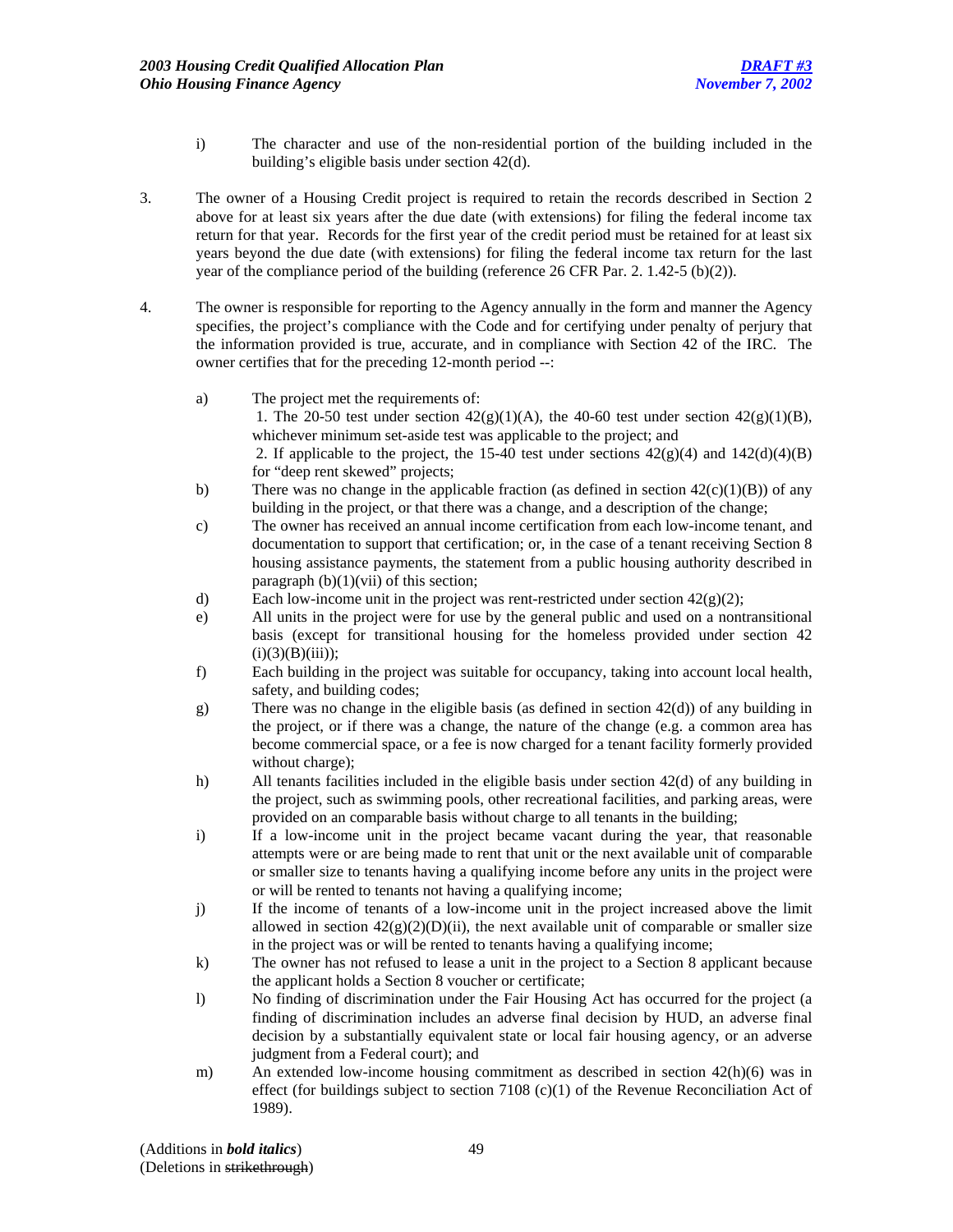5. The Agency requires that the owner of a Housing Credit project annually certify the resident's income and assets.

 The Agency reserves the right to make a determination at a later date regarding the Annual Income Recertification Waiver (Section 42 (g) (8) (B) of the IRC.

- 6. The Agency has the right to review tenant files throughout the 15-year compliance period plus extensions (up to an additional 15 years for a total of 30 years, based upon the extended use provision). The Agency has the right to perform on-site inspections of any low-income housing project at least through the end of the compliance period of the building(s) in the project (26 CFR Par.2. 1.42-5 (d)). New building(s) receiving allocations on or after January 1, 2002 will be onsite inspected no later than the end of the second calendar year following the year the last building in the project is placed in service.
- 7. The Agency will provide prompt written notice to the owner of a Housing Credit project if the Agency does not receive the required certification or discovers through inspection, review, or any other manner that the project is in non-compliance. The owner will have up to 60 days from date of the notification to correct any non-compliance issues found and give a written response to the Agency of corrective actions taken. The Agency may extend the correction period for up to six months, but only if the agency determines there is good cause for granting the extension. During the correction period, an owner must supply any missing certifications and bring the project into compliance with the provisions of the IRC.
- 8. The Agency is required to file Form 8823, "Low-Income Housing Credit Agencies Report of Non-Compliance" with the IRS no later than 45 days after the end of the correction period, including extensions, and no earlier than the end of the correction period, whether or not the noncompliance or failure to certify is corrected. The Agency must explain on Form 8823 the nature of the non-compliance or failure to certify (reference 26 CFR Par. 2. 1.42-5 (e)(3)).
- 9. Compliance with the requirements of Section 42 of the IRC is the responsibility of the owner of the building(s) for which the Housing Credit is allowable. The Agency's obligation to monitor for compliance does not make the Agency liable for owner/agent non-compliance.
- 10. If the Agency is unable to serve notice on the property owner by mail and/or telephone during the compliance period as defined by the IRS, the Agency will consider the property out of compliance and notify the IRS by filing Form 8823 of non-compliance.

 a) The Agency will maintain one contact person per project. The owner/agent will agree upon the contact person and notify the Agency immediately of any change.

- b) Recapture determinations are made by the IRS.
- 11. OHFA requires Housing Credit owners to pay a one-time compliance monitoring fee. The fee amount for projects receiving a reservation in 2003 will be \$500 per unit. The fee must be submitted with the 8609 request.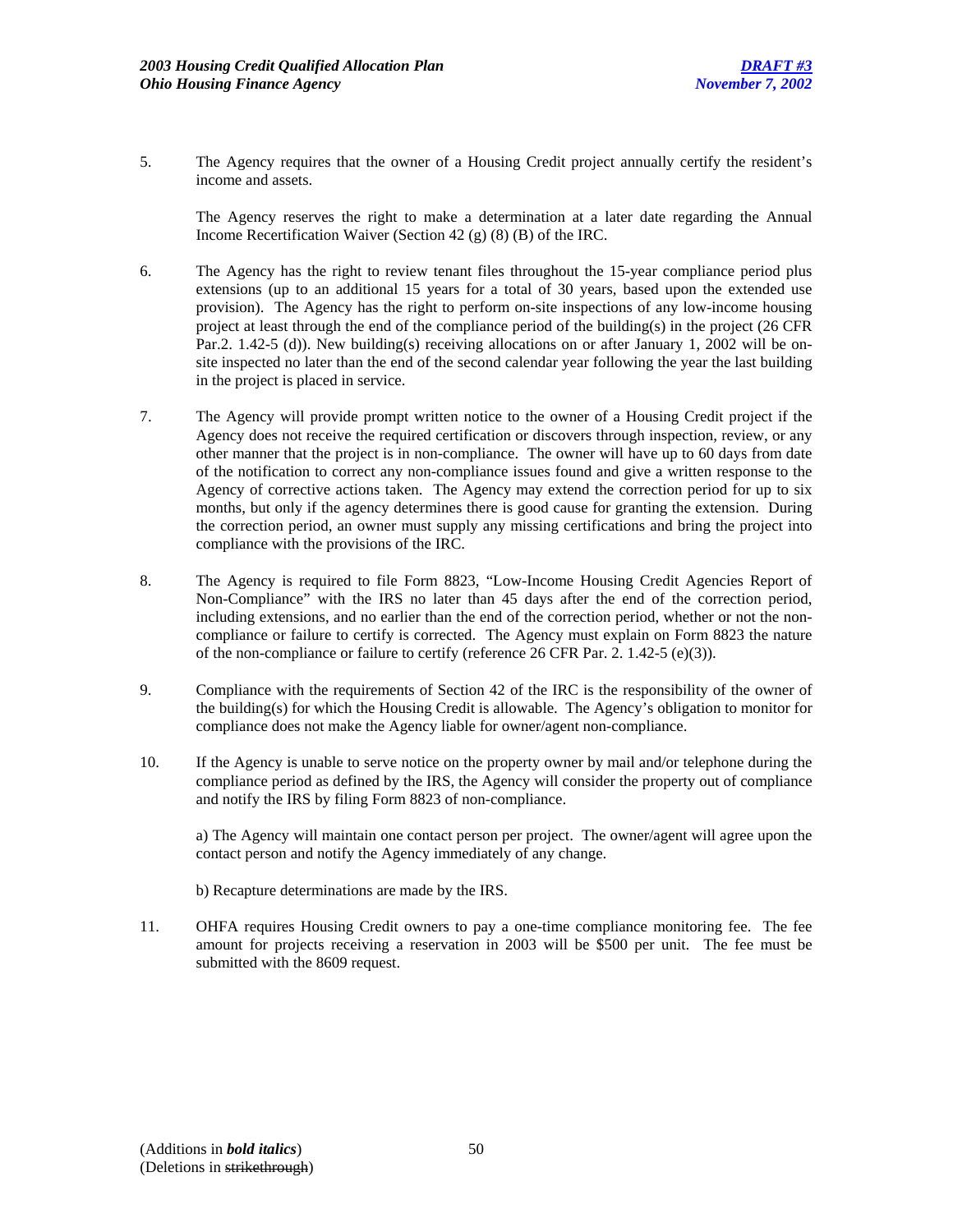## **IV. MISCELLANEOUS**

**Project Changes:** All project changes require Agency approval, and all changes will be reviewed by the Agency on a case-by-case basis. Any change in a project which reduces the project score, or that reduces the project score below the score of the last funded project in a particular funding round, may result in a reduction or revocation of the Housing Credit reservation or allocation. No changes in a project are allowed if it reduces the project's score in rent structure. A new application, fee, and Competitive review may be required if any project characteristics change.

Failure to inform OHFA of any changes in the applicant's situation or project structure at any time may cause the application to be rejected or the Housing Credit reservation to be revoked.

*Document Correction Fee: The Agency will assess a correction fee of \$250 if a Carryover Allocation Agreement, Restrictive Covenant, or 8609 Form must be re-issued due to an error on the part of the owner or applicant.* 

**Agency Information Sources:** The Agency's website contains important, easily accessible program information such as Housing Credit percentages, frequently asked questions, technical support, general tax credit information, important program dates, and downloadable files such as the QAP and Affordable Housing Funding Application. The website address is **http://www.odod.state.oh.us/ohfa**. It is the responsibility of the applicants to regularly browse the website to obtain current information on the Housing Credit and other Agency programs.

**Contacting the Applicant:** The Agency will only contact the person listed in the application as the project contact. The Agency asks other parties involved in the project to communicate with the project contact, prior to contacting the Agency.

**Requesting Information:** At the end of each allocation round, the Agency will make available a listing by score of all projects, along with a detailed report featuring the reserved projects of that round. Please visit the OHFA website at **http://www.odod.state.oh.us/ohfa** or contact the Agency to obtain this listing. Interested parties requesting project specific information will be required to use a Freedom of Information Request Form (forms are available from OHFA) and follow Ohio Department of Development procedures.

**Agency Participation Notification:** Project owner(s) and applicant(s) should coordinate with Agency personnel to provide the opportunity for public notification of the Agency's participation in a project.

**Plan Development:** OHFA receives input in the development of the Plan from the Housing Credit Advisory Committee and citizens at the public hearings. The Governor and OHFA's Board approve the QAP. OHFA encourages participation from interested parties during the public hearing and written comment process.

The Housing Credit Advisory Committee is a working group that meets periodically in Columbus to discuss the QAP and other program details. Interest groups represented on the committee include: lenders, equity providers, for-profit developers, non-profit developers, special needs advocates, rural development advocates, urban development advocates, local government officials, and others. The Agency always welcomes new representatives to replace retiring or inactive members. Anyone interested in joining or nominating someone for the committee should contact OHFA at (614) 466-0400.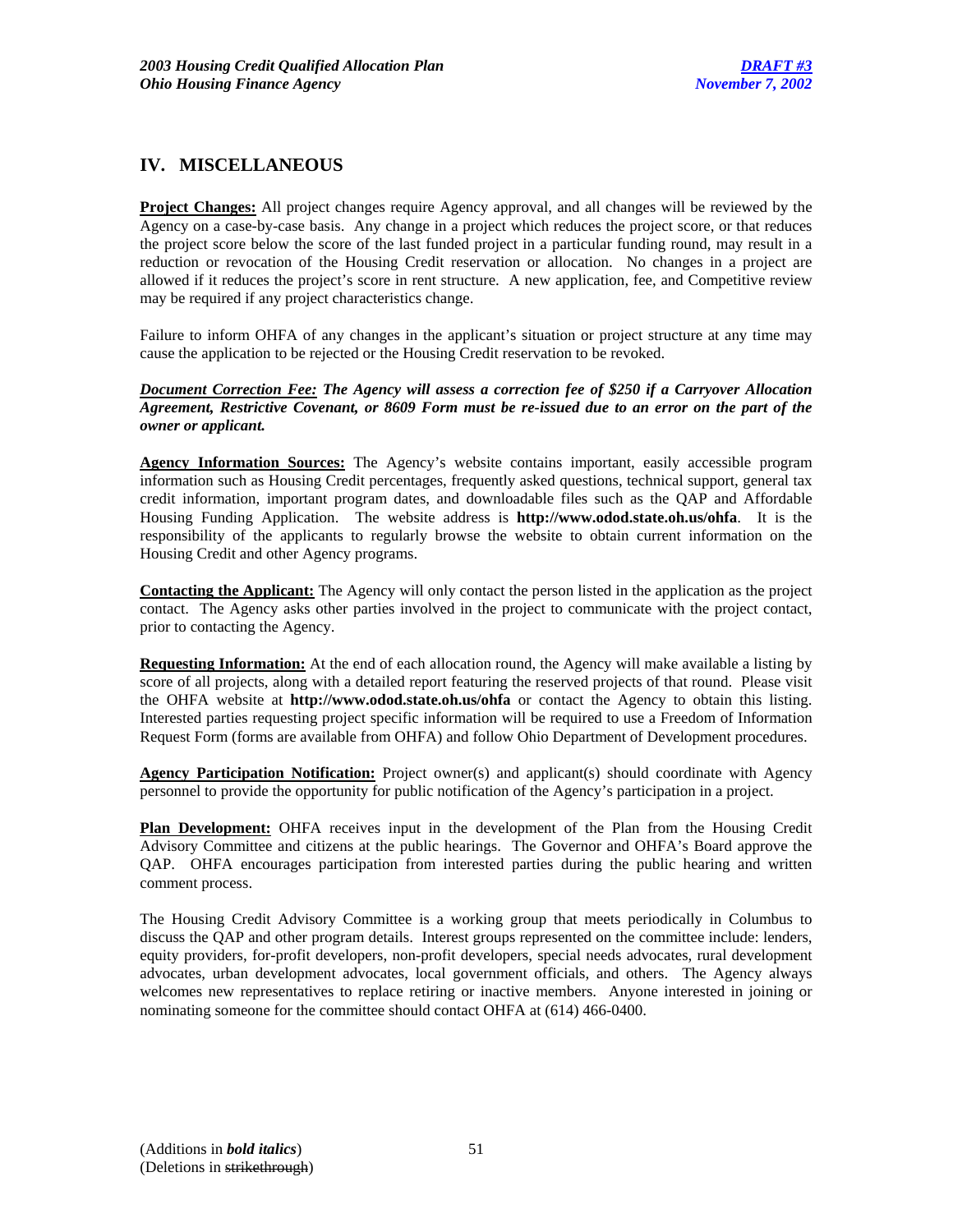## **V. 2003 QAP EXHIBITS**

NOTE: Updated Exhibits A and B are not available at the time of this printing. In early 2003 these exhibits will be published separately. They will also be included in the final AHFA spreadsheet. Please contact OHFA or visit OHFA's website located at www.odod.state.oh.us/ohfa to receive the updated exhibits. *Exhibits C - H are not included with this draft of the 2003 QAP. These will be updated if necessary and included with the final version of the QAP.*

| А.             | <b>RENT AND INCOME LIMITS</b>                                                    | 53 |
|----------------|----------------------------------------------------------------------------------|----|
| В.             | <b>INCOME ADJUSTMENT POINTS</b>                                                  | 54 |
| С.             | <b>MAXIMUM DEVELOPMENT COST PER UNIT</b>                                         | 55 |
| D.             | <b>QUALIFIED CENSUS TRACTS</b>                                                   | 56 |
| E.             | <b>COMMUNITIES WITH A CONSOLIDATED PLAN</b>                                      | 57 |
| F.             | AREAS WITH A COMMUNITY HOUSING<br><b>IMPROVEMENT STRATEGY (CHIS)</b>             | 58 |
| G.             | <b>RURAL DEVELOPMENT LIST OF DESIGNATED PLACES</b>                               | 59 |
| Н.             | <b>HIGH INCOME CENSUS TRACTS</b>                                                 | 60 |
| L.             | MODEL LANGUAGE FOR LOCAL GOVERNMENT<br><b>NOTIFICATION</b>                       | 61 |
| $\mathbf{J}$ . | <b>GEOGRAPHIC POOL AREAS AND AMOUNTS</b>                                         | 63 |
| <b>K.</b>      | <b>MARKET STUDY INDEX</b>                                                        | 64 |
| L.             | SUPPORTIVE SERVICE PLAN INDEX & REQUIREMENTS                                     | 66 |
| <b>M.</b>      | <b>GOVERNOR'S REGIONAL ECONOMIC DEVELOPMENT</b><br><b>REPRESENTATIVES</b>        | 70 |
| N.             | <b>CAPITAL NEEDS ASSESSMENT STANDARDS</b>                                        | 72 |
| 0.             | <b>GUIDE TO FEDERAL ACCESSIBILITY REQUIREMENTS</b>                               | 73 |
| <b>P.</b>      | <b>LISTING OF AREA AGENCIES ON AGING AND</b><br><b>COMMUNITY ACTION AGENCIES</b> | 76 |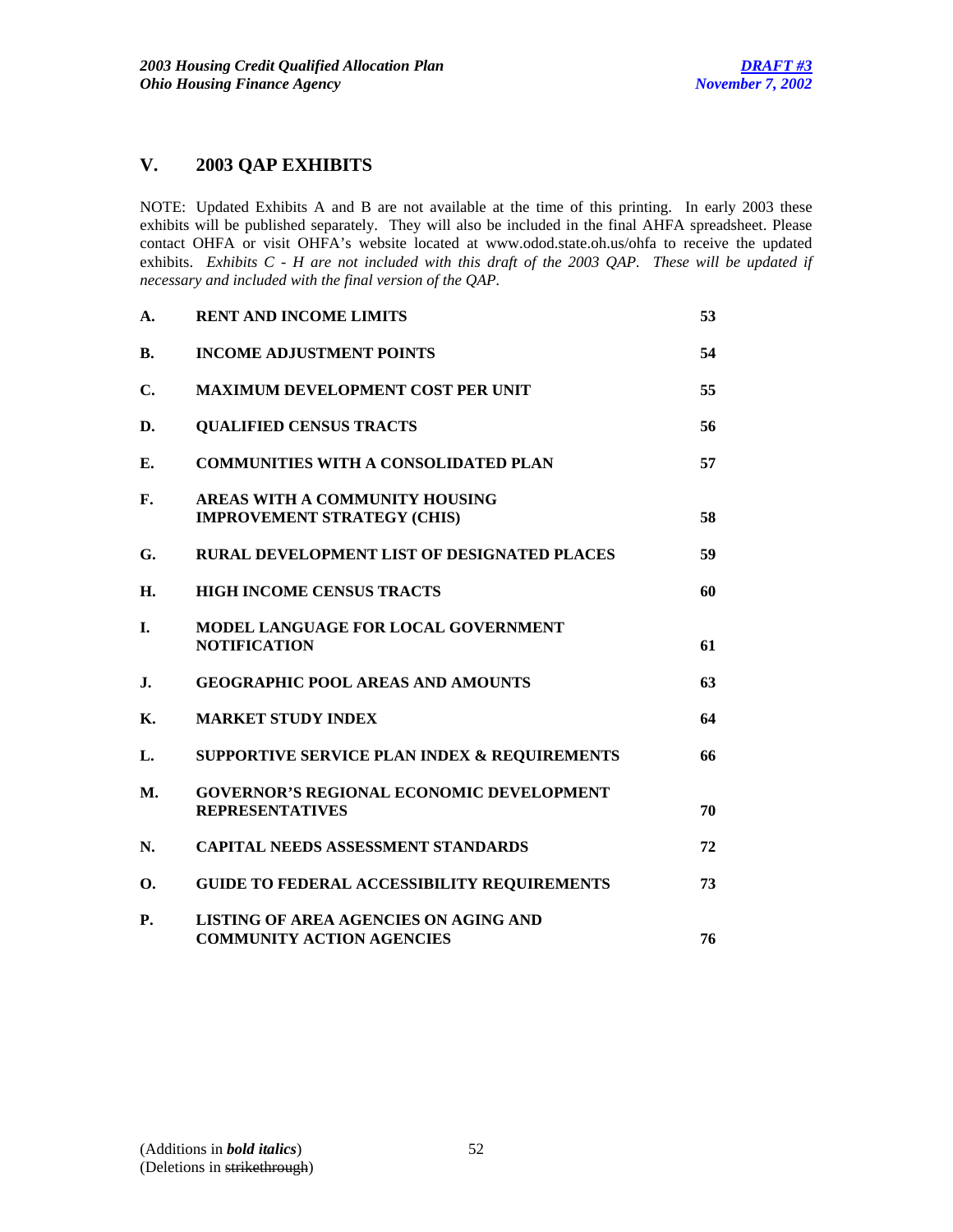# **A. RENT AND INCOME LIMITS**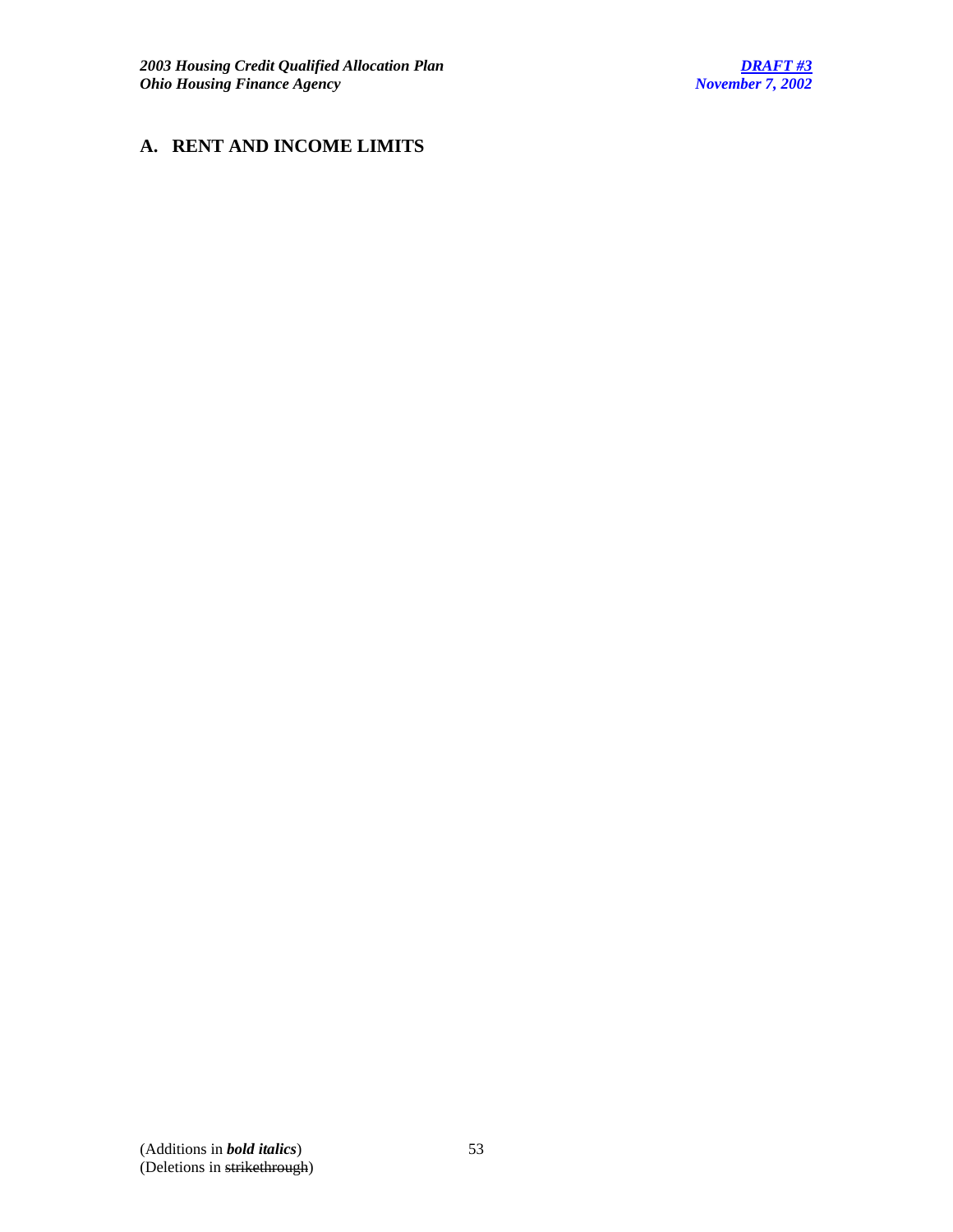# **B. INCOME ADJUSTMENT POINTS**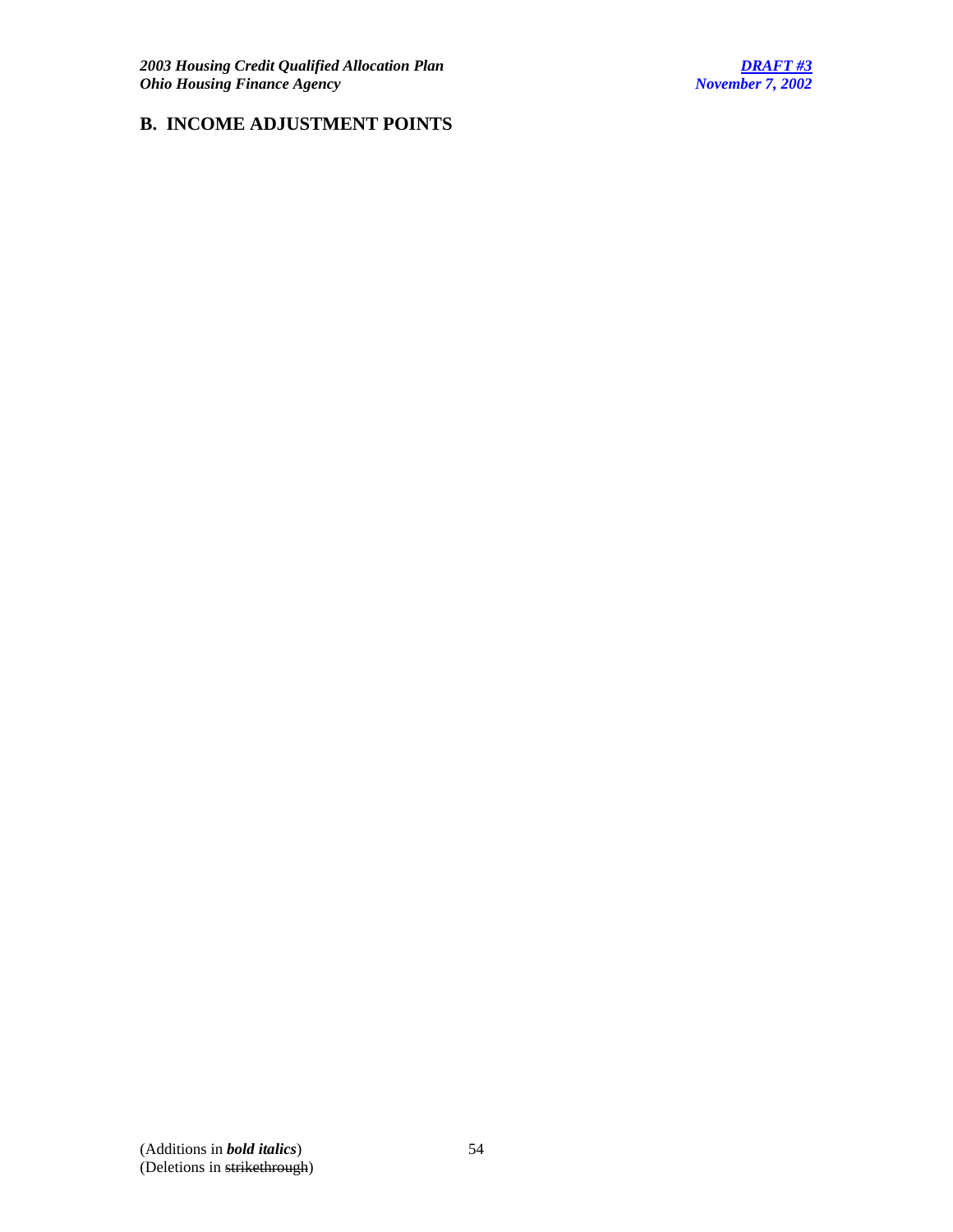# **C. MAXIMUM DEVELOPMENT COST PER UNIT**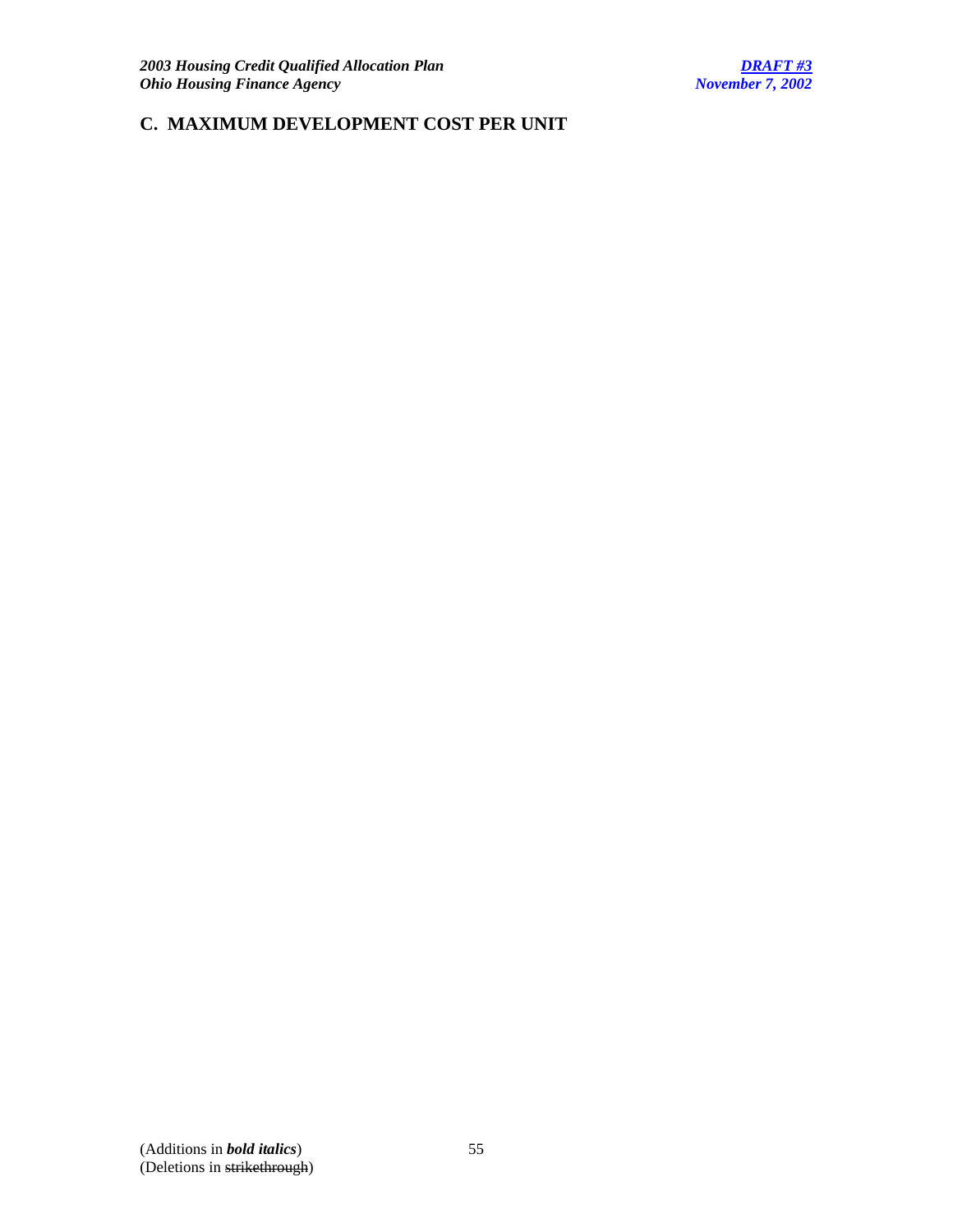# **D. QUALIFIED CENSUS TRACTS**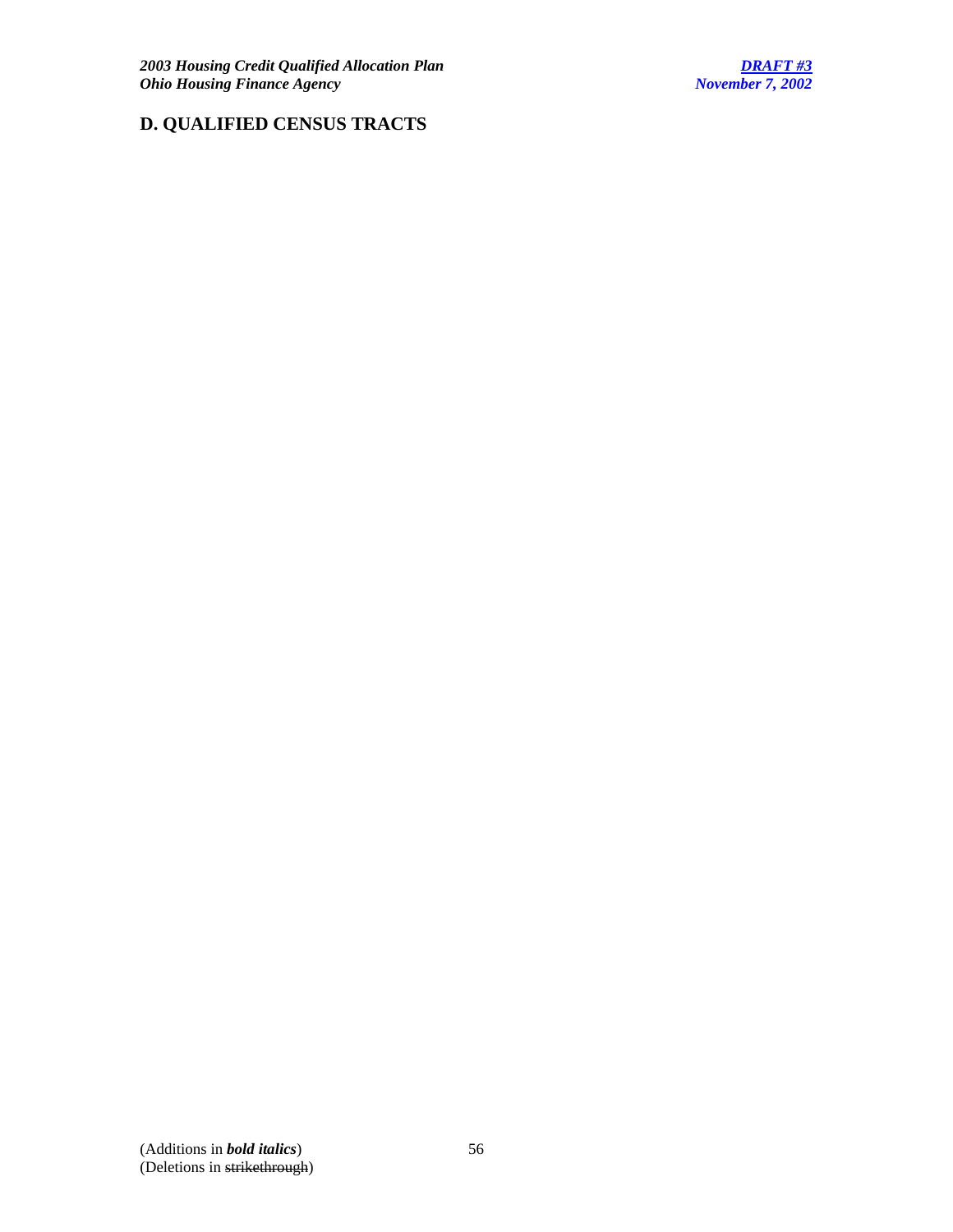# **E. COMMUNITIES WITH A CONSOLIDATED PLAN**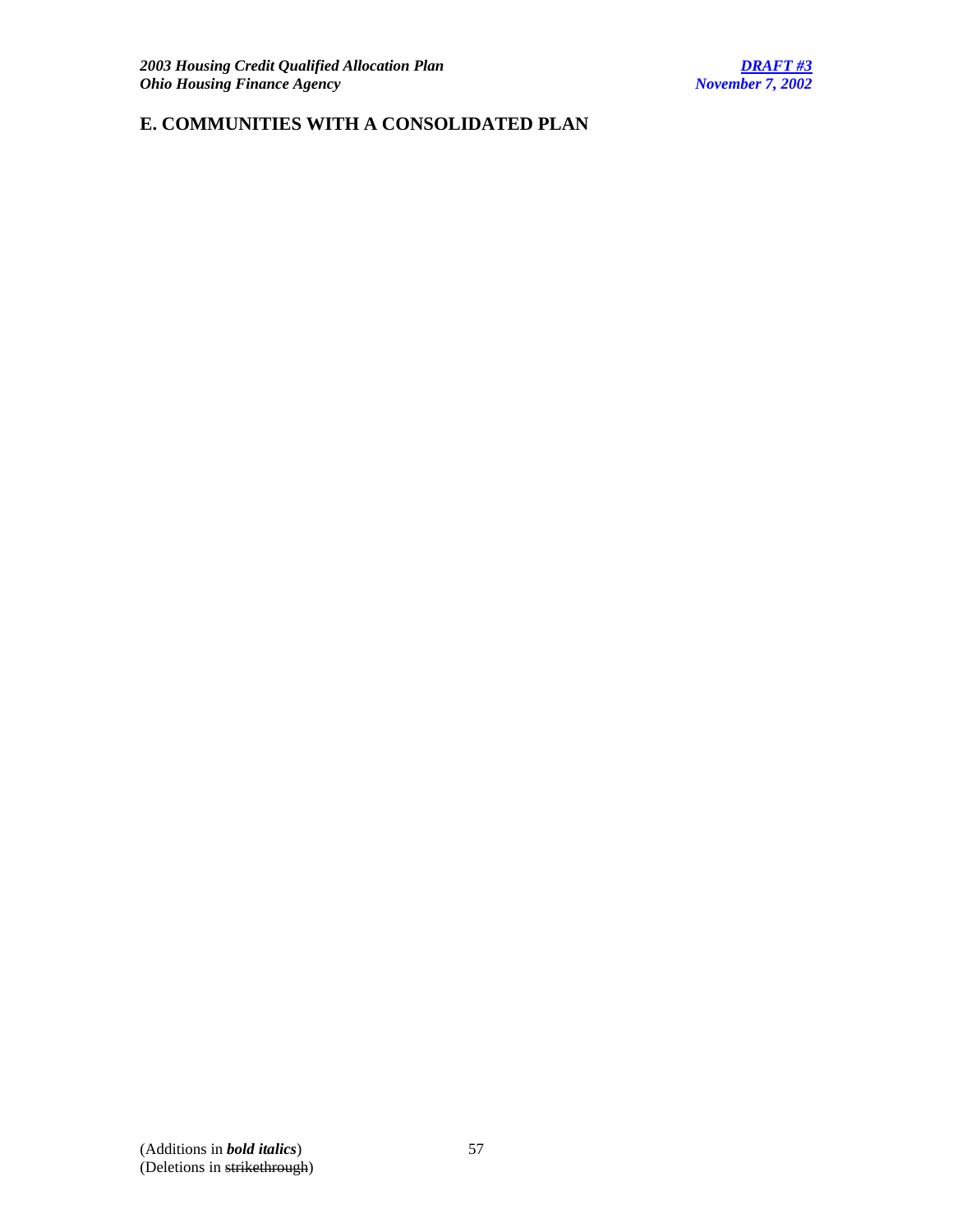**F. AREAS WITH A COMMUNITY HOUSING IMPROVEMENT STRATEGY (CHIS)**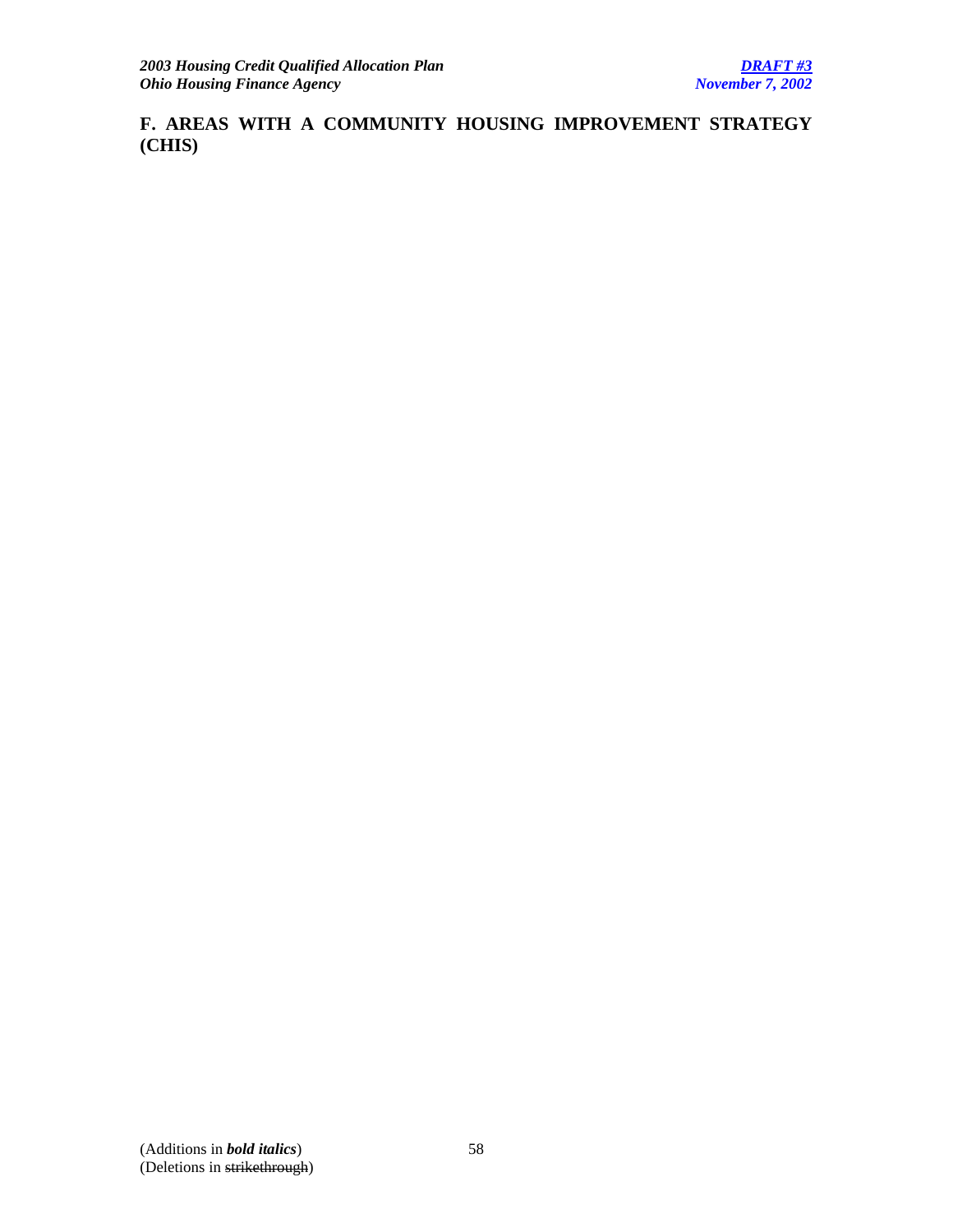# **G. RURAL DEVELOPMENT LIST OF DESIGNATED PLACES**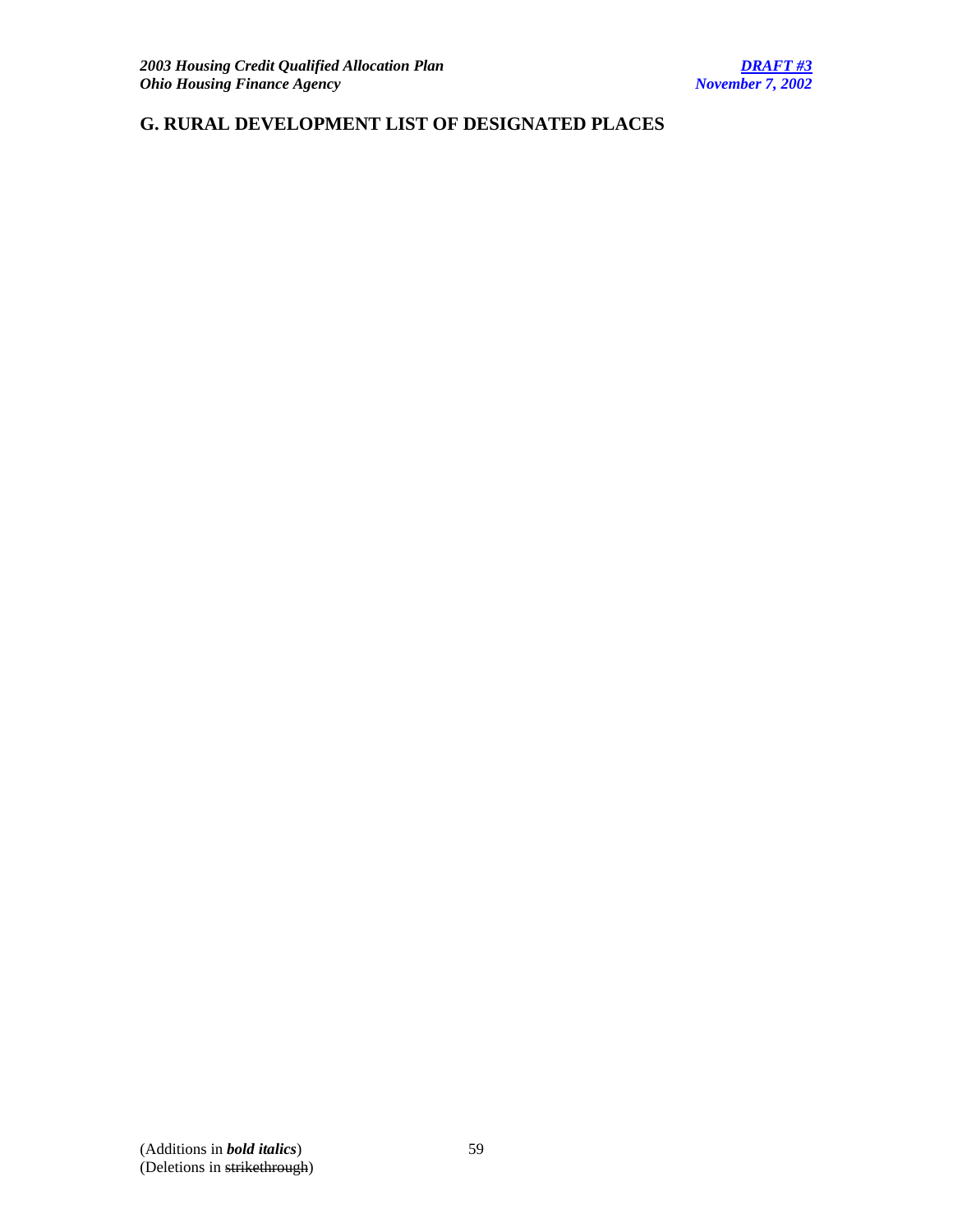# **H. HIGH INCOME CENSUS TRACTS**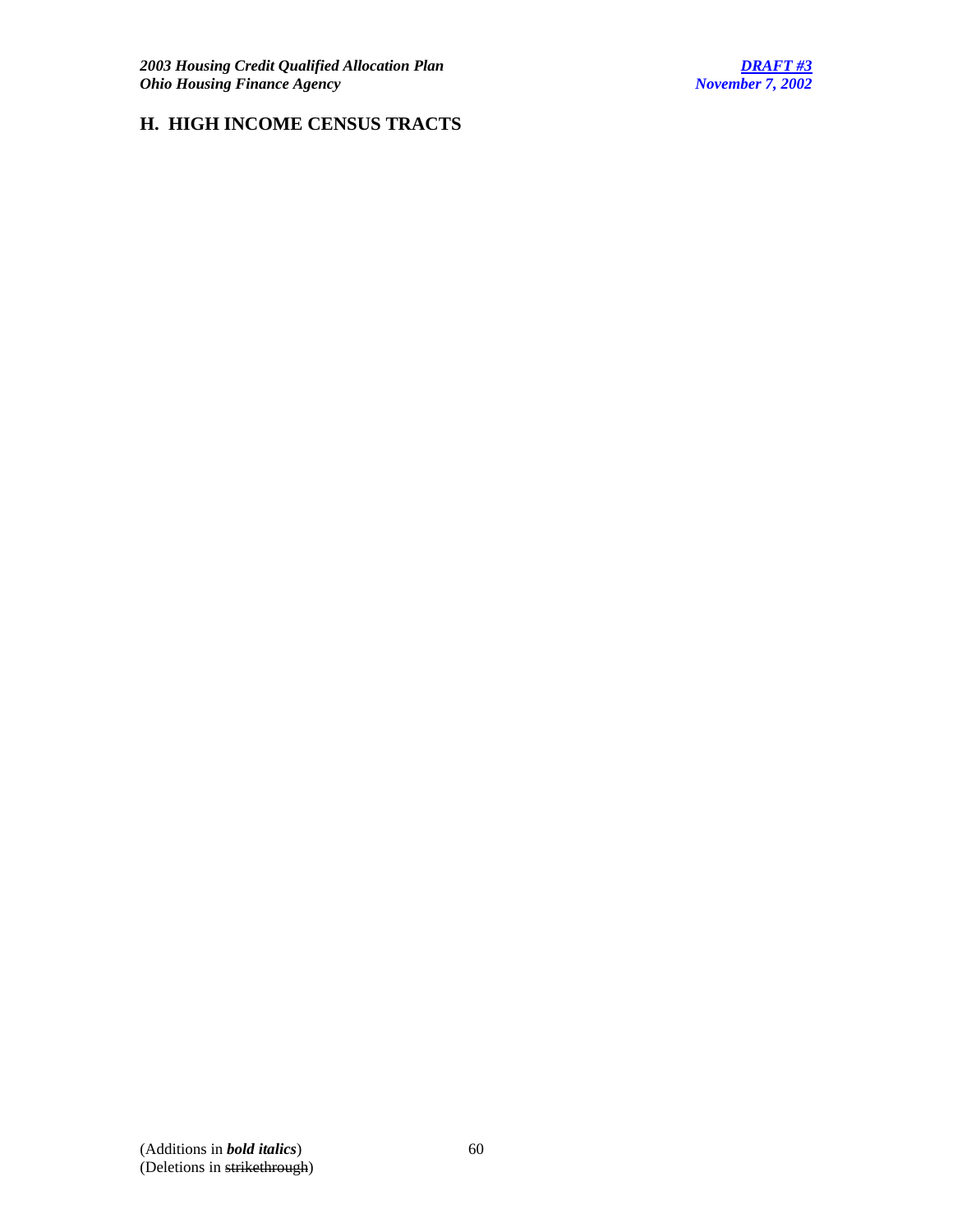# **I. MODEL LANGUAGE FOR LOCAL GOVERNMENT NOTIFICATION**

DATE

## CERTIFIED MAIL RETURN RECEIPT REQUESTED (Attach copies)

Applicable Person Title Name of Political Jurisdiction Address City, State Zip

RE: Name of Project

Dear Applicable Person:

The purpose of this letter is to apprise your office that (Name of General Partner, Managing Member, etc.) will be the (general partner, managing member, etc.) of a multifamily residential development located in or within a one-half mile radius of your political jurisdiction. The following describes the project and the multifamily funding programs of the Ohio Housing Finance Agency (OHFA) that will be utilized for the project and notifies you of your right to submit written comments to OHFA:

| Project Address:                       | Be as specific as possible; note city or township location as well as<br>county location.                                                                                                                                                                                                                                                                                                                                                                                           |
|----------------------------------------|-------------------------------------------------------------------------------------------------------------------------------------------------------------------------------------------------------------------------------------------------------------------------------------------------------------------------------------------------------------------------------------------------------------------------------------------------------------------------------------|
| Number of Units:                       | Total number of units; you may wish to do a breakdown on unit<br>types, i.e. 1BR, 2BR, 3BR.                                                                                                                                                                                                                                                                                                                                                                                         |
| Nature of Project:                     | Such as new construction, acquisition $\&$ rehabilitation, substantial<br>rehabilitation, adaptive reuse. Note any other distinguishing<br>characteristics.                                                                                                                                                                                                                                                                                                                         |
| Program(s) Utilized<br>in the Project: | Indicate that the project will utilize funding from the Housing<br>Credit, Affordable Housing Loans, and/or Multifamily Bond<br>Programs.                                                                                                                                                                                                                                                                                                                                           |
| <b>Right to Submit</b>                 |                                                                                                                                                                                                                                                                                                                                                                                                                                                                                     |
| Comments:                              | You have the right to submit comments to OHFA regarding the<br>project's impact on the community. If you intend to submit a<br>statement of disapproval or objection, you must submit a written<br>statement that is signed by a majority of the voting members of the<br>legislative body governing your jurisdiction. The written objection<br>must be forwarded separately to the Chairman of OHFA and to the<br>Agency's Executive Director and be delivered by certified mail, |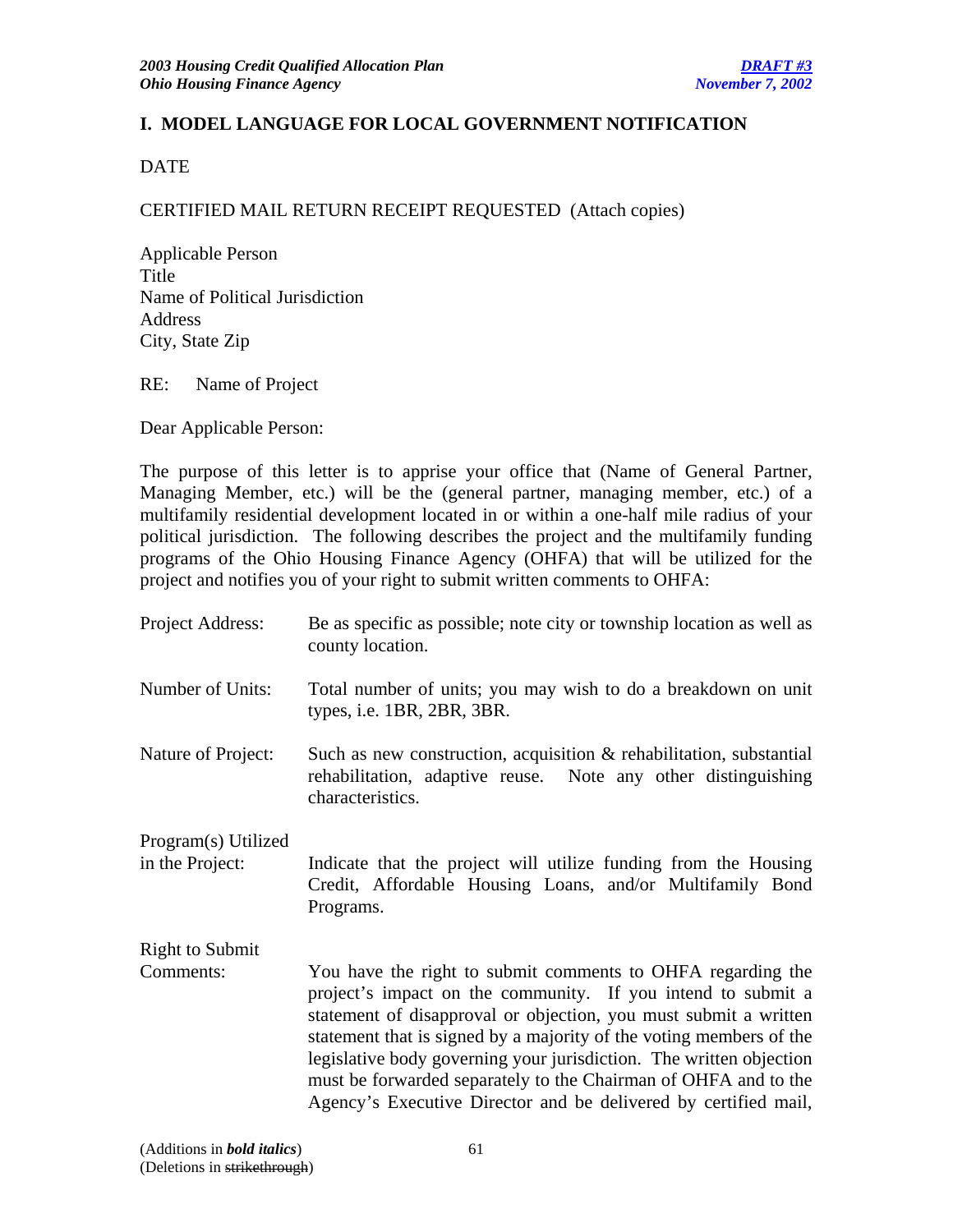return receipt requested. The persons and addresses to be notified at OHFA are:

Mr. Douglas A. Garver, Chairman Ohio Housing Finance Agency 77 S. High Street, 29th Floor Columbus, OH 43215

 Mr. Richard V. Everhart, Executive Director Ohio Housing Finance Agency 57 E. Main Street Columbus, OH 43215

The written objection must be submitted within 30 days of your receipt of this notice, and must be received by OHFA within 45 days of the date of the sponsor's or private developer's notice.

OHFA is required to respond to any written statement submitted by you under the terms outlined above.

Sincerely,

Name Title of Writer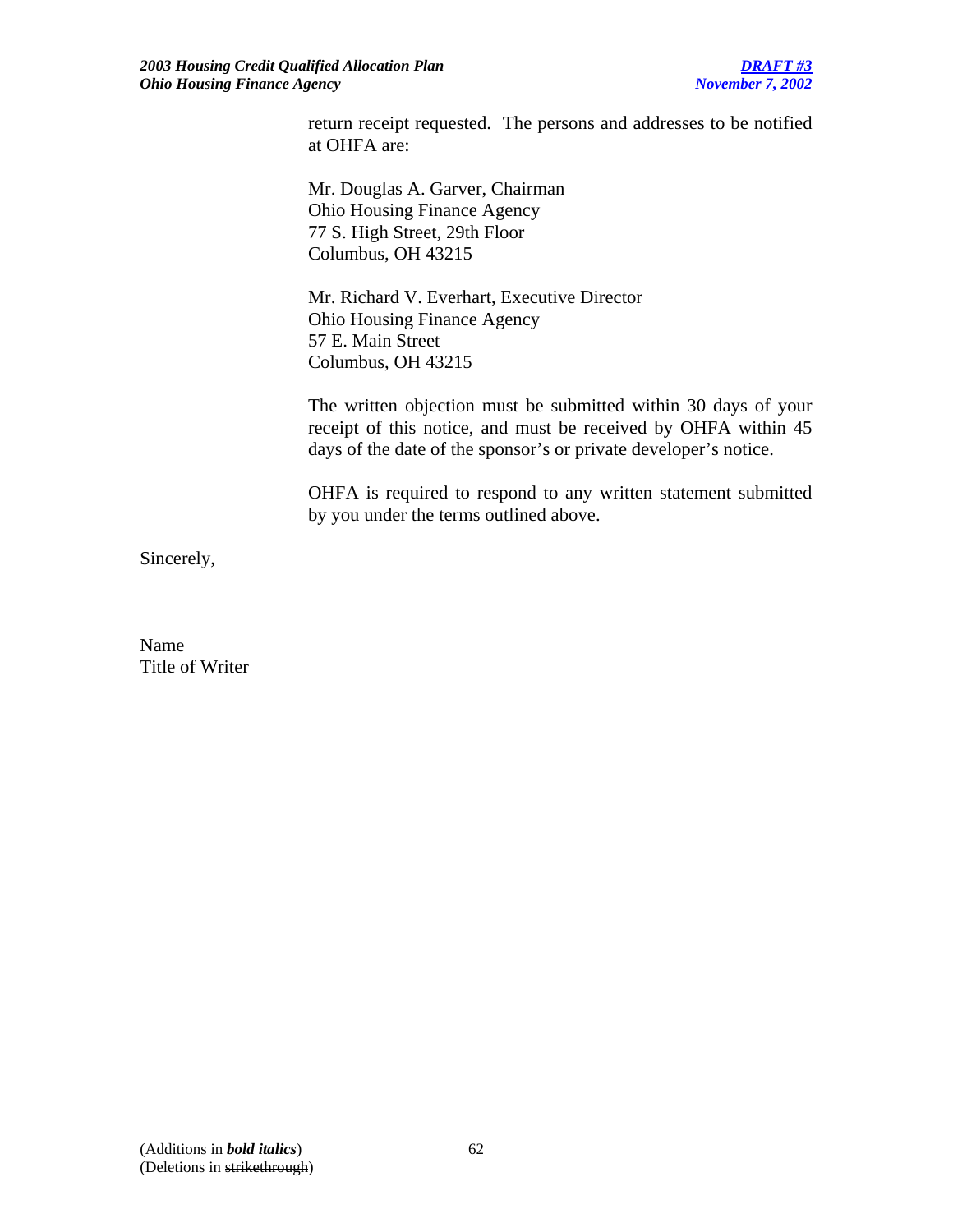# **J. GEOGRAPHIC POOL AREAS AND AMOUNTS**

| <b>Category A</b> | <b>Category B</b> | <b>Category C</b> | <b>Category C</b><br>(continued) |
|-------------------|-------------------|-------------------|----------------------------------|
| % of 2003         |                   |                   |                                  |
| Allocation*: 19%  | 17%               | 14%               |                                  |
| Akron             | Allen             | Adams             | Lawrence                         |
| Canton            | <b>Butler</b>     | Ashland           | Logan                            |
| Cincinnati        | Clark             | Ashtabula         | Madison                          |
| Cleveland         | Clermont          | Athens            | Marion                           |
| Columbus          | Cuyahoga          | Auglaize          | Meigs                            |
| Dayton            | Delaware          | Belmont           | Mercer                           |
| Toledo            | Fairfield         | <b>Brown</b>      | Monroe                           |
| Youngstown        | Franklin          | Carroll           | Morgan                           |
|                   | Geauga            | Champaign         | Morrow                           |
|                   | Greene            | Clinton           | Muskingum                        |
|                   | Hamilton          | Columbiana        | Noble                            |
|                   | Jefferson         | Coshocton         | Ottawa                           |
|                   | Lake              | Crawford          | Paulding                         |
|                   | Licking           | Darke             | Perry                            |
|                   | Lorain            | Defiance          | Pike                             |
|                   | Lucas             | Erie              | Preble                           |
|                   | Mahoning          | Fayette           | Putnam                           |
|                   | Medina            | Fulton            | Ross                             |
|                   | Miami             | Gallia            | Sandusky                         |
|                   | Montgomery        | Guernsey          | Seneca                           |
|                   | Pickaway          | Hancock           | Scioto                           |
|                   | Portage           | Hardin            | Shelby                           |
|                   | Richland          | Harrison          | Tuscarawas                       |
|                   | <b>Stark</b>      | Henry             | Union                            |
|                   | Summit            | Highland          | Van Wert                         |
|                   | Trumbull          | Hocking           | Vinton                           |
|                   | Warren            | Holmes            | Wayne                            |
|                   | Washington        | Huron             | Williams                         |
|                   | Wood              | Jackson           | Wyandot                          |
|                   |                   | Knox              |                                  |

*\* - Per Capita Credits Only - does not include returns or national pool credit.*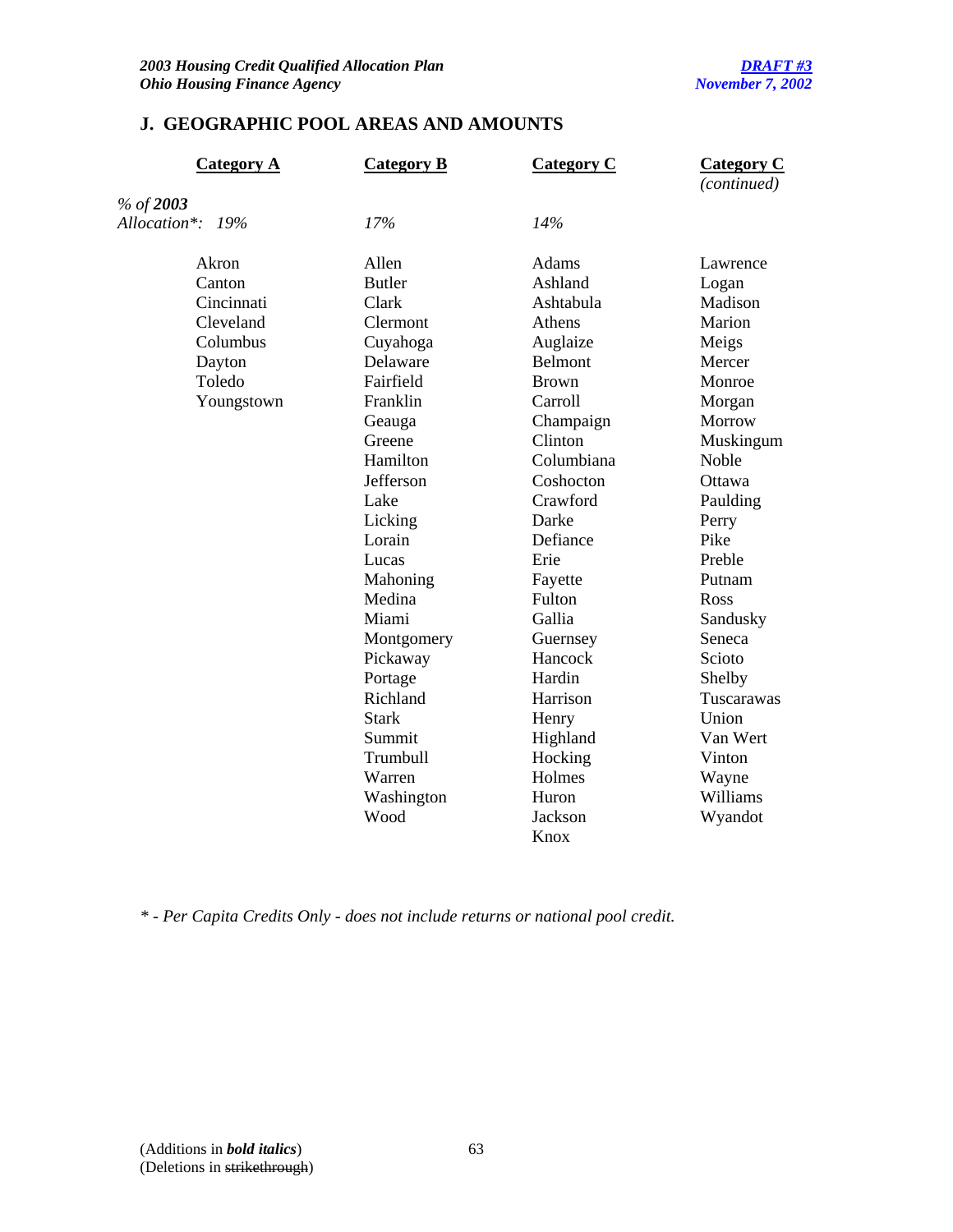# **K. MARKET STUDY INDEX**

The following information must be included in a market study. The market study author must organize the information using this index or provide the corresponding page number(s) for each item. Please refer to pages 14-15 of the 2003 QAP for more details.

- **I.** Executive summary
	- **A.** Statement that a market exists for the proposed project
	- **B.** Estimated stable year vacancy rate for the proposed project
		- **1.** Explanation if greater than 7%
	- **C.** Estimated lease-up time for the proposed project
		- **1.** Explanation if greater than one year
- **II.** Description of the proposed project including location, number of units, amenities, population served, number of bedrooms, unit sizes, etc.
- **III.** Description of the effective market area for the project
	- **A.** Map of the effective market area
	- **B.** Explanation if greater than five mile radius
- **IV.** Rent comparison table
	- **A.** Rents for the proposed project
	- **B.** Market rents and methodology for calculation of market rents
- **V.** Number of income-eligible renter households in the effective market area
	- **A.** Percentage required to fully lease-up the project
		- **1.** Explanation if greater than 10%
- **VI.** Description and evaluation of services, including approximate distance to project
	- **A.** Public services
	- **B.** Infrastructure
	- **C.** Community services
	- **D.** Employers
- **VII.** Number of income-eligible special needs households in the effective market area
	- **A.** Percentage required to meet the special needs set-aside
	- **B.** Source of information
- **VIII.** List of federally subsidized and Housing Credit projects (including projects under construction) in the effective market area
	- **A.** Brief description of each project including number of units, rents, amenities, bedroom sizes, population served, etc.
	- **B.** Current vacancy rate for each existing project
	- **C.** Contact name and method of contact for each project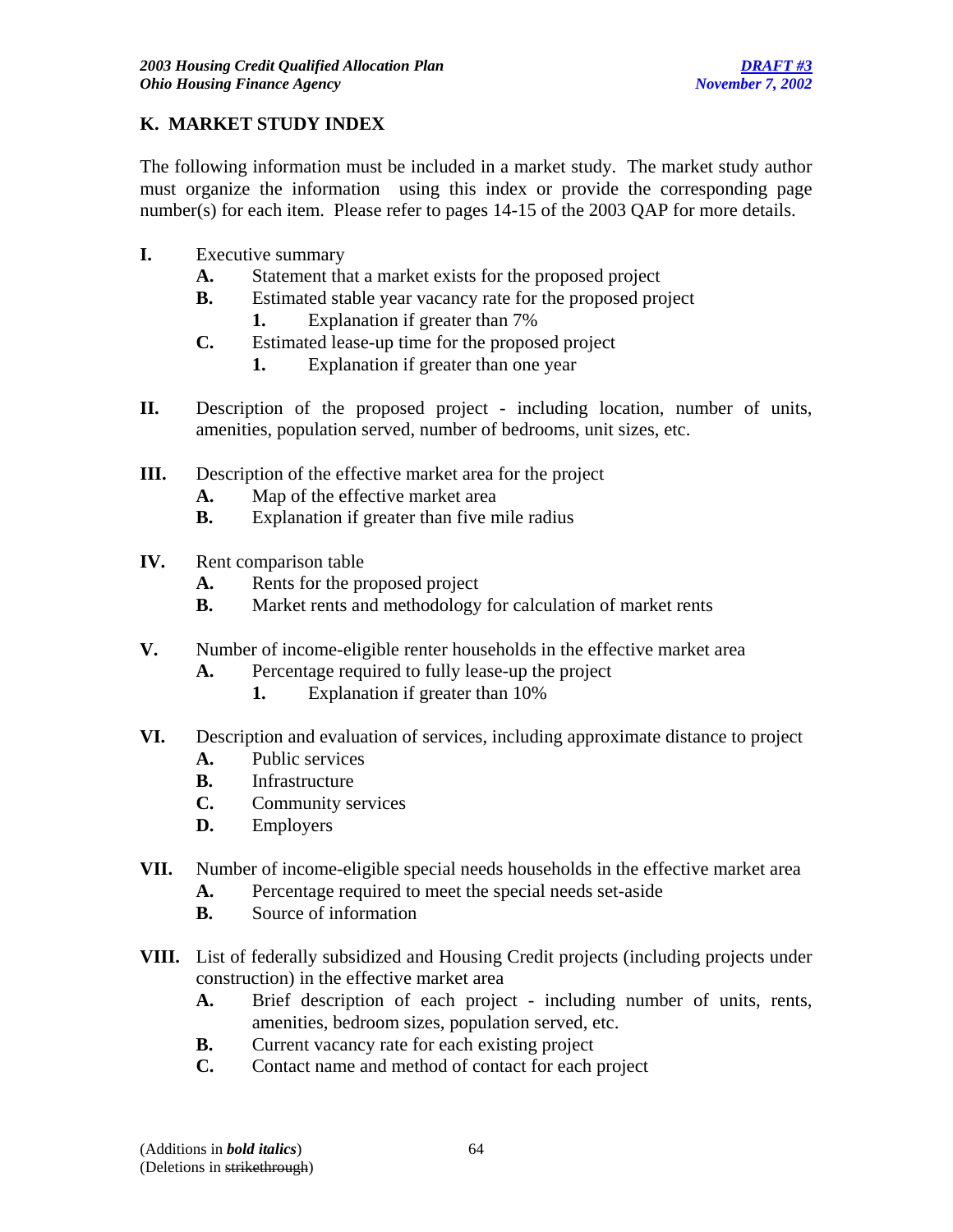- **D.** Ratio of all subsidized and Housing Credit units to the number of incomeeligible renter households in the effective market area
- **E.** For Housing Credit projects only, calculate the estimated vacancy rate for each project (except those under construction) during the first stabilized year of the proposed project
	- **1.** Explanation for estimated vacancy rates greater than 10%
- **IX.** List of comparable market rate developments in the effective market area
	- **A.** Brief description of each project including number of units, rents, amenities, bedroom sizes, population served, etc.
	- **B.** Current vacancy rate for each existing project
	- **C.** Contact name and method of contact for each project
- **X.** Analysis of Public Housing Authority (PHA) concerns and issues
	- **A.** Copy of letter and certified mail receipt or details of interview
	- **B.** Copy of response(s) from PHA or transcript of interview
	- **C.** Narrative that evaluates and addresses any issues or concerns raised by the PHA
- **XI.** Original signed copy of ODOD Form 008 Market Study Certification
- **XII.** Listing of all data sources used in the study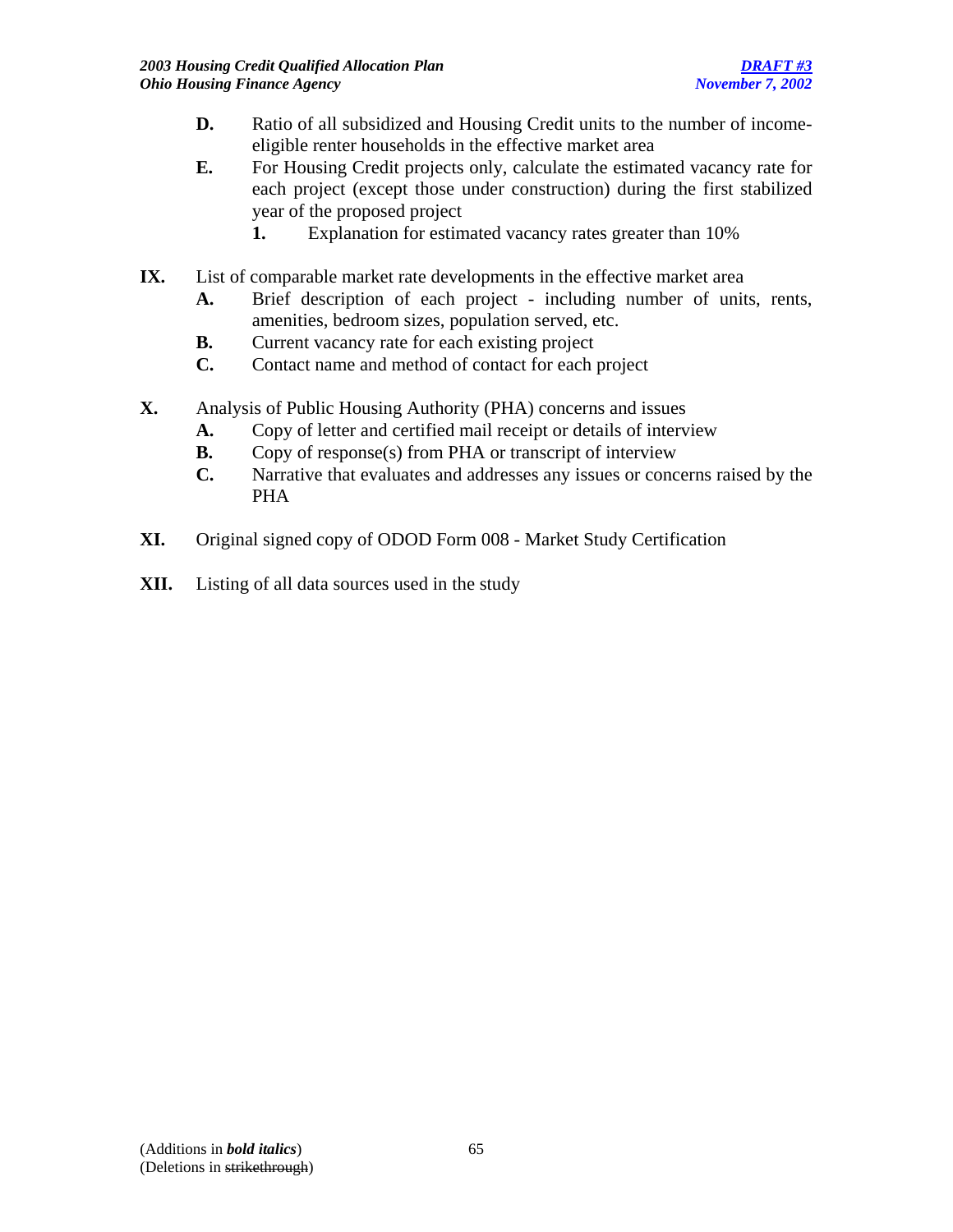## **L. SUPPORTIVE SERVICE PLAN INDEX & REQUIREMENTS**

Applicants for projects designed to serve a special needs population must submit a supportive services plan in order to qualify for competitive points. The supportive service plan must include the following elements in the order listed:

**I. Population Served -** Describe the population to be served and indicate the number of units to be set-aside for this population.

**II. Service Coordinator -** Describe the role of the supportive service coordinator. Include a copy of the coordinator's resume or if the coordinator is not known at application, a copy the coordinator's job description. List the experience in providing supportive services, including trainings that the coordinator may have attended. Identify the budget line item for the service coordinator's salary or document in-kind assistance with commitment letters per section **VI**. Detail the number of hours that the coordinator will spend at the site and working with residents from the project.

**III. Annual Budget -** List in detail the estimated annual costs of providing services including the coordinator's salary and equipment.

**IV. Description of Services -** Provide specific descriptions of the following services and explain how they will be made available to residents (see below for required services for each population).

**V. Support Letters -** (see below for required support letters for each population)

**VI. Commitment Letters -** Attach signed letters from agencies/organizations that have committed to provide or refer services to residents. Also, where services have been contracted, provide a signed letter from an agency/organization providing contracted service coordination. Commitment letters should contain a brief description and history of the agency/organization, a description of the services to be provided, and details of any funding to be provided to the project for services. Commitment letters must be provided for all agencies/organizations referred to in **IV. Description of Services**.

The supportive service plan must be specific to the proposed project. All requirements, including all population specific service requirements, must be listed in the plan. The descriptions of services must include enough details and information so that OHFA can determine what services are being provided, how are the services being provided, and who is providing the services.

#### **Population Specific Requirements**

#### **A. Persons age 55 and Over - (for both 30 and 35 point categories)**

#### **Requirements**

- 1. 100% of total units minimum set-aside.
- 2. All buildings must contain only one story unless an elevator is provided.
- 3. The project cannot be lease-purchase.

#### **Description of Services**

- 1. Make meals available at or accessible to housing facility.
- 2. Make light housekeeping services available.
- 3. Ensure the availability to adequate transportation services for residents.
- 4. Provide information and referral to home health services.
- 5. Provide evidence of regularly scheduled activity programs reflecting the cultural, social, recreational, and health and wellness aspects of resident lives.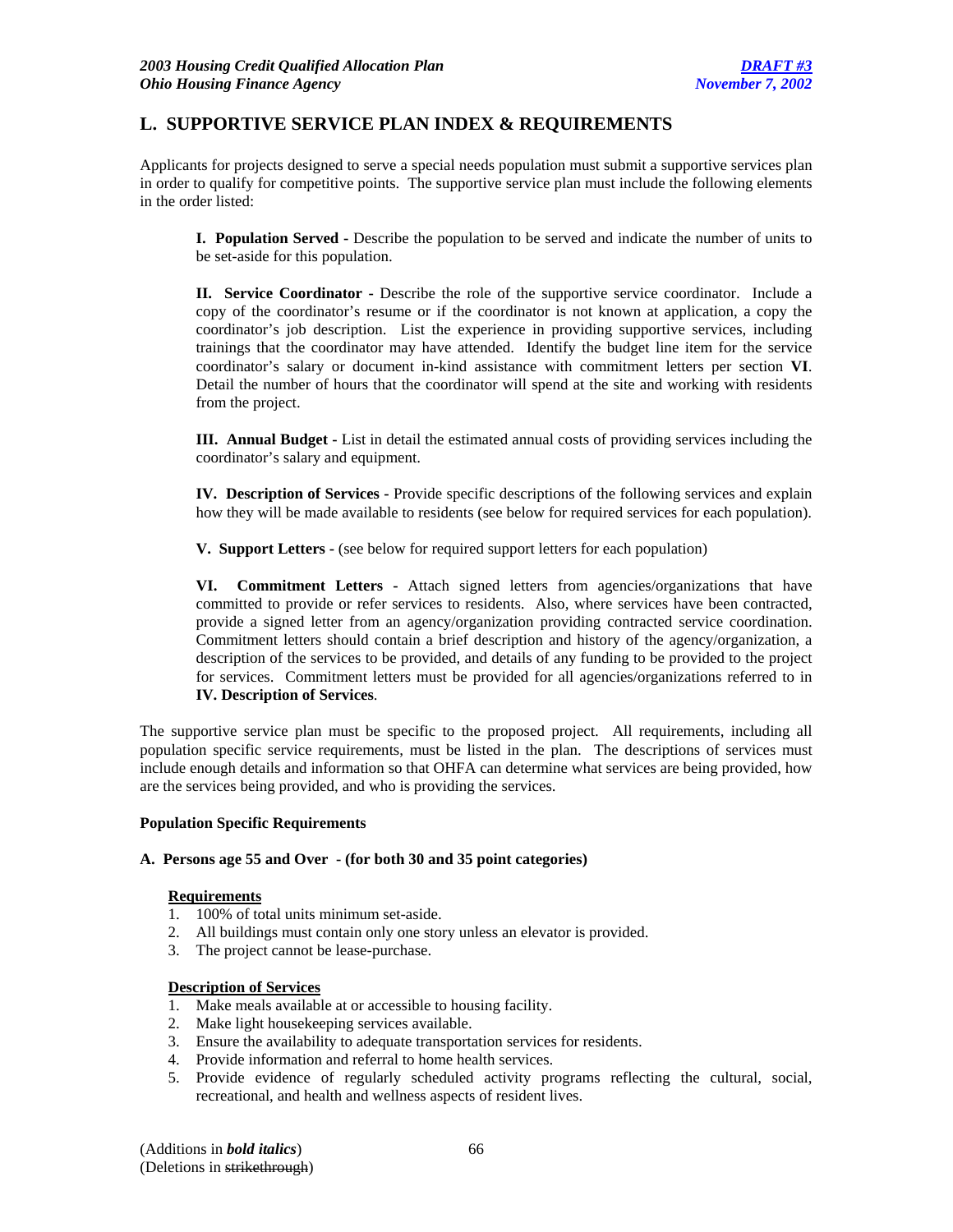6. Provide accommodations for and support of a Resident Association.

#### **Support Letters**

1. Submit a letter of support from local Area Agency on Aging (AAA). If a letter of support is unavailable from the AAA provide an explanation as to why, and then provide letters of support from local senior citizens centers, the public housing authority, or the Department of Aging.

### **Additional Requirements - 35 point category**

- 1. All units and buildings must contain at least 20 universal design features as described on ODOD Form 005 in addition to grab bars in the bathrooms (in shower and around the toilet)
- 2. The project must contain common space equal to or greater than 5% of the total residential square footage for the entire project
- 3. Project must annually set-aside at least \$100 per unit for service coordination.

#### **B. Persons with Severe and Persistent Mental Illness**

#### **Requirements**

- 1. OHFA requires a maximum target set-aside of 20% of the total units for this population in order to work toward the goal of integration. The final set-aside determined in collaboration with local ADAMHS or Mental Health Board must be greater than or equal to 10% of the total units. However, OHFA recognizes that circumstances may require projects to exceed the 20% target. In such instances, exceeding the 20% target set-aside will not be considered a non-compliance issue.
- 2. Acceptance of services should not be a condition of occupancy.

#### **Description of Services**

- 1. The level of services and service coordination to be provided must be approved by the local ADAMHS or Mental Health Board. Projects targeting persons with severe and persistent mental illness have the option to not provide on-site services and service coordination if a local case management and community support services system are already in place. A service coordinator would not be required in these circumstances.
- 2. Demonstration of input from people with mental illness in the Housing Credit application and design and development of the project.
- 3. Residents must have control over the assistance they receive and who provides that assistance. Service coordinators must work directly with the local county board case management system.
- 4. Residents may choose to seek mental health services through public or private mental health providers. (All local mental health systems are required to have 24-hour mobile case management and crisis intervention services available and accessible to all people with mental illness; such services need not be housing project based).

#### **Support Letters**

- 1. Letters of support from local Alliance for the Mentally Ill (AMI) and/or qualified consumer groups including their mission statement, agency goals, and a *specific* statement of support for the proposed project.
- 2. Written support from the Executive Director of the local ADAMHS or Mental Health Board. The support letter must describe how the number of set-aside units was determined and how this setaside will benefit the special needs population.
- 3. A copy of a letter from the applicant to the local ADAMHS or Mental Health Board stating that up to 20% of the units can be set-aside for persons with severe or persistent mental illness. The exact set-aside will be determined by the local ADAMHS or Mental Health Board. A copy of the certified mail receipt must be included.

#### **C. Persons with Mental Retardation/Developmental Disabilities**

#### **Requirements**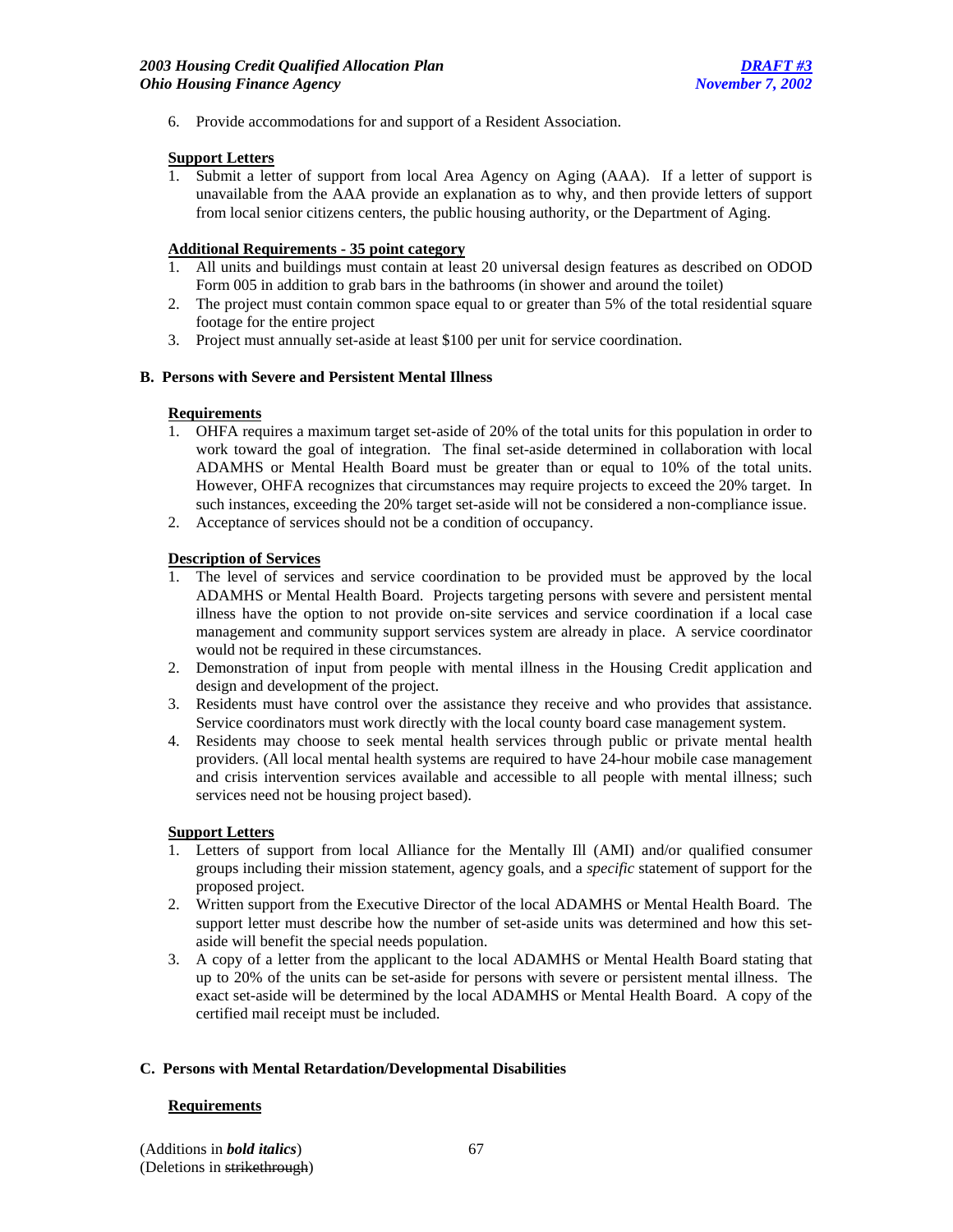1. The percentage of units set-aside must be established in collaboration with the local MR/DD agency but cannot exceed 20% of the total units. However, OHFA recognizes that circumstances may require projects to exceed the 20% target. The final set-aside determined in collaboration with local MR/DD agency must be greater than or equal to 10% of the total units. In such instances, exceeding the 20% target set-aside will not be considered a non-compliance issue.

## **Description of Services**

- 1. The level of services and service coordination to be provided must be approved by the local MR/DD agency . Projects targeting persons with mental retardation/developmental disabilities have the option to not provide on-site services and service coordination if a local case management and community support services system are already in place. A service coordinator would not be required in these circumstances.
- 2. Ensure adequate education and awareness of community resources, intervention and support for residents experiencing a crisis, referral to resources and services in the community, development and support for resident participation with management.
- 3. Assistance to residents in identifying and accessing local resources and services.
- 4. Development and support of resident participation in the development of services, programs and activities.
- 5. Crisis intervention and short-term support or referral to outside resources.
- 6. Longer-term support for residents pursuing goals related to social and/or economic selfsufficiency.
- 7. Intervention and prevention of problems related to substance abuse, criminal activity, destruction of property or other issues harmful to residents.
- 8. Provide a continually updated notebook or bulletin board of neighborhood and community programs and resources.

### **Support Letters**

- 1. Letter from the local MR/DD agency indicating *specific* support and evidencing collaboration with the project related to the projected percentage of set-aside units for this population. The support letter must describe how the number of set-aside units was determined and how this setaside will benefit the special needs population.
- 2. A copy of a certified letter from the applicant to the local MR/DD agency stating that up to 20% of the units can be set-aside for persons with severe or persistent mental illness. The exact setaside will be determined by the local MR/DD agency. A copy of the certified mail receipt must be included.

### **D. Persons with a Mobility or Sensory Impairment**

### **Requirements**

- 1. Twenty (20) percent of total units minimum set-aside.
- 2. Projects must meet all ADA requirements.
- 3. All units and buildings must contain at least 20 universal design features as described on ODOD Form 005.

### **Description of Services**

- 1. Assistance to residents in identifying and accessing local resources and services.
- 2. Development and support of resident participation in the development of services, programs and activities.
- 3. Support for residents pursuing goals related to social and/or economic self-sufficiency.

### **Support Letters**

1. Letter of support from a local qualified consumer/social services group including their mission statement, agency goals, and a *specific* statement of support for the proposed project.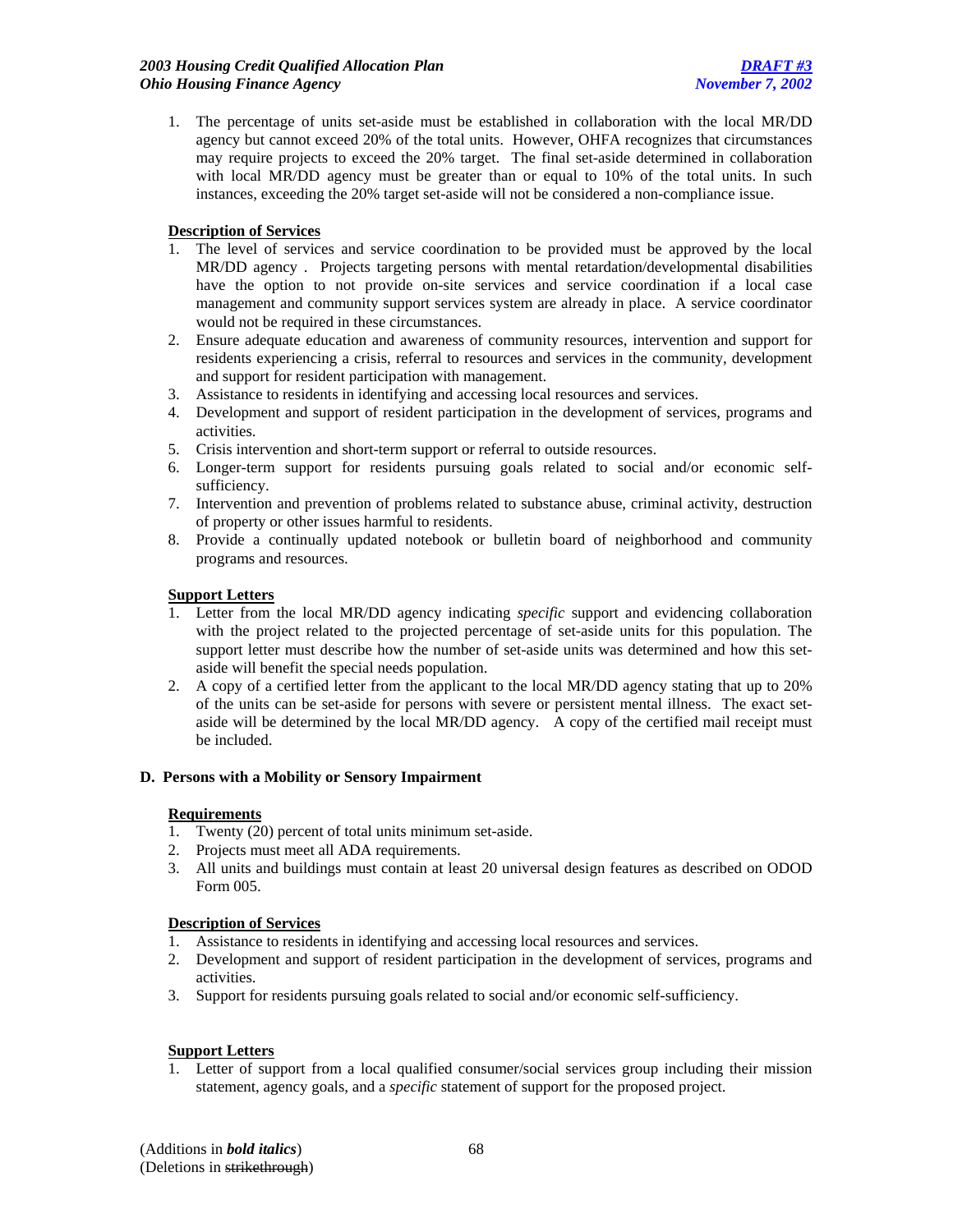#### **E. Extremely Low-Income Persons/Households**

### **Requirements**

- 1. 20% of total units minimum set-aside.
- 2. Rents must be affordable to extremely low-income households (at or below 35% of AMGI) and must be evidenced in Section B (1) of the AHFA.

## **Description of Services**

- 1. Credit Counseling.
- 2. Personal finance training/planning.
- 3. Continuing Education/Job Training Opportunities.
- 4. Life Skills Training.
- 5. Healthcare- Prevention and Community Outreach (i.e. drug/alcohol prevention, stress/anger management, AIDS awareness etc.).

### **Support Letters**

- 1. Letter of support from a local qualified consumer/social services group including their mission statement, agency goals, and a *specific* statement of support for the proposed project.
- 2. Provide a letter from the county Human Service/OBES Department or a designated Welfare-to-Work agency indicating a linkage with the county's Welfare-to-Work initiative.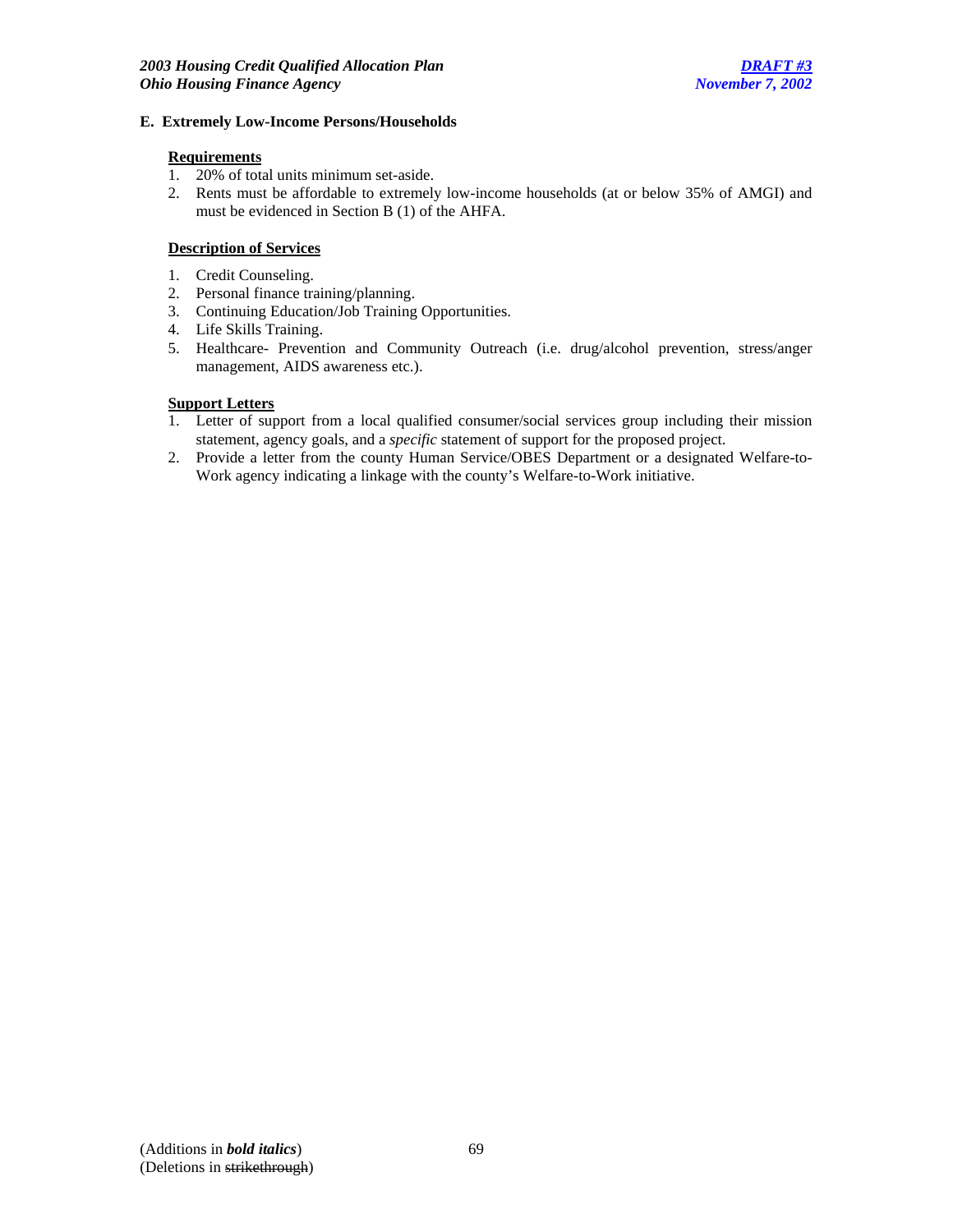#### **M. GOVERNOR'S REGIONAL ECONOMIC DEVELOPMENT REPRESENTATIVES**

Deputy Director Jean Carter Ryan Phone: 614- 466-9627 Fax: 614-752-4858 Riffe Center 77 S. High Street, 29<sup>th</sup> Floor Columbus, OH 43215

Region 1 - Columbus Tonya Barnett Phone: 614-466-9627 Fax: 614-752-4858 Riffe Center 77 S. High Street, 29<sup>th</sup> Floor Columbus, OH 43215 Counties Represented: Delaware, Fairfield, Fayette, Franklin, Licking, Logan, Madison, Pickaway and Union

Region 2 - Toledo Wesley R. Fahrbach Phone: 419-245-2445 Fax: 419-245-2448 One Government Center, Suite 1520 Toledo, OH 43604-2205 Counties Represented: Defiance, Erie, Fulton, Henry, Lucas, Ottawa, Sandusky, Williams and Wood

Region 3 - Lima Judith M. Crawford Phone: 419-229-5320 Fax: 419-229-5424 Perry Building 545 W. Market Street, Suite 305 Lima, OH 45801-4717 Counties Represented: Allen, Auglaize, Hancock, Hardin, Mercer, Paulding, Putnam and Van Wert

Region 4 - Dayton Anthony B. Whitmore Phone: 937-285-6185 Fax: 937-285-6187 One Dayton Centre 1 S. Main Street, Suite 2060 Dayton, OH 45402-2016 Counties Represented: Champaign, Clark, Clinton, Darke, Greene, Miami, Montgomery, Preble and Shelby

Region 5 - Cincinnati Rose Vesper Phone: 513-852-2826 Fax: 513-852-2840 414 Walnut Street, Suite 505 Cincinnati, OH 45202-3109 Counties Represented: Butler, Clermont, Hamilton and Warren

Region 6 - Mansfield David L. Williamson Phone: 419-522-2029 Fax: 419-522-2203 Walnut Building 24 W. Third Street, Suite 301 Mansfield, OH 44902-1235 Counties Represented: Ashland, Crawford, Huron, Knox, Marion, Morrow, Richland, Seneca and Wyandot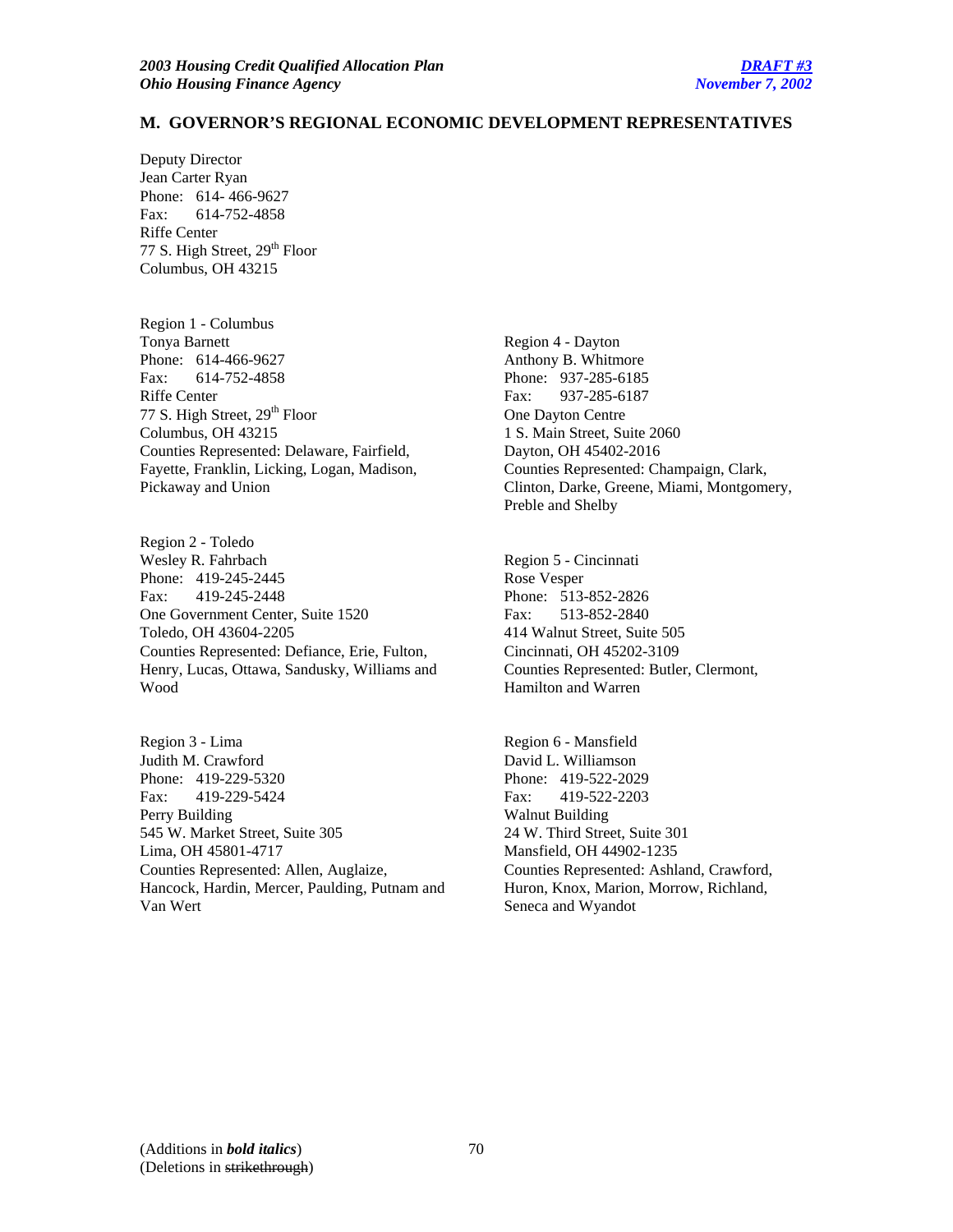#### *2003 Housing Credit Qualified Allocation Plan DRAFT #3 Ohio Housing Finance Agency November 7, 2002*

Region 7 - Chillicothe T.J. Justice Phone: 740-775-0612 Fax: 740-775-0604 15 N. Paint Street, Suite 102 Chillicothe, OH 45601-3116 Counties Represented: Adams, Brown, Gallia, Highland, Jackson, Lawrence, Pike, Ross, Scioto and Vinton

Region 8 - Cleveland Fran Migliorino Phone: 216-787-3240 Fax: 216-787-3244 615 W. Superior Avenue, 12<sup>th</sup> Floor Cleveland, OH 44113-1187 Counties Represented: Cuyahoga, Geauga, Lake and Lorain

Region 9 - Akron Daryl Revoldt Phone: 330-643-3392 Fax: 330-643-3391 Ocasek Government Office Building 161 S. High Street, Room 404 Akron, OH 44308-1615 Counties Represented: Medina, Portage, Stark, Summit and Wayne

Region 10 - Cambridge William Gotschall Phone: 740-439-2263 Fax: 740-439-1524 2146 Southgate Parkway Cambridge, OH 43725-3082 Counties Represented: Belmont, Carroll, Columbiana, Coshocton, Guernsey, Harrison, Holmes, Jefferson, Muskingum and Tuscarawas

Region 11 - Marietta Michael Jacoby Phone: 740-373-5150 Fax: 740-373-2984 308 Front Street Marietta, OH 45750-2922 Counties Represented: Athens, Hocking, Meigs, Monroe, Morgan, Noble, Perry and Washington

Region 12 - Youngstown Julie Michael Phone: 330-797-6301 Fax: 330-797-6305 George V. Voinovich Government Center 242 Federal Plaza West, Suite 401 Youngstown, OH 44503 Counties Represented: Ashtabula, Mahoning and Trumbull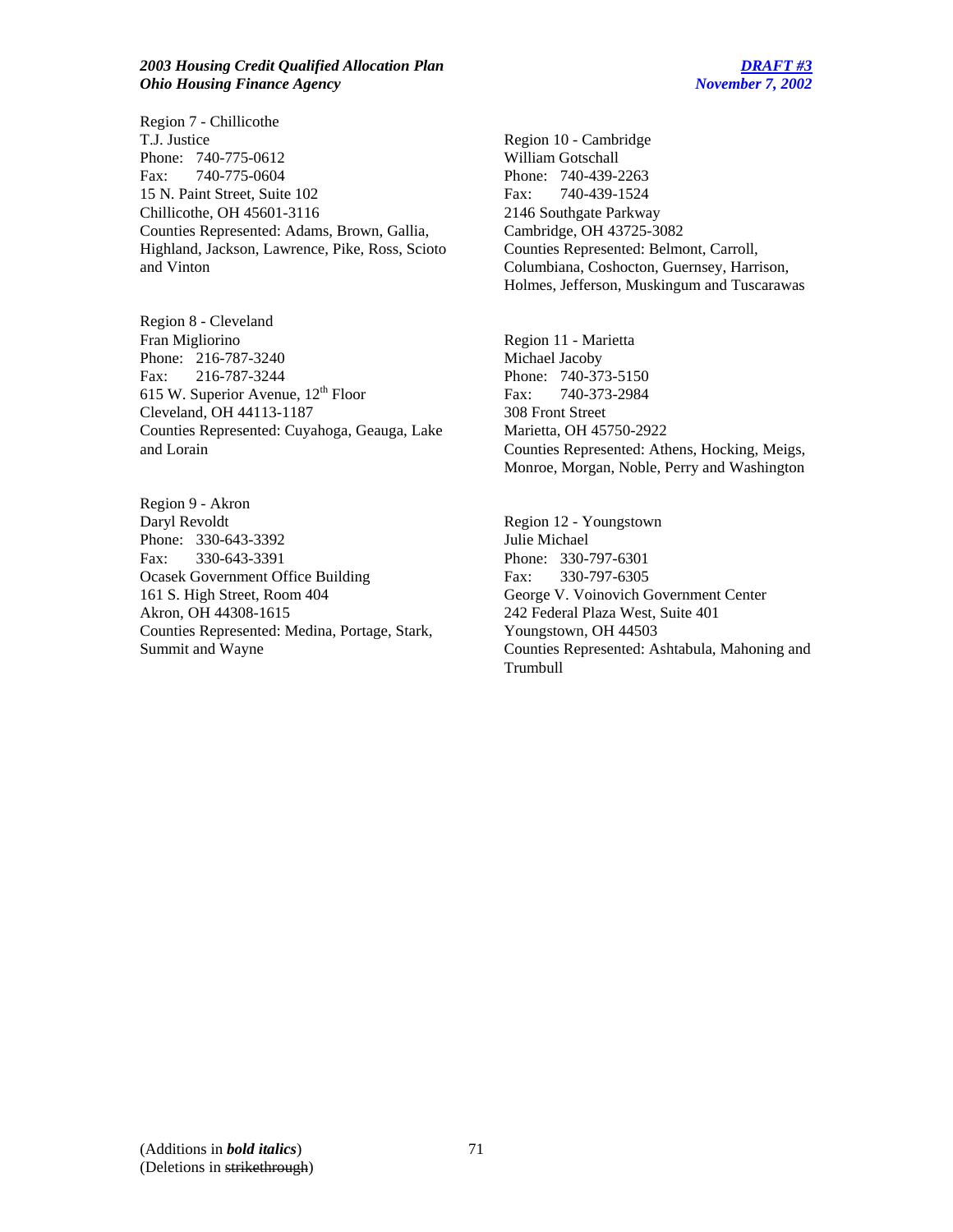## **N. CAPITAL NEEDS ASSESSMENT STANDARDS**

#### **Purpose**

A capital needs assessment represents a qualified professional's opinion of a property's current overall physical condition and identifies significant deferred maintenance, existing deficiencies, and material building code violations that affect the property's use and its structural and mechanical integrity. The assessment should include an opinion as to the proposed budget for recommended improvements and should identify critical building systems or components that have reached or exceeded their expected useful lives.

The assessment should include a projection of recurring probable expenditures for significant systems and components impacting use and tenancy, which are not considered operation or maintenance expenses, in order to determine the appropriate replacement reserve deposits on a per unit per year basis.

#### **Process**

- 1. Conduct site visit and physical inspection of interior and exterior of units and structures
- 2. Interview available on-site property management and maintenance personnel and inquire about past repairs/improvements, pending repairs and existing or chronic physical deficiencies

#### **Components**

Components which should be examined and analyzed in order to prepare a comprehensive property condition report or capital needs assessment for rehabilitation projects:

Site, including:

- Topography and drainage
- Pavement, curbing, sidewalks and parking
- Landscaping and amenities
- Water, sewer, storm drainage, gas and electric utilities and lines

Structural system, both substructure and superstructure, including:

- Exterior walls and balconies
- Exterior doors and windows
- Roofing system and drainage

Interiors, including:

- Unit and common area finishes (carpeting, vinyl tile, plaster walls, paint condition)
- Unit kitchen finishes and appliances
- Unit bathroom finishes and fixtures
- Common area lobbies and corridors

Mechanical systems, including:

- Plumbing and domestic hot water
- HVAC
- Electrical and fire protection
- **Elevators**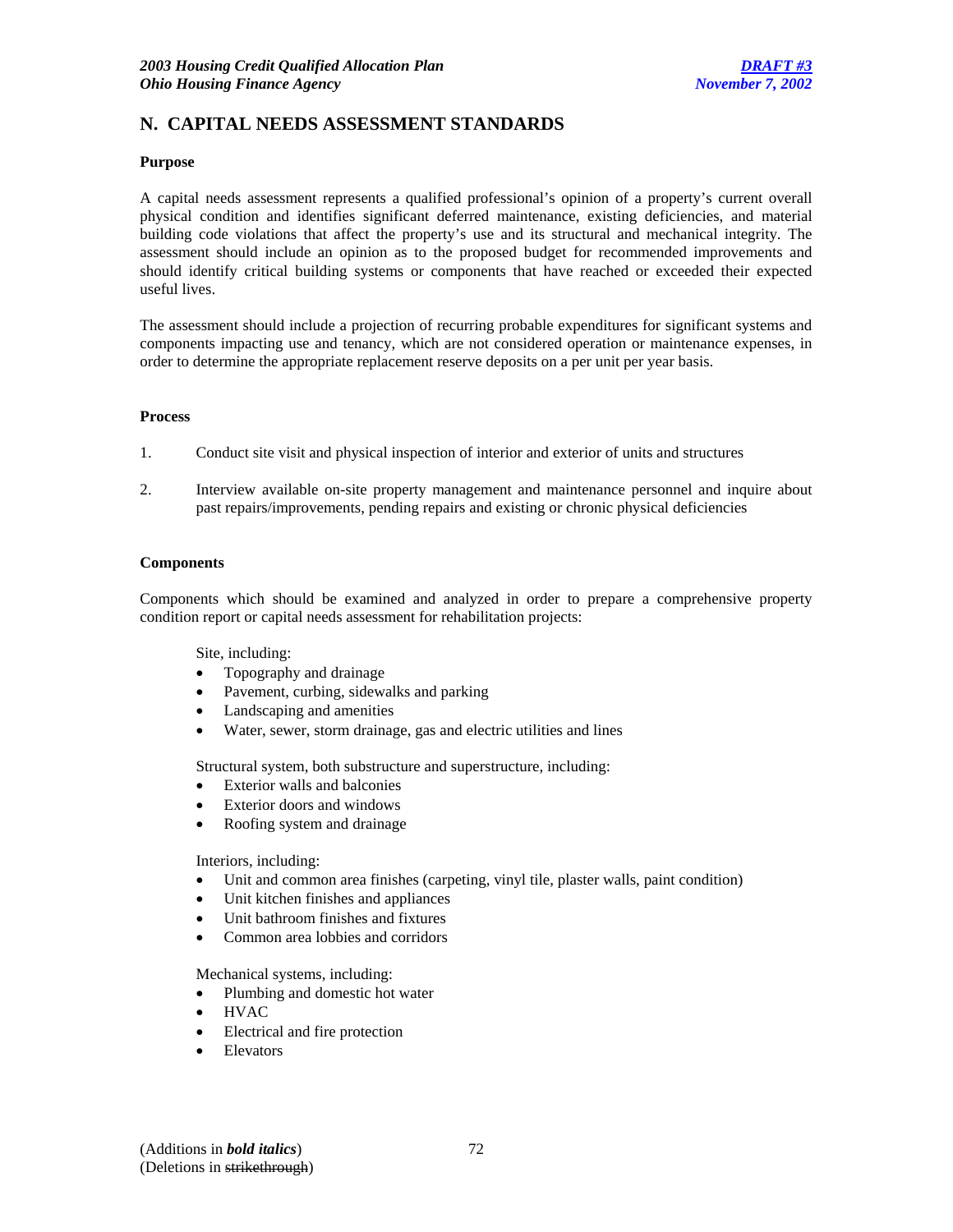# **O. GUIDE TO FEDERAL ACCESSIBILITY REQUIREMENTS**

The following is a checklist of design and construction requirements of the Fair Housing Act. This checklist represents many, but not all, of the requirements to the Act. This checklist is not intended to be exhaustive, rather, it is a helpful guide in determining if the major requirements of the Act have been met in designing and constructing a particular multifamily development. Projects may also be required to meet additional requirements included in Section 504 of the Rehabilitation Act of 1973, the Americans With Disabilities Act as well as any state and local Civil Rights legislation along with any required related codes and laws.

# General Requirements

- Affected projects are developments with buildings containing four (4) or more units that were designed and constructed for first occupancy on or after March 13, 1991.
- If it is an elevator building, all units are "covered units."
	- All units in buildings with elevators must have features required by the Act.
- If it is a non-elevator building, all ground-floor units are "covered units."
	- All ground-floor units in buildings without elevators must have features required by the Act.

**NOTE:** There is a narrow exception which provides that a non-elevator building in a development need not meet all of the Act's requirements if it is impractical to have an accessible entrance to the non-elevator building because of hilly terrain or other unusual characteristics of the site.

# *FEATURES REQUIRED BY THE FAIR HOUSING ACT*

## 1. ACCESSIBLE BUILDING ENTRANCE ON AN ACCESSIBLE ROUTE

- The accessible route is a continuous, unobstructed path (no stairs) through the development that connects all buildings containing covered units and all other amenities.
- The accessible route also connects to parking lots, public streets, public sidewalks, and to public transportation stops.
- All slopes are no steeper than 8.33%.
- All slopes between 5% and 8.33% have handrails.
- Covered units have at least one entrance on an accessible route.
- There are sufficient curb cuts for a person using a wheelchair to reach every building in the development.

## 2. COMMON AND PUBLIC USE AREAS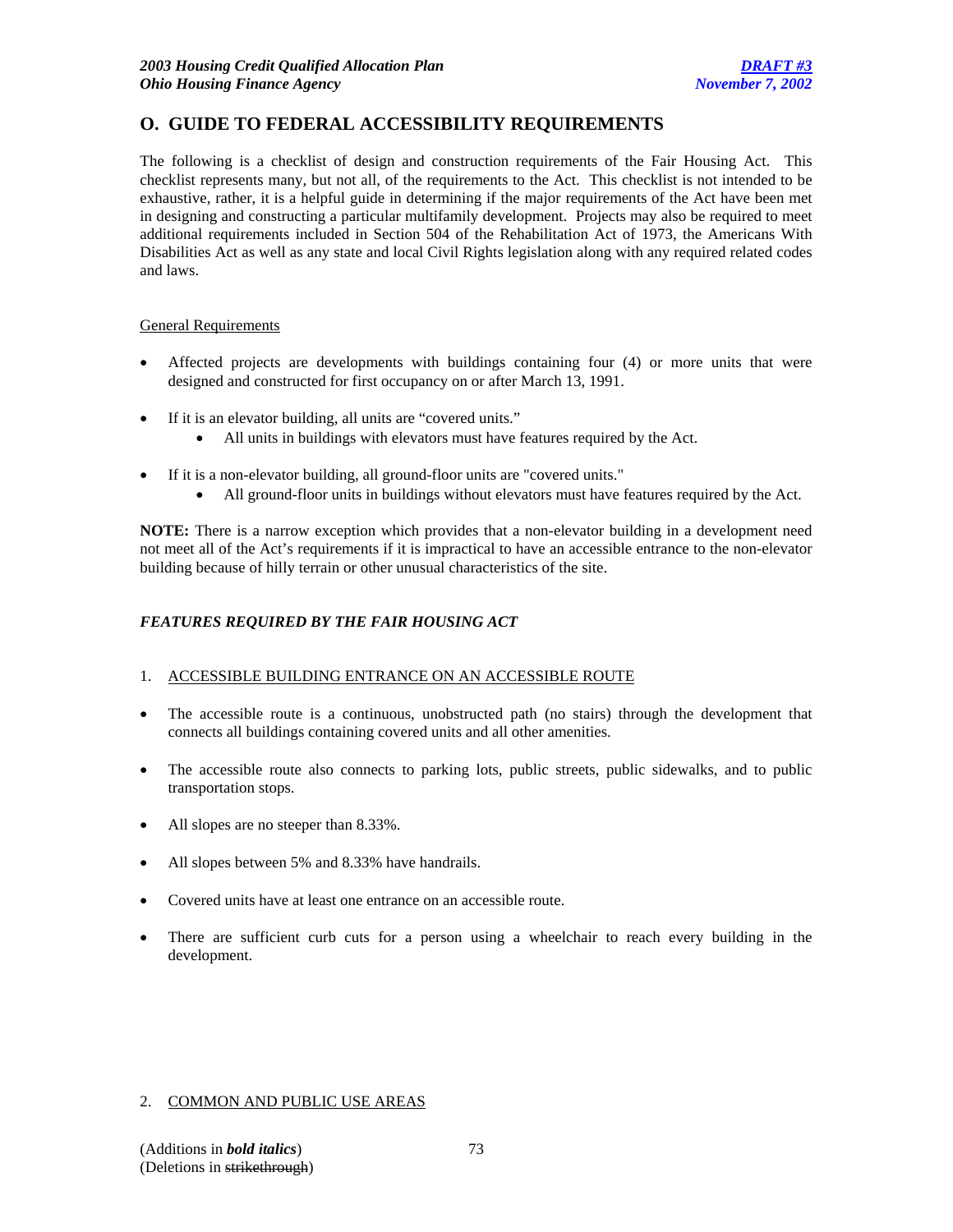- At least two percent (2%) of all parking spaces are designated as handicapped parking.
- At least one (1) parking space at each common and public use amenity is designated as handicapped parking.
- All handicapped parking spaces are properly marked.
- All handicapped parking spaces are at least 96 inches wide with a 60-inch wide access aisle that can be shared between two spaces.
- The accessible aisle connects to a curb ramp and the accessible route.
- The rental or sales office is readily accessible and usable by persons with disabilities.
- All mailboxes, swimming pools, tennis courts, clubhouses, rest rooms, showers, laundry facilities, trash facilities, drinking fountains, public telephones, and other common and public use amenities offered by the development are readily accessible and usable by persons with disabilities.

## 3. USABLE DOORS

- All doors into and through covered units and common use facilities provide a clear opening of at least 32 inches nominal width.
- All doors leading into common use facilities have lover door handles that do not require grasping and twisting.
- Thresholds at doors to common use facilities are no greater than one-half  $(1/2)$  inch.
- All primary entrance doors to covered units have lever door handles that do not require grasping and twisting.
- Thresholds at primary entrance doors to covered units are no greater than three-quarter  $(3/4)$  inches and beveled.

## 4. ACCESSIBLE ROUTE INTO AND THROUGH THE COVERED UNIT

• All routes through the covered units are no less than 36 inches wide.

# 5. ACCESSIBLE ENVIORMENTAL CONTROLS

• All light switches, electrical outlets, thermostats, and other environmental controls must be no less than 15 inches and no greater than 48 inches from the floor.

## 6. REINFORCED BATHROOM WALLS FOR GRAB BARS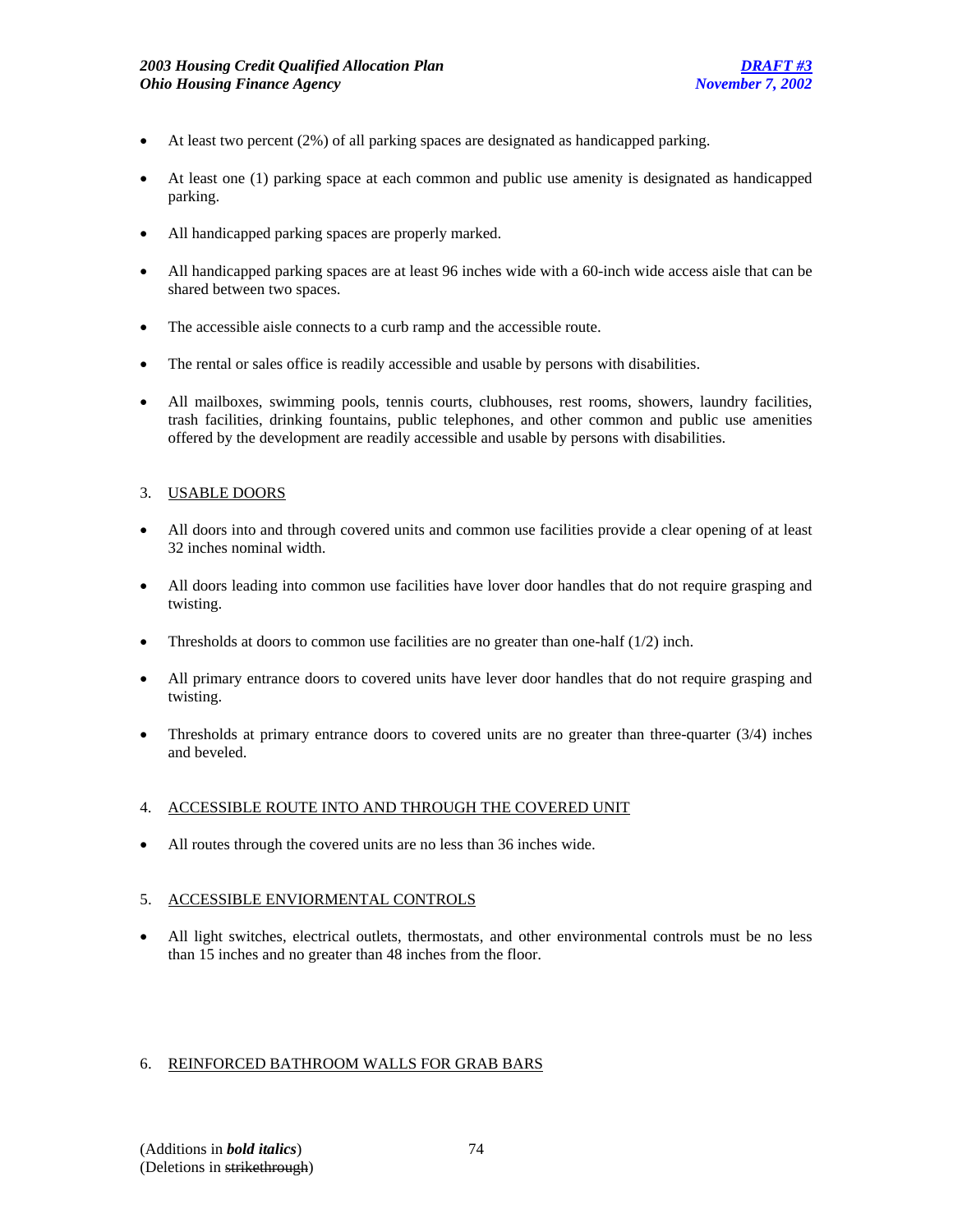• Reinforcements are built into the bathroom walls surrounding toilets, showers, and bathtubs for the later installation of grab bars.

# 7. USABLE KITCHENS AND BATHROOMS

- At least 30" x 48" of clear floor space at each kitchen fixture and appliance.
- At least 40 inches between opposing cabinets and appliances.
- At least a 60-inch diameter turning circle in U-shaped kitchens unless the cooktop or sink at end of Ushaped kitchen has removable cabinets beneath for knee space.
- In bathroom, at least 30" x 48" of clear floor space outside swing of bathroom door.
- Sufficient clear floor space in front of and around sink, toilet, and bathtub for use by persons using wheelchairs.

## *For additional information, please visit the following web sites:*

| $\bullet$ | Accessible Home Page        | http://www.homemods.org                  |
|-----------|-----------------------------|------------------------------------------|
| $\bullet$ | Access Board                | http://www.access-board.gov              |
| $\bullet$ | ADA                         | http://www.usdoj.gov/crt/ada/adahom1.htm |
| $\bullet$ | Center for Universal Design | http://www.ncsu.edu/ncsu/design/cud      |
|           | • HUD information           | http://www.hud.goc/fhe/fheacss.html      |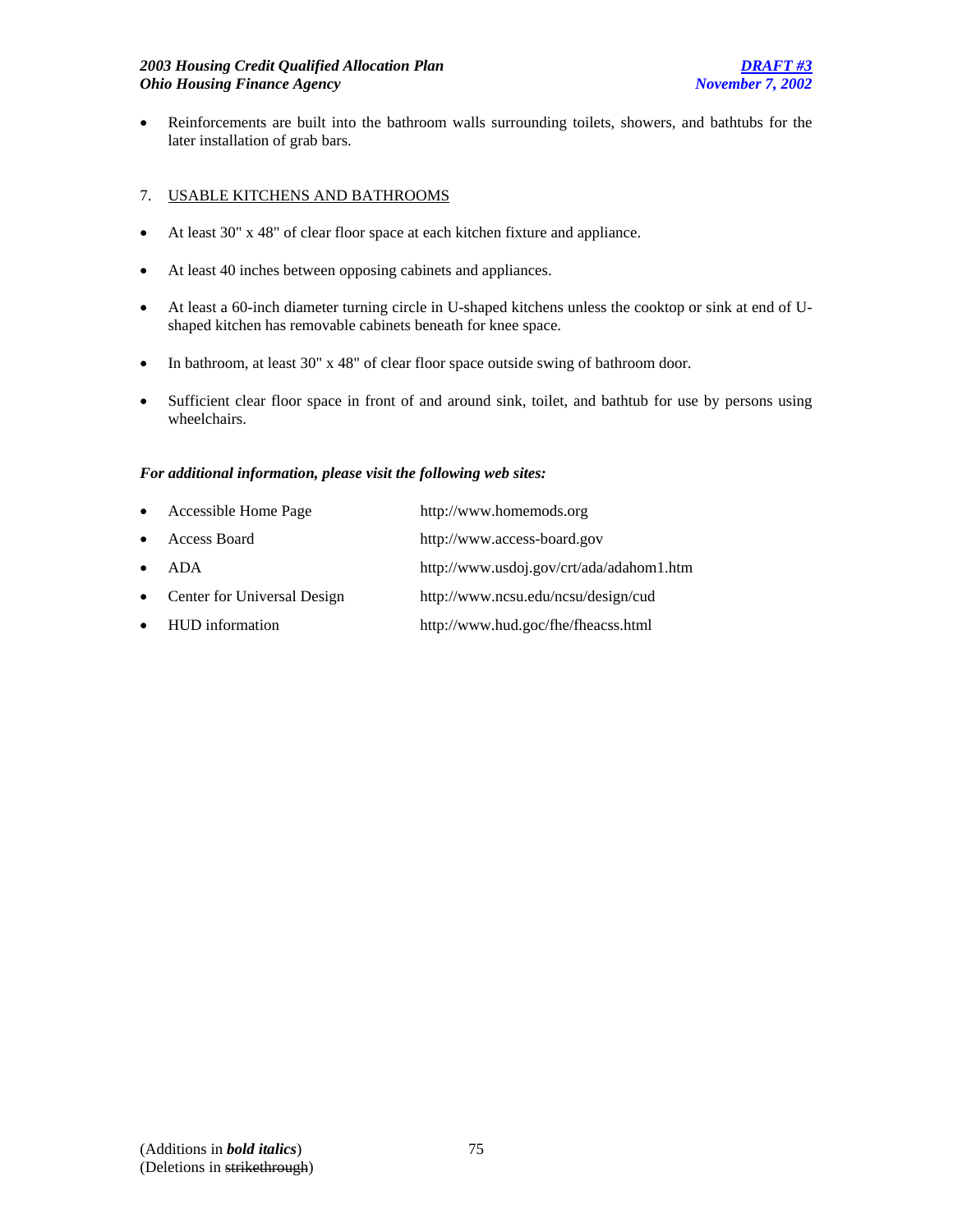# **P. LISTING OF AREA AGENCIES ON AGING & COMMUNITY ACTION AGENCIES**

#### *Area Agencies on Aging*

District 1 (Cincinnati Area) Butler, Clermont, Clinton, Hamilton, Warren Council on Aging of Southwestern Ohio, Inc.

Area Agency on Aging, PSA 2 Montgomery, Preble, Shelby

Area Agency on Aging, PSA 3 Van Wert

District 4 (Toledo Area) Defiance, Erie, Fulton, Henry, Lucas, Ottawa, Area Office on Aging of Northwestern Ohio, Inc. Paulding, Sandusky, Williams, Wood

Ohio District 5 Area Agency on Aging, Inc. Richland, Seneca, Wyandot

Central Ohio Area Agency on Aging Madison, Pickaway, Union

Area Agency on Aging District 7, Inc. Lawrence, Pike, Ross, Scioto, Vinton

Area Agency on Aging Buckeye Hills-Hocking Perry, Washington Valley Regional Development District

Western Reserve Area Agency on Aging

District 10B (Akron Area) Portage, Stark, Summit, Wayne Area Agency on Aging, PSA 10B

District XI Area Agency on Aging

#### **Name** Counties Served

District 2 (Dayton Area) Champaign, Clark, Darke, Greene, Logan, Miami,

District 3 (Lima Area) Allen, Auglaize, Hancock, Hardin, Mercer, Putnam,

District 5 (Mansfield Area) Ashland, Crawford, Huron, Knox, Marion, Morrow,

District 6 (Columbus Area) Delaware, Fairfield, Fayette, Franklin, Licking,

District 7 (Rio Grande Area) Adams, Brown, Gallia, Highland, Jackson,

District 8 (Marietta Area) Athens, Hocking, Meigs, Monroe, Morgan, Noble,

District 9 (Cambridge Area) Belmont, Carroll, Coshocton, Guernsey, Harrison, Area Agency on Aging Region 9 Holmes, Jefferson, Muskingum, Tuscarawas

District 10A (Cleveland Area) Cuyahoga, Geauga, Lake, Lorain, Medina

District 11 (Youngstown Area) Ashtabula, Columbiana, Mahoning, Trumbull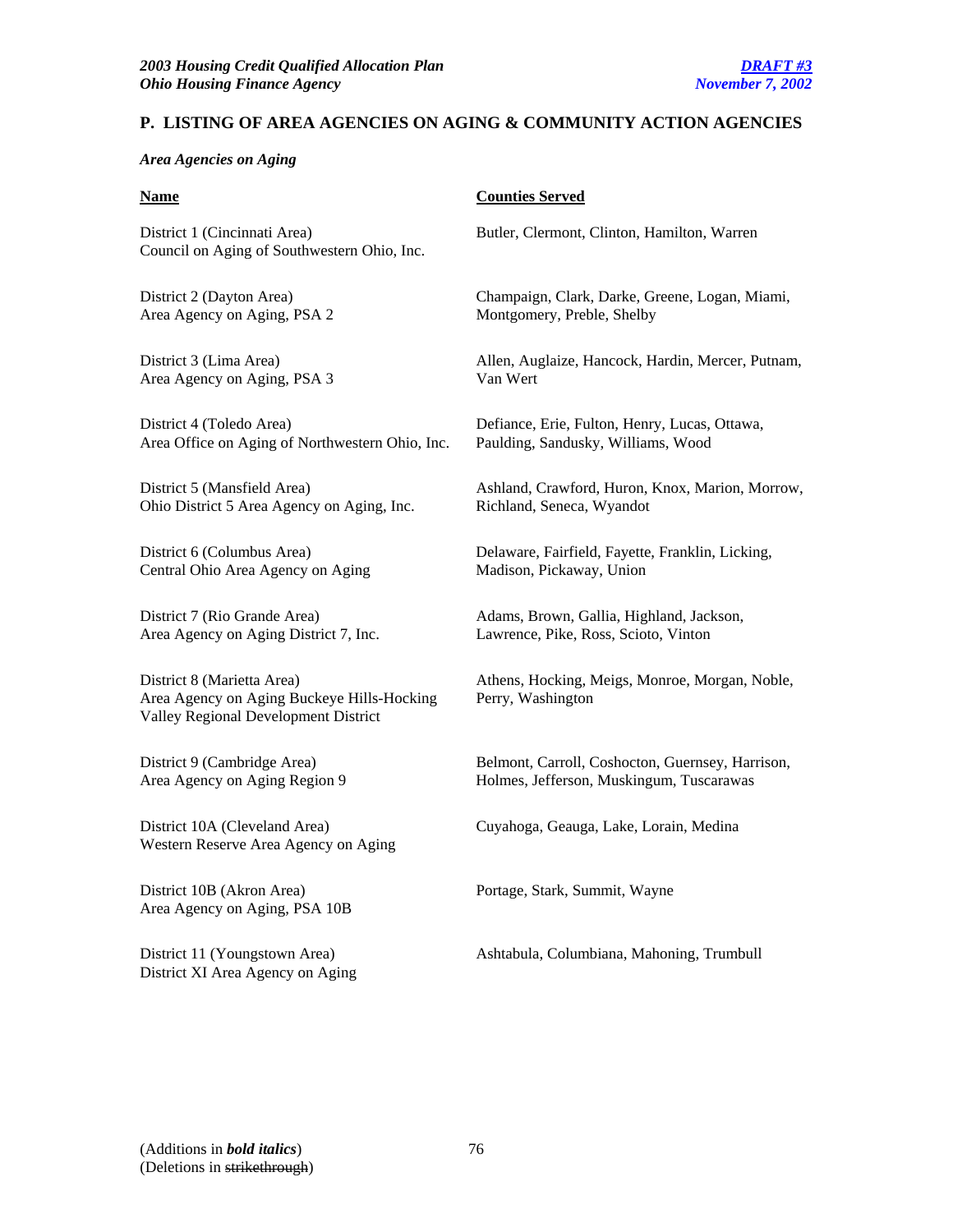# *Community Action Agencies*

|    | <b>Name</b>                                                                   | <b>Counties Served</b>                         |
|----|-------------------------------------------------------------------------------|------------------------------------------------|
| 1. | Adams-Brown Counties Economic Opportunities, Inc.                             | Adams, Brown                                   |
| 2. | Lima/Allen Council on Community Affairs                                       | Allen                                          |
| 3. | Kno-Ho-Co Community Action Commission                                         | Ashland, Coshocton, Holmes,<br>Knox            |
| 4. | Ashtabula County Community Action Agency                                      | Ashtabula                                      |
| 5. | Tri-County (Hocking-Athens-Perry)<br><b>Community Action Agency</b>           | Athens, Hocking, Perry                         |
| 6. | <b>SOURCES Community Network Services</b>                                     | Auglaize, Mercer                               |
| 7. | Community Action Commission of Belmont County                                 | <b>Belmont</b>                                 |
| 8. | Supports to Encourage Low-Income Families (SELF)                              | <b>Butler</b>                                  |
| 9. | Har-Ca-Tus Tri-County Community Action Organization                           | Carroll, Harrison, Tuscarawas                  |
|    | 10. Tri-County Community Action Agency of<br>Champaign-Logan-Shelby Counties  | Champaign, Logan, Shelby                       |
|    | 11. Opportunities Industrialization Center of Clark County                    | Clark                                          |
|    | 12. Clermont County Community Services                                        | Clermont                                       |
|    | 13. Clinton County Community Action Program                                   | Clinton                                        |
|    | 14. Community Action Agency of Columbiana County                              | Columbiana                                     |
|    | 15. Ohio Heartland (Marion-Crawford)<br><b>Community Action Commission</b>    | Crawford, Marion                               |
|    | 16. Council for Economic Opportunities in Greater Cleveland<br>(CEOGC)        | Cuyahoga                                       |
|    | 17. Supportive Council of Preventive Effort (SCOPE)                           | Darke, Greene, Montgomery,<br>Preble, Warren   |
|    | 18. Northwestern Ohio Community Action Commission, Inc.                       | Defiance, Fulton, Henry, Paulding,<br>Williams |
|    | 19. Community Action Organization of<br>Delaware/Madison/Union Counties, Inc. | Delaware, Madison, Union                       |
|    | 20. Erie-Huron Counties Community Action Commission                           | Erie, Huron                                    |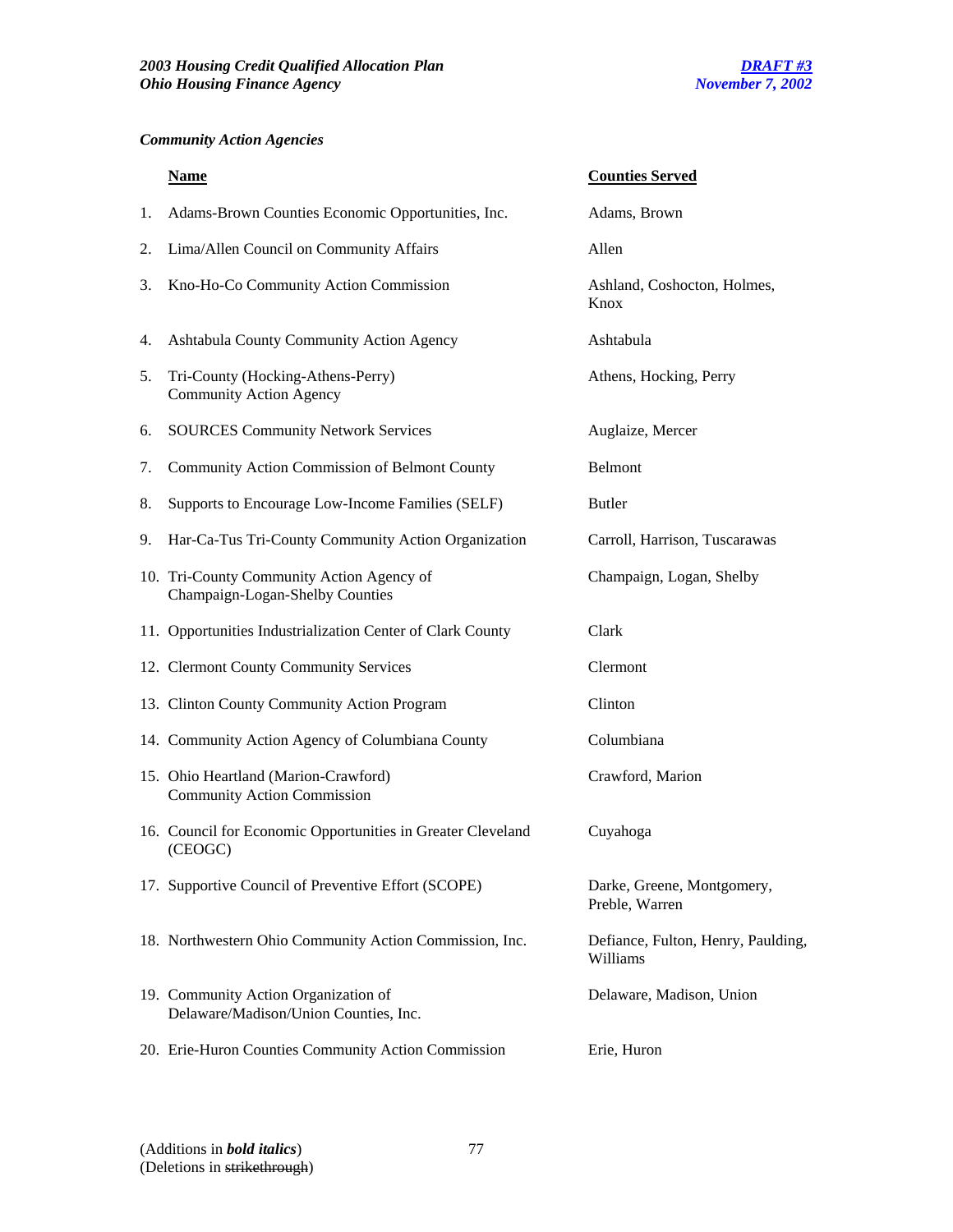# *Community Action Agencies* (continued)

| <b>Name</b>                                                                     | <b>Counties Served</b>              |
|---------------------------------------------------------------------------------|-------------------------------------|
| 21. Community Action Program Commission of the<br>Lancaster-Fairfield Area      | Fairfield                           |
| 22. Community Action Commission of Fayette County                               | Fayette                             |
| 23. Columbus Metropolitan Area Community Action<br>Organization (CMACAO)        | Franklin                            |
| 24. Community Action Program Committee of<br>Meigs & Gallia Counties, Inc.      | Gallia, Meigs                       |
| 25. Geauga Community Action, Inc.                                               | Geauga                              |
| 26. G-M-N Tri-County Community Action Committee                                 | Guernsey, Monroe, Noble             |
| 27. Cincinnati/Hamilton County Community Action Agency                          | Hamilton                            |
| 28. HHWP Community Action Commission                                            | Hancock, Hardin, Putnam,<br>Wyandot |
| 29. Highland County Community Action Organization                               | Highland                            |
| 30. Jackson-Vinton Community Action, Inc.                                       | Jackson, Vinton                     |
| 31. Jefferson County Community Action Council                                   | Jefferson                           |
| 32. Lifeline for the Empowerment and Development of<br>Consumers, Inc.          | Lake                                |
| 33. Ironton-Lawrence County Area Community Action<br>Organization               | Lawrence                            |
| 34. Licking County Economic Action Development Study<br>(LEADS)                 | Licking                             |
| 35. Lorain County Community Action Agency, Inc.                                 | Lorain                              |
| 36. Economic Opportunity Planning Association of<br>Greater Toledo, Inc. (EOPA) | Lucas                               |
| 37. Youngstown Area Community Action Council                                    | Mahoning                            |
| 38. Wayne-Medina Community Action Agency                                        | Medina, Wayne                       |
| 39. Miami County Community Action Council                                       | Miami                               |
| 40. Community Action Program Corporation of<br>Washington-Morgan Counties, Inc. | Morgan, Washington                  |